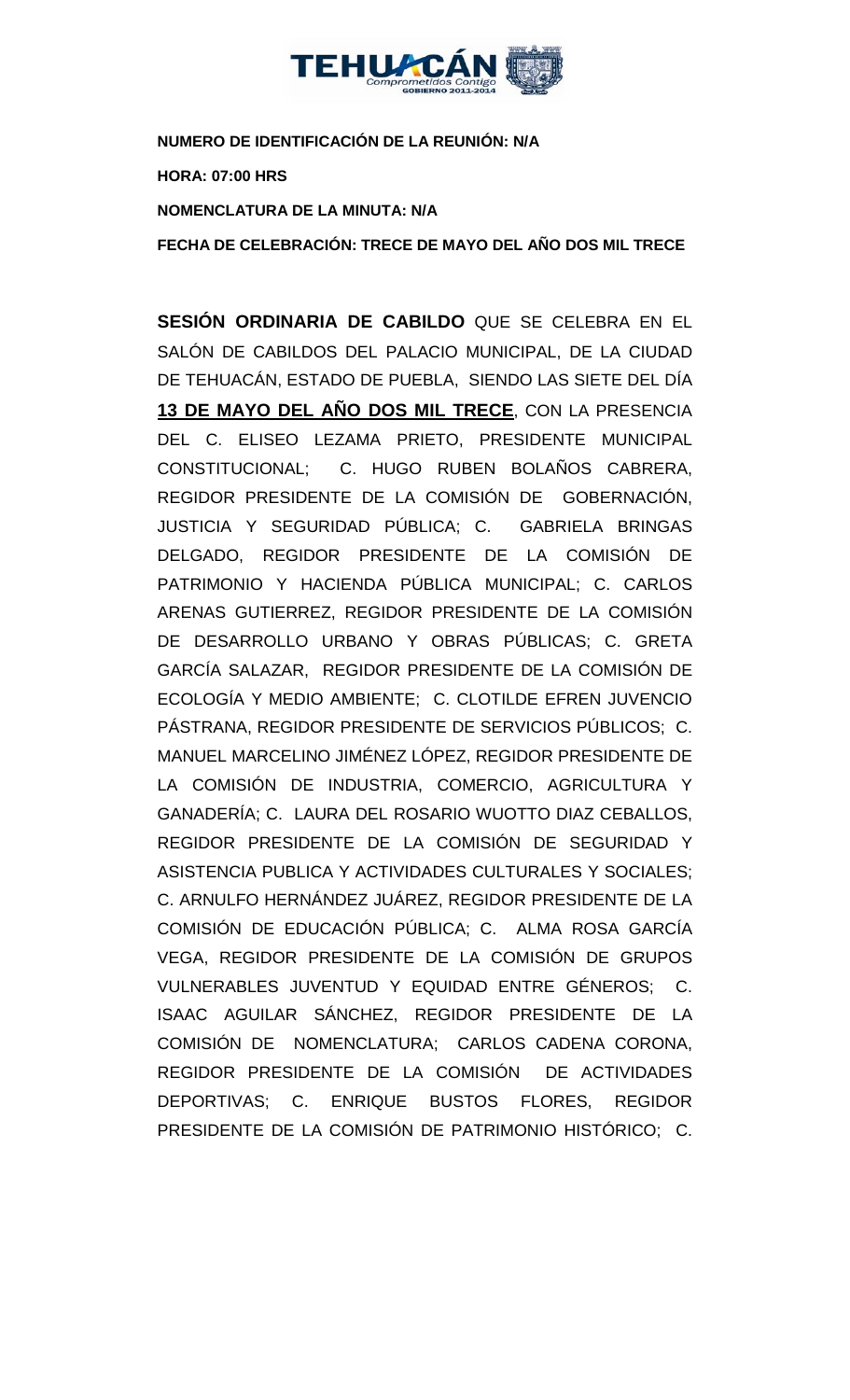LIC. ROBERTO IVÁN LINARES CHÁVEZ, SÍNDICO MUNICIPAL, ASÍ COMO EL C. DR. JOSÉ ORLANDO CUALLO CINTA, SECRETARIO DEL AYUNTAMIENTO QUIEN DA FE.-------------------------

UNA VEZ QUE SE HA PASADO LISTA DE ASISTENCIA SE INFORMA LO SIGUIENTE:

NO SE ENCUENTRA PRESENTE EN ESTA SESIÓN DE CABILDO EL C. ISAAC AGUILAR SÁNCHEZ.

SEÑOR PRESIDENTE LE COMUNICO QUE SE ENCUENTRAN 13 DE LOS MIEMBROS DEL CABILDO, POR LO ANTERIOR SE DECLARA EL QUÓRUM LEGAL PARA CONTINUAR CON LA PRESENTE SESIÓN DE CABILDO.

EL C. DR. JOSÉ ORLANDO CUALLO CINTA, PROCEDE A DAR LECTURA AL ORDEN DEL DÍA, MISMA QUE CONTIENE LOS SIGUIENTES PUNTOS:

**1.- APERTURA DE LA SESIÓN 2.- LISTA DE ASISTENCIA 3.- DECLARATORIA DEL QUÓRUM 4.- LECTURA DEL ACTA ANTERIOR**

#### **5.- PRESIDENCIA:**

- ANÁLISIS, DISCUSIÓN Y EN SU CASO APROBACION DEL PETITORIO PARA AUTORIZACION AL C. ELISEO LEZAMA PRIETO,A FIRMAR MANDATO ESPECIAL IRREVOCABLE AL SECRETARIO DEL FINANZAS Y ADMINISTRACIÓN DEL GOBIERNO DEL ESTADO, PARA QUE ESTE ÚLTIMO POR CONDUCTO DE LA DIRECCIÓN DE DEUDA PÚBLICA, HAGA EL DESCUENTO CON CARGO A LAS PARTICIPACIONES FEDERALES QUE POR LEY LE CORRESPONDEN A ESTE MUNICIPIO, DEL IMPORTE QUE CORRESPONDA POR EL CONSUMO DE LOS PROGRAMAS DE ASISTENCIA SOCIAL, EN EL MARCO DE LA ESTRATEGIA INTEGRAL DE LA ASISTENCIA SOCIAL ALIMENTARIA, PROGRAMAS IMPLEMENTADOS POR SEDIF, DENOMINADOS: PROGRAMA DE DESAYUNO ESCOLAR MODALIDAD CALIENTE (DEC) Y PROGRAMA DESAYUNO ESCOLAR MODALIDAD FRIO (DEF), QUE SE APLICAN EN EL TERRITORIO DEL MUNICIPIO, CORRESPONDIENTES AL EJERCICIO FISCAL 2013, COMPRENDIENDO EL PERIODO QUE ABARCA DEL DIA 01 DE FEBRERO DEL 2013 HASTA EL DIA 31 DE ENERO DEL 2014.
- ANÁLISIS, DISCUSIÓN Y EN SU CASO APROBACIÓN DEL PETITORIO QUE CONTIENE LA PROPUESTA PARA QUE SE INTEGRE DENTRO DEL INSTITUTO MUNICIPAL DE LA MUJER, ORGANO DESCONCENTRADO. LA COORDINACION DEL CEAVIF, DE ACUERDO CON EL ORGANOGRAMA QUE POR SEPARADO SE ANEXA.

#### **6.- COMISIÓN DE PATRIMONIO Y HACIENDA PÚBLICA MUNICIPAL.**

 ANÁLISIS, DISCUSIÓN Y EN SU CASO APROBACIÓN DEL DICTAMEN QUE CONTIENE LA RATIFICACIÓN DEL ACUERDO DE CABILDO DE FECHA 20 DE MARZO DEL 2012, QUE CONTIENE LA AUTORIZACION PARA: REALIZAR EL PAGO DEL IMPUESTO SOBRE LA RENTA RETENIDO POR SALARIOS Y SU ACTUALIZACION DE LOS MESES DE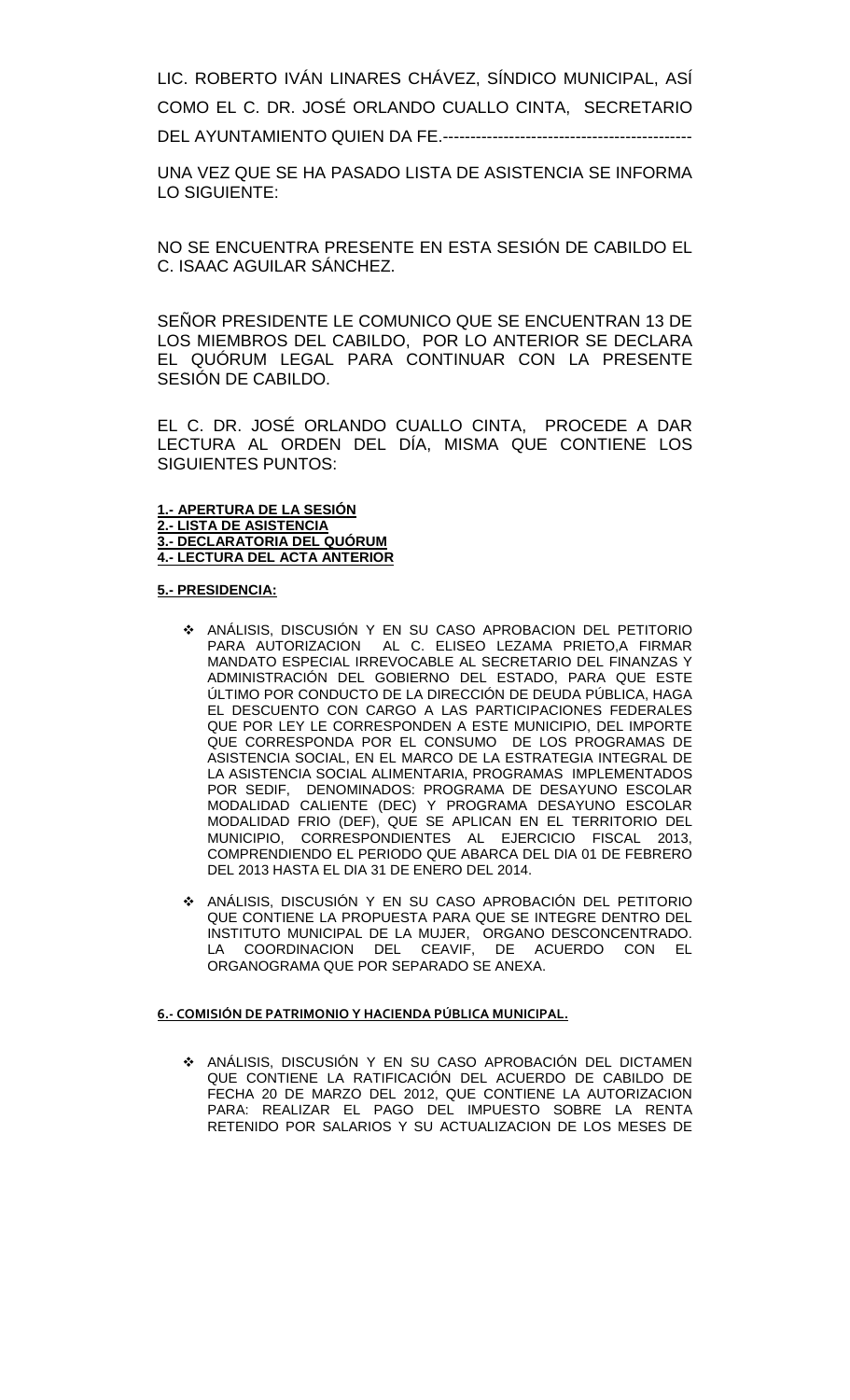NOVIEMBRE Y DICIEMBRE DE 2010, ASI COMO EL PAGO DEL IMPUESTO SOBRE LA RENTA RETENIDO POR HONORARIOS DEL MES DE MARZO 2010 E IMPUESTO SOBRE LA RENTA RETENIDO POR PAGOS DE ARRENDAMIENTO DEL MES DE OCTUBRE 2010, SU ACTUALIZACION, RECARGOS Y MULTAS, CON RECURSO DE RAMO XXXIII FORTAMUN 2012.

#### **7.- COMISIÓN DE DESARROLLO URBANO Y OBRAS PÚBLICAS.**

- ANÁLISIS, DISCUSIÓN Y EN SU CASO APROBACIÓN DEL DICTAMEN DE LICENCIA DE USO DE SUELO, ESPECIFICAMENTE PARA RESTAURANT BAR, EN CALLE 2 PONIENTE, Nº 1008 DE LA COLONIA AQUILES SERDAN, A SOLICITUD DEL C. PORFIRIO MANUEL RODRIGUEZ ROLDAN.
- ANÁLISIS, DISCUSIÓN Y EN SU CASO APROBACIÓN DEL DICTAMEN DE LICENCIA DE USO DE SUELO PARA LONCHERIA CON VENTA DE CERVEZA CON LOS ALIMENTOS, UBICADA EN ENRIQUE S. MONT, Nº 2406 DE LA COLONIA TEHUACAN, A SOLICITUD DEL C. ROBERTO MARROQUIN ROJAS.
- ANÁLISIS, DISCUSIÓN Y EN SU CASO APROBACIÓN DEL DICTAMEN DE LICENCIA DE USO DE SUELO PARA RESTAURANTE BAR", PARA EL<br>PREDIO UBICADO EN CARRETERA FEDERAL NUMERO PREDIO UBICADO EN CARRETERA FEDERAL NUMERO CUATROCIENTOS TREINTA Y SIETE, DE SAN LORENZO TEOTIPILCO A SOLICITUD DEL C. PEDRO SERAFÍN ZARATE FUENTES
- ANÁLISIS, DISCUSIÓN Y EN SU CASO APROBACIÓN DEL DICTAMEN DE LICENCIA DE USO DE SUELO PARA MISCELÁNEA O ULTRAMARINOS CON VENTA DE CERVEZA Y BEBIDAS REFRESCANTES CON GRADUACIÓN ALCOHÓLICA DE HASTA 6° GL. EN ENVASE CERRADO, PARA EL PREDIO UBICADO EN PRIVADA DE LA TRES ORIENTE NUMERO TRECIENTOS TREINTA Y SEIS DE LA COLONIA CENTRO, A SOLICITUD DE LA C. ASUNCIÓN NIETO MÉNDEZ
- ANÁLISIS, DISCUSIÓN Y EN SU CASO APROBACIÓN DEL DICTAMEN DE LICENCIA DE USO DE SUELO PARA RESTAURANTE CON VENTA DE BEBIDAS ALCOHOLICAS EN LOS ALIMENTOS, PARA EL PREDIO UBICADO EN CALLE UNO NORTE NUMERO CIENTO DOS DE SAN DIEGO CHALMA A SOLICITUD DE LA C. ZITA CRISTINA MUÑOZ VALERIO.
- ANÁLISIS, DISCUSIÓN Y EN SU CASO APROBACIÓN DEL DICTAMEN DE JUSTIFICACIÓN DE CAMBIO DE ZONIFICACIÓN DE H2i (HABITACIONAL MEDIA IRREGULAR) A H2 (HABITACIONAL MEDIA) EN EL PROGRAMA DE DESARROLLO URBANO ACTUALIZACIÓN 2011; ASÍ COMO LA AUTORIZACIÓN DE FACTIBILIDAD DE USO DE SUELO HABITACIONAL PARA LOTIFICACION, CON ZONIFICACIÓN H2, RESPECTO AL PREDIO UBICADO ENTRE LAS CALLES LÁZARO CÁRDENAS Y VICENTE SUÁREZ DE SAN LORENZO TEOTIPILCO, IDENTIFICADO CON LA CUENTA PREDIAL NUMERO U-8914. PROPIEDAD DEL C. JOSÉ MÉNDEZ GÓMEZ.
- ANÁLISIS, DISCUSIÓN Y EN SU CASO APROBACIÓN DEL DICTAMEN DE LICENCIA DE USO DE SUELO PARA RESTAURANTE BAR, PARA EL PREDIO UBICADO EN CALLE UNO NORTE NUMERO DOSCIENTOS TREINTA Y CUATRO, A SOLICITUD DEL C. JAVIER FLORES MORENO.
- ANÁLISIS, DISCUSIÓN Y EN SU CASO APROBACIÓN DEL DICTAMEN DE LICENCIA DE USO DE SUELO PARA BAR, PARA EL PREDIO UBICADO EN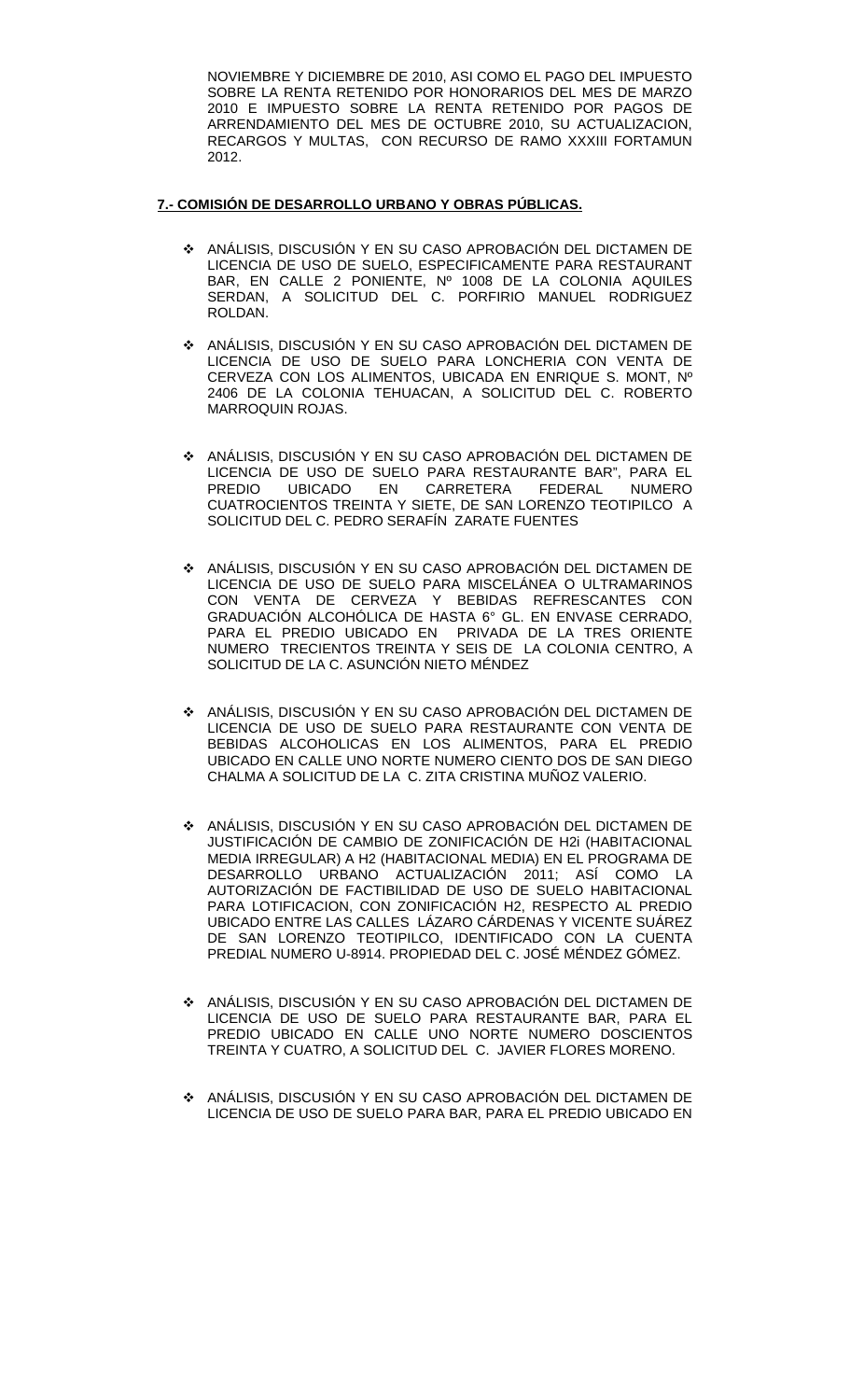CALLE UNO NORTE NUMERO CUATROCIENTOS CINCUENTA, A SOLICITUD DEL C. JOSE LUIS OLIVARES LOZADA.

#### **8.- SINDICATURA.**

- ANÁLISIS, DISCUSIÓN Y EN SU CASO APROBACIÓN DEL PETITORIO QUE CONTIENE LA APROBACION PARA REVOCAR Y DEJAR INSUBSISTENTE Y SIN EFECTOS LA SESION DE 14 DE NOVIEMBRE DE 2011, EN LA PARTE RELATIVA A LA APROBACION DEL PROYECTO DE RESOLUCION DEFINITIVA DEL RECURSO DE REVOCACION 3/2006 EMITIDA CON PLENITUD DE JURISDICCION POR EL DIRECTOR GENERAL DE ASUNTOS JURIDICOS DEL HONORABLE AYUNTAMIENTO DEL MUNICIPIO DE TEHUACAN, PUEBLA, CON LA FINALIDAD DE PODER DAR CUMPLIMIENTO A LO SOLICITADO POR EL JUZGADO SEPTIMO DE DISTRITO EN EL ESTADO. ASI MISMO DEJAR INSUBSISTENTE Y SIN EFECTOS LA SESION DE CABILDO DE FECHA 11 DE MARZO DEL AÑO 2013, UNICA Y EXCLUSIVAMENTE EN LA PARTE RELATIVA A LA APROBACION DEL PROYECTO DE RESOLUCION DEL RECURSO DE REVOCACION 3/2006, PROMOVIDO POR FABIO BELTRAN LOPEZ, EN CONTRA DEL ACTO DE FECHA 15 DE MAYO DEL AÑO 2006, EMITIDO POR LA DIRECCION DE DESARROLLO URBANO DEL MUNICIPIO DE TEHUACAN, PUE., Y EN CUMPLIMIENTO A LO ORDENADO EN EL JUICIO DE AMPARO NUMERO 1861/2011, CONFORME A LOS LINEAMIENTOS EMITIDOS EN LA SENTENCIA, TODA VEZ QUE NO SE DIO CUMPLIMIENTO AL REQUERIMIENTO COMO SE SOLICITABA. Y UNA VEZ QUE EL CASO ASI LO PERMITA INSTRUIR AL DIRECTOR GENERAL DE ASUNTOS JURIDICOS DEL HONORABLE AYUNTAMIENTO, EMITA UNA NUEVA RESOLUCION EN LA QUE SIGUIENDO LOS LINEAMIENTOS INDICADOS EN LA SENTENCIA DE AMPARO, DETERMINE QUE EL RECURRENTE FABIO BELTRAN LOPEZ, PROBO SU ACCION Y COMO CONSECUENCIA DE ELLO, REVOQUE EL AUTO DE QUINCE DE MAYO DE 2006, EMITIDO POR LA DIRECCION DE DESARROLLO URBANO, EN DONDE OTORGO CONSTANCIA DE NUMERO OFICIAL Y ALINEAMIENTO Y COMO CONSECUENCIA, ÉSTA ULTIMA AUTORIDAD RECONSTRUYA LA BARDA QUE FUE DEMOLIDA COMO CONSECUENCIA DEL PERMISO OTORGADO.
- ANÁLISIS, DISCUSIÓN Y EN SU CASO APROBACIÓN DEL PETITORIO QUE CONTIENE LA MODIFICACION DEL ACUERDO DE CABILDO DE FECHA 11 DE MARZO DEL AÑO 2013, QUE CONTIENE LA RATIFICACION DE LA FIRMA DEL CONTRATO DE COMPRA-VENTA SUJETA A CONDICION SUSPENSIVA CON LOS C.C.EFREN VICTOR BELLO ORTIZ Y JOSEFINA JIMENEZ LOPEZ, CON EL HONORABLE AYUNTAMIENTO MUNICIPAL DE TEHUACAN, PUEBLA, A TRAVES DEL PRESIDENTE MUNICIPAL C. ELISEO LEZAMA PRIETO, EL SINDICO MUNICIPAL Y SECRETARIO DEL AYUNTAMIENTO, PARA ADQUIRIR UNA FRACCION DE LA PARCELA NUMERO 412-Z-1 P2/2 DEL EXEJIDO DE SAN LORENZO TEOTIPILCO CON UNA SUPERFICIE DE 3,000.00 M2., PERTENECIENTE A ESTE MUNICIPIO DE TEHUACAN, PUEBLA: QUIEN COMPRARA CON RECURSOS DEL ERARIO MUNICIPAL A FAVOR DE GOBIERNO DEL ESTADO DE PUEBLA, CON DESTINO A LA SECRETARIA DE SALUD DEL ESTADO DE PUEBLA, PARA LA CONSTRUCCION DE UN CENTRO DE SALUD CON SERVICIOS AMPLIADOS, ASI COMO LA AUTORIZACION A LOS C.C. PRESIDENTE MUNICIPAL, MUNICIPAL Y SECRETARIO DEL AYUNTAMIENTO PARA LA FIRMA DE LA ESCRITURA ANTE NOTARIO PUBLICO DE LA COMPRA-VENTA DEL BIEN INMUEBLE ANTES REFERIDO CON UN COSTO DE OPERACIÓN DE \$5,400,000.00. ASI COMO LA AUTORIZACION Y FIRMA DEL CONVENIO DE NOVACION Y MODIFICATORIO QUE CELEBRAN POR UNA PARTE LOS SEÑORES EFREN VICTOR BELLO ORTIZ Y JOSEFINA JIMENEZ LOPEZ Y POR LA OTRA EL HONORABLE AYUNTAMIENTO MUNICIPAL DE TEHUACAN, PUE., REPRESENTADO POR EL SENOR ELISEO LEZAMA PRIETO, DR. JOSE ORLANDO CUALLO CINTA Y LIC. ROBERTO IVAN LINARES CHAVEZ, EN RELACION CON EL CONTRATO DE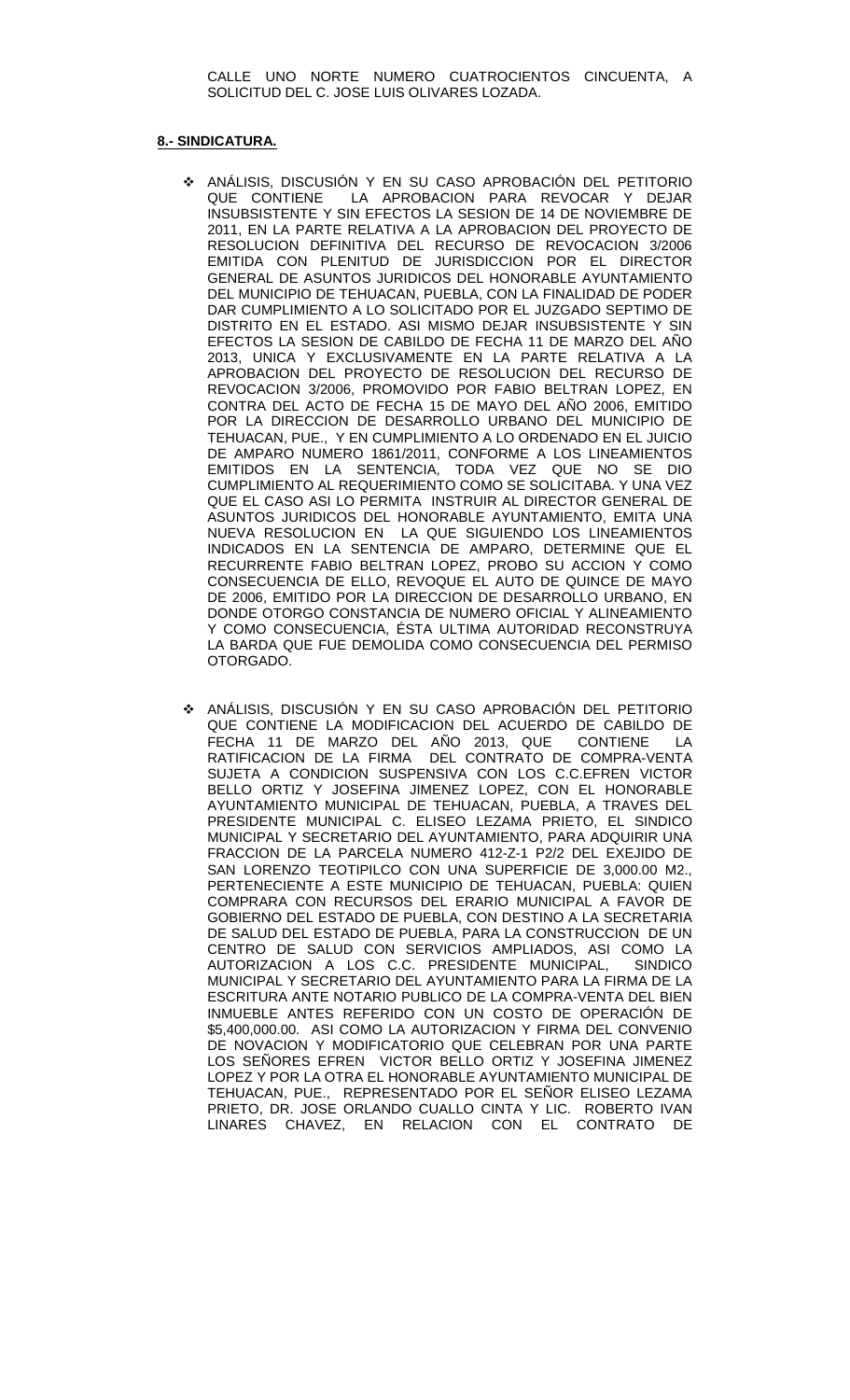COMPRAVENTA QUE SE CELEBRÓ EL DIA CUATRO DE MARZO DEL AÑO DOS MIL TRECE ENTRE LOS CONCERTANTES.

- ANÁLISIS, DISCUSIÓN Y EN SU CASO APROBACIÓN DEL PETITORIO QUE CONTIENE LA REVOCACION DEL ACUERDO DE CABILDO DE FECHA 6 DE MARZO DEL AÑO 2013, RELATIVO A LA DONACION A FAVOR DE GOBIERNO DEL ESTADO CON DESTINO A LA SECRETARIA DE EDUCACION PUBLICA LA FRACCION DE TERRENO UBICADO EN LA ESQUINA QUE FORMAN LAS CALLES 13 PONIENTE Y PRIVADA 11 PONIENTE DEL FRACCIONAMIENTO NIÑOS HEROES DE CHAPULTEPEC CON UNA SUPERFICIE de 2,548.30, EN VIRTUD DE LAS OBSERVACIONES REALIZADAS POR PARTE DE LA DIRECCION GENERAL DE ASUNTOS JURIDICOS DE LA SECRETARIA DE GOBIERNO DEL ESTADO. PREDIO QUE SE DESTINÓ PARA LA CONSTRUCCION DE UN JARDIN DE NIÑOS DENOMINADO "SUEÑOS FELICES"
- ANÁLISIS, DISCUSIÓN Y EN SU CASO APROBACIÓN DEL PETITORIO QUE CONTIENE LA DONACION A FAVOR DE GOBIERNO DEL ESTADO CON DESTINO A LA SECRETARIA DE EDUCACION PUBLICA LA FRACCION DE TERRENO UBICADO EN LA ESQUINA QUE FORMAN LAS<br>CALLES 13 PONIENTE Y PRIVADA 11 PONIENTE DEL CALLES 13 PONIENTE Y PRIVADA 11 PONIENTE FRACCIONAMIENTO NIÑOS HEROES DE CHAPULTEPEC CON UNA SUPERFICIE de 2,548.30, QUE SE DESTINAN PARA LA CONSTRUCCION DE UN JARDIN DE NIÑOS DENOMINADO "SUEÑOS FELICES"

#### **9.- ASUNTOS GENERALES.**

#### **CLAUSURA.**

**PRESIDENCIA.- ANÁLISIS, DISCUSIÓN Y EN SU CASO APROBACION DEL PETITORIO PARA AUTORIZACION ELISEO LEZAMA PRIETO,A FIRMAR MANDATO ESPECIAL**  SECRETARIO DEL FINANZAS Y **ADMINISTRACIÓN DEL GOBIERNO DEL ESTADO, PARA QUE ESTE ÚLTIMO POR CONDUCTO DE LA DIRECCIÓN DE DEUDA PÚBLICA, HAGA EL DESCUENTO CON CARGO A LAS PARTICIPACIONES FEDERALES QUE POR LEY LE CORRESPONDEN A ESTE MUNICIPIO, DEL IMPORTE QUE CORRESPONDA POR EL CONSUMO DE LOS PROGRAMAS DE ASISTENCIA SOCIAL, EN EL MARCO DE LA ESTRATEGIA INTEGRAL DE LA ASISTENCIA SOCIAL ALIMENTARIA, PROGRAMAS IMPLEMENTADOS POR SEDIF, DENOMINADOS: PROGRAMA DE DESAYUNO ESCOLAR MODALIDAD CALIENTE (DEC) Y PROGRAMA DESAYUNO ESCOLAR MODALIDAD FRIO (DEF), QUE SE APLICAN EN EL TERRITORIO DEL MUNICIPIO, CORRESPONDIENTES AL EJERCICIO FISCAL 2013, COMPRENDIENDO EL PERIODO QUE ABARCA DEL DIA 01 DE FEBRERO DEL 2013 HASTA EL DIA 31 DE ENERO DEL 2014.**

SEÑOR PRESIDENTE TIENE USTED EL USO DE LA PALABRA.

EL C. ELISEO LEZAMA PRIETO, PROCEDE A DAR LECTURA AL PETITORIO CORRESPONDIENTE, MISMO QUE A LA LETRA DICE: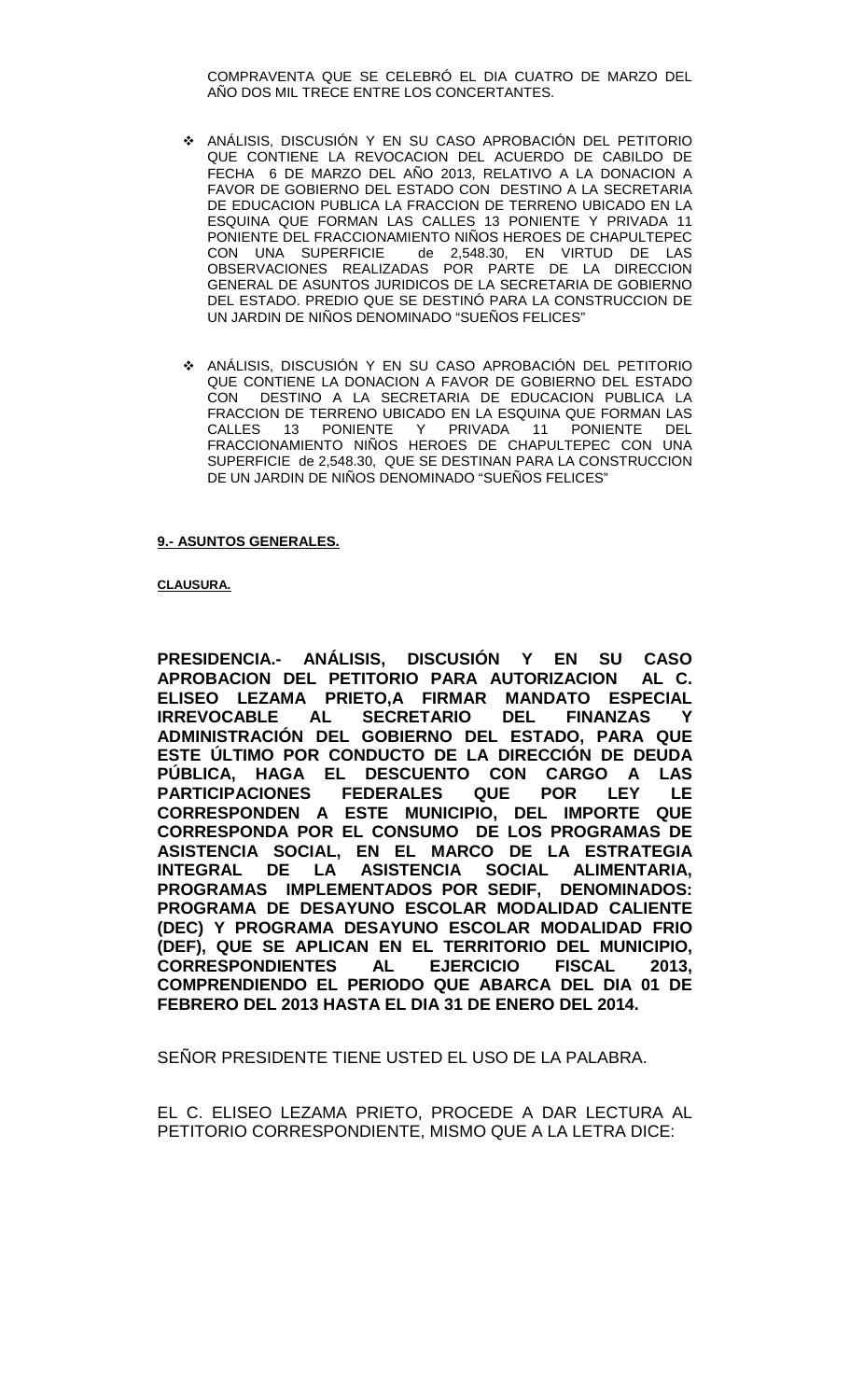# "…HONORABLE CABILDO:

EL SUSCRITO ELISEO LEZAMA PRIETO, PRESIDENTE MUNICIPAL CONSTITUCIONAL DEL MUNICIPIO DE TEHUACÁN, PUEBLA, CON FUNDAMENTO EN LOS ARTÍCULOS 115 FRACCIONES II Y IV DE LA CONSTITUCIÓN POLÍTICA DE LOS ESTADOS UNIDOS MEXICANOS, 103 Y 105 FRACCIÓN III DE LA CONSTITUCIÓN POLÍTICA DEL ESTADO LIBRE Y SOBERANO DE PUEBLA, ASÍ COMO 3, 143 Y 148 DE LA LEY ORGÁNICA MUNICIPAL, SOMETO A LA APROBACIÓN DEL PLENO DE ESTE CUERPO EDILICIO EL PRESENTE PETITORIO POR MEDIO DEL CUAL SE PROPONE **SE ME AUTORICE A FIRMAR MANDATO ESPECIAL IRREVOCABLE AL SECRETARIO DEL FINANZAS Y ADMINISTRACIÓN DEL GOBIERNO DEL ESTADO, PARA QUE ESTE ÚLTIMO POR CONDUCTO DE LA DIRECCIÓN DE DEUDA PÚBLICA, HAGA EL DESCUENTO CON CARGO A LAS PARTICIPACIONES FEDERALES QUE POR LEY LE CORRESPONDEN A ESTE MUNICIPIO, DEL IMPORTE QUE CORRESPONDA POR EL CONSUMO DE LOS PROGRAMAS DE ASISTENCIA SOCIAL, EN EL MARCO DE LA ESTRATEGIA INTEGRAL DE LA ASISTENCIA SOCIAL ALIMENTARIA, PROGRAMAS IMPLEMENTADOS POR SEDIF,**  PROGRAMA DE DESAYUNO ESCOLAR **MODALIDAD CALIENTE (DEC) Y PROGRAMA DESAYUNO ESCOLAR MODALIDAD FRIO (DEF), QUE SE APLICAN EN EL TERRITORIO DEL MUNICIPIO, CORRESPONDIENTES AL EJERCICIO FISCAL 2013, COMPRENDIENDO EL PERIODO QUE ABARCA DEL DIA 01 DE FEBRERO DEL 2013 HASTA EL DIA 31 DE ENERO DEL 2014.**

# CONSIDERANDO

I. QUE DE CONFORMIDAD CON LAS FRACCIONES II, IV DEL ARTÍCULO 115 DE LA CONSTITUCIÓN POLÍTICA DE LOS ESTADOS UNIDOS MEXICANOS, LOS MUNICIPIOS ESTARÁN INVESTIDOS DE PERSONALIDAD JURÍDICA Y MANEJARÁN SU PATRIMONIO CONFORME A LA LEY, LOS AYUNTAMIENTOS TENDRÁN FACULTADES PARA APROBAR, DE ACUERDO CON LAS LEYES EN MATERIA<br>MUNICIPAL QUE DEBERÁN EXPEDIR LAS MUNICIPAL QUE DEBERÁN EXPEDIR LAS LEGISLATURAS DE LOS ESTADOS, LOS BANDOS DE POLICÍA Y GOBIERNO, LOS REGLAMENTOS, CIRCULARES Y DISPOSICIONES ADMINISTRATIVAS DE OBSERVANCIA GENERAL DENTRO DE SUS RESPECTIVAS JURISDICCIONES, QUE ORGANICEN LA ADMINISTRACIÓN PÚBLICA MUNICIPAL, REGULEN LAS<br>MATERIAS, PROCEDIMIENTOS, FUNCIONES Y PROCEDIMIENTOS, FUNCIONES Y SERVICIOS PÚBLICOS DE SU COMPETENCIA Y ASEGUREN LA PARTICIPACIÓN CIUDADANA Y VECINAL; ASÍ MISMO LOS MUNICIPIOS ADMINISTRARÁN LIBREMENTE SU HACIENDA, LA CUAL SE FORMARÁ DE LOS RENDIMIENTOS DE LOS BIENES QUE LES PERTENEZCAN, ASÍ COMO DE LAS CONTRIBUCIONES Y OTROS INGRESOS QUE LAS LEGISLATURAS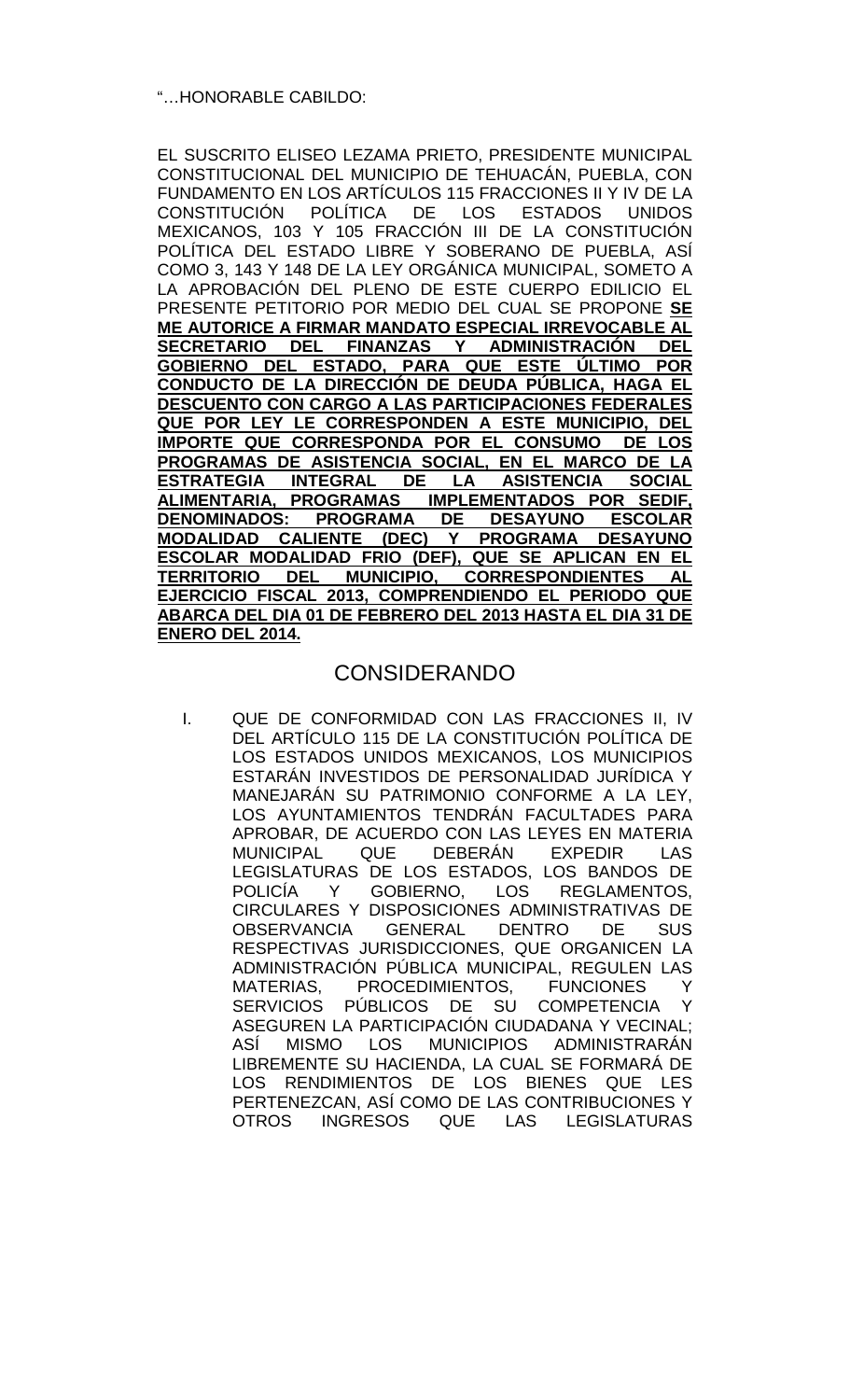ESTABLEZCAN A SU FAVOR; MISMAS DISPOSICIONES QUE SON TRASLADADAS AL PÁRRAFO PRIMERO DEL ARTÍCULO 103 Y A LA FRACCIÓN III DEL ARTÍCULO 105 DE LA CONSTITUCIÓN POLÍTICA DEL ESTADO LIBRE Y SOBERANO DE PUEBLA, ASÍ COMO AL ARTÍCULO 3 DE LA LEY ORGÁNICA MUNICIPAL;

- II. QUE DE CONFORMIDAD CON EL ARTÍCULO 143 DE LA LEY ORGÁNICA MUNICIPAL LOS AYUNTAMIENTOS DEBERÁN, DENTRO DE LOS LÍMITES LEGALES CORRESPONDIENTES Y DE ACUERDO CON EL PRESUPUESTO DE EGRESOS Y EL PLAN DE DESARROLLO MUNICIPAL VIGENTES, ATENDER EFICAZMENTE LOS DIFERENTES RAMOS DE LA ADMINISTRACIÓN PÚBLICA MUNICIPAL;
- III. QUE EL ARTÍCULO 148 DE LA MISMA LEY ORGÁNICA MUNICIPAL ESTATUYE QUE EL PRESUPUESTO DE EGRESOS DEBERÁ CONTENER LAS PREVISIONES DE GASTO PÚBLICO QUE HABRÁN DE REALIZAR LOS MUNICIPIOS, SIENDO QUE EL GASTO PÚBLICO COMPRENDE LAS EROGACIONES QUE POR CONCEPTO DE GASTO CORRIENTE, INVERSIÓN FÍSICA, INVERSIÓN FINANCIERA, O CUALQUIER OTRA EROGACIÓN, ASÍ COMO LA CANCELACIÓN DE PASIVO REALICEN LOS AYUNTAMIENTOS EN EL EJERCICIO DE SUS FACULTADES;
- **IV.** QUE DENTRO DE LA PRESENTE ADMINISTRACION MUNICIPAL 2011-2014, EL HONORABLE AYUNTAMIENTO CELEBRO CONVENIO ESPECIFICO DE COLABORACIÓN EN EL MARCO DE LA ESTRETEGIA DE LOS PROGRAMAS DE ASISTENCIA ALIMENTARIA EN EL ESTADO DE PUEBLA, CON FECHA 29 DE ABRIL DEL 2011, POR UNA PARTE, EL SISTEMA PARA EL DESARROLLO INTEGRAL DE LA FAMILIA DEL ESTADO DE PUEBLA, (SEDIF) REPRESENTADO POR EL MTRO. CARLOS ALBERTO JULIAN Y RUIZ, CON EL PROPOSITO DE PARTICIPAR EN LOS PROGRAMAS ALIMENTARIOS SIGUIENTES:

"PROGRAMA DESAYUNO ESCOLAR MODALIDAD CALIENTE" (DEC) INTEGRACIÓN: PRODUCTOS DE LA CANASTA BASICA PARA PREPARAR ALIMENTOS.

" PROGRAMA DESAYUNO ESCOLAR MODALIDAD FRIO" (DEF) INTEGRACIÓN: BRIKS DE LECHE 250 ML., GALLETA 30 GRS.

**V.** QUE MEDIANTE UN PROYECTO DE MANDATO ESPECIAL IRREVOCABLE QUE OTORGUE EL CIUDADANO PRESIDENTE MUNICIPAL CONSTITUCIONAL CON LA AUTORIZACIÓN DE ESTE HONORABLE CABILDO AL TENOR DEL ARTÍCULO 91 FRACCIÓN XLVI DE LA LEY ORGÁNICA MUNICIPAL AL SECRETARIO DEL FINANZAS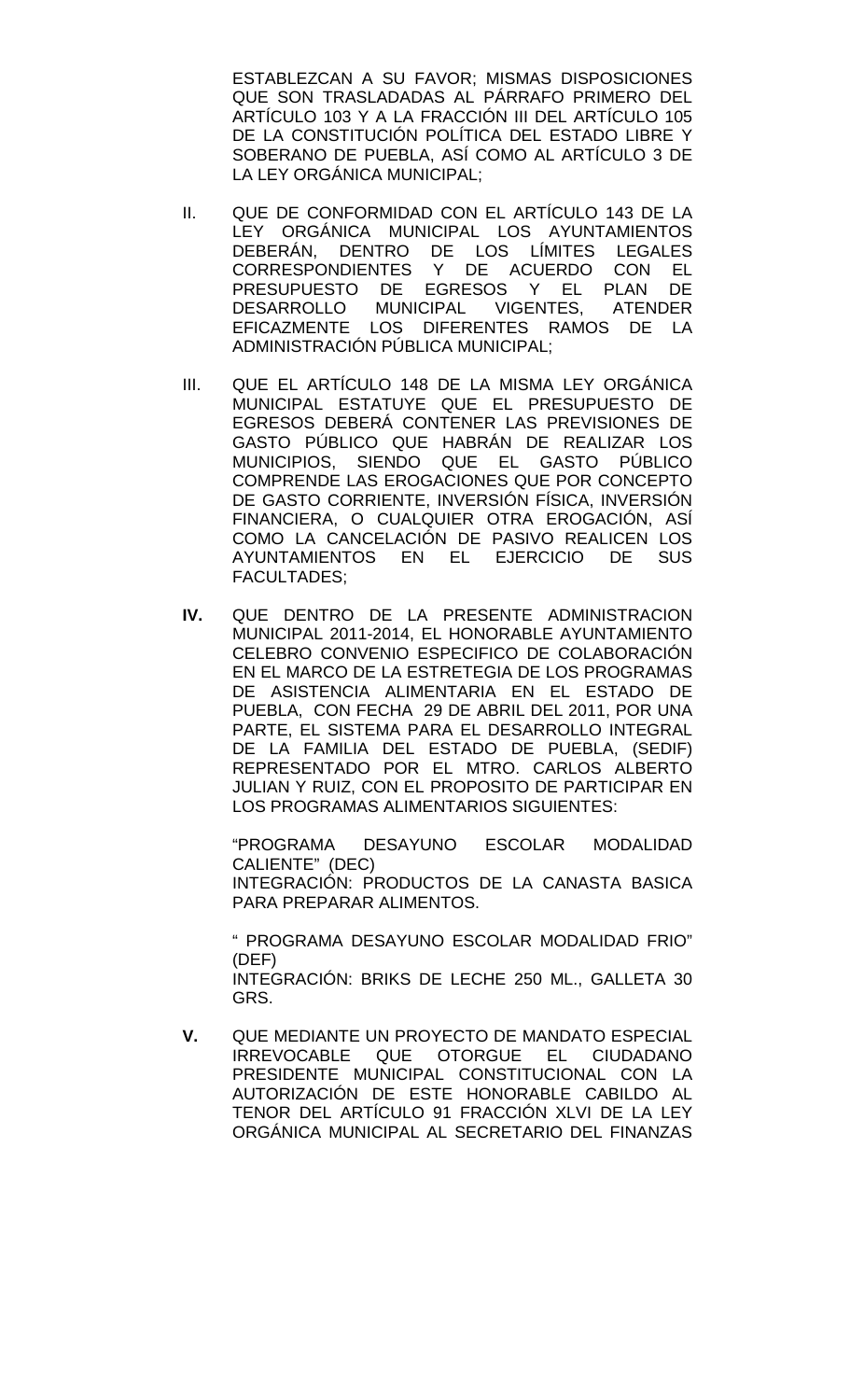Y ADMINISTRACIÓN DEL GOBIERNO DEL ESTADO, SE PROPONE QUE ESTE ÚLTIMO POR CONDUCTO DE LA DIRECCIÓN DE DEUDA PÚBLICA, HAGA EL DESCUENTO CON CARGO A LAS PARTICIPACIONES FEDERALES QUE POR LEY LE CORRESPONDEN A ESTE MUNICIPIO, **DEL IMPORTE QUE CORRESPONDA POR EL CONSUMO DE LOS PROGRAMAS DE ASISTENCIA SOCIAL, EN EL MARCO DE LA ESTRATEGIA INTEGRAL DE LA ASISTENCIA SOCIAL ALIMENTARIA, PROGRAMAS IMPLEMENTADOS POR SEDIF, DENOMINADOS: PROGRAMA DE DESAYUNO ESCOLAR MODALIDAD CALIENTE (DEC) Y PROGRAMA DESAYUNO ESCOLAR MODALIDAD FRIO (DEF), QUE SE APLICAN EN EL TERRITORIO DEL MUNICIPIO, CORRESPONDIENTES AL EJERCICIO FISCAL 2013, COMPRENDIENDO EL PERIODO QUE ABARCA DEL DIA 01 DE FEBRERO DEL 2013 HASTA EL DIA 31 DE ENERO DEL 2014.**

POR LO EXPUESTO EN LOS CONSIDERANDOS QUE ANTECEDEN Y EN USO DE LAS FACULTADES CONFERIDAS SE PROPONE A CONSIDERACIÓN DE ESTE HONORABLE CUERPO COLEGIADO EL SIGUIENTE:

### D I C T A M E N

UNICO.- SE AUTORICE QUE EL CIUDADANO PRESIDENTE MUNICIPAL CONSTITUCIONAL PUEDA OTORGAR MANDATO ESPECIAL IRREVOCABLE AL SECRETARIO DEL FINANZAS Y ADMINISTRACIÓN DEL GOBIERNO DEL ESTADO, PARA QUE ESTE ÚLTIMO POR CONDUCTO DE LA DIRECCIÓN DE DEUDA PÚBLICA, HAGA EL DESCUENTO CON CARGO A LAS PARTICIPACIONES FEDERALES QUE POR LEY LE CORRESPONDEN A ESTE MUNICIPIO DENTRO DEL PRESENTE EJERCICIO 2013, **DEL IMPORTE QUE CORRESPONDA POR EL CONSUMO DE PROGRAMAS DE ASISTENCIA SOCIAL, EN EL MARCO DE LA ESTRATEGIA INTEGRAL DE LA ASISTENCIA SOCIAL ALIMENTARIA, PROGRAMAS IMPLEMENTADOS POR SEDIF, PROGRAMA DE DESAYUNO ESCOLAR<br>IENTE (DEC) Y PROGRAMA DESAYUNO MODALIDAD CALIENTE (DEC) Y ESCOLAR MODALIDAD FRIO (DEF), QUE SE APLICAN EN EL TERRITORIO DEL MUNICIPIO, CORRESPONDIENTES AL EJERCICIO FISCAL 2013, COMPRENDIENDO EL PERIODO QUE ABARCA DEL DIA 01 DE FEBRERO DEL 2013 HASTA EL DIA 31 DE ENERO DEL 2014.-** ATENTAMENTE.- SUFRAGIO EFECTIVO. NO REELECCION.- TEHUACAN, PUE., A 5 DE ABRIL DEL 2013.- C. ELISEO LEZAMA PRIETO.- FIRMA ILEGIBLE…."

SEÑOR PRESIDENTE MUNICIPAL, REGIDORES Y SINDICO MUNICIPAL, EN VOTACIÓN SE LES CONSULTA SI SE APRUEBA LA PROPUESTA PRESENTADA EN CUESTIÓN, LOS QUE ESTÉN POR LA AFIRMATIVA SÍRVANSE MANIFESTARLO LEVANTANDO LA MANO.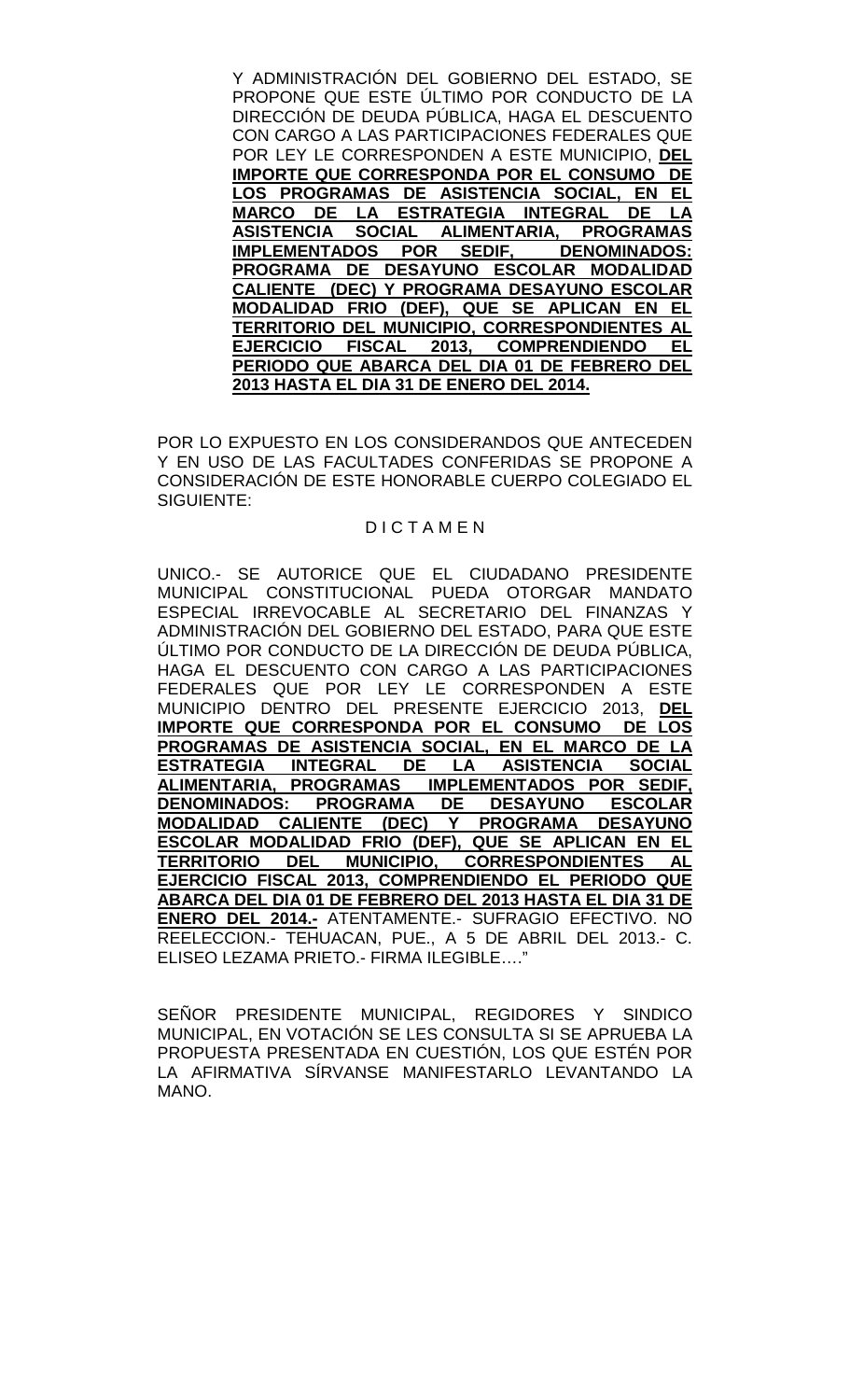HABIÉNDOSE ANALIZADO AMPLIAMENTE EL CONTENIDO DEL DICTAMEN DE REFERENCIA, POR MAYORÍA CON 13 VOTOS A FAVOR, POR PARTE DE LOS INTEGRANTES DEL HONORABLE CABILDO, SE DETERMINA EL SIGUIENTE:

# **A C U E R D O**

UNICO.- SE AUTORIZA QUE EL CIUDADANO PRESIDENTE MUNICIPAL CONSTITUCIONAL PUEDA OTORGAR MANDATO ESPECIAL IRREVOCABLE AL SECRETARIO DEL FINANZAS Y ADMINISTRACIÓN DEL GOBIERNO DEL ESTADO, PARA QUE ESTE ÚLTIMO POR CONDUCTO DE LA DIRECCIÓN DE DEUDA PÚBLICA, HAGA EL DESCUENTO CON CARGO A LAS PARTICIPACIONES FEDERALES QUE POR LEY LE CORRESPONDEN A ESTE MUNICIPIO DENTRO DEL PRESENTE EJERCICIO 2013, **DEL IMPORTE QUE CORRESPONDA POR EL CONSUMO DE LOS PROGRAMAS DE ASISTENCIA SOCIAL, EN EL MARCO DE LA ESTRATEGIA INTEGRAL DE LA ASISTENCIA SOCIAL ALIMENTARIA, PROGRAMAS IMPLEMENTADOS POR SEDIF, PROGRAMA DE DESAYUNO ESCOLAR MODALIDAD CALIENTE (DEC) Y PROGRAMA DESAYUNO ESCOLAR MODALIDAD FRIO (DEF), QUE SE APLICAN EN EL TERRITORIO DEL MUNICIPIO, CORRESPONDIENTES AL EJERCICIO FISCAL 2013, COMPRENDIENDO EL PERIODO QUE ABARCA DEL DIA 01 DE FEBRERO DEL 2013 HASTA EL DIA 31 DE ENERO DEL 2014.**

LO ANTERIOR CON FUNDAMENTO EN LOS DISPOSITIVOS LEGALES INVOCADOS EN EL DICTAMEN DE REFERENCIA.

**PRESIDENCIA.- ANÁLISIS, DISCUSIÓN Y EN SU CASO APROBACIÓN DEL PETITORIO QUE CONTIENE LA PROPUESTA PARA QUE SE INTEGRE DENTRO DEL INSTITUTO MUNICIPAL DE LA MUJER, ORGANO DESCONCENTRADO. LA COORDINACION DEL CEAVIF, DE ACUERDO CON EL ORGANOGRAMA QUE POR SEPARADO SE ANEXA.**

SEÑOR PRESIDENTE, TIENE USTED EL USO DE LA PALABRA.

EL C. ELISEO LEZAMA PRIETO, PROCEDE A DAR LECTURA AL PETITORIO CORRESPONDIENTE, MISMO QUE A LA LETRA DICE: "…HONORABLE CABILDO:

EL SUSCRITO **C. ELISEO LEZAMA PRIETO**, PRESIDENTE MUNICIPAL DE TEHUACÁN, PUEBLA, EN EJERCICIO DE LAS FACULTADES QUE ME CONFIEREN LOS ARTÍCULOS 90, 91 FRACCIONES III, XLVI, LXI, Y DEMÁS RELATIVOS Y APLICABLES DE LA LEY ORGÁNICA MUNICIPAL, SOMETO A LA CONSIDERACIÓN DE ESTE CUERPO COLEGIADO EL **ANÁLISIS, DISCUSIÓN Y EN SU CASO APROBACIÓN DEL PETITORIO QUE CONTIENE LA PROPUESTA PARA QUE SE INTEGRE DENTRO**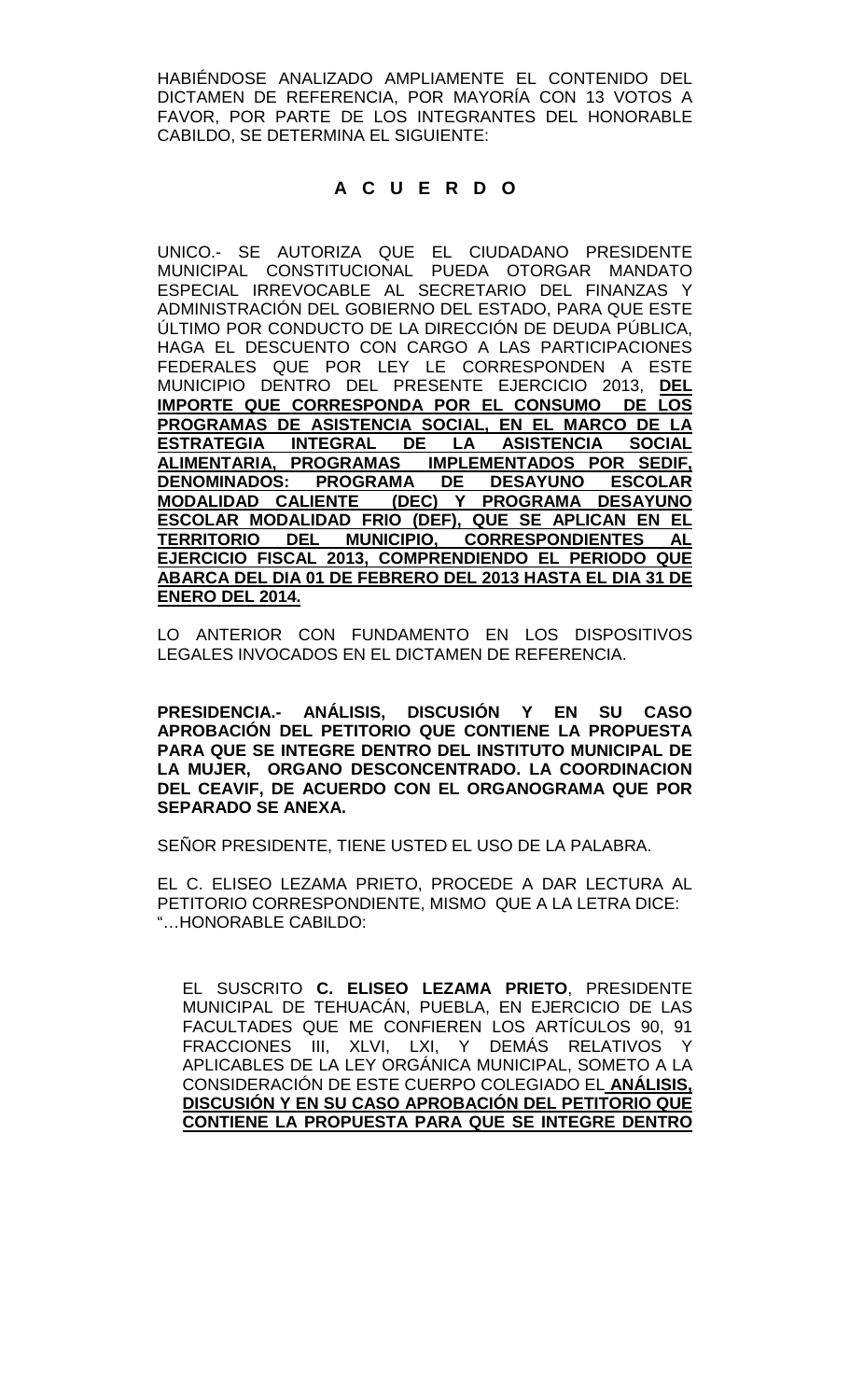**DEL INSTITUTO MUNICIPAL DE LA MUJER, ORGANO DESCONCENTRADO. LA COORDINACION DEL CEAVIF, DE ACUERDO CON EL ORGANOGRAMA QUE POR SEPARADO SE ANEXA,** EN BASE A LOS SIGUIENTES:

#### **A N T E C E D E N T E S**

- **I.** QUE EL PÁRRAFO PRIMERO DE LA FRACCIÓN II DEL ARTÍCULO 115 DE LA CONSTITUCIÓN POLÍTICA DE LOS ESTADOS UNIDOS MEXICANOS, DETERMINA QUE LOS MUNICIPIOS ESTARÁN INVESTIDOS DE PERSONALIDAD JURÍDICA Y MANEJARAN SU PATRIMONIO CONFORME A LA LEY, ASÍ COMO TENDRÁN FACULTADES PARA APROBAR, DE ACUERDO CON LAS LEYES EN MATERIA<br>MUNICIPAL QUE DEBERÁN EXPEDIR LAS QUE DEBERÁN EXPEDIR LEGISLATURAS DE LOS ESTADOS, LOS BANDOS DE POLICÍA Y GOBIERNO, LOS REGLAMENTOS, CIRCULARES Y DISPOSICIONES ADMINISTRATIVAS DE<br>OBSERVANCIA GENERAL DENTRO DE SUS OBSERVANCIA GENERAL DENTRO DE RESPECTIVAS JURISDICCIONES, QUE ORGANICEN LA ADMINISTRACIÓN PÚBLICA MUNICIPAL, REGULEN LAS MATERIAS, PROCEDIMIENTOS, FUNCIONES Y<br>SERVICIOS PÚBLICOS DE SU COMPETENCIA Y PÚBLICOS DE SU COMPETENCIA Y ASEGUREN LA PARTICIPACIÓN CIUDADANA Y VECINAL; MISMA DISPOSICIÓN QUE ES TRASLADADA A LA FRACCIÓN III DEL ARTÍCULO 105 DE LA CONSTITUCIÓN POLÍTICA DEL ESTADO LIBRE Y SOBERANO DE PUEBLA.
- **II.** QUE EL ARTÍCULO 78 DE LA LEY ORGÁNICA MUNICIPAL, PRECEPTÚA QUE SON ATRIBUCIONES DE LOS AYUNTAMIENTOS, ENTRE OTRAS EL DE CREAR Y SUPRIMIR EMPLEOS MUNICIPALES SEGÚN LO EXIJAN LAS NECESIDADES PÚBLICAS, TENIENDO EN CUENTA LAS POSIBILIDADES DEL ERARIO PÚBLICO; ASÍ COMO EL DE CREAR DEPENDENCIAS MUNICIPALES.
- **III.** QUE LA LEY ORGÁNICA MUNICIPAL EN SU NUMERAL 91 DISPONE QUE SON FACULTADES Y OBLIGACIONES DEL PRESIDENTE MUNICIPAL EL REPRESENTAR AL AYUNTAMIENTO Y EJECUTAR SUS RESOLUCIONES, ASÍ COMO EL DE PROMOVER LO NECESARIO AL FOMENTO DE LAS RAMAS DE LA ADMINISTRACIÓN PÚBLICA MUNICIPAL Y ATENDER EL EFICAZ FUNCIONAMIENTO DE LAS OFICINAS Y ESTABLECIMIENTOS PÚBLICOS MUNICIPALES.
- **IV.** QUE EL ARTÍCULO 118 DE LA LEY ORGÁNICA MUNICIPAL ESTABLECE QUE LA ADMINISTRACIÓN PÚBLICA MUNICIPAL SERÁ CENTRALIZADA Y DESCENTRALIZADA, DE IGUAL FORMA ESTABLECE QUE<br>LA ADMINISTRACIÓN PÚBLICA MUNICIPAL LA ADMINISTRACIÓN PÚBLICA MUNICIPAL CENTRALIZADA SE INTEGRA CON LAS DEPENDENCIAS QUE FORMAN PARTE DEL AYUNTAMIENTO, ASÍ COMO CON ÓRGANOS DESCONCENTRADOS, VINCULADOS JERÁRQUICAMENTE A LAS DEPENDENCIAS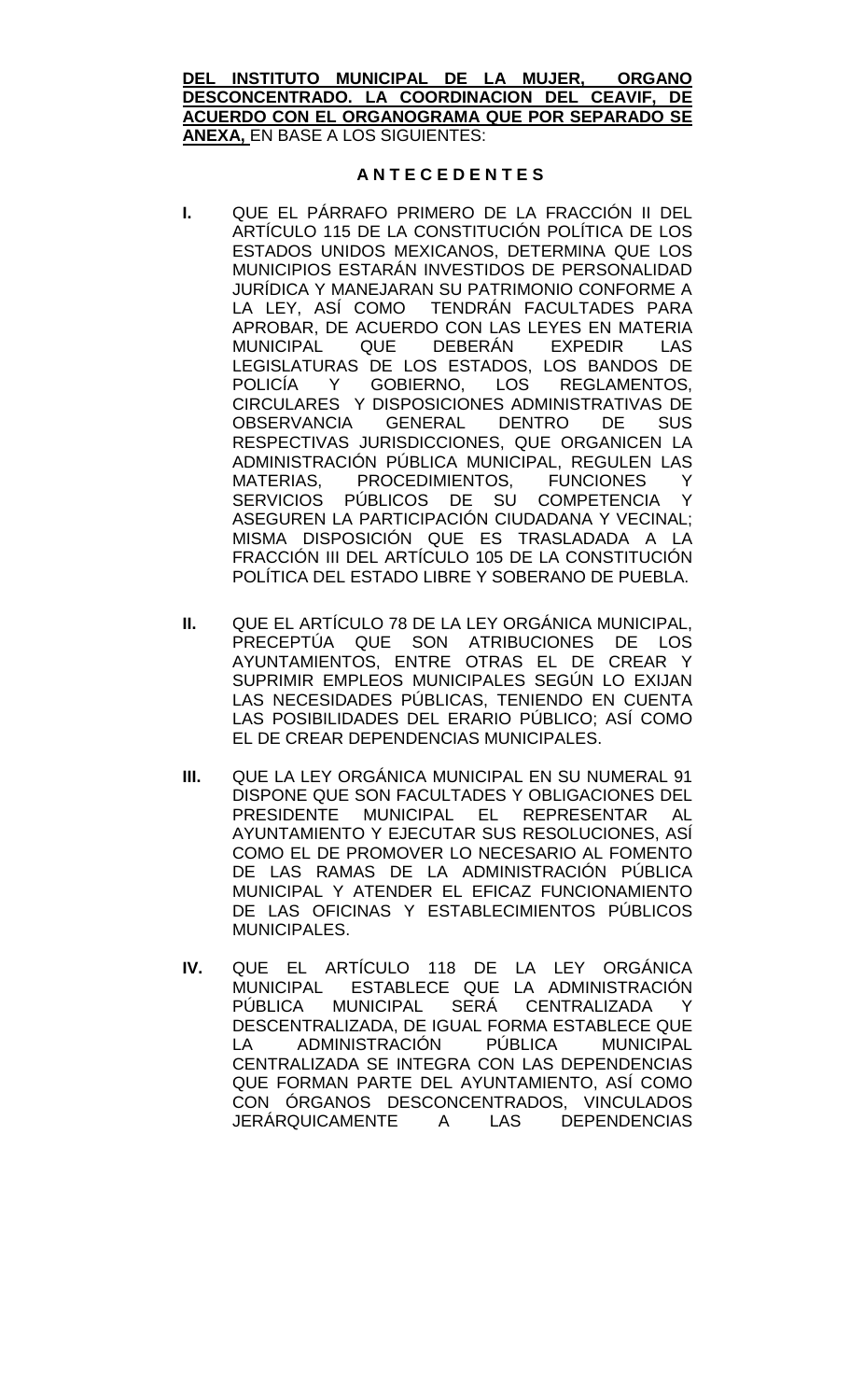MUNICIPALES, CON LAS FACULTADES Y OBLIGACIONES ESPECÍFICAS QUE FIJE EL ACUERDO DE SU CREACIÓN.

- **V.** QUE EL AYUNTAMIENTO PODRÁ CREAR DEPENDENCIAS Y ENTIDADES QUE LE ESTARÁN SUBORDINADAS DIRECTAMENTE, TAL Y COMO LO CONTEMPLA EL DIVERSO 119 DE LA LEY ORGÁNICA MUNICIPAL.
- **VI.** ASIMISMO, EL NUMERAL 121 DE LA LEY ORGÁNICA MUNICIPAL ESTABLECE QUE LAS DEPENDENCIAS Y ENTIDADES DE LA ADMINISTRACIÓN PÚBLICA MUNICIPAL DEBERÁN EJERCER LAS FUNCIONES QUE LES ASIGNE ESTA LEY, EL REGLAMENTO RESPECTIVO, O EN SU CASO, EL ACUERDO DEL AYUNTAMIENTO CON EL QUE SE HAYA REGULADO SU CREACIÓN, ESTRUCTURA Y FUNCIONAMIENTO.
- **VII.** QUE EL ARTÍCULO 122 DE LA LEY ORGÁNICA MUNICIPAL ESTABLECE QUE PARA EL ESTUDIO Y DESPACHO DE LOS DIVERSOS RAMOS DE LA ADMINISTRACIÓN PÚBLICA MUNICIPAL, EL AYUNTAMIENTO ESTABLECERÁ LAS DEPENDENCIAS NECESARIAS, CONSIDERANDO LAS CONDICIONES TERRITORIALES, SOCIOECONÓMICAS, ASÍ COMO LA CAPACIDAD ADMINISTRATIVA Y FINANCIERA DEL MUNICIPIO, AL IGUAL QUE EL RAMO O SERVICIO QUE SE PRETENDA ATENDER, EN LOS TÉRMINOS DE LA LEY EN COMENTO Y OTRAS DISPOSICIONES LEGALES APLICABLES.
- **VIII.** ASIMISMO LA LEY ORGÁNICA MUNICIPAL EN SU ARTÍCULO 123 DISPONE LAS DEPENDENCIAS DEL AYUNTAMIENTO FORMAN PARTE DE LA ADMINISTRACIÓN PÚBLICA MUNICIPAL CENTRALIZADA.
- **IX.** QUE DE CONFORMIDAD CON LOS COMPROMISOS ADQUIRIDOS POR EL PRESENTE GOBIERNO, ENMARCADOS EN EL PLAN MUNICIPAL DE<br>DESARROLLO, DONDE ASUMIMOS LA DESARROLLO, DONDE ASUMIMOS LA RESPONSABILIDAD DE ENCAUSAR NUESTRO TRABAJO DE ACUERDO CON LAS DEMANDAS CIUDADANAS, Y APEGADOS EN ESTRICTO SENTIDO A CUMPLIR CON LO ANTERIOR, ES QUE SE CONSIDERO LA CREACIÓN DEL INSTITUTO MUNICIPAL DE LA MUJER DE TEHUACAN, MISMO QUE CUMPLIRÁ CON LA ATENCIÓN DE UN RECLAMO SENTIDO DE LA CIUDADANÍA, TODA VEZ QUE SI BIEN ES CIERTO LOS AVANCES QUE SE HAN LOGRADO A LA FECHA EN MATERIA DE EQUIDAD DE GENERO A NIVEL MUNDIAL, POCO A POCO VAN CIFRANDO ESPERANZAS ENTRE EL GENERO FEMENINO DE COMPARTIR OBLIGACIONES, PERO SOBRE TODO ADQUIRIR DERECHOS CON EQUIDAD, RESPETO DEL GENERO MASCULINO, TAMBIÉN LO ES QUE ESTOS ESFUERZOS AUN NO LOGRAN CONCRETARSE EN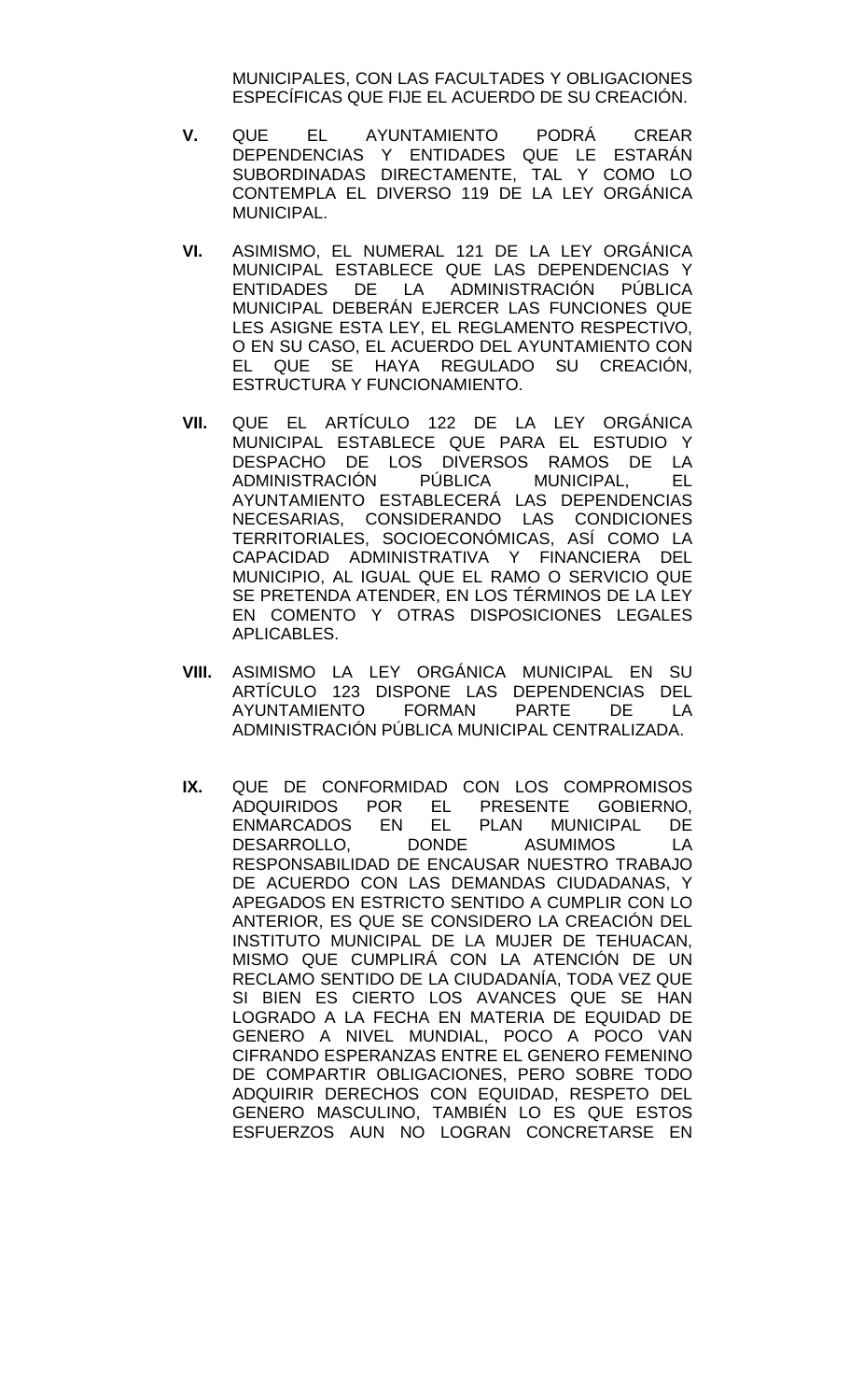MUCHAS DE LAS ESFERAS EN LAS QUE LAS MUJERES AUN TIENEN UNA INCIPIENTE PARTICIPACIÓN.

- **X.** QUE EN OBSERVANCIA A LO EXPUESTO EN PÁRRAFOS ANTERIORES Y CON EL PROPÓSITO DE ATENDER LAS INQUIETUDES DE LAS MUJERES Y CANALIZAR SUS ACCIONES A FUTURAS CIUDADANAS QUE TENGAN INICIATIVA Y BUEN DESEMPEÑO EN SU ACTIVIDAD SOCIAL, CULTURAL, PRODUCTIVA Y JURÍDICA, EN SESION ORDINARIA DE CABILDO EFECTUADA EL DIA 11 DE JULIO DEL AÑO 2011, SE APROBÓ LA CREACIÓN DEL INSTITUTO MUNICIPAL DE LA MUJER, COMO ORGANO DESCONCENTRADO, ASI MISMO CON FECHA: 9 DE MARZO DEL 2012, FUE PUBLICADO EN EL PERIODICO OFICIAL DEL ESTADO DICHA DISPOSICION.
- **XI.** ESTE ORGANO NACE COMO UNA PROPUESTA CIUDADANA, BUSCANDO LA INTEGRACIÓN, ESPACIOS Y EL APOYO A FAVOR DE LAS MUJERES DE NUESTRO MUNICIPIO Y LA REGIÓN, ESTO DERIVADO DE LA FALTA DE OPORTUNIDADES, ASÍ COMO EL POCO COMPROMISO EXISTENTE TANTO DE LAS MUJERES CON LA SOCIEDAD Y LA SOCIEDAD HACIA DICHO SECTOR; TENIENDO LA SEGURIDAD DE QUE LA CREACIÓN DE UN ESPACIO CREADO Y PENSADO PARA LAS MUJERES ES UN ESCALÓN MAS PARA ALCANZAR ESA UNIÓN, Y QUE LA LÍNEA QUE LOS SEPARA DE LOS DEMÁS SECTORES DE LA POBLACIÓN SEA CADA VEZ MAS CORTA. LA PROBLEMÁTICA SOCIAL ASÍ COMO EL ESTANCAMIENTO QUE ACTUALMENTE EXISTE EN NUESTRO PAÍS NOS MOTIVA A BUSCAR Y ENCONTRAR OPORTUNIDADES QUE PERMITAN DESARROLLARSE PLENAMENTE A LAS MUJERES COMO PERSONAS INTEGRAS Y OBTENER LAS ARMAS NECESARIAS PARA PODER INTEGRARSE EN ESTE MUNDO COMPETITIVO. A PESAR DE LAS LIMITANTES, LAS MUJERES ESTÁN TOMANDO LA INICIATIVA DE UNA SOCIEDAD INFLUYENTE, ES POR ESO QUE EL INSTITUTO MUNICIPAL DE LA MUJER BUSCA SER ESE CENTRO Y PUNTO DE REUNIÓN, DESARROLLO E INTEGRACIÓN DE TODAS AQUELLAS MUJERES QUE BUSCAN Y NECESITAN UNA OPORTUNIDAD DE PREPARARSE Y SER MEJORES DÍA CON DÍA. EL INSTITUTO MUNICIPAL DE LA MUJER, BUSCA TRABAJAR PARA INTEGRAR PLENAMENTE A LAS MUJERES CON SU DESARROLLO PERSONAL, PARA SER ÚNICAS Y GENERADORAS DE INICIATIVAS EN BENEFICIO DE TEHUACÁN, A FIN DE LOGRAR SU PLENA PARTICIPACIÓN EN LOS ÁMBITOS ECONÓMICO, POLÍTICO, SOCIAL, CULTURAL, LABORAL Y EDUCATIVO, PARA MEJORAR LA CONDICIÓN SOCIAL DE LAS MUJERES EN UN MARCO DE EQUIDAD ENTRE LOS GÉNEROS.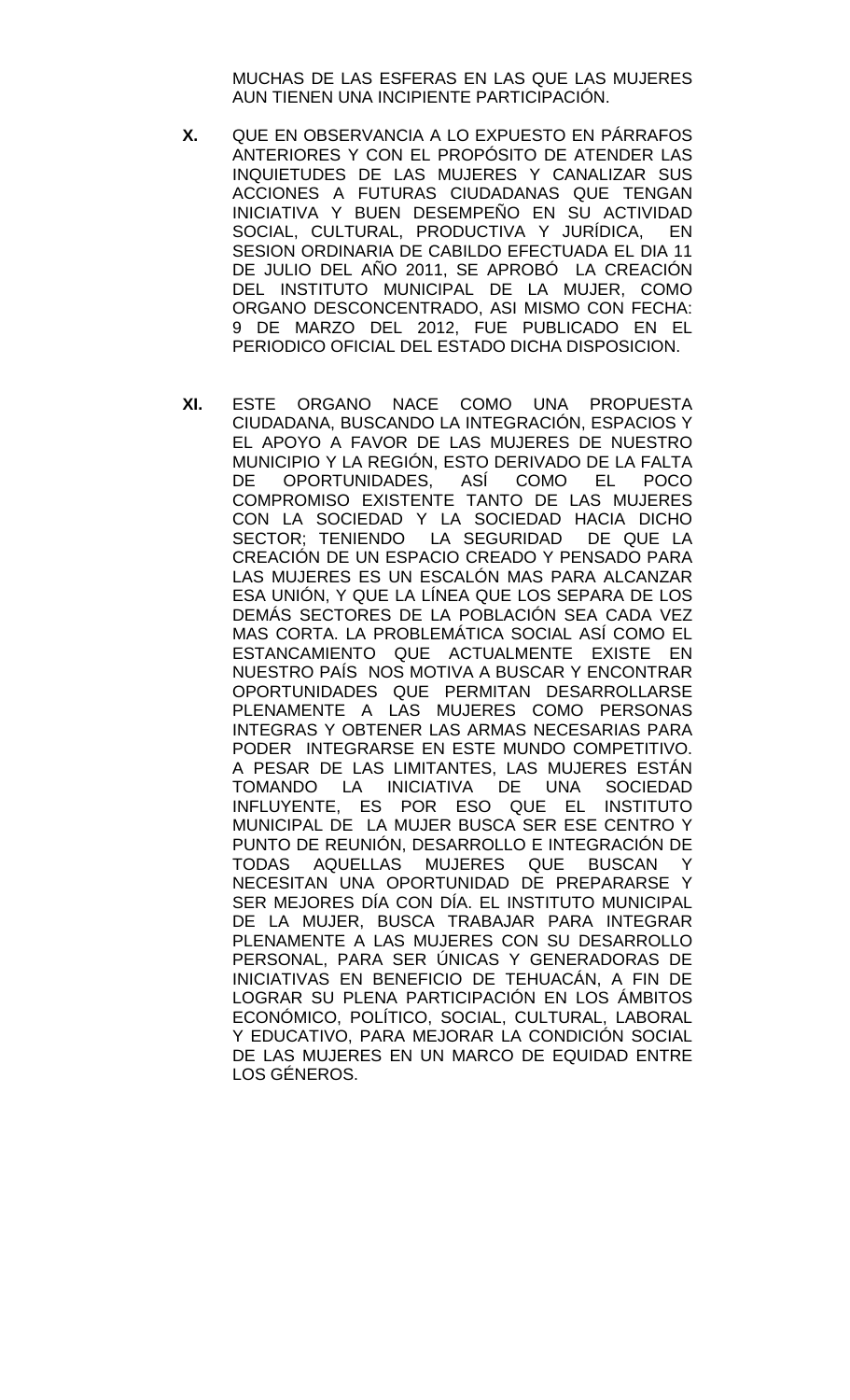TENIENDO COMO **OBJETIVO GENERAL**: FORMAR MUJERES COMPETITIVAS Y COMPROMETIDAS CON EL DESARROLLO DE TEHUACAN Y LA REGIÓN.

COMO **MISIÓN**: FOMENTAR EN LAS MUJERES TEHUACANENSES, EL DESARROLLO DE SUS HABILIDADES Y COMPETENCIAS, EN EL PLANO INDIVIDUAL Y SOCIAL, PARA UN DESARROLLO INTEGRAL.

COMO **VISIÓN.** SER EL LUGAR DONDE LAS MUJERES DESARROLLEN SUS HABILIDADES DE MANERA INTEGRAL Y ARMONIOSA, LOGRANDO ASÍ SER EJEMPLO DE EXCELENCIA.

COMO **VALORES:** RESPETO, IGUALDAD, RESPONSABILIDAD, HONESTIDAD, TOLERANCIA, TRANSPARENCIA Y LIBERTAD.

XII.- POR LO ANTERIOR SE HACE NECESARIO QUE DENTRO DE ESTE INSTITUTO MUNICIPAL DE LA MUJER SEA CONSIDERADA PARA SU FUNCIONAMIENTO LA COORDINACION DEL CEAVIF, MISMA QUE DENTRO DE SUS METAS DE OPERACIÓN TIENE ENTRE ALGUNAS LAS SIGUIENTES:

- BRINDAR SERVICIO JURIDICO A LA COMUNIDAD.
- BRINDAR SERVICIO PSICOLOGICO A LA COMUNIDAD
- GENERAR Y DIFUNDIR LA PREVENCIÓN DE LA VIOLENCIA FAMILIAR
- TRABAJAR CON INSTITUCIONES GUBERNAMENTALES PARA BENEFICIO DE LA COMUNIDAD
- GERAR LA PREVENCIÓN DE ENFERMEDADES GINECOLOGICAS EN LAS MUJERES.
- VERIFICAR EL BIENESTAR Y ENTORNO FAMILIAR DE LOS USUARIOS Y USUARIAS.

POR LO ANTERIORMENTE EXPUESTO Y CON FUNDAMENTO EN LOS DISPOSITIVOS LEGALES INVOCADOS, SOMETO A LA CONSIDERACIÓN DE ESTE HONORABLE CABILDO EL SIGUIENTE:

### P E T I T O R I O

UNICO.- SE INTEGRE DENTRO DEL INSTITUTO MUNICIPAL DE LA MUJER, ORGANO DESCONCENTRADO. LA COORDINACION DEL CEAVIF, DE ACUERDO CON EL ORGANOGRAMA QUE POR SEPARADO SE ANEXA.- ATENTAMENTE.- PRESIDENTE MUNICIPAL CONSTITUCIONAL.- C. ELISEO LEZAMA PRIETO.- FIRMA ILEGIBLE…"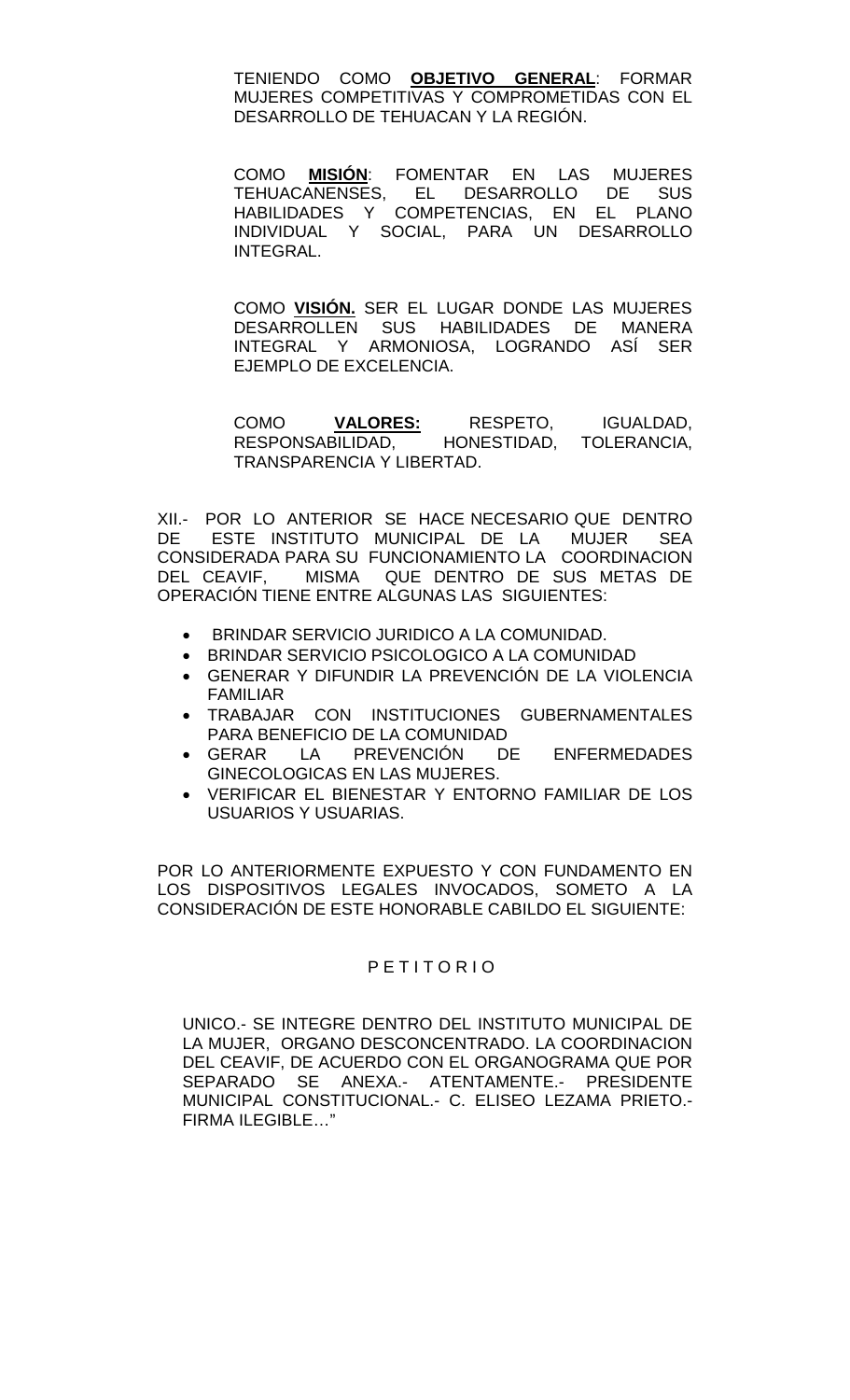SEÑOR PRESIDENTE MUNICIPAL, REGIDORES Y SINDICO MUNICIPAL, EN VOTACIÓN SE LES CONSULTA SI SE APRUEBA LA PROPUESTA PRESENTADA EN CUESTIÓN, LOS QUE ESTÉN POR LA AFIRMATIVA SÍRVANSE MANIFESTARLO LEVANTANDO LA MANO.

HABIÉNDOSE ANALIZADO AMPLIAMENTE EL CONTENIDO DEL DICTAMEN DE REFERENCIA, POR MAYORÍA CON 13 VOTOS A FAVOR, POR PARTE DE LOS INTEGRANTES DEL HONORABLE CABILDO, SE DETERMINA EL SIGUIENTE:

# **A C U E R D O**

UNICO.- SE APRUEBA SE INTEGRE DENTRO DEL INSTITUTO MUNICIPAL DE LA MUJER, ORGANO DESCONCENTRADO, LA COORDINACION DEL CEAVIF, DE ACUERDO CON EL ORGANOGRAMA QUE POR SEPARADO SE ANEXA Y QUE PASA A FORMAR PARTE DEL PRESENTE ACUERDO.

LO ANTERIOR CON FUNDAMENTO EN LOS DISPOSITIVOS LEGALES INVOCADOS EN EL PETITORIO DE REFERENCIA.

**COMISIÓN DE PATRIMONIO Y HACIENDA PÚBLICA MUNICIPAL.- ANÁLISIS, DISCUSION Y EN SU CASO APROBACIÓN DEL DICTAMEN QUE CONTIENE LA RATIFICACION DEL ACUERDO DE CABILDO DE FECHA 20 DE MARZO DEL 2012, QUE CONTIENE LA AUTORIZACION PARA: REALIZAR EL PAGO DEL IMPUESTO SOBRE LA RENTA RETENIDO POR SALARIOS Y SU ACTUALIZACION DE LOS MESES DE NOVIEMBRE Y DICIEMBRE DE 2010, ASI COMO EL PAGO DEL IMPUESTO SOBRE LA RENTA RETENIDO POR HONORARIOS DEL MES DE MARZO 2010 E IMPUESTO SOBRE LA RENTA RETENIDO POR PAGOS DE ARRENDAMIENTO DEL MES DE OCTUBRE 2010, SU ACTUALIZACION, RECARGOS Y MULTAS, CON RECURSO DE RAMO XXXIII FORTAMUN 2012.**

SEÑORA REGIDORA TIENE USTED EL USO DE LA PALABRA.

LA C. GABRIELA BRINGAS DELGADO, PROCEDE A DAR LECTURA AL DICTAMEN CORRESPONDIENTE, MISMO QUE A LA LETRA DICE:

**"…HONORABLE CABILDO:**

LOS SUSCRITOS REGIDORES **GABRIELA BRINGAS DELGADO, GRETA GARCÍA SALAZAR Y HUGO RUBEN BOLAÑOS CABRERA**, PRESIDENTE E INTEGRANTES DE LA COMISIÓN DE PATRIMONIO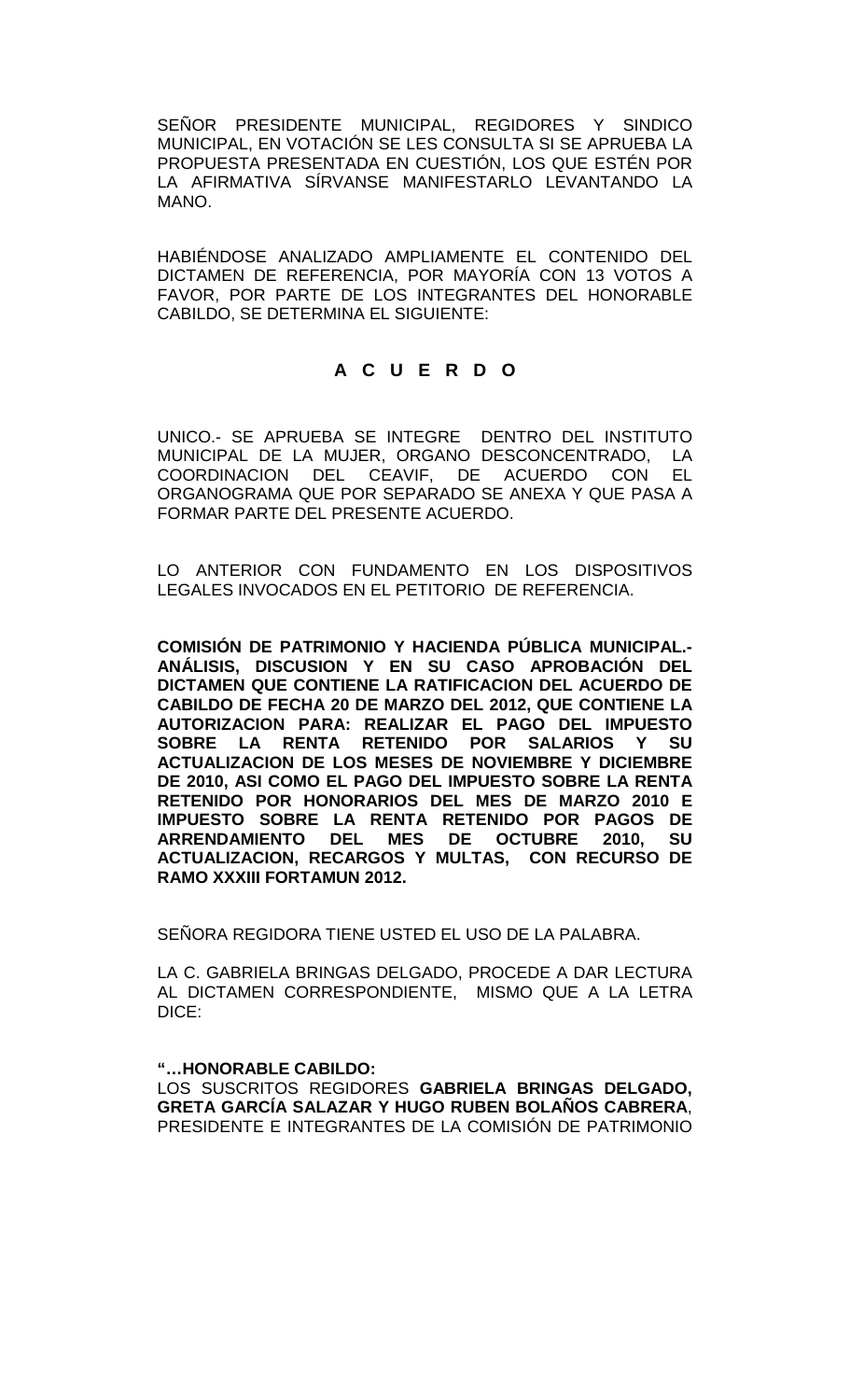Y HACIENDA PÚBLICA MUNICIPAL DEL HONORABLE AYUNTAMIENTO, POR ESTE MEDIO Y CON FUNDAMENTO EN LO DISPUESTO POR EL ARTÍCULO 92 FRACCIONES III, IV, V Y VII DE LA LEY ORGÁNICA MUNICIPAL SOMETEMOS A ESTE HONORABLE CUERPO COLEGIADO EL **ANÁLISIS, DISCUSIÓN Y EN SU CASO APROBACIÓN DEL DICTAMEN QUE CONTIENE LA RATIFICACION DEL ACUERDO DE CABILDO DE FECHA 20 DE MARZO DEL 2012, QUE CONTIENE LA AUTORIZACION PARA: REALIZAR EL PAGO DEL IMPUESTO SOBRE LA RENTA RETENIDO POR SALARIOS Y SU ACTUALIZACION DE LOS MESES DE NOVIEMBRE Y DICIEMBRE DE 2010, ASI COMO EL PAGO DEL IMPUESTO SOBRE LA RENTA RETENIDO POR HONORARIOS DEL MES DE MARZO 2010 E IMPUESTO SOBRE LA RENTA RETENIDO POR PAGOS DE DEL MES DE OCTUBRE 2010, ACTUALIZACION, RECARGOS Y MULTAS, CON RECURSO DE RAMO XXXIII FORTAMUN 2012.** LO ANTERIOR CON BASE EN LOS SIGUIENTES:

#### **A N T E C E D E N T E S**

1.- EL DIA 11 DE ABRIL DE 2011, FUE NOTIFICADO A ESTE AYUNTAMIENTO, EL OFICIO GRM2300006/11 DE SOLICITUD DE DOCUMENTACION E INFORMACION CON EL QUE EL SERVICIO DE<br>ADMINISTRACION TRIBUTARIA. A TRAVES DE LA TRIBUTARIA, A TRAVES DE LA ADMINISTRACION LOCAL DE AUDITORIA FISCAL DE PUEBLA NORTE, INICIA SUS FACULTADES PARA REALIZAR AUDITORIA AL MUNICIPIO DE TEHUACAN PUEBLA PARA VERIFICAR EL DEBIDO CUMPLIMIENTO DEL PAGO DE IMPUESTO SOBRE LA RENTA RETENIDO DEL EJERCICIO 2010 POR LOS PAGOS EFECTUADOS DE SALARIOS Y EN GENERAL POR LA PRESTACIÓN DE UN SERVICIO PERSONAL SUBORDINADO; POR EL PAGO DE HONORARIOS POR SERVICIOS PROFESIONALES, Y POR EL USO O GOCE TEMPORAL DE BIENES INMUEBLES

2.- UNA VEZ REALIZADAS LAS ACLARACIONES PROCEDENTES Y COMO RESULTADO DE LA REVISION, LA AUTORIDAD FISCAL DETERMINO MEDIANTE OFICIO 500-48-00-05-03-2011-20683 DE FECHA 08 DE DICIEMBRE DE 2011, EL CUAL NOS FUE NOTIFICADO EL 17 DE ENERO DE 2012, A ESTE AYUNTAMIENTO UN CREDITO FISCAL EN CANTIDAD DE \$ 21'940,850.49 (VEINTIUN MILLONES NOVECIENTOS CUARENTA MIL, OCHOCIENTOS CINCUENTA PESOS, 49/100 M.N,) TODA VEZ QUE LA GESTION MUNICIPAL 2008-2011, NO REALIZO PAGO ALGUNO POR CONCEPTO DE RETENCIONES DE ISR POR SALARIOS DURANTE EL AÑO 2010, INTEGRADO COMO SIGUE:

| ISR RETENIDO POR SALARIOS |                 |            | 9,955,823.17 |                     |
|---------------------------|-----------------|------------|--------------|---------------------|
| <b>ISR</b>                | <b>RETENIDO</b> | <b>POR</b> |              |                     |
| <b>HONORARIOS</b>         |                 |            | 29.056.91    |                     |
| <b>ISR</b>                | RETENIDO        | <b>POR</b> |              |                     |
| ARRENDAMIENTO             |                 |            |              | 918.39 9.985,798.47 |
|                           |                 |            |              |                     |
| <b>RECARGOS</b>           |                 |            |              | 1,805,257.31        |

MULTAS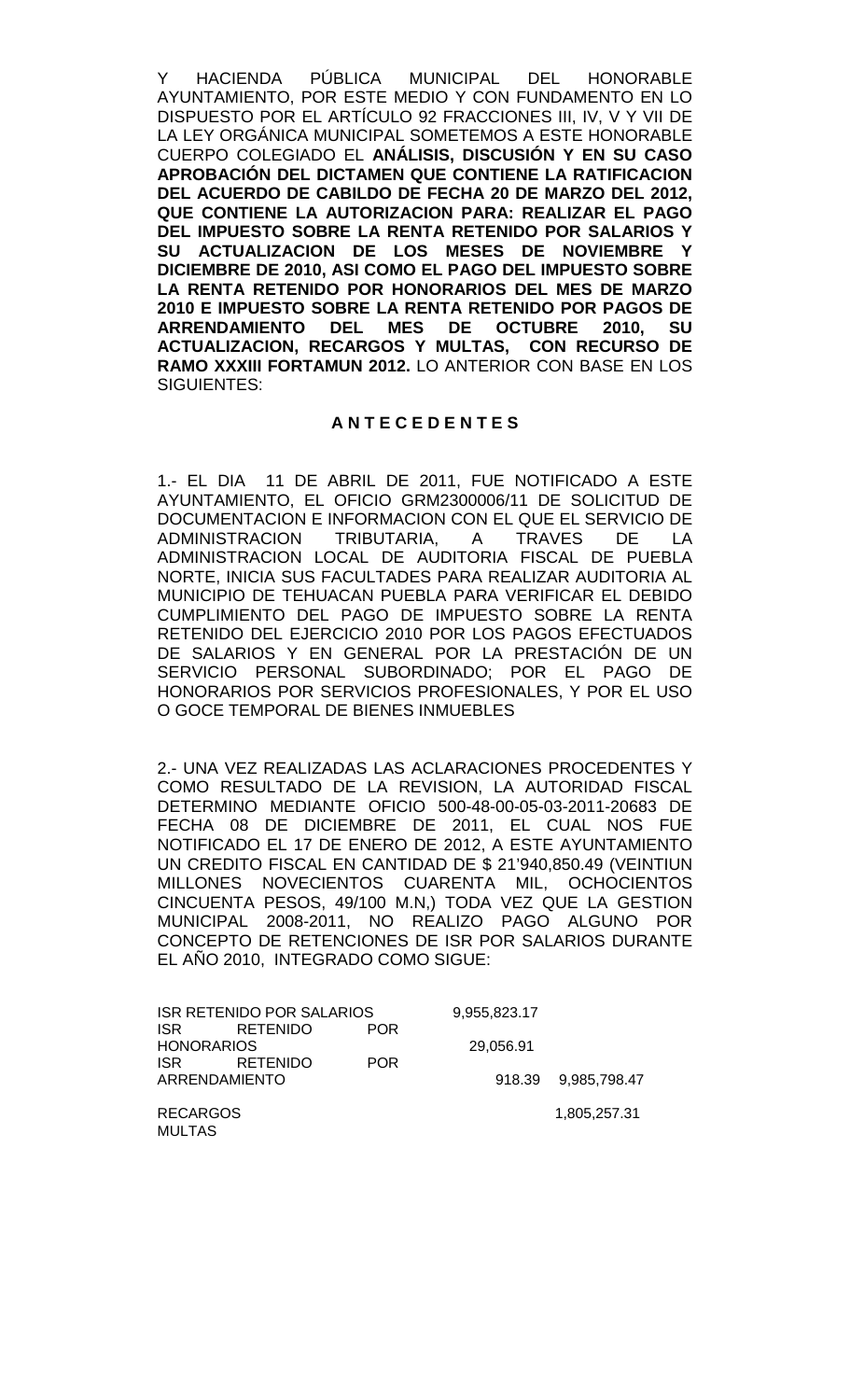IMPORTE LIQUIDADO

21,940,850.49

3.- CON FECHA 28 DE FEBRERO DE 2011, ESTA ADMINISTRACION MUNCIPAL, CELEBRO CONVENIO CON EL GOBIERNO FEDERAL, POR CONDUCTO DE LA SECRETARIA DE HACIENDA Y CRÉDITO PUBLICO PARA ADHERIRSE Y DAR CUMPLIMIENTO A LO ESTABLECIDO EN EL ARTÍCULO SEGUNDO TRANSITORIO DEL DECRETO POR EL QUE SE OTORGAN DIVERSOS BENEFICIOS FISCALES EN MATERIA DEL IMPUESTO SOBRE LA RENTA, DE DERECHOS Y DE APROVECHAMIENTOS, PUBLICADOS EN EL DIARIO OFICIAL DE LA FEDERACIÓN EL DÍA 05 DE DICIEMBRE DEL 2008, CON EL PROPÓSITO DE OBTENER LOS BENEFICIOS FISCALES PREVISTOS EN DICHO DECRETO, Y EN EL CUARTO PÁRRAFO DEL ARTÍCULO 9O. DE LA LEY DE INGRESOS DE LA FEDERACIÓN PARA EL EJERCICIO FISCAL DE 2011, QUE SEÑALA:

> **ARTÍCULO 9º** …A LAS ENTIDADES FEDERATIVAS, MUNICIPIOS Y DEMARCACIONES TERRITORIALES DEL DISTRITO FEDERAL, INCLUYENDO SUS ORGANISMOS DESCENTRALIZADOS Y AUTÓNOMOS, QUE SE HUBIEREN ADHERIDO AL DECRETO POR EL QUE SE OTORGAN DIVERSOS BENEFICIOS FISCALES EN MATERIA DEL IMPUESTO SOBRE LA RENTA, DE DERECHOS Y DE APROVECHAMIENTOS, PUBLICADO EN EL DIARIO OFICIAL DE LA FEDERACIÓN EL 5 DE DICIEMBRE DE 2008, **SE LES EXTENDERÁ EL BENEFICIO REFERIDO EN EL ARTÍCULO SEGUNDO, FRACCIÓN I DE DICHO DECRETO, HASTA EL EJERCICIO FISCAL DE 2010 Y ANTERIORES, SIEMPRE Y CUANDO SE ENCUENTREN AL CORRIENTE EN LOS ENTEROS CORRESPONDIENTES A LOS MESES DE NOVIEMBRE Y DICIEMBRE DE 2010…**

4.- DADOS LOS BENEFICIOS QUE ESTE AYUNTAMIENTO OBTENDRIA CON LA CELEBRACION DEL CONVENIO ANTES REFERIDO, ESTA ADMINISTRACION MUNICIPAL EN EL ANIMO DE CORREGIR LA SITUACION FISCAL DEL MUNICIPIO EN MATERIA DEL IMPUESTO SOBRE LA RENTA RETENIDO, SOLICITO A LA ADMINISTRACION LOCAL DE AUDITORIA FISCAL DE PUEBLA NORTE, **SE CONDONEN TOTALMENTE LOS ADEUDOS, INCLUYENDO SUS ACCESORIOS QUE SE TIENEN POR LA OMISIÓN TOTAL O PARCIAL DEL ENTERO DEL IMPUESTO SOBRE LA RENTA A CARGO DE LOS TRABAJADORES CORRESPONDIENTE AL EJERCICIO FISCAL DE 2010 Y ANTERIORES, SEGÚN LO ESTIPULADO POR EL CUARTO PÁRRAFO DEL ARTÍCULO 9O. DE LA LEY DE INGRESOS DE LA FEDERACIÓN PARA EL EJERCICIO FISCAL DE 2011**.

**A LO QUE LA AUTORIDAD FISCAL MEDIANTE CARTA RECORADATORIO INDICA AL ESTE MUNICIPIO QUE PARA SER BENEFICIARIO DE LA CONDONACION DE ADEUDOS HASTA EL MES DE OCTUBRE DE 2010 Y EJERCICIOS ANTERIORES EL**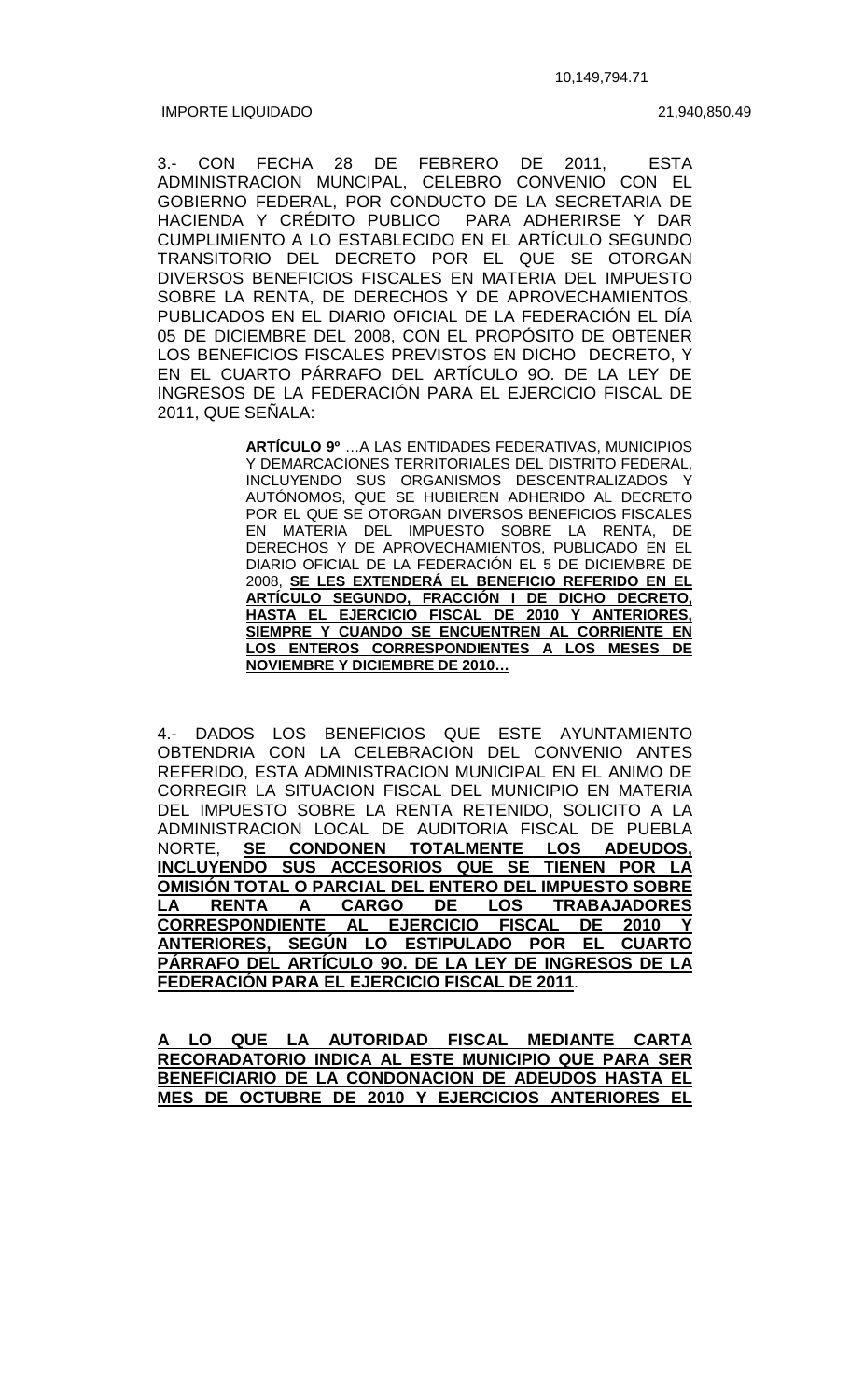#### **AYUNTAMIENTO DEBE ESTAR AL CORRIENTE EN LOS ENTEROS DE NOVIEMBRE Y DICIEMBRE DE 2010**.

#### **C O N S I D E R A N D O S**

**I.-** QUE EL PÁRRAFO PRIMERO DE LA FRACCIÓN II DEL ARTÍCULO 115 DE LA CONSTITUCIÓN POLÍTICA DE LOS ESTADOS UNIDOS MEXICANOS, DETERMINA QUE LOS AYUNTAMIENTOS TENDRÁN FACULTADES PARA APROBAR, DE ACUERDO CON LAS LEYES EN MATERIA MUNICIPAL QUE DEBERÁN EXPEDIR LAS LEGISLATURAS DE LOS ESTADOS, LOS BANDOS DE POLICÍA Y GOBIERNO, LOS REGLAMENTOS, CIRCULARES Y DISPOSICIONES ADMINISTRATIVAS DE OBSERVANCIA GENERAL DENTRO DE SUS RESPECTIVAS JURISDICCIONES, QUE ORGANICEN LA ADMINISTRACIÓN PÚBLICA MUNICIPAL, REGULEN LAS MATERIAS, PROCEDIMIENTOS, FUNCIONES Y SERVICIOS PÚBLICOS DE SU COMPETENCIA Y ASEGUREN LA PARTICIPACIÓN CIUDADANA Y VECINAL; MISMA DISPOSICIÓN QUE ES TRASLADADA A LA FRACCIÓN III DEL ARTÍCULO 105 DE LA CONSTITUCIÓN POLÍTICA DEL ESTADO LIBRE Y SOBERANO DE PUEBLA;

**II.-** QUE EL ARTÍCULO 76 PRIMER PÁRRAFO DE LA LEY ORGÁNICA MUNICIPAL DETERMINA QUE EL AYUNTAMIENTO SESIONARÁ VÁLIDAMENTE CON LA ASISTENCIA DE LA MAYORÍA DE SUS MIEMBROS Y DEL SECRETARIO DEL AYUNTAMIENTO O LA PERSONA QUE LEGALMENTE LO SUSTITUYA;

**III.-** QUE EL ARTÍCULO 77 DE LA MISMA LEY EN CITA DETERMINA QUE LOS ACUERDOS DE LOS AYUNTAMIENTOS SE TOMARÁN POR MAYORÍA DE VOTOS DEL PRESIDENTE MUNICIPAL, REGIDORES Y SÍNDICO, Y EN CASO DE EMPATE, EL PRESIDENTE MUNICIPAL TENDRÁ VOTO DE CALIDAD;

**IV.-** QUE LA FRACCIÓN XVIII DEL ARTÍCULO 78 DE LA LEY ORGÁNICA MUNICIPAL DETERMINA EN SU PARTE CONDUCENTE QUE SON ATRIBUCIONES DE LOS AYUNTAMIENTOS EL DE PROMOVER CUANTO SE ESTIME CONVENIENTE PARA EL PROGRESO ECONÓMICO, SOCIAL Y CULTURAL DEL MUNICIPIO;

**V.-** QUE EN LAS FRACCIONES I, III, IV, V Y VII DEL ARTÍCULO 92 DE LA LEY INVOCADA EN EL CONSIDERANDO INMEDIATO ANTERIOR, ESTABLECE QUE SON FACULTADES Y OBLIGACIONES DE LOS REGIDORES, EJERCER LA DEBIDA INSPECCIÓN Y VIGILANCIA, EN LOS RAMOS A SU CARGO; EJERCER LAS FACULTADES DE DELIBERACIÓN Y DECISIÓN DE LOS ASUNTOS QUE LE COMPETEN AL AYUNTAMIENTO; FORMAR PARTE DE LAS COMISIONES, PARA LAS QUE FUEREN DESIGNADOS POR EL AYUNTAMIENTO; DICTAMINAR E INFORMAR SOBRE LOS ASUNTOS QUE LES ENCOMIENDE EL AYUNTAMIENTO; Y FORMULAR AL AYUNTAMIENTO LAS PROPUESTAS DE ORDENAMIENTOS EN ASUNTOS MUNICIPALES, Y PROMOVER TODO LO QUE CREA CONVENIENTE AL BUEN SERVICIO PÚBLICO.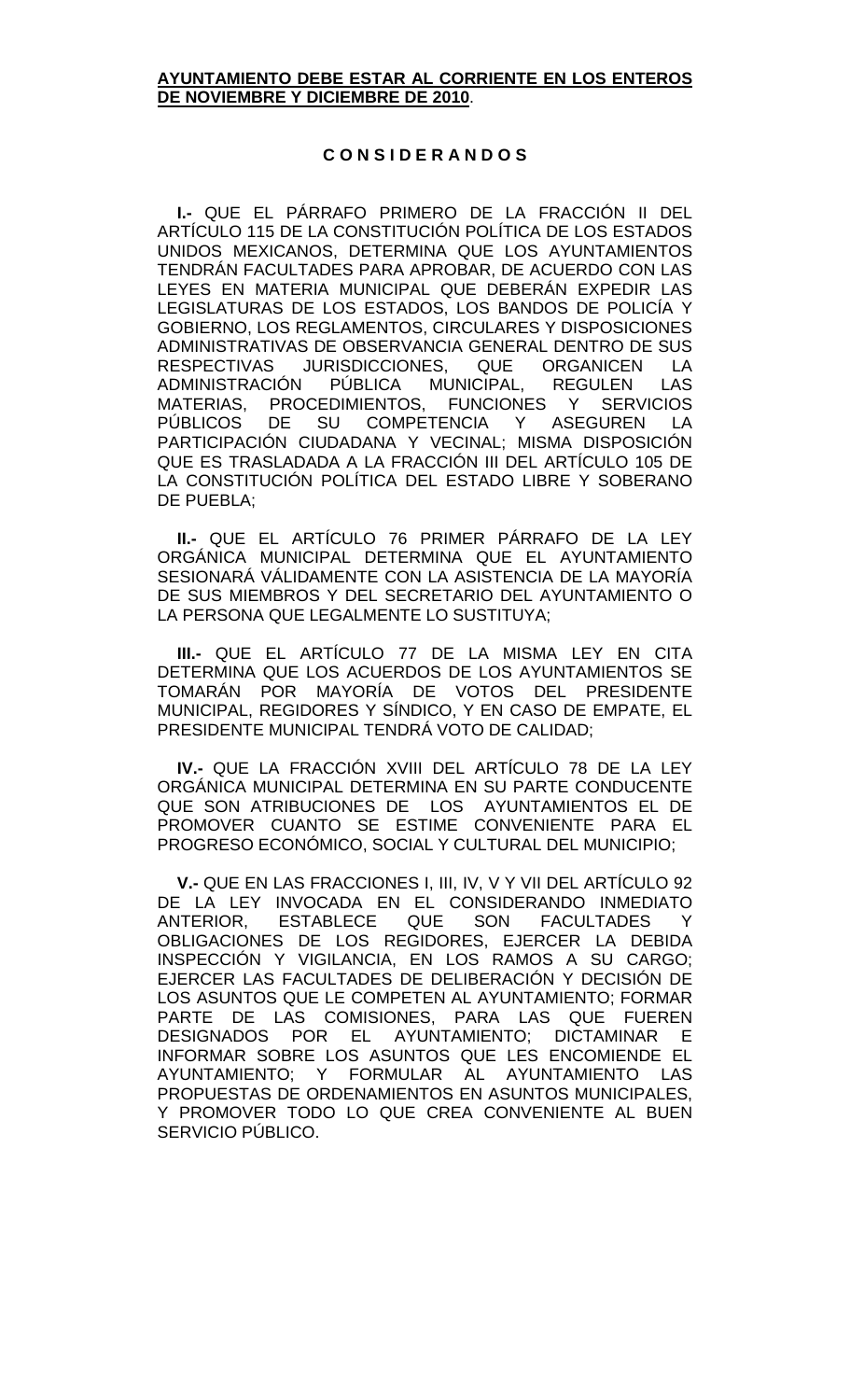**VI.-** QUE LA COMISIÓN DE PATRIMONIO Y HACIENDA PÚBLICA MUNICIPAL DE LA CUAL FORMAMOS PARTE ES UNA COMISIÓN PERMANENTE, TAL Y COMO LO ESTABLECE LA FRACCIÓN II DEL ARTÍCULO 96 DE LA LEY ORGÁNICA MUNICIPAL.

 **VII.-** QUE LOS ARTÍCULOS 140 Y 141 DE LA LEY ORGÁNICA MUNICIPAL ESTABLECEN QUE EL PATRIMONIO MUNICIPAL SE CONSTITUYE POR LA UNIVERSALIDAD DE LOS DERECHOS Y ACCIONES DE QUE ES TITULAR EL MUNICIPIO, LOS CUALES PUEDEN VALORARSE ECONÓMICAMENTE Y SE ENCUENTRAN DESTINADO A LA REALIZACIÓN DE SUS FINES; ASI MISMO, FORMAN PARTE DEL PATRIMONIO MUNICIPAL, LA HACIENDA PÚBLICA MUNICIPAL, ASÍ COMO AQUELLOS BIENES Y DERECHOS QUE POR CUALQUIER TÍTULO LE TRANSFIERAN AL MUNICIPIO, LA FEDERACIÓN, EL ESTADO, LOS PARTICULARES O CUALQUIER OTRO ORGANISMO PÚBLICO O PRIVADO.

 **VIII.-** DE IGUAL FORMA, LOS AYUNTAMIENTO, DE CONFORMIDAD CON LA LEY, ADMINISTRARÁN LIBREMENTE LA HACIENDA PÚBLICA MUNICIPAL Y DEBERÁN, DENTRO DE LOS LÍMITES LEGALES CORRESPONDIENTES Y DE ACUERDO CON EL PRESUPUESTO DE EGRESOS Y EL PLAN DE DESARROLLO MUNICIPAL VIGENTES, ATENDER EFICAZMENTE LOS DIFERENTES RAMOS DE LA ADMINISTRACIÓN PÚBLICA MUNICIPAL, DE ACUERDO A LO PREVISTO EN LO ESTATUIDO POR EL DIVERSO 143 DE LA LEY ORGÁNICA MUNICIPAL.

 **IX.-** QUE EL ARTÍCULO 150 DE LA MULTICITADA LEY ORGÁNICA MUNICIPAL ESTABLECE QUE EL GASTO MUNICIPAL SE EJERCERÁ DE ACUERDO A LO QUE DETERMINE EL AYUNTAMIENTO;

 **X.-** QUE EL ARTÍCULO 2 FRACCIÓN 1ª DE LA LEY DE ADQUISICIONES, ARRENDAMIENTOS Y SERVICIOS DEL SECTOR PÚBLICO ESTATAL Y MUNICIPAL ESTABLECE QUE PARA EL MEJOR CUMPLIMIENTO DE SU OBJETO, LAS DISPOSICIONES DE ESTA LEY ESTABLECEN Y REGULAN LAS ACCIONES RELATIVAS A LA PLANEACIÓN, PROGRAMACIÓN, PRESUPUESTACIÓN, CONTRATACIÓN, GASTO, EJECUCIÓN Y CONTROL QUE, EN MATERIA DE ADQUISICIONES, ARRENDAMIENTOS Y PRESTACIÓN DE SERVICIOS REALICEN EL PODER EJECUTIVO DEL ESTADO Y LOS GOBIERNOS MUNICIPALES, A TRAVÉS DE SUS TITULARES O DE QUIEN LOS PRESIDA Y REPRESENTE EN EL CASO DE LOS AYUNTAMIENTOS, DE LAS UNIDADES ADMINISTRATIVAS QUE<br>DEPENDAN DIRECTAMENTE DE AQUELLOS, DE LAS DEPENDAN DIRECTAMENTE DE AQUELLOS, DE LAS<br>DEPENDENCIAS DE LA ADMINISTRACIÓN PÚBLICA DE LA ADMINISTRACIÓN CENTRALIZADA ESTATAL Y MUNICIPAL Y DE LAS ENTIDADES PARAESTATALES Y PARAMUNICIPALES;

 **XI.-** QUE PARA PODER SEGUIR SIENDO BENEFICIADO CON LA APLICACIÓN DEL ESTIMULO FISCAL DE ACREDITAR CONTRA LAS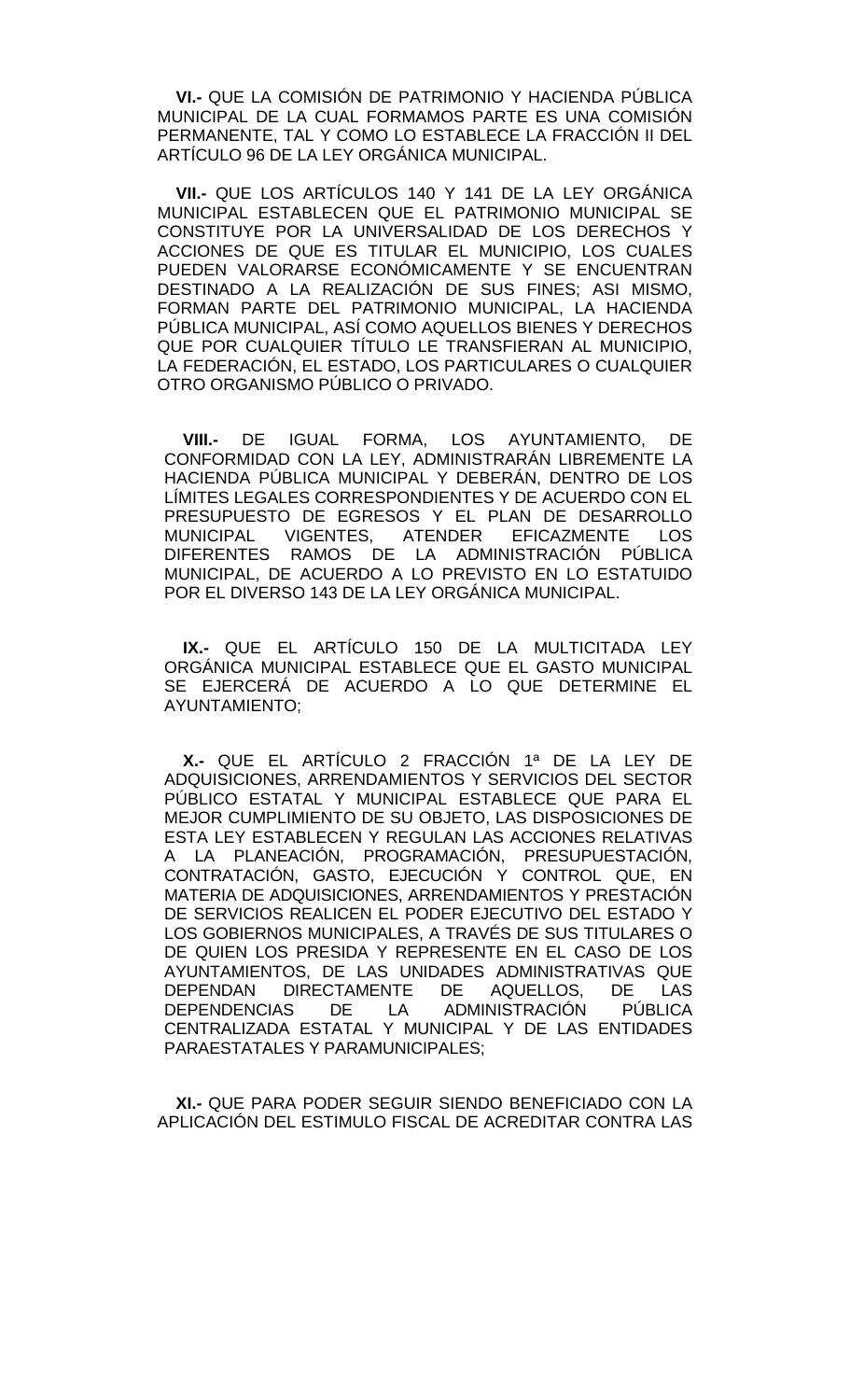RETENCIONES DE ISR POR SALARIOS EN EL AÑO DE 2011 Y 2012 EQUIVALENTE AL 60% DE LA DIFERENCIA QUE EXISTA ENTRE EL PROMEDIO DE RETENCIONES PAGADAS EN 2007 CONTRA LA DEL MES RESPECTIVO DE PAGO, MISMO QUE EN **EL AÑO DE 2011 SE TRADUJO EN UN AHORRO PARA ESTE AYUNTAMIENTO EN EL PAGO DE ISR RETENIDO POR SALARIOS EN CANTIDAD DE \$2,395,965.20** COMO SIGUE:

> ENERO **FEBRERO** MARZO 171,937.80 ABRIL 184,386.00 MAYO 209,042.00<br>JUNIO 219,442.20 JUNIO 219,442.20 292,062.60<br>180,990.00 180,990.00 AGOSTO 180,990.00 SEPTIEMBRE 181,986.00 OCTUBRE 187,381.20 NOVIEMBRE 200,865.60 DICIEMBRE 567,871.80

SUMA

**2,395,965.20** 

 **XII.-** QUE LOS BENEFICIOS QUE ESTE MUNICIPIO OBTENDRIA PARA EL AÑO DE 2012, **SE ESTIMA REPRESENTARA EN TODO EL AÑO 2012 LA CANTIDAD DE \$2'800,000.00**, SIEMPRE Y CUANDO SE PAGE EL ISR RETENIDO POR SALARIOS DE LOS MESES DE **NOVIEMBRE Y DICIEMBRE DE 2010, CUYO MONTO ACTUALIZADO AL MES DE OCTUBRE DE 2011 ASCIENDE A LA CANTIDAD DE \$3,715,849.29**, MISMO QUE YA ESTA REQUERIDO POR LA AUTORIDAD, Y SIEMPRE QUE SE HAGA VALER Y SEA RECONOCIDO POR LA AUTORIDAD FISCAL A TRAVES DE LOS MEDIOS DE DEFENSA QUE ESTABLECE EL CODIGO FISCAL DE LA FEDERACION, (RECURSO DE REVOCACION Y/O JUICIO DE NULIDAD) EL CONVENIO CELEBRADO CON EL GOBIERNO FEDERAL, POR CONDUCTO DE LA SECRETARIA DE HACIENDA Y CRÉDITO PUBLICO, CON FECHA 28 DE FEBRERO DE 2011, PARA ADHERIRSE AL DECRETO POR EL QUE SE OTORGAN DIVERSOS BENEFICIOS FISCALES EN MATERIA DEL IMPUESTO SOBRE LA RENTA, DE DERECHOS Y DE APROVECHAMIENTOS, PUBLICADOS EN EL DIARIO OFICIAL DE LA FEDERACIÓN EL DÍA 05 DE DICIEMBRE DEL 2008.

 **XIII.-** QUE LA LEY DE COORDINACIÓN FISCAL COMO INSTRUMENTO JURÍDICO REGULADOR DE LOS FONDOS DEL RAMO 33, ESTABLECE EN SU ARTÍCULO 37 QUE **"***…ARTICULO 37 LAS APORTACIONES FEDERALES QUE CON CARGO AL FONDO DE APORTACIONES PARA EL FORTALECIMIENTO DE LOS MUNICIPIOS Y DE LAS DEMARCACIONES TERRITORIALES DEL DISTRITO FEDERAL, RECIBAN LOS MUNICIPIOS A TRAVÉS DE LAS ENTIDADES Y LAS DEMARCACIONES TERRITORIALES POR CONDUCTO DEL DISTRITO FEDERAL, SE DESTINARÁN A LA SATISFACCIÓN DE SUS REQUERIMIENTOS, DANDO PRIORIDAD AL CUMPLIMIENTO DE SUS OBLIGACIONES FINANCIERAS, AL*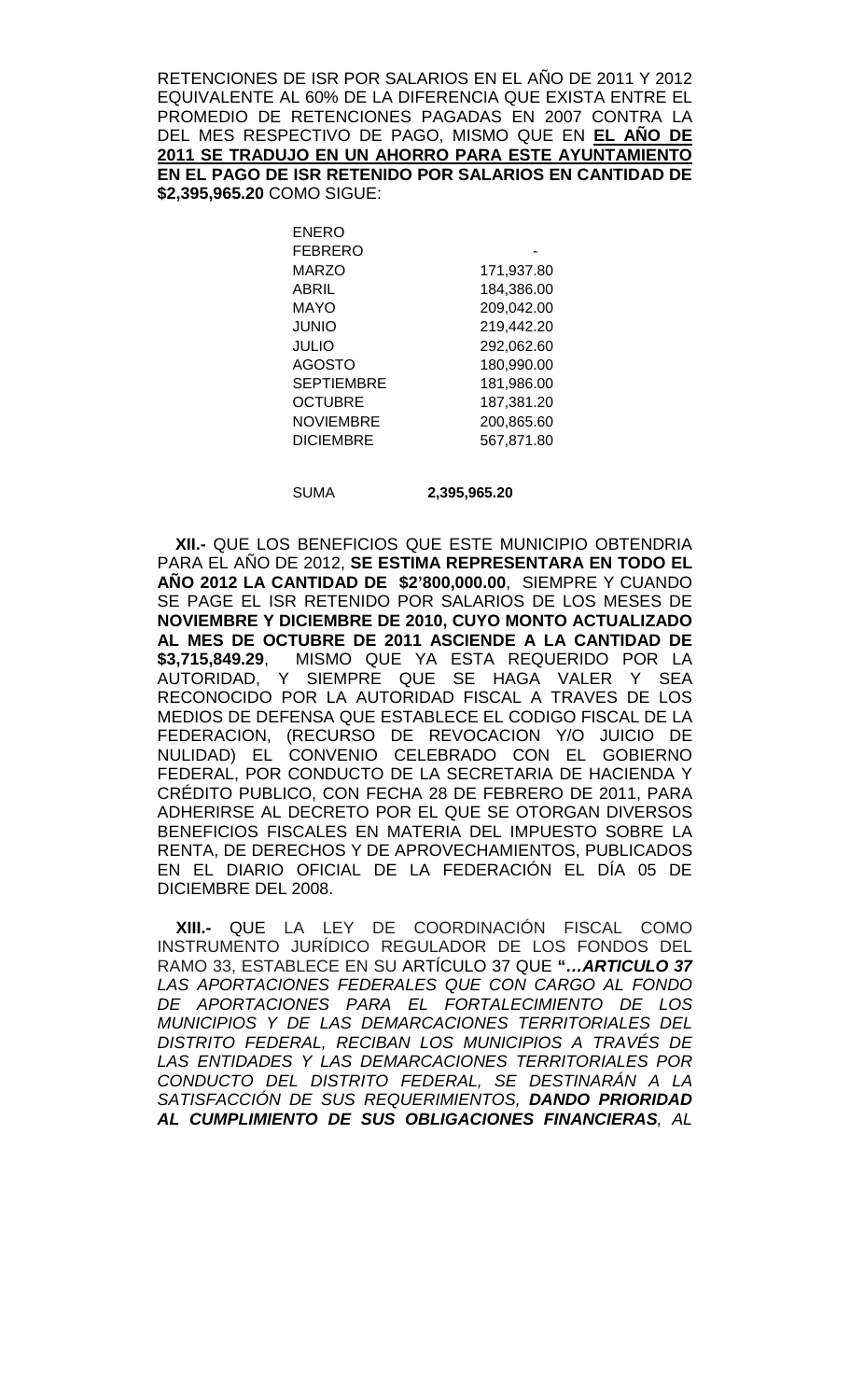*PAGO DE DERECHOS Y APROVECHAMIENTOS POR CONCEPTO DE AGUA Y A LA ATENCIÓN DE LAS NECESIDADES DIRECTAMENTE VINCULADAS CON LA SEGURIDAD PÚBLICA DE SUS HABITANTES…",* ES DE OBSERVARSE PUES, QUE DENTRO DE LOS CRITERIOS APLICABLES PARA EL EJERCICIO DEL RECURSO DE RAMO XXXIII FORTAMUN 2012, CONSIDERA DENTRO DE SU APERTURA PROGRAMATICA EL PAGO DE DEUDA COMO OBLIGACION FINANCIERA

 **XIV.-** QUE DE CONFORMIDAD CON LO EXPUESTO Y FUNDADO EN TODOS Y CADA UNO DE LOS CONSIDERANDOS DEL PRESENTE DICTAMEN, ESTA COMISION TIENE A BIEN SOMETER AL PRESENTE CUERPO COLEGIADO SE AUTORICE EL PAGO CON RECURSO DE RAMO XXXIII FORTAMUN DEL ISR RETENIDO POR SALARIOS DE LOS MESES DE **NOVIEMBRE Y DICIEMBRE DE 2010, CUYO MONTO ACTUALIZADO AL MES DE OCTUBRE DE 2011 ASCIENDE A LA CANTIDAD DE \$3,715,849.29**, MAS LO QUE RESULTE DE LA ACTUALIZACION AL MES DE PAGO CORRESPONDIENTE DE 2012 SEGÚN LO DETERMINE LA AUTORIDAD TRIBUTARIA, ASI COMO EL I. S. R. RETENIDO POR HONORARIOS DEL MES DE MARZO 2010, SU ACTUALIZACION, RECARGOS Y MULTAS E I.S.R. RETENIDO POR EL USO O GOCE TEMPORAL DE INMUEBLES, SU ACTUALIZACION, RECARGOS Y MULTAS DEL MES DE OCTUBRE 2010. TODA VEZ QUE LOS IMPUESTOS RETENIDOS POR HONORARIOS Y ARRENDAMIENTO, NO ENTRAN DENTRO DE LOS BENEFICIOS QUE OTORGA EL DECRETO DEL 5 DE DICIEMBRE ANTES REFERIDO.

POR LO EXPUESTO EN LOS ANTECEDENTES Y CONSIDERANDOS QUE ANTECEDEN Y EN USO DE LAS FACULTADES CONFERIDAS SE PROPONE A CONSIDERACIÓN DE ESTE HONORABLE CUERPO COLEGIADO EL SIGUIENTE:

### D I C T A M E N.

**PRIMERO.- SE RATIFICA EL PAGO DEL IMPUESTO SOBRE LA RENTA RETENIDO POR SALARIOS Y SU ACTUALIZACION DE LOS MESES DE NOVIEMBRE Y DICIEMBRE DE 2010, EL IMPUESTO SOBRE LA RENTA POR HONORARIOS DEL MES DE MARZO DEL 2010 Y EL I.S.R. RETENIDO POR EL USO Y GOCE TEMPORAL DE INMUEBLES DEL MES DE OCTUBRE 2010, SU ACTUALIZACION, RECARGOS Y MULTAS QUE DETERMINE LA AUTORIDAD FISCAL, CON RECURSO DE RAMO XXXIII FORTAMUN 2012, DE CONFORMIDAD CON LO ESTABLECIDO EN EL CONSIDERENADO XIV.**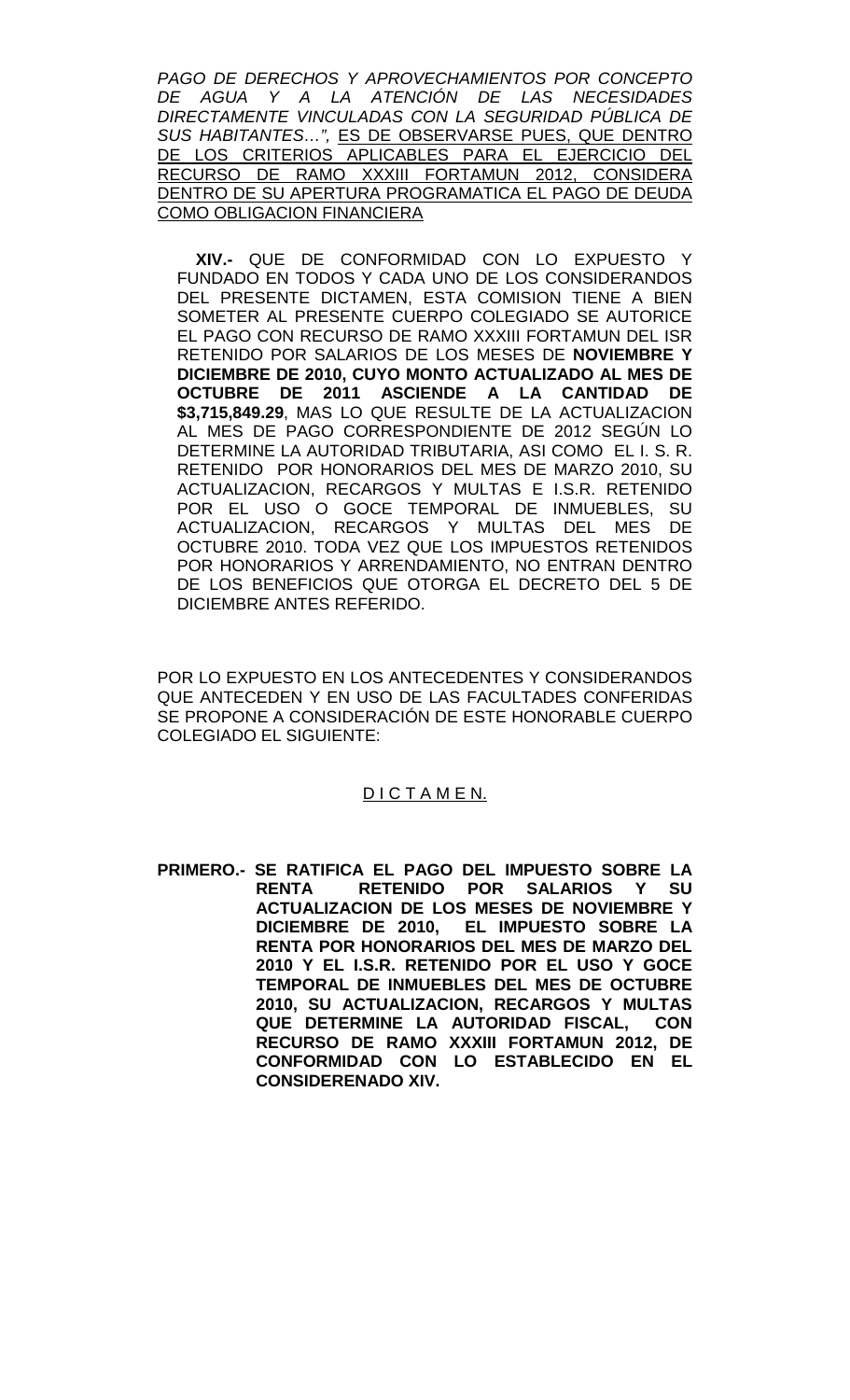- **SEGUNDO.- SE INSTRUYA AL TESORERO MUNICIPAL REALIZAR EL PAGO MENCIONADO EN EL PUNTO ANTERIOR REALIZANDO LOS TRAMITES CORRESPONDIENTES.**
- **TERCERO.- SE INSTRUYA AL SINDICO MUNICIPAL PARA QUE INTERPONGA LOS MEDIOS DE DEFENSA PROCEDENTES PARA HACER VALER LOS DERECHOS QUE OTORGA EL CONVENIO CELEBRADO POR EL AYUNTAMIENTO CON EL GOBIERNO FEDERAL, POR CONDUCTO DE LA SECRETARIA DE HACIENDA Y CRÉDITO PUBLICO, CON FECHA 28 DE FEBRERO DE 2011, PARA ADHERIRSE AL DECRETO POR EL QUE SE OTORGAN DIVERSOS BENEFICIOS FISCALES EN MATERIA DEL IMPUESTO SOBRE LA RENTA, DE DERECHOS Y DE APROVECHAMIENTOS, PUBLICADOS EN EL DIARIO OFICIAL DE LA FEDERACIÓN EL DÍA 05 DE DICIEMBRE DEL 2008.-** ATENTAMENTE.- "TEHUACAN, COMPROMETIDOS CONTIGO" TEHUACÁN, PUEBLA, A 9 DE MAYO DEL 2013.- COMISIÓN DE PATRIMONIO Y HACIENDA PÚBLICA MUNICIPAL.- GABRIELA BRINGAS DELGADO.- PRESIDENTE.- GRETA GARCÍA SALAZAR.- MIEMBRO INTEGRANTE.- HUGO RUBEN BOLANOS CABRERA.- MIEMBRO INTEGRANTE.- FIRMAS ILEGIBLES…"

SEÑOR PRESIDENTE MUNICIPAL, REGIDORES Y SINDICO MUNICIPAL, EN VOTACIÓN SE LES CONSULTA SI SE APRUEBA LA PROPUESTA PRESENTADA EN CUESTIÓN, LOS QUE ESTÉN POR LA AFIRMATIVA SÍRVANSE MANIFESTARLO LEVANTANDO LA MANO.

HABIÉNDOSE ANALIZADO AMPLIAMENTE EL CONTENIDO DEL DICTAMEN DE REFERENCIA, POR MAYORÍA CON 13 VOTOS A FAVOR, POR PARTE DE LOS INTEGRANTES DEL HONORABLE CABILDO, SE DETERMINA EL SIGUIENTE:

# **A C U E R D O**

**PRIMERO.**- SE RATIFICA EL PAGO DEL IMPUESTO SOBRE LA RENTA RETENIDO POR SALARIOS Y SU ACTUALIZACION DE LOS MESES DE NOVIEMBRE Y DICIEMBRE DE 2010, EL IMPUESTO SOBRE LA RENTA POR HONORARIOS DEL MES DE MARZO DEL 2010 Y EL I.S.R. RETENIDO POR EL USO Y GOCE TEMPORAL DE INMUEBLES DEL MES DE OCTUBRE 2010, SU ACTUALIZACION, RECARGOS Y MULTAS QUE DETERMINE LA AUTORIDAD FISCAL, CON RECURSO DE RAMO XXXIII FORTAMUN 2012, DE CONFORMIDAD CON LO ESTABLECIDO EN EL CONSIDERENADO XIV.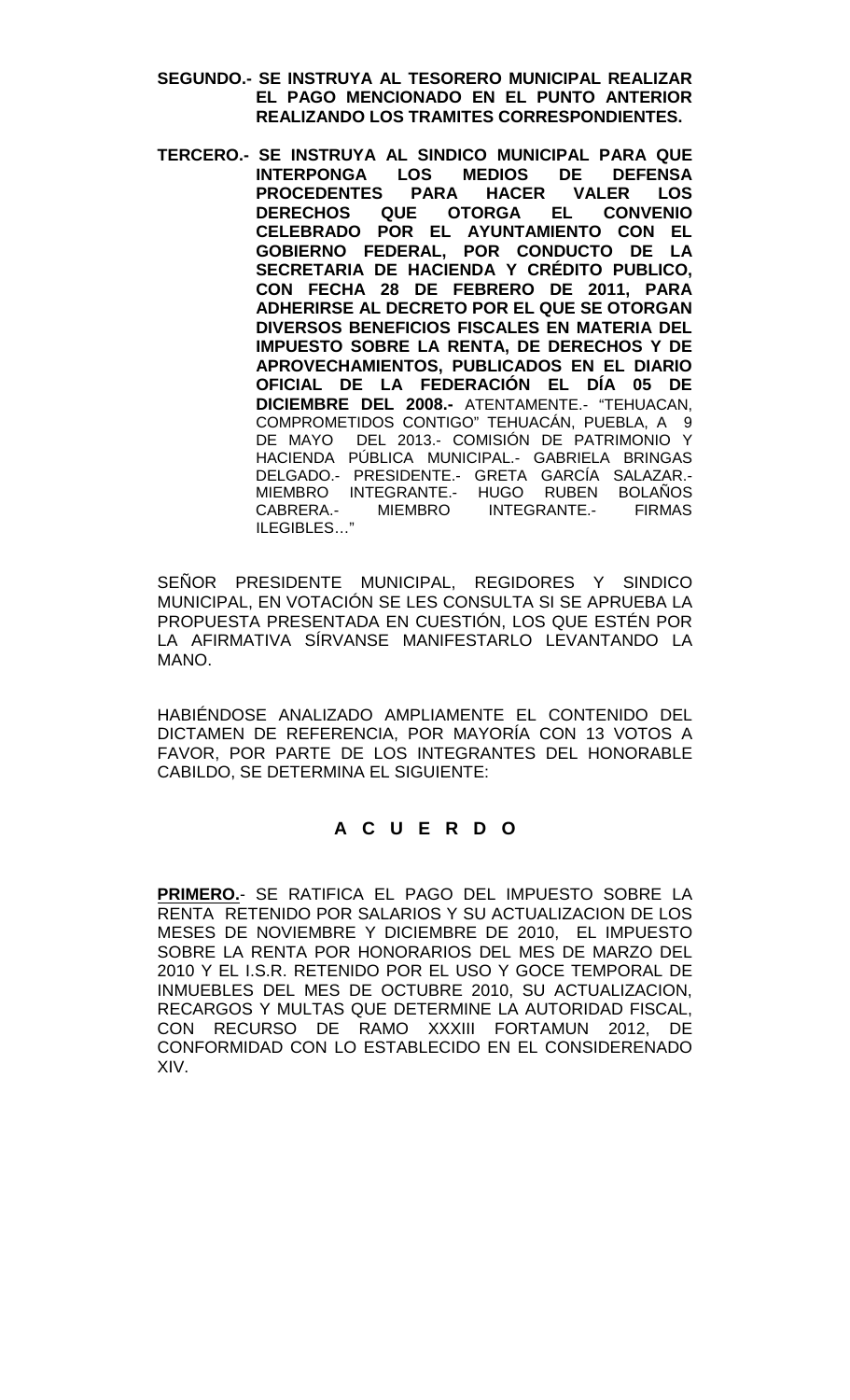**SEGUNDO**.- SE INSTRUYE AL TESORERO MUNICIPAL REALIZAR EL PAGO MENCIONADO EN EL PUNTO ANTERIOR REALIZANDO LOS TRAMITES CORRESPONDIENTES.

**TERCERO.**- SE INSTRUYE AL SINDICO MUNICIPAL PARA QUE INTERPONGA LOS MEDIOS DE DEFENSA PROCEDENTES PARA HACER VALER LOS DERECHOS QUE OTORGA EL CONVENIO CELEBRADO POR EL AYUNTAMIENTO CON EL GOBIERNO FEDERAL, POR CONDUCTO DE LA SECRETARIA DE HACIENDA Y CRÉDITO PUBLICO, CON FECHA 28 DE FEBRERO DE 2011, PARA ADHERIRSE AL DECRETO POR EL QUE SE OTORGAN DIVERSOS BENEFICIOS FISCALES EN MATERIA DEL IMPUESTO SOBRE LA RENTA, DE DERECHOS Y DE APROVECHAMIENTOS, PUBLICADOS EN EL DIARIO OFICIAL DE LA FEDERACIÓN EL DÍA 05 DE DICIEMBRE DEL 2008.

LO ANTERIOR CON FUNDAMENTO EN LOS DISPOSITIVOS LEGALES INVOCADOS EN EL DICTAMEN DE REFERENCIA.

**COMISIÓN DE DESARROLLO URBANO Y OBRAS PÚBLICAS.- ANÁLISIS, DISCUSIÓN Y EN SU CASO APROBACIÓN DEL DICTAMEN DE LICENCIA DE USO DE SUELO, ESPECIFICAMENTE PARA RESTAURANT BAR, EN CALLE 2 PONIENTE, Nº 1008 DE LA COLONIA AQUILES SERDAN, A SOLICITUD DEL C. PORFIRIO MANUEL RODRIGUEZ ROLDAN.**

SEÑOR REGIDOR TIENE USTED EL USO DE LA PALABRA.

EL C. CARLOS ARENAS GUTIERREZ, PROCEDE A DAR LECTURA AL DICTAMEN CORRESPONDIENTE, MISMO QUE A LA LETRA DICE:

"…HONORABLE CUERPO EDILICIO DEL AYUNTAMIENTO DE TEHUACÁN, PUEBLA.

LOS SUSCRITOS ARQ. CARLOS ARENAS GUTIÉRREZ REGIDOR PRESIDENTE, C. GRETA GARCÍA SALAZAR Y C.P. GABRIELA BRINGAS DELGADO, TODOS REGIDORES MIEMBROS DE LA **COMISIÓN DE DESARROLLO URBANO Y OBRAS PÚBLICAS** EN USO DE LAS FACULTADES QUE SE NOS CONFIERE EN TÉRMINOS DE LO QUE DISPONEN LOS ARTÍCULOS **92** FRACCIONES **I, IV, 94, 96** FRACCIÓN **III** Y **98** DE LA LEY ORGÁNICA MUNICIPAL; TOMANDO EN CUENTA LOS ARGUMENTOS DE HECHO Y DE DERECHO QUE EN EL PRESENTE SE VIERTEN, SOMETEMOS A SU CONSIDERACIÓN EL SIGUIENTE DICTAMEN QUE VERSA SOBRE LA *"LICENCIA DE USO DE SUELO PARA RESTAURANT BAR", PARA EL PREDIO UBICADO EN CALLE DOS PONIENTE NUMERO MIL OCHO DE LA COLONIA AQUILES SERDÁN, A SOLICITUD DEL C. PORFIRIO MANUEL RODRIGUEZ ROLDAN, BASÁNDONOS* EN LOS SIGUIENTES: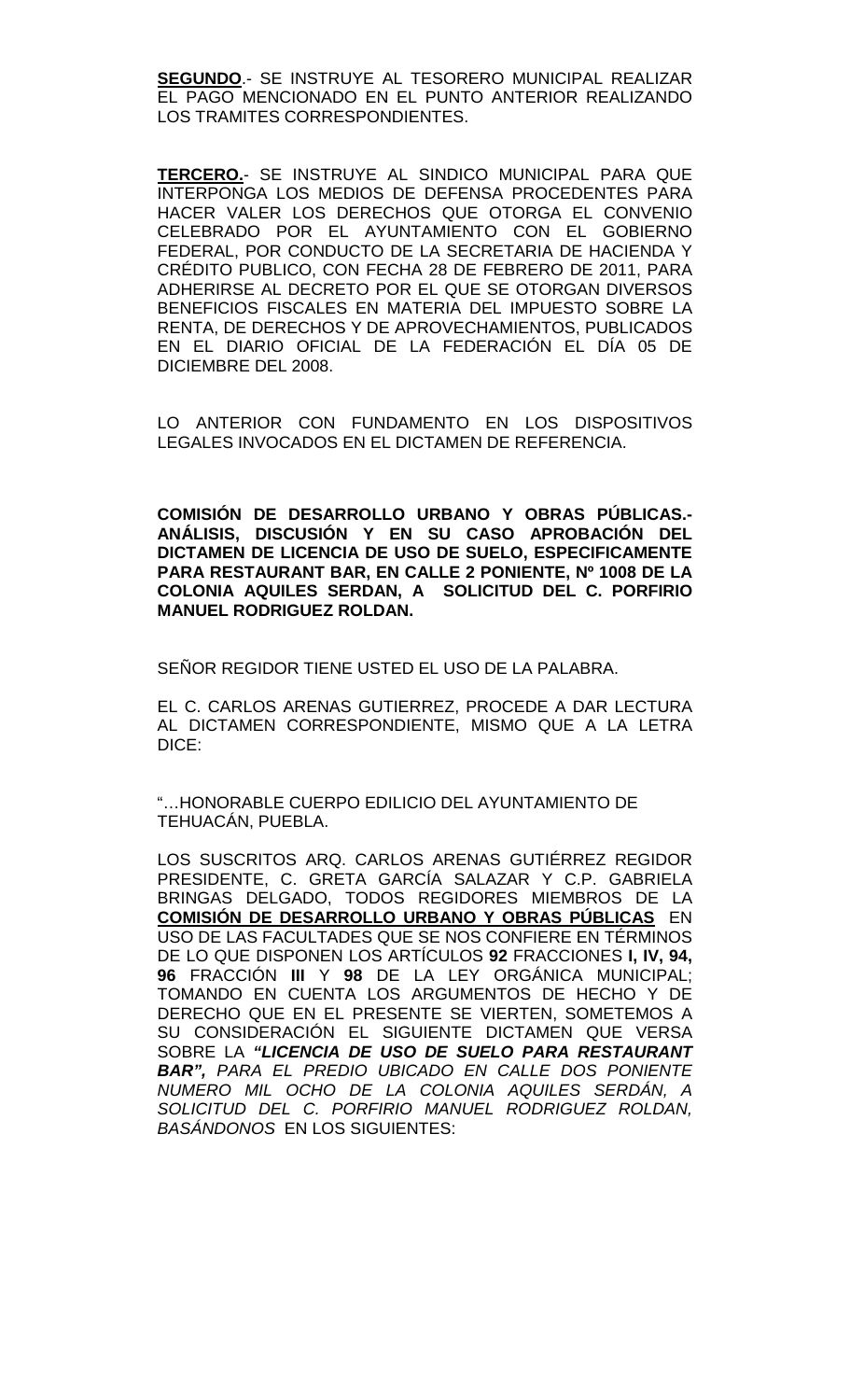**PRIMERO.-** QUE CON FECHA TRECE DE DICIEMBRE DE DOS MIL DOCE, LA DIRECCIÓN DE DESARROLLO URBANO. MEDIANTE EL ESCRITO NUMERO CUATRO MIL OCHOCIENTOS OCHENTA Y OCHO, RECIBIÓ LA **SOLICITUD** DEL C. PORFIRIO MANUEL RODRIGUEZ ROLDAN, REFERENTE AL OTORGAMIENTO DE LA **LICENCIA DE USO DE SUELO PARA RESTAURANT BAR** PARA EL INMUEBLE UBICADO EN CALLE DOS PONIENTE NUMERO MIL OCHO DE LA COLONIA AQUILES SERDÁN.

**SEGUNDO.-** QUE CON FECHA VEINTIUNO DE DICIEMBRE DE DOS MIL DOCE, LA DIRECCIÓN DE DESARROLLO URBANO, EN SEGUIMIENTO AL TRAMITE CON FOLIO NUMERO CUATRO MIL CUATROCIENTOS OCHENTA Y OCHO, **NOTIFICO** AL SOLICITANTE**,**  MEDIANTE OFICIO IDENTIFICADO CON NUMERO TRES MIL CIENTO TREINTA Y CINCO, QUE EL EXPEDIENTE **NO CUMPLÍA CON LOS DOCUMENTOS NECESARIOS** PARA PODER SER TOMADO EN CONSIDERACIÓN, INDICANDO EN EL MISMO, LOS REQUISITOS FALTANTES.

**TERCERO.-** QUE CON FECHA CINCO DE MARZO DE DOS MIL TRECE**,** LA DIRECCIÓN DE DESARROLLO URBANO, MEDIANTE EL ESCRITO NUMERO NOVECIENTOS NOVENTA Y UNO, RECIBIÓ DEL C. PORFIRIO MANUEL RODRIGUEZ ROLDAN, **LA DOCUMENTACIÓN SOLICITADA**, EN RESPUESTA AL OFICIO NUMERO TRES MIL CIENTO TREINTA Y CINCO EMITIDO POR LA DIRECCION DE DESARROLLO URBANO**,** DANDO DE ESTA FORMA CUMPLIMIENTO A LO REQUISITADO.

### **C O N S I D E R A N D O**

**I.-** QUE ES OBLIGACIÓN DE ESTE HONORABLE AYUNTAMIENTO EN TÉRMINOS DE LO QUE DISPONEN LOS ARTÍCULOS **102, 103** Y **105** DE LA CONSTITUCIÓN POLÍTICA DEL ESTADO LIBRE Y SOBERANO DE PUEBLA, CUMPLIR Y HACER CUMPLIR LA CONSTITUCIÓN, LEYES Y REGLAMENTOS SECUNDARIOS QUE EMANEN DEL PACTO FEDERAL; ELLO EN ESTRICTO APEGO Y CONCORDANCIA EN LO DISPUESTO POR EL ARTÍCULO **115**  FRACCIÓN **V** DE LA PROPIA CONSTITUCIÓN POLÍTICA DE LOS ESTADOS UNIDOS MEXICANOS.

**II.-** QUE EN TÉRMINOS DE LO DISPUESTO POR LOS ARTÍCULOS **9**  FRACCIONES **I, III, X , XV,** Y PÁRRAFO ÚLTIMO DE LA LEY GENERAL DE ASENTAMIENTOS HUMANOS Y **78** FRACCIONES **XXXIX**, **XLI** DE LA LEY ORGÁNICA MUNICIPAL DEL ESTADO DE PUEBLA CORRESPONDE A ESTE MUNICIPIO EN EL ÁMBITO DE SU JURISDICCIÓN ENTRE OTROS, ADMINISTRAR LOS PLANES O PROGRAMAS DE DESARROLLO URBANO, DE CENTROS DE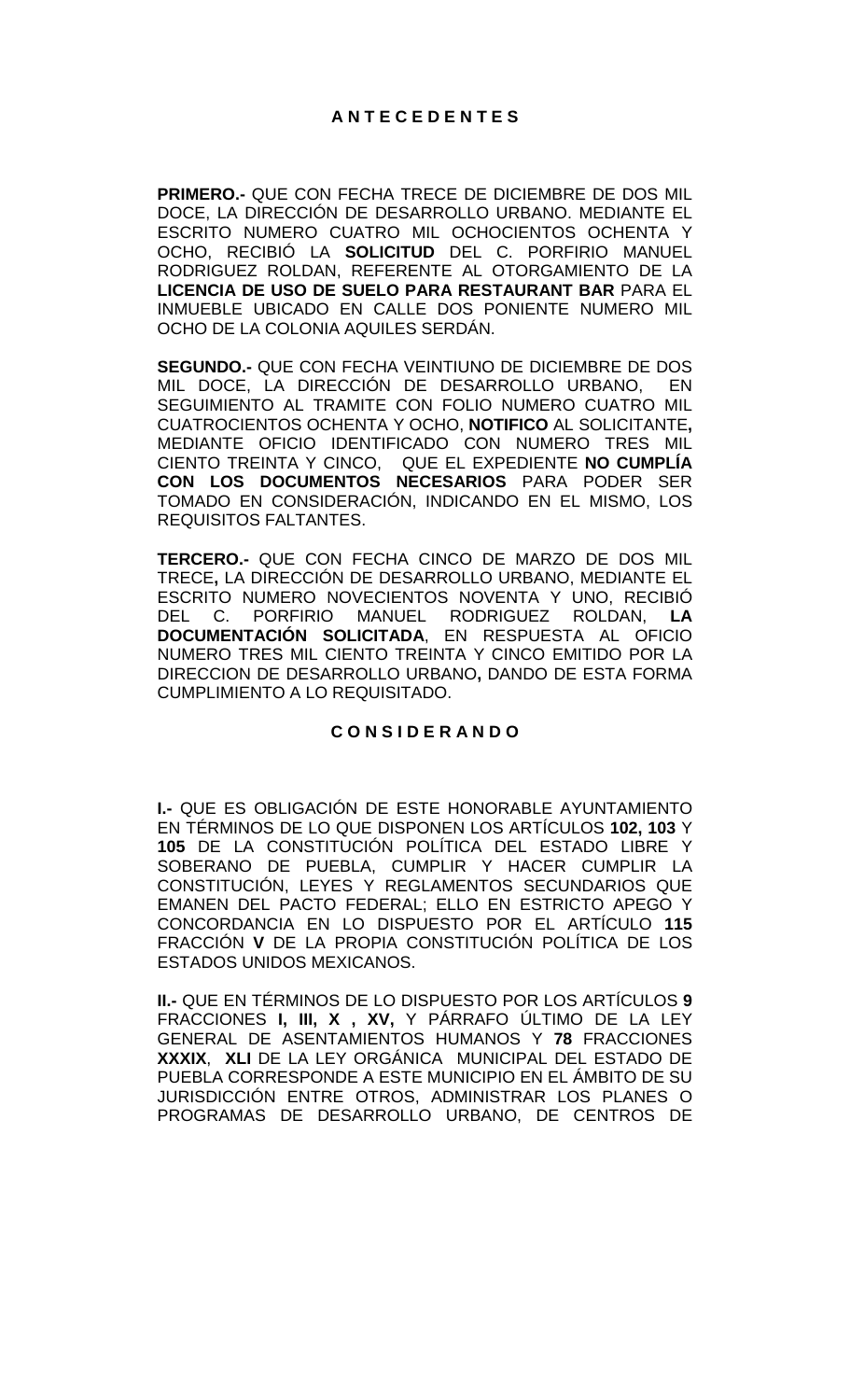POBLACIÓN, ASÍ COMO EXPEDIR LAS AUTORIZACIONES, LICENCIAS O PERMISOS DE USO DE SUELO; EJERCIENDO SUS ATRIBUCIONES EN MATERIA DE DESARROLLO URBANO A TRAVÉS DE LOS CABILDOS DE LOS AYUNTAMIENTOS O CON EL CONTROL Y EVALUACIÓN DE ESTOS.

**III.-** QUE EL ARTÍCULO **92** EN SUS FRACCIONES **III, IV**, Y **V** DE LA LEY ORGÁNICA MUNICIPAL DEL ESTADO DE PUEBLA; ESTABLECE QUE SON FACULTADES Y OBLIGACIONES DE LOS REGIDORES DELIBERAR Y DECIDIR SOBRE LOS ASUNTOS QUE LE COMPETEN AL AYUNTAMIENTO, FORMAR PARTE DE LAS COMISIONES PARA LAS QUE FUEREN DESIGNADOS POR ÉSTE Y DICTAMINAR E INFORMAR SOBRE LOS ASUNTOS QUE SE LES ENCOMIENDE; DISPOSICIÓN QUE SE ARTICULA CON EL ARTICULO **96** FRACCIÓN **III** DE ESA PROPIA LEY, LA QUE ESTABLECE QUE DENTRO DE LAS COMISIONES PERMANENTES<br>DE REGIDORES SE ENCUENTRAN LAS DE DESARROLLO SE ENCUENTRAN LAS DE DESARROLLO URBANO Y OBRAS PÚBLICAS, MISMAS DE LAS QUE FORMAMOS PARTE LOS SUSCRITOS Y QUE DEBERÁ ANALIZAR, DISCUTIR Y PROPONER SOBRE LOS ASUNTOS COMPRENDIDOS EN ESAS MATERIAS.

**IV.-** Q U E CONFORME A LO ESTABLECIDO EN EL NUMERAL 18 DEL REGLAMENTO DE CONSTRUCCIONES DE ESTA CIUDAD, LA DIRECCIÓN DE DESARROLLO URBANO, ESTA FACULTADA PARA OTORGAR LAS LICENCIAS DE USO DE SUELO, APEGÁNDOSE PARA ELLO EN LOS LINEAMIENTOS QUE EN MATERIA DE DESARROLLO URBANO RIGEN EN EL MUNICIPIO. Y UNA VEZ ANALIZADO EL EXPEDIENTE AFECTO A LA CAUSA, ENCONTRANDO QUE POR CUANTO HACE ÚNICA Y EXCLUSIVAMENTE REFERENCIA AL USO DE SUELO CON GIRO COMERCIAL, PRETENDIDO PARA EL FUNCIONAMIENTO DE **RESTAURANT BAR**, **ES FACTIBLE** , CONFORME A LA TABLA DE COMPATIBILIDAD DE USOS Y DESTINOS DEL PROGRAMA DE DESARROLLO URBANO SUSTENTABLE DEL CENTRO DE POBLACIÓN DE ESTA CIUDAD, ACTUALIZACIÓN DOS MIL ONCE, EN VIGENCIA; TODA VEZ QUE EL INMUEBLE UBICADO EN CALLE DOS PONIENTE NUMERO MIL OCHO DE LA COLONIA AQUILES SERDÁN, SE LOCALIZA EN ZONIFICACIÓN PRIMARIA DENTRO DEL ÁREA URBANA ACTUAL Y ZONIFICACIÓN SECUNDARIA (H2) ES DECIR HABITACIONAL MEDIA, CON POLÍTICA DE CONSERVACIÓN Y MEJORAMIENTO. POR LO QUE UNA VEZ AUTORIZADO EL PRESENTE DICTAMEN, **DEBERÁ CUMPLIRSE** CON LO ESTABLECIDO EN LOS SIGUIENTES LINEAMIENTOS:

1.- REGLAMENTO DE CONSTRUCCIONES PARA EL MUNICIPIO DE TEHUACAN, PUEBLA, CON ESPECIAL ATENCIÓN A LAS SIGUIENTES DISPOSICIONES:

A).-COEFICIENTE DE OCUPACIÓN DE SUELO (COS) DE 0.8 Y COEFICIENTE DE UTILIZACIÓN DE SUELO (CUS) DE 2.4

B).-PARA TODA OBRA DE REMODELACIÓN, INFRAESTRUCTURA, Y COLOCACIÓN DE ANUNCIOS, DEBERÁ CONTAR CON LICENCIA DE LA DIRECCIÓN DE DESARROLLO URBANO.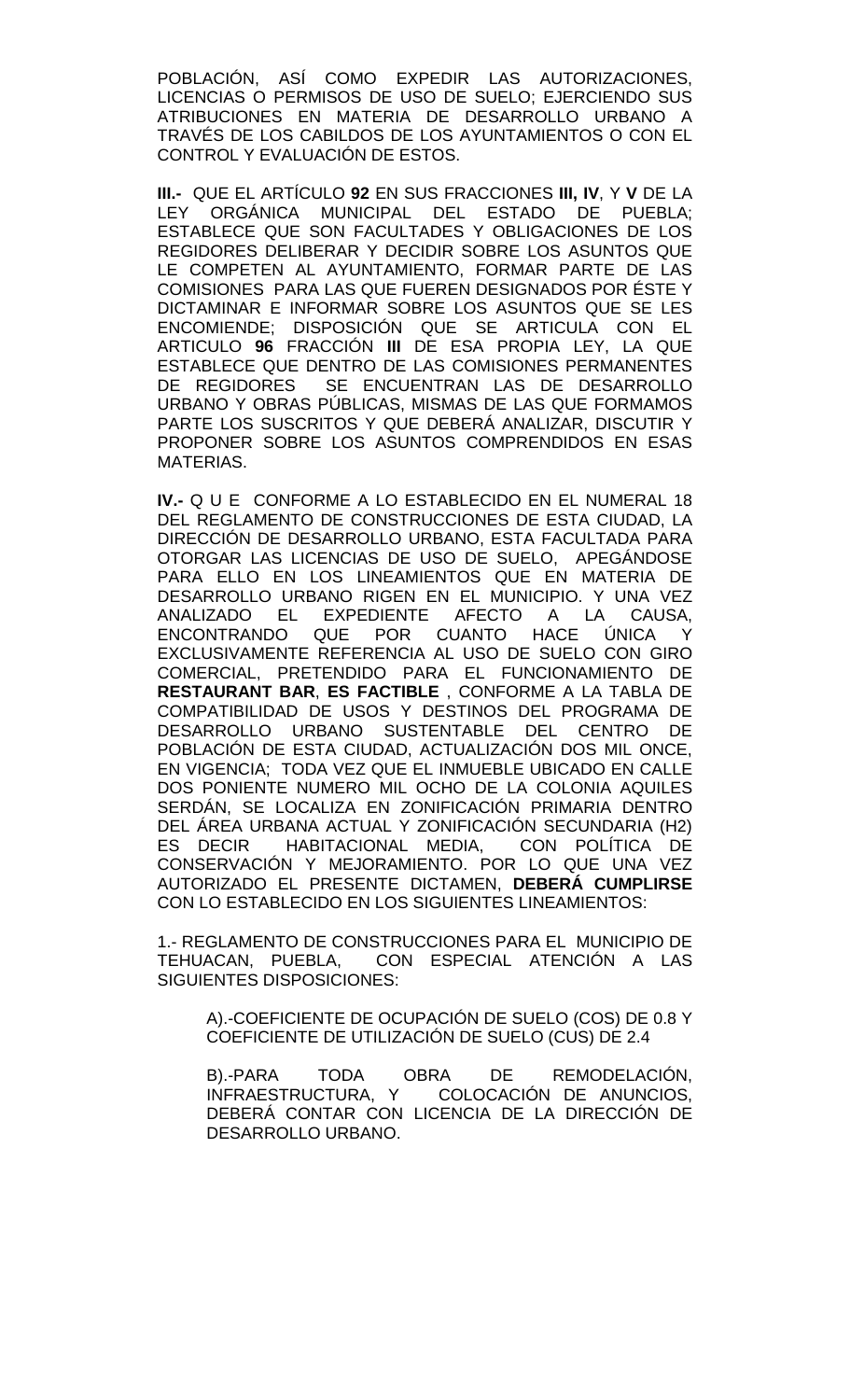C).- NO COLOCAR NINGÚN TIPO DE ANUNCIO Y/O PROPAGANDA EN VÍA PUBLICA, EXCEPTO LOS QUE ESTA DIRECCIÓN AUTORICE POR ESCRITO.

D).-NO SE PERMITIRÁ LA EXHIBICIÓN O VENTA DE SU PRODUCTO EN LA VÍA PÚBLICA.

E).-SERVICIOS SANITARIOS QUE SE REQUIERAN TANTO PARA HOMBRES COMO PARA MUJERES DE ACUERDO A LA SUPERFICIE POR PISO

F).- NO SE PERMITIRÁ REALIZAR MANIOBRAS DE CARGA Y/O DESCARGA EN LA VÍA PUBLICA

2.- REGLAMENTO PARA EL MEJORAMIENTO Y PROTECCIÓN DE LA IMAGEN URBANA DE TEHUACÁN, PUEBLA.

3.- NORMATIVIDAD EN MATERIA DE SEGURIDAD E HIGIENE, EMITIDA POR LA SECRETARÍA DEL TRABAJO Y PREVISIÓN SOCIAL (S.T.P.S), ASÍ COMO DE LA SECRETARIA DE SALUD.

4.- REGLAMENTO PARA EL FUNCIONAMIENTO DE ESTABLECIMIENTOS CON VENTA DE BEBIDAS ALCOHÓLICAS, SERVICIO DE HOSPEDAJE Y CELEBRACIÓN DE ESPECTÁCULOS PÚBLICOS EN LA CIUDAD DE TEHUACÁN, PUE.

5.- REGLAMENTO MUNICIPAL DE PROTECCIÓN AMBIENTAL PARA EL MUNICIPIO DE TEHUACÁN, PUEBLA. ASÍ COMO LINEAMIENTOS AMBIENTALES QUE DETERMINE LA DIRECCIÓN DE ECOLOGÍA.

6.-RESPETAR NOM-081-ECOL-1994, QUE ESTABLECE LOS LÍMITES MÁXIMOS PERMISIBLES DE EMISIÓN DE RUIDO.

TOMANDO EN CUENTA LAS SIGUIENTES ENCOMIENDAS

1.- LICENCIA DE FUNCIONAMIENTO Y CEDULA DE EMPADRONAMIENTO ACTUALIZADAS.

2.- AVISO DE FUNCIONAMIENTO ANTE LA SECRETARIA DE SALUD. ASÍ COMO LLEVAR A EFECTO LO QUE EN MATERIA ESTIPULA LA LEY GENERAL DE SALUD.

3.- NO PODRÁ FUNCIONAR COMO CANTINA O CABARET.

4.- NO DEBERÁ HABER PUERTA QUE COMUNIQUE AL INTERIOR DE ALGÚN OTRO INMUEBLE.

5.- RESPETAR LAS MEDIDAS DE PREVENCIÓN Y COMBATE A CONTINGENCIAS, QUE SEÑALE LA DIRECCIÓN DE PROTECCIÓN CIVIL DE ESTE MUNICIPIO. CON ESPECIAL ATENCIÓN A LAS SIGUIENTES DISPOSICIONES: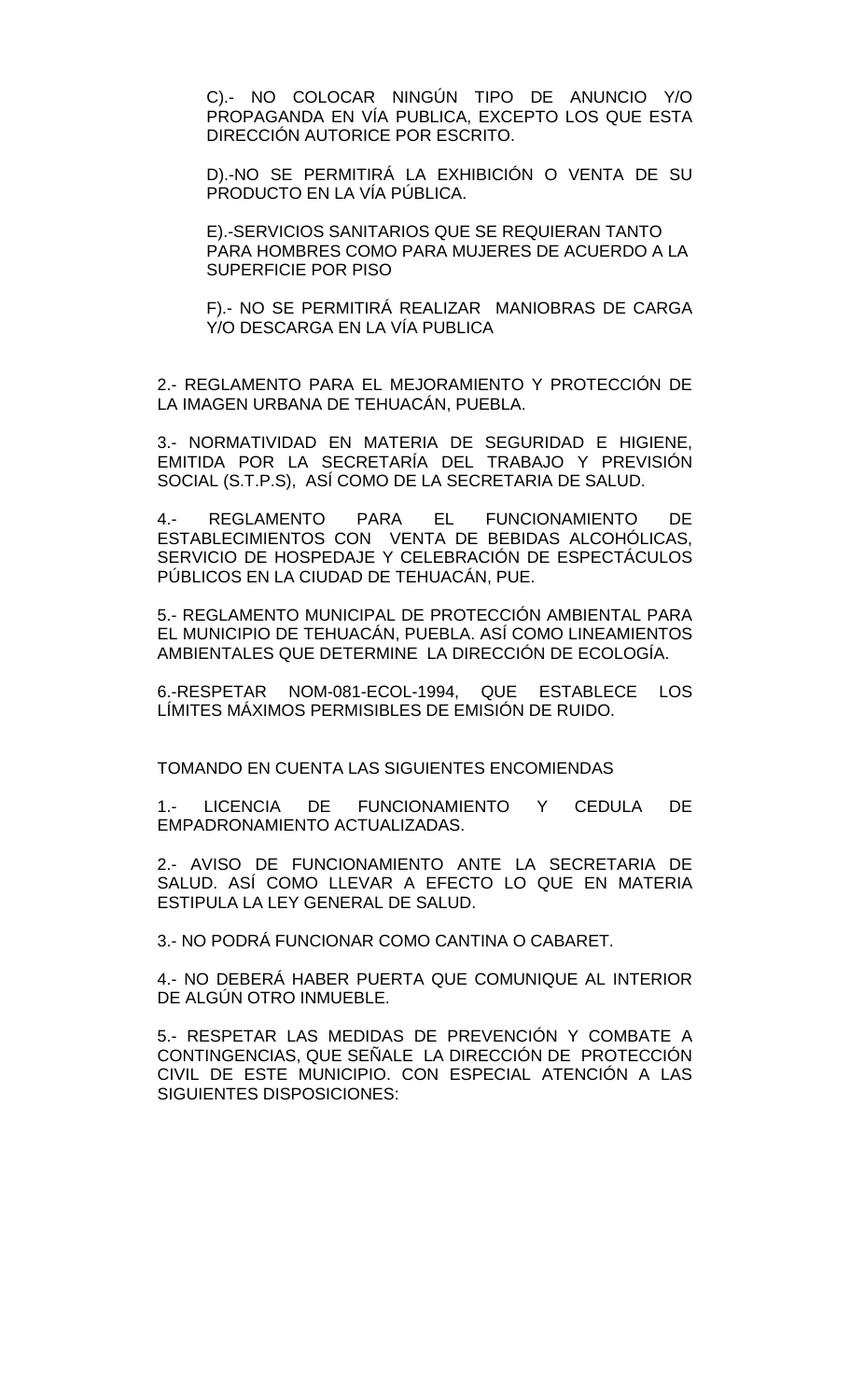A).- LAS SALIDAS DE EMERGENCIA DEBERÁN ESTAR<br>DISTRIBUIDAS EN LUGAR. NÚMERO Y TAMAÑO EN LUGAR, NÚMERO Y TAMAÑO SUFICIENTE, DE ACUERDO A LA CAPACIDAD DEL LUGAR, PARA QUE ESTE PUEDA SER DESALOJADO TOTALMENTE EN 3 MINUTOS.

B).- SUPERFICIES DE CIRCULACIÓN BIEN DELIMITADOS CON SEÑALES.

C).- LAS CONEXIONES ELÉCTRICAS DEBERÁN SER REVISADAS COMO MÍNIMO UNA VEZ AL AÑO, PARA EVITAR SOBRECARGAS.

D).- CONDICIONES DE SEGURIDAD EN INSTALACIÓN DE GAS L.P.

E).- SUFICIENTE VENTILACIÓN NATURAL Y/O ARTIFICIAL, NO SE PERMITIRÁN CONCENTRACIONES DE BIÓXIDO DE CARBONO MAYORES A 500 PARTES POR MILLÓN.

6.- DEBERÁ CONTAR CON UN CONVENIO CON EL ORGANISMO OPERADOR DE LOS SERVICIOS DE LIMPIA DE TEHUACÁN (OOSELITE) PARA LA DISPOSICIÓN ADECUADA DE LOS RESIDUOS SÓLIDOS MUNICIPALES.

7.- TENER LA FACTIBILIDAD DE CONSUMO DE AGUA POTABLE Y PERMISO DE DESCARGA, EMITIDA POR EL ORGANISMO OPERADOR DEL SERVICIO DE AGUA POTABLE Y ALCANTARILLADO DE TEHUACÁN (OOSAPAT)

8.- NO SE PODRÁ DAR NINGÚN OTRO GIRO MÁS QUE EL ESPECIFICADO EN EL PRESENTE ACUERDO. (RESTAURANT-BAR)

9.- Y LAS DEMÁS QUE CONFORME A LA REGLAMENTACIÓN URBANA SEAN NECESARIAS.

ES PRECISO DESTACAR QUE LA CONSTANCIA QUE EN SU MOMENTO EXPIDA LA DIRECCION DE DESARROLLO URBANO, NO ES DEFINITIVA Y NO CREA NINGÚN DERECHO REAL O ACCESORIO, QUEDANDO ENTENDIDO QUE DE EXISTIR MOLESTIAS Y/O DESACUERDO POR PARTE DE VECINOS, SE IMPONDRÁN LAS MEDIDAS QUE EL INTERÉS SOCIAL ASÍ DETERMINE, RESULTANDO PROCEDENTE LA CANCELACIÓN DEL USO DE SUELO RESPECTIVO. ASÍ MISMO, SE HACE EL APERCIBIMIENTO QUE EN CASO DE NO CUMPLIR CON LAS CONDICIONANTES ESTABLECIDAS, LA CONSTANCIA DE USO DE SUELO NO PODRÁ SER RENOVADA NI PRORROGADA, HACIÉNDOSE ACREEDORES LOS PARTICULARES A LAS SANCIONES PERTINENTES Y/O CANCELACIÓN DE LA CONSTANCIA EXPEDIDA.

**V**.- QUE EL ARTÍCULO 18 DEL REGLAMENTO DE CONSTRUCCIONES DEL MUNICIPIO DE TEHUACÁN, PUEBLA; DISPONE ADEMÁS, QUE ES FACULTAD DISCRECIONAL DE LA DIRECCIÓN DE DESARROLLO URBANO, FIJAR LA VIGENCIA DE LAS CONSTANCIAS DE USO DE SUELO; EN ESE CONTEXTO, ES DE PRECISAR QUE EN CASO PROCEDENTE, SE DEBERÁ FIJAR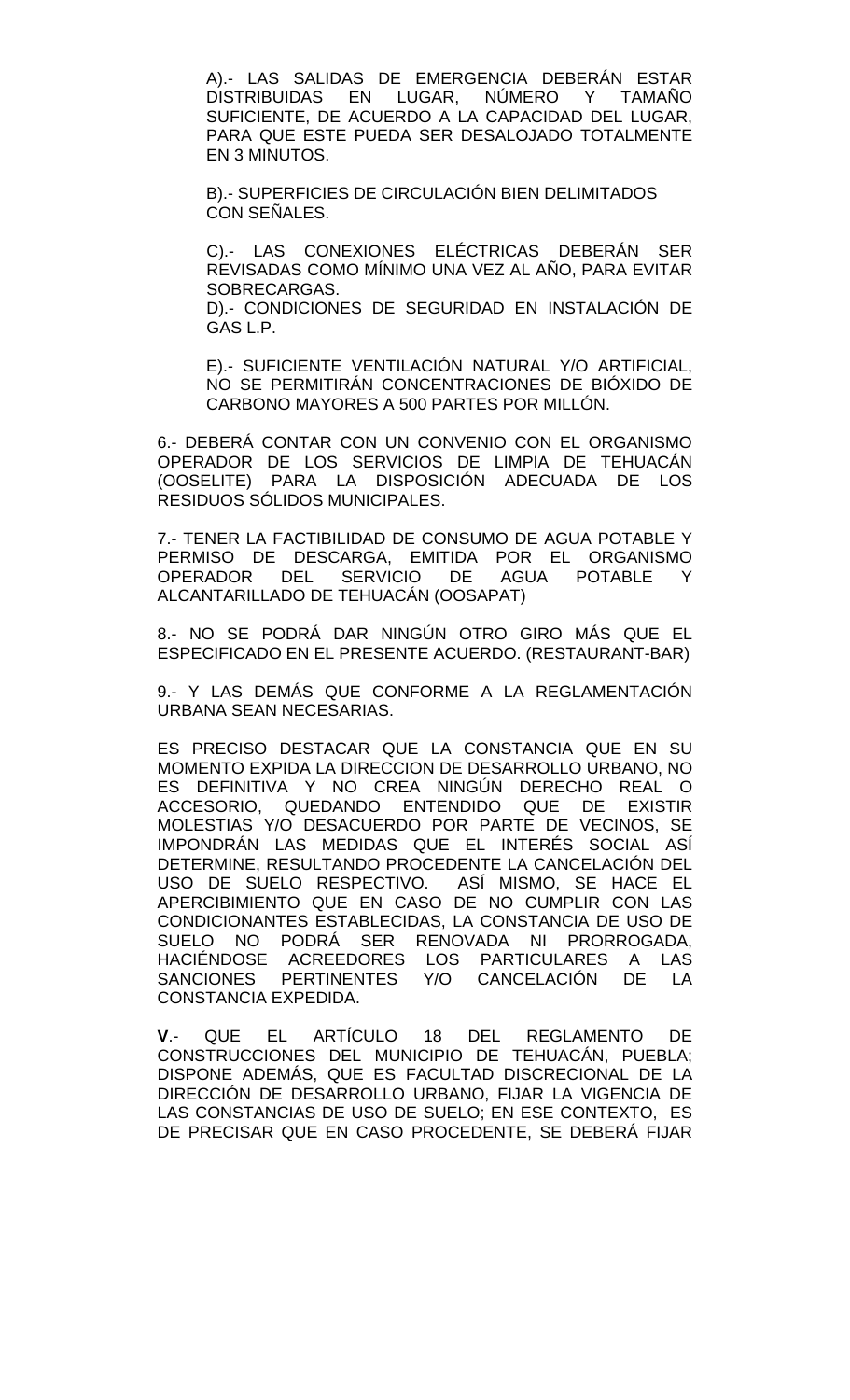EN LA CONSTANCIA RESPECTIVA DE *"LICENCIA DE USO DE SUELO PARA RESTAURANT BAR", TENIENDO UNA VI*GENCIA DE *SEIS MESES*, PARA EL INMUEBLE UBICADO EN CALLE DOS PONIENTE NUMERO MIL OCHO DE LA COLONIA AQUILES SERDÁN*.* POR LO ANTES EXPUESTO EN LOS PUNTOS DE HECHO Y DE DERECHO QUE EN EL CUERPO DEL PRESENTE DICTAMEN SE VIERTEN, EN USO DE LAS FACULTADES CONFERIDAS, SOMETEMOS A CONSIDERACIÓN DE ESTE HONORABLE CUERPO EDILICIO EL SIGUIENTE:

# **D I C T A M E N**

*ÚNICO.- SE APRUEBE EL OTORGAMIENTO Y EXPEDICIÓN DE LICENCIA DE USO DE SUELO, ESPECÍFICAMENTE PARA "RESTAURANT BAR", CUYA INSTALACIÓN Y FUNCIONAMIENTO SE PRETENDE EN EL INMUEBLE UBICADO EN CALLE DOS PONIENTE NUMERO MIL OCHO DE LA COLONIA AQUILES SERDÁN; TODA VEZ QUE TAL Y COMO SE HA PLASMADO EN EL CUERPO DEL PRESENTE DICTAMEN, EL USO PRETENDIDO ES COMPATIBLE CON LA ZONIFICACIÓN DE ACUERDO A LO ESTABLECIDO EN EL PROGRAMA ACTUAL DE DESARROLLO URBANO SUSTENTABLE DEL CENTRO DE POBLACIÓN DE ESTA CIUDAD.-* **COMISIÓN DE DESARROLLO URBANO Y OBRAS PÚBLICAS.- TEHUACÁN, PUEBLA A NUEVE DE ABRIL DE DOS MIL TRECE.- ARQ. CARLOS ARENAS GUTIÉRREZ.- REGIDOR PRESIDENTE.- C. GRETA GARCÍA SALAZAR.- REGIDOR MIEMBRO.- C.P. GABRIELA BRINGAS DELGADO.- REGIDOR MIEMBRO.- FIRMAS ILEGIBLES..."**

SEÑOR PRESIDENTE MUNICIPAL, REGIDORES Y SINDICO MUNICIPAL, EN VOTACIÓN SE LES CONSULTA SI SE APRUEBA LA PROPUESTA PRESENTADA EN CUESTIÓN, LOS QUE ESTÉN POR LA AFIRMATIVA SÍRVANSE MANIFESTARLO LEVANTANDO LA MANO.

HABIÉNDOSE ANALIZADO AMPLIAMENTE EL CONTENIDO DEL DICTAMEN DE REFERENCIA, POR MAYORÍA CON 13 VOTOS A FAVOR, POR PARTE DE LOS INTEGRANTES DEL HONORABLE CABILDO, SE DETERMINA EL SIGUIENTE:

# **A C U E R D O**

*ÚNICO.- SE APRUEBA EL OTORGAMIENTO Y EXPEDICIÓN DE LICENCIA DE USO DE SUELO, ESPECÍFICAMENTE PARA "RESTAURANT BAR", CUYA INSTALACIÓN Y FUNCIONAMIENTO SE PRETENDE EN EL INMUEBLE UBICADO EN CALLE DOS PONIENTE NUMERO MIL OCHO DE LA COLONIA AQUILES SERDÁN; TODA VEZ QUE TAL Y COMO SE HA PLASMADO EN EL CUERPO DEL PRESENTE DICTAMEN, EL USO PRETENDIDO ES COMPATIBLE CON LA ZONIFICACIÓN DE ACUERDO A LO*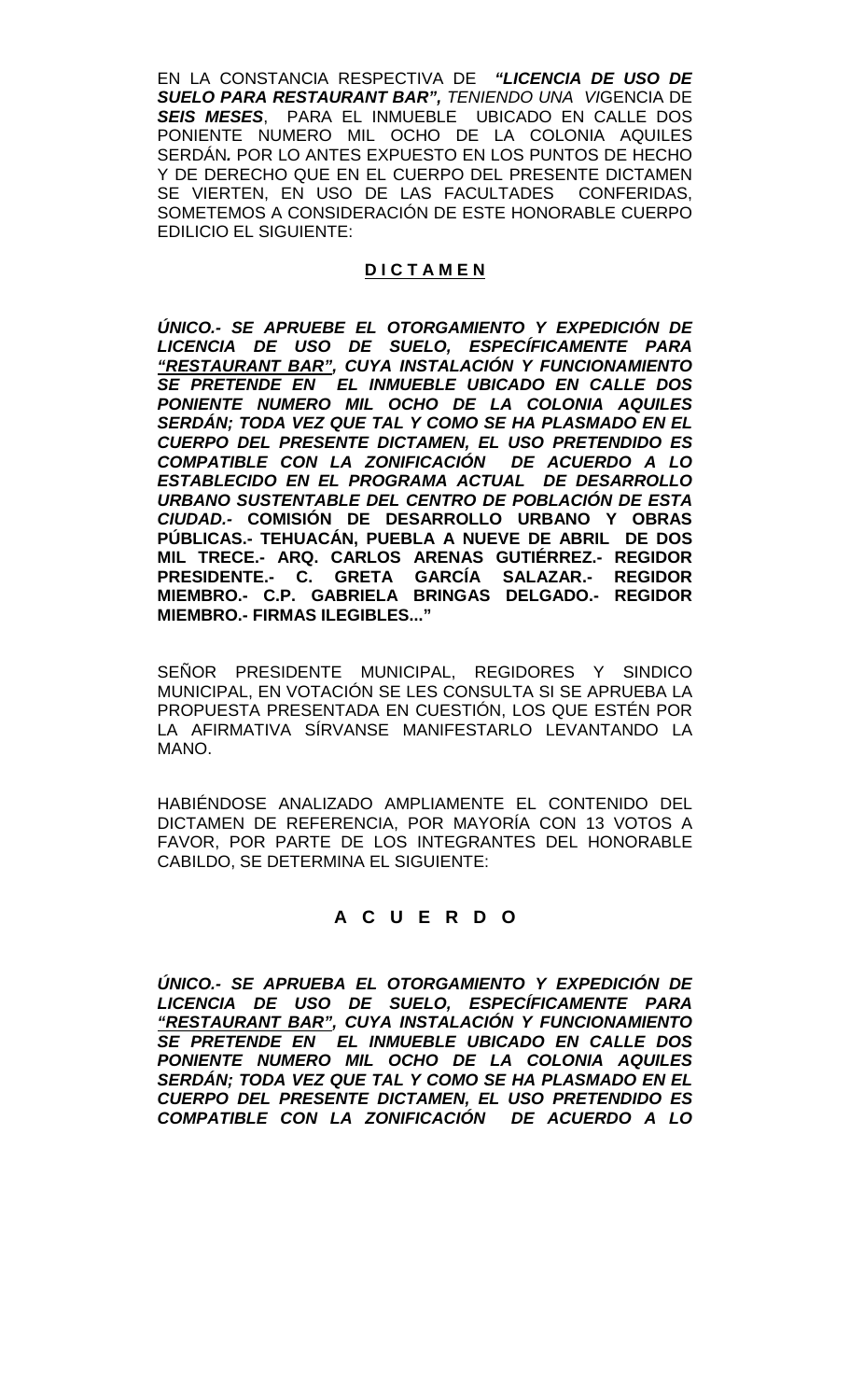### *ESTABLECIDO EN EL PROGRAMA ACTUAL DE DESARROLLO URBANO SUSTENTABLE DEL CENTRO DE POBLACIÓN DE ESTA CIUDAD.*

LO ANTERIOR CON FUNDAMENTO EN LOS DISPOSITIVOS LEGALES INVOCADOS EN EL DICTAMEN DE REFERENCIA.

**COMISIÓN DE DESARROLLO URBANO Y OBRAS PÚBLICAS.- ANÁLISIS, DISCUSIÓN Y EN SU CASO APROBACIÓN DEL DICTAMEN DE LICENCIA DE USO DE SUELO PARA LONCHERIA CON VENTA DE CERVEZA CON LOS ALIMENTOS, UBICADA EN ENRIQUE S. MONT, Nº 2406 DE LA COLONIA TEHUACAN, A SOLICITUD DEL C. ROBERTO MARROQUIN ROJAS.**

SEÑOR REGIDOR TIENE USTED EL USO DE LA PALABRA.

EL C. CARLOS ARENAS GUTIERREZ, PROCEDE A DAR LECTURA AL DICTAMEN CORRESPONDIENTE, MISMO QUE A LA LETRA DICE:

## **"…HONORABLE CUERPO EDILICIO DEL AYUNTAMIENTO DE TEHUACÁN, PUEBLA**.

LOS SUSCRITOS ARQ. CARLOS ARENAS GUTIÉRREZ REGIDOR PRESIDENTE, C. GRETA GARCÍA SALAZAR Y C.P. GABRIELA BRINGAS DELGADO, TODOS REGIDORES MIEMBROS DE LA **COMISIÓN DE DESARROLLO URBANO Y OBRAS PÚBLICAS** EN USO DE LAS FACULTADES QUE SE NOS CONFIERE EN TÉRMINOS DE LO QUE DISPONEN LOS ARTÍCULOS **92** FRACCIONES **I, IV, 94, 96** FRACCIÓN **III** Y **98** DE LA LEY ORGÁNICA MUNICIPAL; TOMANDO EN CUENTA LOS ARGUMENTOS DE HECHO Y DE DERECHO QUE EN EL PRESENTE SE VIERTEN, SOMETEMOS A SU CONSIDERACIÓN EL SIGUIENTE DICTAMEN QUE VERSA SOBRE LA *"LICENCIA DE USO DE SUELO PARA LONCHERIA CON VENTA DE CERVEZA CON LOS ALIMENTOS", PARA EL PREDIO UBICADO EN CALLE ENRIQUE S. MONT NUMERO DOS MIL CUATROCIENTOS SEIS DE LA COLONIA TEHUACAN, A SOLICITUD DEL C. ROBERTO MARROQUIN ROJAS, BASÁNDONOS* EN LOS SIGUIENTES:

## **A N T E C E D E N T E S**

**PRIMERO.-** QUE CON FECHA DOS DE ENERO DE DOS MIL TRECE, LA DIRECCIÓN DE DESARROLLO URBANO, MEDIANTE EL ESCRITO NUMERO CATORCE, RECIBIÓ LA **SOLICITUD** DEL C. ROBERTO MARROQUIN ROJAS, REFERENTE A LA EXPEDICION DE LA **LICENCIA DE USO DE SUELO** PARA EL FUNCIONAMIENTO DE UNA **LONCHERIA CON VENTA DE CERVEZA CON LOS**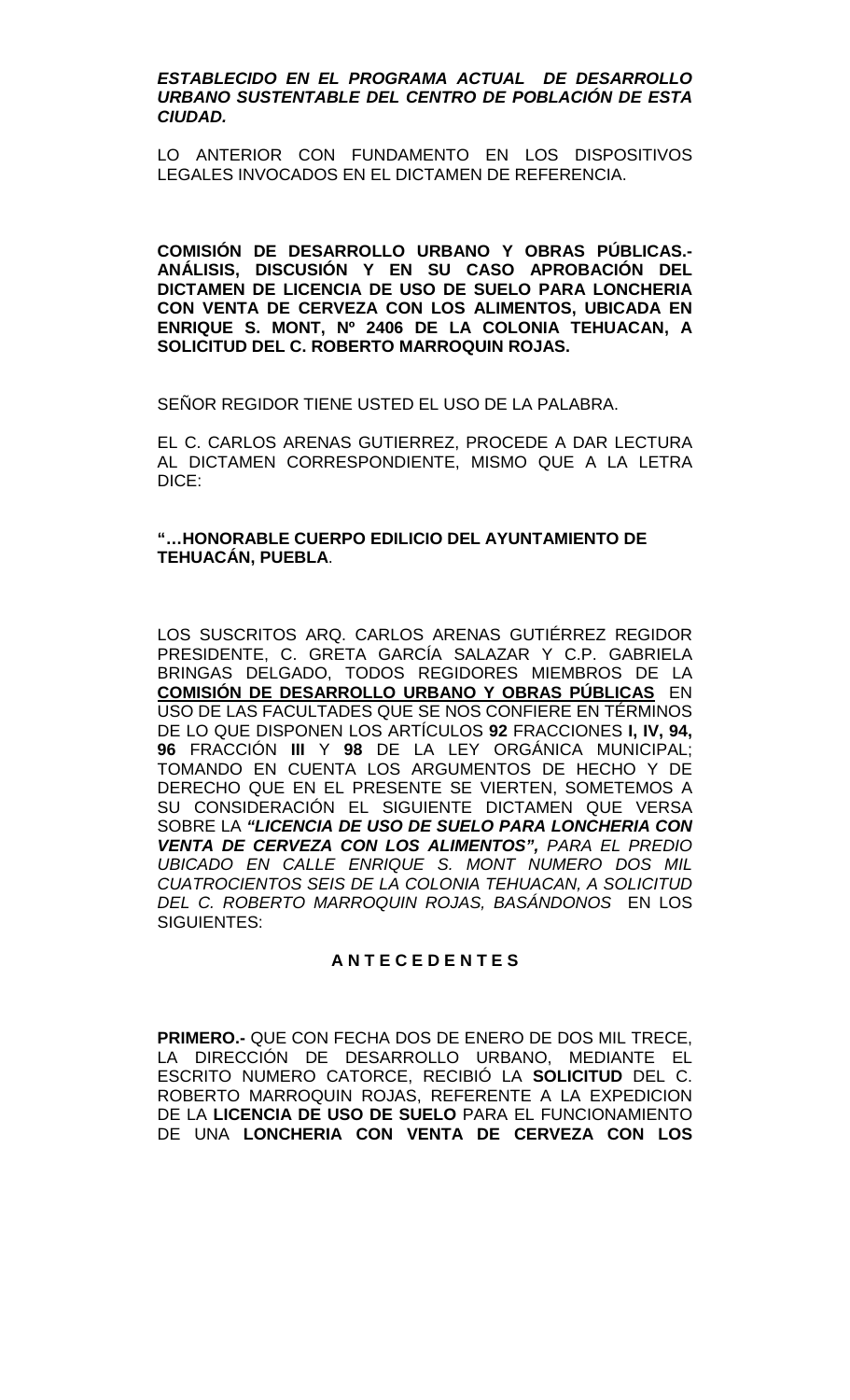**ALIMENTOS**, PARA EL INMUEBLE UBICADO EN CALLE ENRIQUE S. MONT NUMERO DOS MIL CUATROCIENTOS SEIS DE LA COLONIA TEHUACAN; SOLICITUD QUE FUE CONTESTADA MEDIANTE EL OFICIO NUMERO DIEZ, EN EL CUAL SE INFORMO, QUE EL EXPEDIENTE **NO CUMPLÍA CON LOS DOCUMENTOS NECESARIOS** PARA PODER SER TOMADO EN CONSIDERACIÓN, INDICANDO EN EL MISMO, LOS REQUISITOS FALTANTES

**SEGUNDO.-** QUE CON FECHA VEINTE DE MARZO DE DOS MIL TRECE**,** LA DIRECCIÓN DE DESARROLLO URBANO, MEDIANTE EL ESCRITO NUMERO MIL CIENTO TREINTA Y TRES, RECIBIÓ DEL C.<br>ROBERTO MARROQUIN ROJAS, **LA DOCUMENTACIÓN** ROBERTO MARROQUIN ROJAS, **LA DOCUMENTACIÓN SOLICITADA**, EN RESPUESTA AL OFICIO NUMERO DIEZ EMITIDO POR LA DIRECCION DE DESARROLLO URBANO**,** DANDO DE ESTA FORMA CUMPLIMIENTO A LO REQUERIDO.

**TERCERO.-** QUE CON FECHA VEINTIUNO DE MARZO DE DOSMIL TRECE**,** LA DIRECCIÓN DE DESARROLLO URBANO. MEDIANTE EL OFICIO QUINIENTOS NOVENTA Y NUEVE NOTIFICO AL SOLICITANTE QUE DEL ANÁLISIS DEL EXPEDIENTE SE ADVERTIA UNA DISCORDANCIA EN CUANTO A LAS DIRECCIONES REFERENTES AL CONTRATO DE ARRENDAMIENTO Y A LAS ESCRITURAS DE LA PROPIEDAD, SOLICITANDO REALIZARA LAS ACLARACIONES CORRESPONDIENTES; OFICIO QUE RECIBIO RESPUESTA MEDIANTE EL ESCRITO SETECIENTOS CUARENTA Y TRES EN EL CUAL LA SRA. JOSEFINA BRAVO GALENO **REALIZA LA ACLARATORIA** QUE LA DIRECCION CON CALLE ENRIQUE S. MONT. NUM. 2406 PERTENECE A LA CUENTA PREDIAL U-27588 DE LA CUAL ES PROPIETARIA Y DA EN ARRENDAMIENTO AL C. ROBERTO MARROQUIN ROJAS.

### **C O N S I D E R A N D O**

**I.-** QUE ES OBLIGACIÓN DE ESTE HONORABLE AYUNTAMIENTO EN TÉRMINOS DE LO QUE DISPONEN LOS ARTÍCULOS **102, 103** Y **105** DE LA CONSTITUCIÓN POLÍTICA DEL ESTADO LIBRE Y SOBERANO DE PUEBLA, CUMPLIR Y HACER CUMPLIR LA CONSTITUCIÓN, LEYES Y REGLAMENTOS SECUNDARIOS QUE EMANEN DEL PACTO FEDERAL; ELLO EN ESTRICTO APEGO Y CONCORDANCIA EN LO DISPUESTO POR EL ARTÍCULO **115**  FRACCIÓN **V** DE LA PROPIA CONSTITUCIÓN POLÍTICA DE LOS ESTADOS UNIDOS MEXICANOS.

**II.-** QUE EN TÉRMINOS DE LO DISPUESTO POR LOS ARTICULOS **9**  FRACCIONES **I, III, X , XV,** Y PÁRRAFO ÚLTIMO DE LA LEY GENERAL DE ASENTAMIENTOS HUMANOS Y **78** FRACCIONES **XXXIX**, **XLI** DE LA LEY ORGÁNICA MUNICIPAL DEL ESTADO DE PUEBLA CORRESPONDE A ESTE MUNICIPIO EN EL ÁMBITO DE SU JURISDICCIÓN ENTRE OTROS, ADMINISTRAR LOS PLANES O PROGRAMAS DE DESARROLLO URBANO, DE CENTROS DE POBLACIÓN, ASÍ COMO EXPEDIR LAS AUTORIZACIONES, LICENCIAS O PERMISOS DE USO DE SUELO; EJERCIENDO SUS ATRIBUCIONES EN MATERIA DE DESARROLLO URBANO A TRAVÉS DE LOS CABILDOS DE LOS AYUNTAMIENTOS O CON EL CONTROL Y EVALUACIÓN DE ESTOS.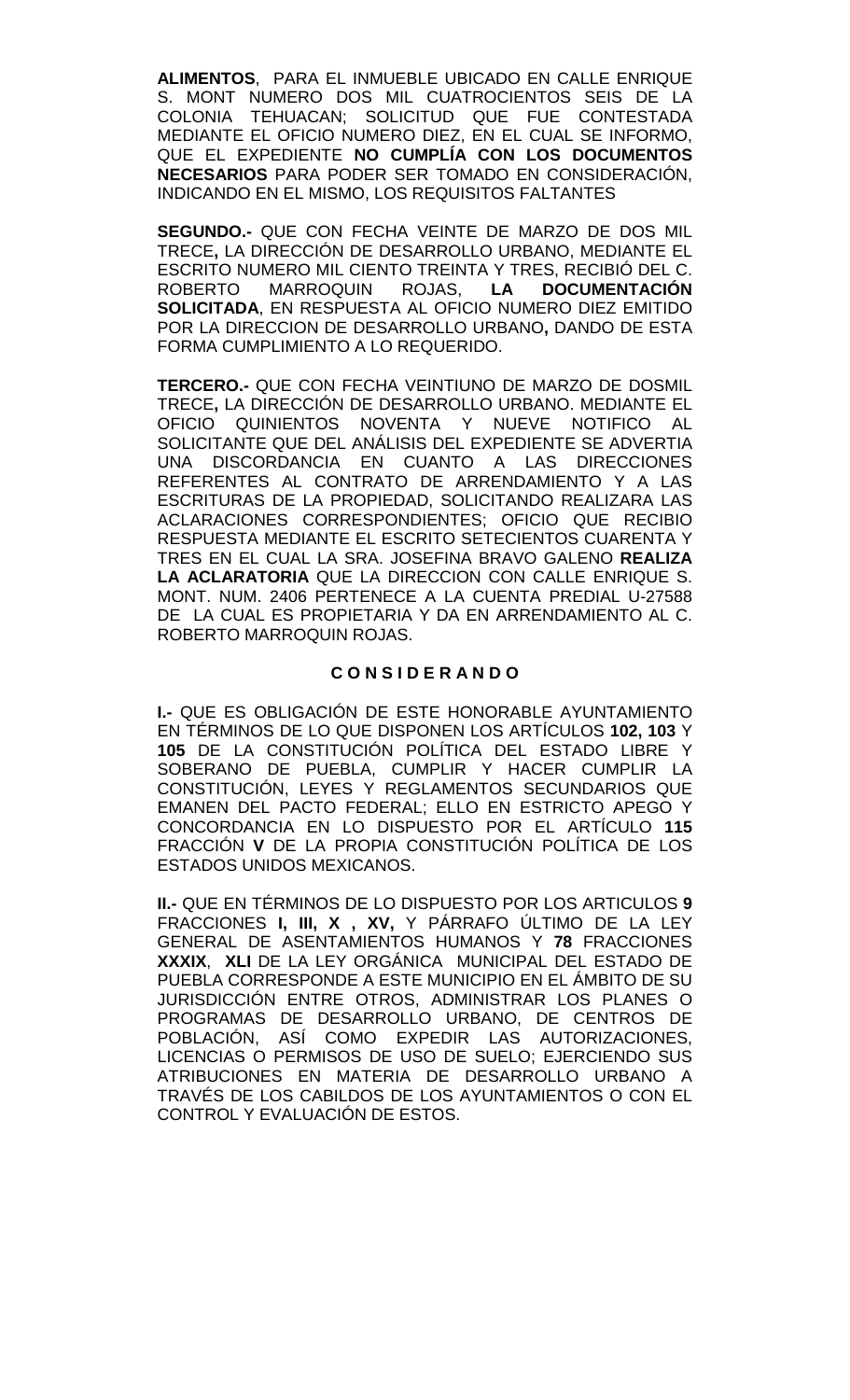**III.-** QUE EL ARTÍCULO **92** EN SUS FRACCIONES **III, IV**, Y **V** DE LA LEY ORGÁNICA MUNICIPAL DEL ESTADO DE PUEBLA; ESTABLECE QUE SON FACULTADES Y OBLIGACIONES DE LOS REGIDORES DELIBERAR Y DECIDIR SOBRE LOS ASUNTOS QUE LE COMPETEN AL AYUNTAMIENTO, FORMAR PARTE DE LAS COMISIONES PARA LAS QUE FUEREN DESIGNADOS POR ÉSTE Y DICTAMINAR E INFORMAR SOBRE LOS ASUNTOS QUE SE LES ENCOMIENDE; DISPOSICIÓN QUE SE ARTICULA CON EL ARTICULO **96** FRACCIÓN **III** DE ESA PROPIA LEY, LA QUE ESTABLECE QUE DENTRO DE LAS COMISIONES PERMANENTES DE REGIDORES SE ENCUENTRAN LAS DE DESARROLLO URBANO Y OBRAS PÚBLICAS, MISMAS DE LAS QUE FORMAMOS PARTE LOS SUSCRITOS Y QUE DEBERÁ ANALIZAR, DISCUTIR Y PROPONER SOBRE LOS ASUNTOS COMPRENDIDOS EN ESAS MATERIAS.

**IV.-** Q U E CONFORME A LO ESTABLECIDO EN EL NUMERAL 18 DEL REGLAMENTO DE CONSTRUCCIONES DE ESTA CIUDAD, LA DIRECCIÓN DE DESARROLLO URBANO, ESTA FACULTADA PARA OTORGAR LAS LICENCIAS DE USO DE SUELO, APEGÁNDOSE PARA ELLO EN LOS LINEAMIENTOS QUE EN MATERIA DE DESARROLLO URBANO RIGEN EN EL MUNICIPIO Y UNA VEZ ANALIZADO EL EXPEDIENTE AFECTO A LA CAUSA, ENCONTRANDO QUE POR CUANTO HACE ÚNICA Y EXCLUSIVAMENTE AL USO DE SUELO CON GIRO COMERCIAL, PRETENDIDO PARA EL FUNCIONAMIENTO DE **LONCHERIA CON VENTA DE CERVEZA CON LOS ALIMENTOS , ES FACTIBLE** , CONFORME A LA TABLA DE COMPATIBILIDAD DE USOS Y DESTINOS DEL PROGRAMA DE DESARROLLO URBANO SUSTENTABLE DEL CENTRO DE POBLACIÓN DE ESTA CIUDAD, ACTUALIZACIÓN DOS MIL ONCE, EN VIGENCIA; TODA VEZ QUE EL INMUEBLE UBICADO EN CALLE ENRIQUE S. MONT NUMERO DOS MIL CUATROCIENTOS SEIS DE LA COLONIA TEHUACAN, SE LOCALIZA EN ZONIFICACIÓN PRIMARIA DENTRO DEL ÁREA URBANA ACTUAL Y ZONIFICACIÓN SECUNDARIA HABITACIONAL MEDIA (H2), CON FRENTE A CORREDOR URBANO (COU), CON POLÍTICA DE CONSERVACIÓN Y MEJORAMIENTO. POR LO QUE UNA VEZ AUTORIZADO EL PRESENTE DICTAMEN, **DEBERÁ CUMPLIRSE** CON LO ESTABLECIDO EN LOS SIGUIENTES LINEAMIENTOS:

1.- REGLAMENTO DE CONSTRUCCIONES PARA EL MUNICIPIO DE TEHUACÁN, PUEBLA, CON ESPECIAL ATENCIÓN A LAS CON ESPECIAL ATENCIÓN A LAS SIGUIENTES DISPOSICIONES:

A).-COEFICIENTE DE OCUPACIÓN DE SUELO (COS) DE 0.8 Y COEFICIENTE DE UTILIZACIÓN DE SUELO (CUS) DE 6.4 MAXIMO.

B).-PARA TODA OBRA DE REMODELACIÓN, INFRAESTRUCTURA, Y COLOCACIÓN DE ANUNCIOS, DEBERÁ CONTAR CON LICENCIA DE LA DIRECCIÓN DE DESARROLLO URBANO.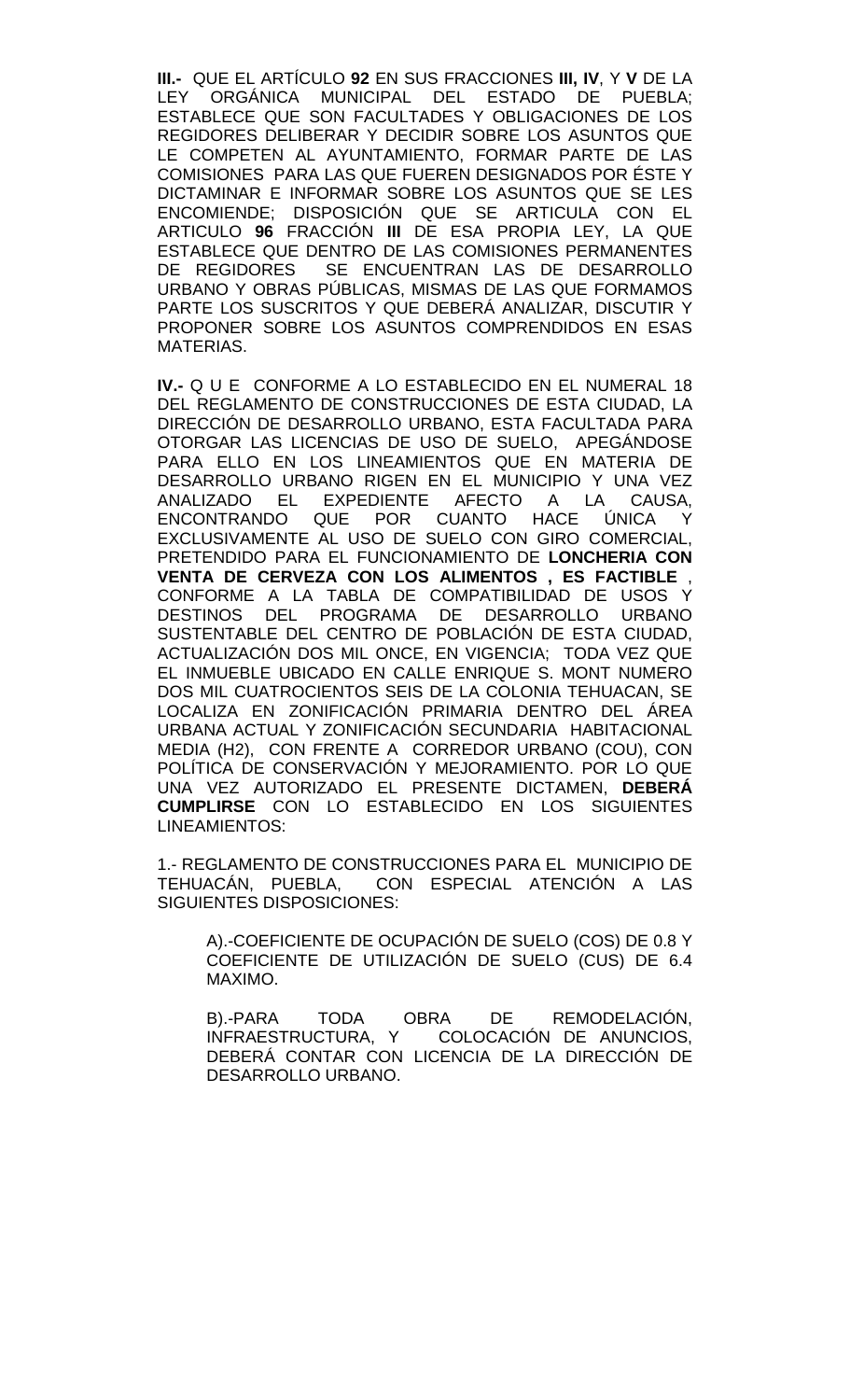C).- NO COLOCAR NINGÚN TIPO DE ANUNCIO Y/O PROPAGANDA EN VÍA PUBLICA, EXCEPTO LOS QUE ESTA DIRECCIÓN AUTORICE POR ESCRITO.

D).-NO SE PERMITIRÁ LA EXHIBICIÓN O VENTA DE SU PRODUCTO EN LA VÍA PÚBLICA.

E).-SERVICIOS SANITARIOS QUE SE REQUIERAN TANTO PARA HOMBRES COMO PARA MUJERES.

F).- NO SE PERMITIRÁ REALIZAR MANIOBRAS DE CARGA Y/O DESCARGA EN LA VÍA PUBLICA

2.- REGLAMENTO PARA EL FUNCIONAMIENTO DE ESTABLECIMIENTOS CON VENTA DE BEBIDAS ALCOHÓLICAS, SERVICIO DE HOSPEDAJE Y CELEBRACIÓN DE ESPECTÁCULOS PÚBLICOS EN LA CIUDAD DE TEHUACÁN, PUE.

3.- NORMATIVIDAD EN MATERIA DE SEGURIDAD E HIGIENE, EMITIDA POR LA SECRETARÍA DEL TRABAJO Y PREVISIÓN SOCIAL (S.T.P.S), ASÍ COMO DE LA SECRETARIA DE SALUD.

4.- REGLAMENTO PARA EL MEJORAMIENTO Y PROTECCIÓN DE LA IMAGEN URBANA DE TEHUACÁN, PUEBLA.

5.- REGLAMENTO MUNICIPAL DE PROTECCIÓN AMBIENTAL PARA EL MUNICIPIO DE TEHUACÁN, PUEBLA. ASÍ COMO LINEAMIENTOS AMBIENTALES QUE DETERMINE LA DIRECCIÓN DE ECOLOGÍA.

6.- RESPETAR NOM-081-ECOL-1994, QUE ESTABLECE LOS LÍMITES MÁXIMOS PERMISIBLES DE EMISIÓN DE RUIDO.

TOMANDO EN CUENTA LAS SIGUIENTES ENCOMIENDAS

1.- LICENCIA DE FUNCIONAMIENTO Y CEDULA DE EMPADRONAMIENTO ACTUALIZADAS.

2.- AVISO DE FUNCIONAMIENTO ANTE LA SECRETARIA DE SALUD. ASÍ COMO LLEVAR A EFECTO LO QUE EN MATERIA ESTIPULA LA LEY GENERAL DE SALUD.

3.- RESPETAR LAS MEDIDAS DE PREVENCIÓN Y COMBATE A CONTINGENCIAS, QUE SEÑALE LA DIRECCIÓN DE PROTECCIÓN CIVIL DE ESTE MUNICIPIO. CON ESPECIAL ATENCIÓN A LAS SIGUIENTES DISPOSICIONES:

A).- LAS SALIDAS DE EMERGENCIA DEBERÁN ESTAR DISTRIBUIDAS EN LUGAR, NUMERO Y TAMANO SUFICIENTE, DE ACUERDO A LA CAPACIDAD DEL LUGAR, PARA QUE ESTE PUEDA SER DESALOJADO TOTALMENTE EN 3 MINUTOS.

B).- SUPERFICIES DE CIRCULACIÓN BIEN DELIMITADOS CON SEÑALES.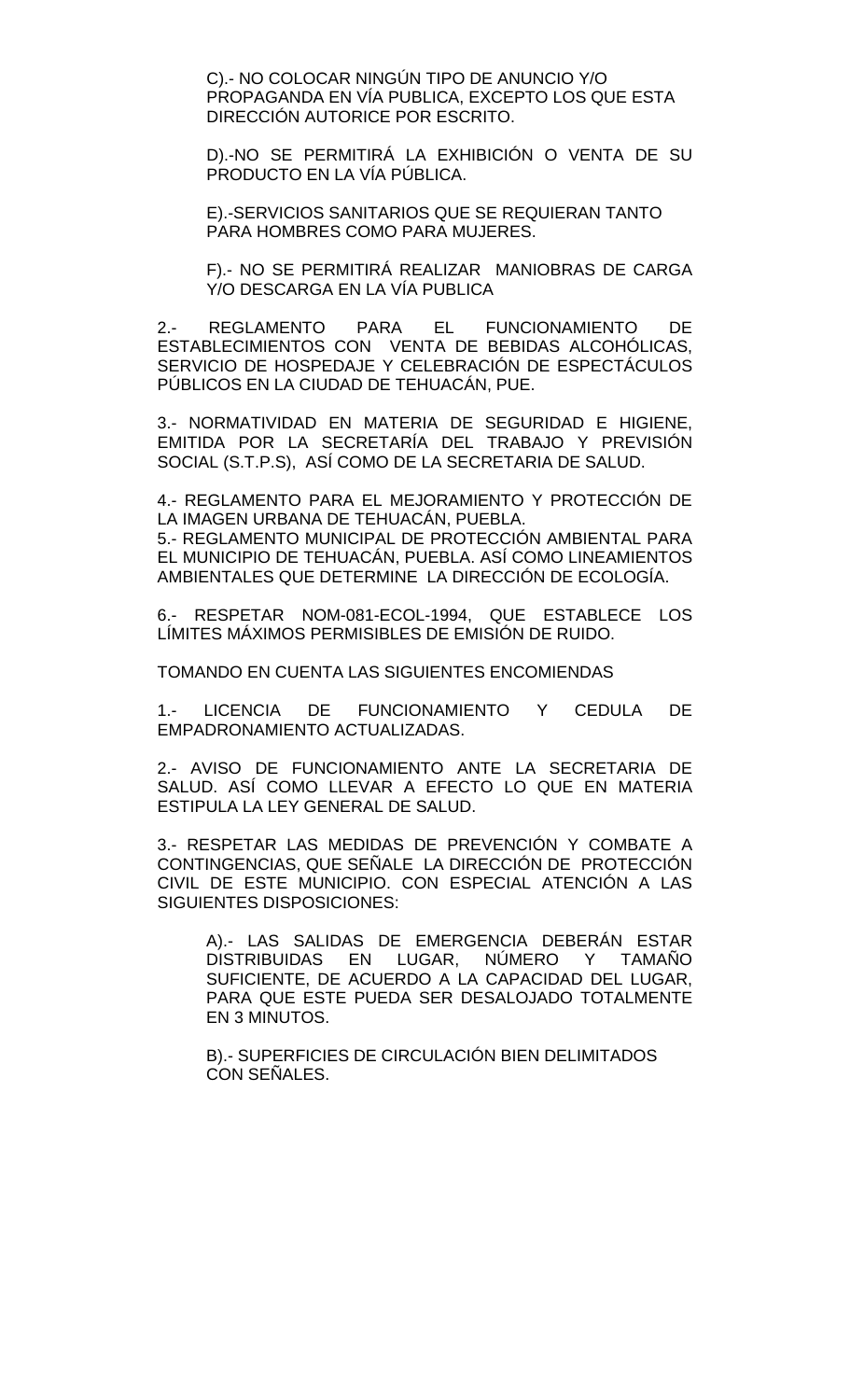C).- LAS CONEXIONES ELÉCTRICAS DEBERÁN SER REVISADAS COMO MÍNIMO UNA VEZ AL AÑO, PARA EVITAR SOBRECARGAS.

D).- CONDICIONES DE SEGURIDAD EN INSTALACIÓN DE GAS L.P.

E).- SUFICIENTE VENTILACIÓN NATURAL Y/O ARTIFICIAL, NO SE PERMITIRÁN CONCENTRACIONES DE BIÓXIDO DE CARBONO MAYORES A 500 PARTES POR MILLÓN.

6.- DEBERÁ CONTAR CON UN CONVENIO CON EL ORGANISMO OPERADOR DE LOS SERVICIOS DE LIMPIA DE TEHUACÁN (OOSELITE) PARA LA DISPOSICIÓN ADECUADA DE LOS RESIDUOS SÓLIDOS MUNICIPALES.

7.- TENER LA FACTIBILIDAD DE CONSUMO DE AGUA POTABLE Y PERMISO DE DESCARGA, EMITIDA POR EL ORGANISMO OPERADOR DEL SERVICIO DE AGUA POTABLE Y ALCANTARILLADO DE TEHUACÁN (OOSAPAT)

8.- NO SE PODRÁ DAR NINGÚN OTRO GIRO MÁS QUE EL ESPECIFICADO EN EL PRESENTE ACUERDO. (LONCHERIA CON VENTA DE CERVEZA CON LOS ALIMENTOS)

9.- Y LAS DEMÁS QUE CONFORME A LA REGLAMENTACIÓN URBANA SEAN NECESARIAS.

ES PRECISO DESTACAR QUE LA CONSTANCIA QUE EN SU MOMENTO EXPIDA LA DIRECCION DE DESARROLLO URBANO, NO ES DEFINITIVA Y NO CREA NINGÚN DERECHO REAL O ACCESORIO, QUEDANDO ENTENDIDO QUE DE EXISTIR MOLESTIAS Y/O DESACUERDO POR PARTE DE VECINOS, SE IMPONDRÁN LAS MEDIDAS QUE EL INTERÉS SOCIAL ASÍ DETERMINE, RESULTANDO PROCEDENTE LA CANCELACIÓN DEL USO DE SUELO RESPECTIVO. ASÍ MISMO, SE HACE EL APERCIBIMIENTO QUE EN CASO DE NO CUMPLIR CON LAS CONDICIONANTES ESTABLECIDAS, LA CONSTANCIA DE USO DE SUELO NO PODRÁ SER RENOVADA NI PRORROGADA, HACIÉNDOSE ACREEDORES LOS PARTICULARES A LAS PERTINENTES Y/O CANCELACIÓN CONSTANCIA EXPEDIDA.

**V**.- QUE EL ARTÍCULO 18 DEL REGLAMENTO DE CONSTRUCCIONES DEL MUNICIPIO DE TEHUACÁN, PUEBLA; DISPONE ADEMÁS, QUE ES FACULTAD DISCRECIONAL DE LA DIRECCIÓN DE DESARROLLO URBANO, FIJAR LA VIGENCIA DE LAS CONSTANCIAS DE USO DE SUELO; EN ESE CONTEXTO, ES DE PRECISAR QUE SE DEBERÁ FIJAR EN LA CONSTANCIA RESPECTIVA DE *"LICENCIA DE USO DE SUELO PARA LONCHERIA CON VENTA DE CERVEZA CON LOS ALIMENTOS***",**  TENIENDO UNA VIGENCIA DE *SEIS MESES*, PARA EL INMUEBLE UBICADO EN CALLE ENRIQUE S. MONT NUMERO DOS MIL CUATROCIENTOS SEIS DE LA COLONIA TEHUACAN*.* POR LO ANTES EXPUESTO EN LOS PUNTOS DE HECHO Y DE DERECHO QUE EN EL CUERPO DEL PRESENTE DICTAMEN SE VIERTEN, EN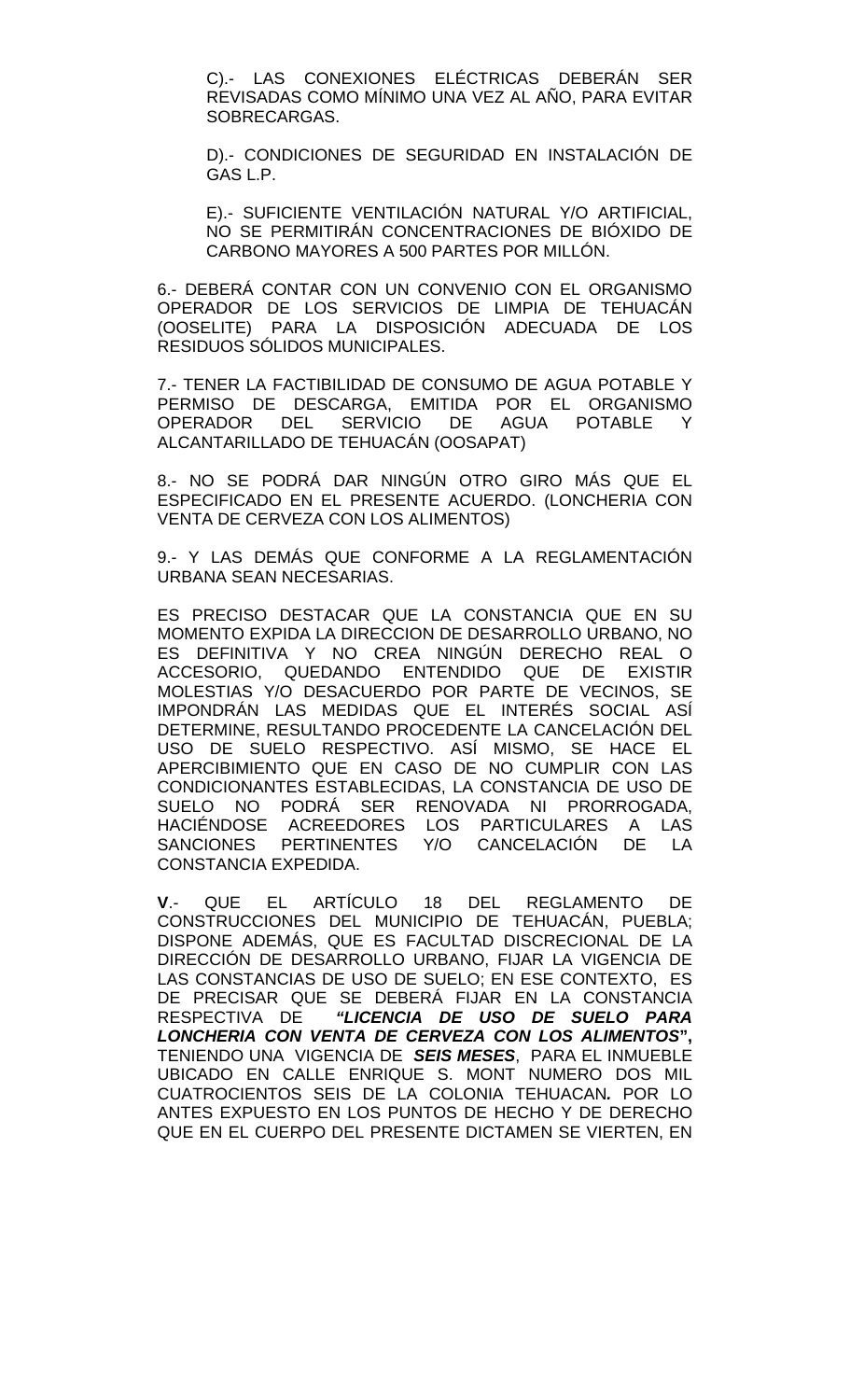USO DE LAS FACULTADES CONFERIDAS, SOMETEMOS A CONSIDERACIÓN DE ESTE HONORABLE CUERPO EDILICIO EL SIGUIENTE:

# **D I C T A M E N**

*ÚNICO.- SE APRUEBE EL OTORGAMIENTO Y EXPEDICIÓN DE LICENCIA DE USO DE SUELO, ESPECÍFICAMENTE PARA "LONCHERIA CON VENTA DE CERVEZA CON LOS ALIMENTOS", CUYA INSTALACIÓN Y FUNCIONAMIENTO SE PRETENDE EN EL INMUEBLE UBICADO EN CALLE ENRIQUE S. MONT NUMERO DOS MIL CUATROCIENTOS SEIS DE LA COLONIA TEHUACAN; TODA VEZ QUE TAL Y COMO SE HA PLASMADO EN EL CUERPO DEL PRESENTE DICTAMEN, EL USO PRETENDIDO ES COMPATIBLE CON LA ZONIFICACIÓN DE ACUERDO A LO ESTABLECIDO EN EL PROGRAMA ACTUAL DE DESARROLLO URBANO SUSTENTABLE DEL CENTRO DE POBLACIÓN DE ESTA CIUDAD.-* **COMISIÓN DE DESARROLLO URBANO Y OBRAS PÚBLICAS.- TEHUACÁN, PUEBLA A DOCE DE ABRIL DE DOS MIL TRECE.- ARQ. CARLOS ARENAS GUTIÉRREZ.- REGIDOR PRESIDENTE.- C. GRETA GARCÍA SALAZAR.- REGIDOR MIEMBRO.- C.P. GABRIELA BRINGAS DELGADO.- REGIDOR MIEMBRO.- FIRMAS ILEGIBLES...."**

SEÑOR PRESIDENTE MUNICIPAL, REGIDORES Y SINDICO MUNICIPAL, EN VOTACIÓN SE LES CONSULTA SI SE APRUEBA LA PROPUESTA PRESENTADA EN CUESTIÓN, LOS QUE ESTÉN POR LA AFIRMATIVA SÍRVANSE MANIFESTARLO LEVANTANDO LA MANO.

HABIÉNDOSE ANALIZADO AMPLIAMENTE EL CONTENIDO DEL DICTAMEN DE REFERENCIA, POR MAYORÍA CON 13 VOTOS A FAVOR, POR PARTE DE LOS INTEGRANTES DEL HONORABLE CABILDO, SE DETERMINA EL SIGUIENTE:

# **A C U E R D O**

*ÚNICO.- SE APRUEBA EL OTORGAMIENTO Y EXPEDICIÓN DE LICENCIA DE USO DE SUELO, ESPECÍFICAMENTE PARA "LONCHERIA CON VENTA DE CERVEZA CON LOS ALIMENTOS", CUYA INSTALACIÓN Y FUNCIONAMIENTO SE PRETENDE EN EL INMUEBLE UBICADO EN CALLE ENRIQUE S. MONT NUMERO DOS MIL CUATROCIENTOS SEIS DE LA COLONIA TEHUACAN; TODA VEZ QUE TAL Y COMO SE HA PLASMADO EN EL CUERPO DEL PRESENTE DICTAMEN, EL USO PRETENDIDO ES COMPATIBLE CON LA ZONIFICACIÓN DE ACUERDO A LO ESTABLECIDO EN EL PROGRAMA ACTUAL DE DESARROLLO URBANO SUSTENTABLE DEL CENTRO DE POBLACIÓN DE ESTA CIUDAD.*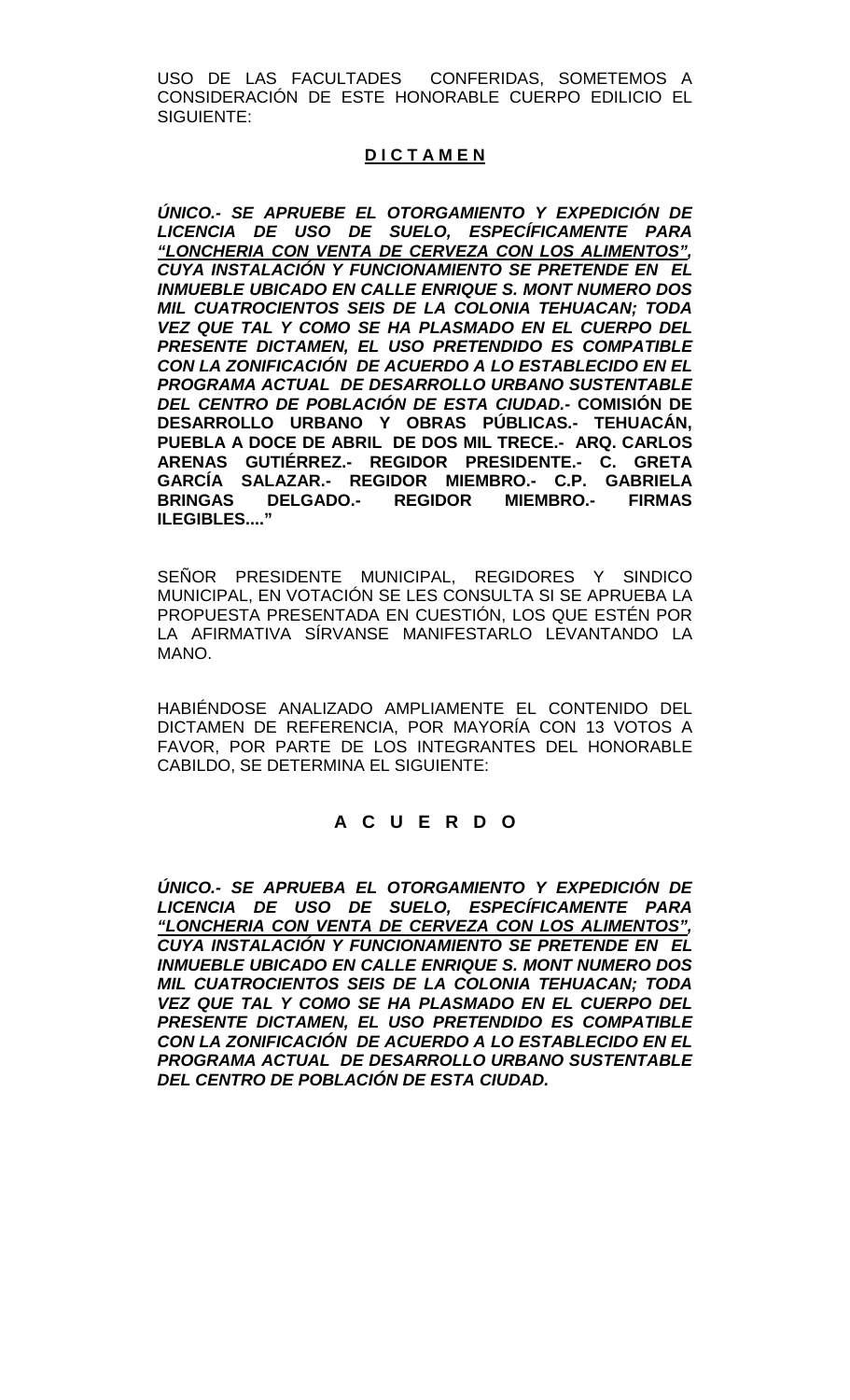LO ANTERIOR CON FUNDAMENTO EN LOS DISPOSITIVOS LEGALES INVOCADOS EN EL DICTAMEN DE REFERENCIA.

**COMISIÓN DE DESARROLLO URBANO Y OBRAS PUBLICAS.- ANÁLISIS, DISCUSIÓN Y EN SU CASO APROBACIÓN DEL DICTAMEN DE LICENCIA DE USO DE SUELO PARA RESTAURANTE BAR", PARA EL PREDIO UBICADO EN CARRETERA FEDERAL NUMERO CUATROCIENTOS TREINTA Y SIETE, DE SAN LORENZO TEOTIPILCO A SOLICITUD DEL C. PEDRO SERAFÍN ZARATE FUENTES**

SEÑOR REGIDOR TIENE USTED EL USO DE LA PALABRA.

EL C. CARLOS ARENAS GUTIERREZ PROCEDE A DARLECTURA AL DICTAMEN CORRESPONDIENTE, MISMO QUE A LA LETRA DICE:

## **"…HONORABLE CUERPO EDILICIO DEL AYUNTAMIENTO DE TEHUACÁN, PUEBLA**.

LOS SUSCRITOS ARQ. CARLOS ARENAS GUTIÉRREZ REGIDOR PRESIDENTE, C. GRETA GARCÍA SALAZAR Y C.P. GABRIELA BRINGAS DELGADO, TODOS REGIDORES MIEMBROS DE LA **COMISIÓN DE DESARROLLO URBANO Y OBRAS PÚBLICAS** EN USO DE LAS FACULTADES QUE SE NOS CONFIERE EN TÉRMINOS DE LO QUE DISPONEN LOS ARTÍCULOS **92** FRACCIONES **I, IV, 94, 96** FRACCIÓN **III** Y **98** DE LA LEY ORGÁNICA MUNICIPAL; TOMANDO EN CUENTA LOS ARGUMENTOS DE HECHO Y DE DERECHO QUE EN EL PRESENTE SE VIERTEN, SOMETEMOS A SU CONSIDERACIÓN EL SIGUIENTE DICTAMEN QUE VERSA SOBRE LA *"LICENCIA DE USO DE SUELO PARA RESTAURANTE BAR", PARA EL PREDIO UBICADO EN CARRETERA FEDERAL PUEBLA TEHUACAN, NUMERO CUATROCIENTOS TREINTA Y*  SIETE, DE SAN LORENZO TEOTIPILCO A SOLICITUD DEL C. *PEDRO SERAFÍN ZARATE FUENTES, BASÁNDONOS* EN LOS SIGUIENTES:

# **A N T E C E D E N T E S**

**PRIMERO.-** CON FECHA SEIS DE AGOSTO DOS MIL DOCE, LA DIRECCIÓN DE DESARROLLO URBANO, MEDIANTE EL ESCRITO NUMERO TRES MIL CIENTO OCHENTA Y TRES, RECIBIÓ LA SOLICITUD DEL C. PEDRO SERAFÍN ZARATE FUENTES, REFERENTE A LA OPINIÓN DE USO DE SUELO PARA LA INSTALACIÓN DE UN RESTAURANT BAR, EN EL INMUEBLE UBICADO EN CARRETERA FEDERAL PUEBLA TEHUACAN, NUMERO CUATROCIENTOS TREINTA Y SIETE DE SAN LORENZO TEOTIPILCO; SOLICITUD QUE FUE CONTESTADA MEDIANTE OFICIO NUMERO MIL SEISCIENTOS CUARENTA Y DOS, EN EL CUAL SE INFORMO QUE ANTES DE SOLICITAR LO CONDUCENTE, DEBERÍA OBTENER LA FACTIBILIDAD OTORGADA POR NORMATIVIDAD COMERCIAL.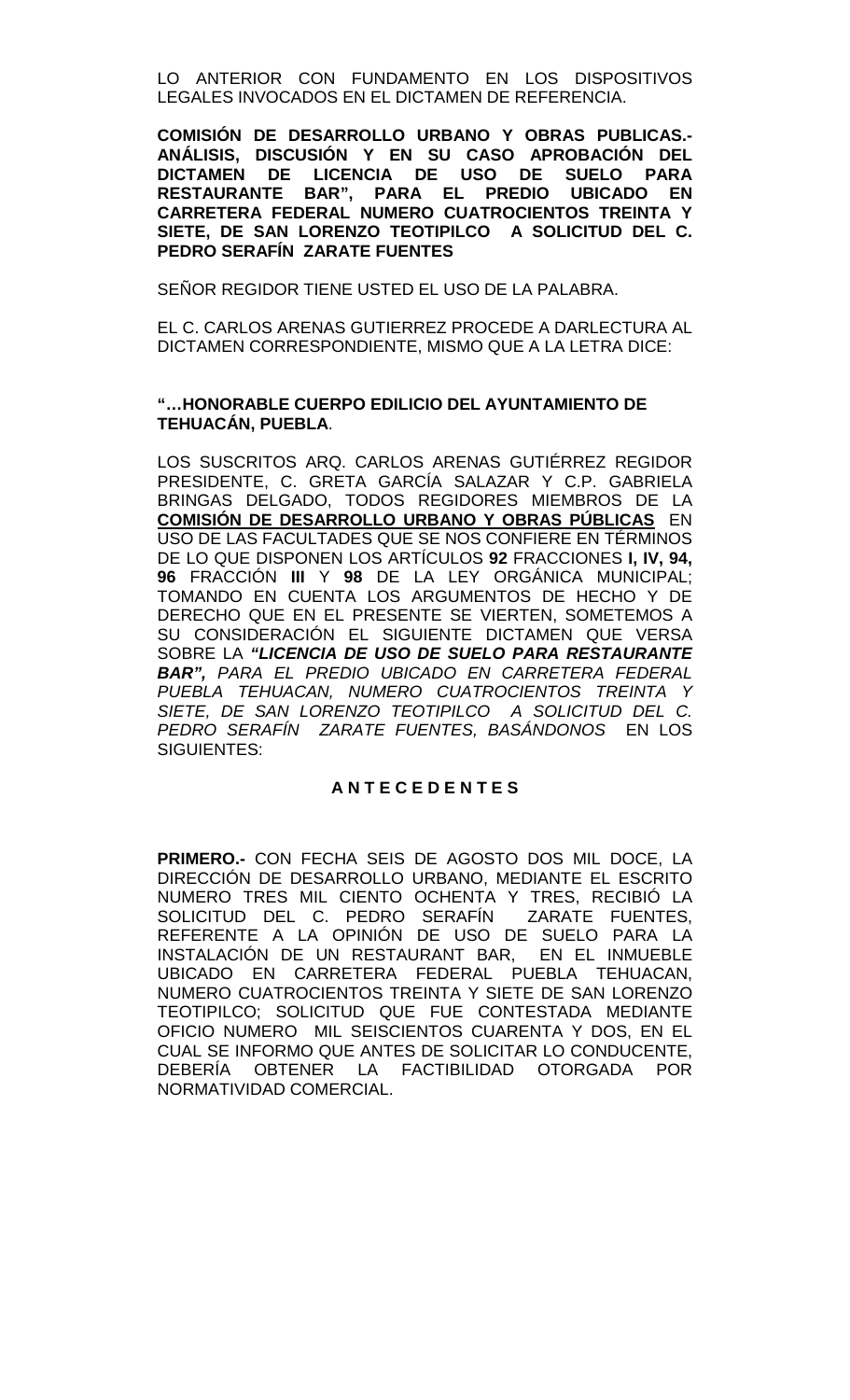**SEGUNDO.-** CON FECHA VEINTE DE SEPTIEMBRE DE DOS MIL DOCE, EN SEGUIMIENTO AL EXPEDIENTE TRES MIL CIENTO OCHENTA, EL C. PEDRO SERAFÍN ZARATE FUENTES INGRESA LA FACTIBILIDAD DE NORMATIVIDAD COMERCIAL Y SOLICITA LA LICENCIA DE USO DE SUELO; LA CUAL FUE RESPONDIDA MEDIANTE EL OFICIO NUMERO DOS MIL SETENTA Y TRES, EN EL CUAL SE INDICO LOS REQUISITOS FALTANTES PARA SER TOMADO EN CONSIDERACIÓN.

**TERCERO.-** CON FECHA DIECINUEVE DE ABRIL DE DOS MIL TRECE, MEDIANTE EL ESCRITO NUMERO MIL QUINIENTOS EL SOLICITANTE INGRESA LA DOCUMENTACIÓN NECESARIA, EN RESPUESTA AL OFICIO DOS MIL SETENTA Y TRES, DANDO DE ESTA FORMA CUMPLIMIENTO A LO REQUERIDO.

## **C O N S I D E R A N D O**

**I.-** QUE ES OBLIGACIÓN DE ESTE HONORABLE AYUNTAMIENTO EN TÉRMINOS DE LO QUE DISPONEN LOS ARTÍCULOS **102, 103** Y **105** DE LA CONSTITUCIÓN POLÍTICA DEL ESTADO LIBRE Y SOBERANO DE PUEBLA, CUMPLIR Y HACER CUMPLIR LA CONSTITUCIÓN, LEYES Y REGLAMENTOS SECUNDARIOS QUE EMANEN DEL PACTO FEDERAL; ELLO EN ESTRICTO APEGO Y CONCORDANCIA EN LO DISPUESTO POR EL ARTÍCULO **115**  FRACCIÓN **V** DE LA PROPIA CONSTITUCIÓN POLÍTICA DE LOS ESTADOS UNIDOS MEXICANOS.

**II.-** QUE EN TÉRMINOS DE LO DISPUESTO POR LOS ARTÍCULOS **9**  FRACCIONES **I, III, X , XV,** Y PÁRRAFO ÚLTIMO DE LA LEY GENERAL DE ASENTAMIENTOS HUMANOS Y **78** FRACCIONES **XXXIX**, **XLI** DE LA LEY ORGÁNICA MUNICIPAL DEL ESTADO DE PUEBLA CORRESPONDE A ESTE MUNICIPIO EN EL ÁMBITO DE SU JURISDICCIÓN ENTRE OTROS, ADMINISTRAR LOS PLANES O PROGRAMAS DE DESARROLLO URBANO, DE CENTROS DE POBLACIÓN, ASÍ COMO EXPEDIR LAS AUTORIZACIONES, LICENCIAS O PERMISOS DE USO DE SUELO; EJERCIENDO SUS ATRIBUCIONES EN MATERIA DE DESARROLLO URBANO A TRAVÉS DE LOS CABILDOS DE LOS AYUNTAMIENTOS O CON EL CONTROL Y EVALUACIÓN DE ESTOS.

**III.-** QUE EL ARTÍCULO **92** EN SUS FRACCIONES **III, IV**, Y **V** DE LA LEY ORGÁNICA MUNICIPAL

DEL ESTADO DE PUEBLA; ESTABLECE QUE SON FACULTADES Y OBLIGACIONES DE LOS REGIDORES DELIBERAR Y DECIDIR SOBRE LOS ASUNTOS QUE LE COMPETEN AL AYUNTAMIENTO, FORMAR PARTE DE LAS COMISIONES PARA LAS QUE FUEREN DESIGNADOS POR ÉSTE Y DICTAMINAR E INFORMAR SOBRE LOS ASUNTOS QUE SE LES ENCOMIENDE; DISPOSICIÓN QUE SE ARTICULA CON EL ARTICULO **96** FRACCIÓN **III** DE ESA PROPIA LEY, LA QUE ESTABLECE QUE DENTRO DE LAS COMISIONES PERMANENTES DE REGIDORES SE ENCUENTRAN LAS DE DESARROLLO URBANO Y OBRAS PÚBLICAS, MISMAS DE LAS QUE FORMAMOS PARTE LOS SUSCRITOS Y QUE DEBERÁ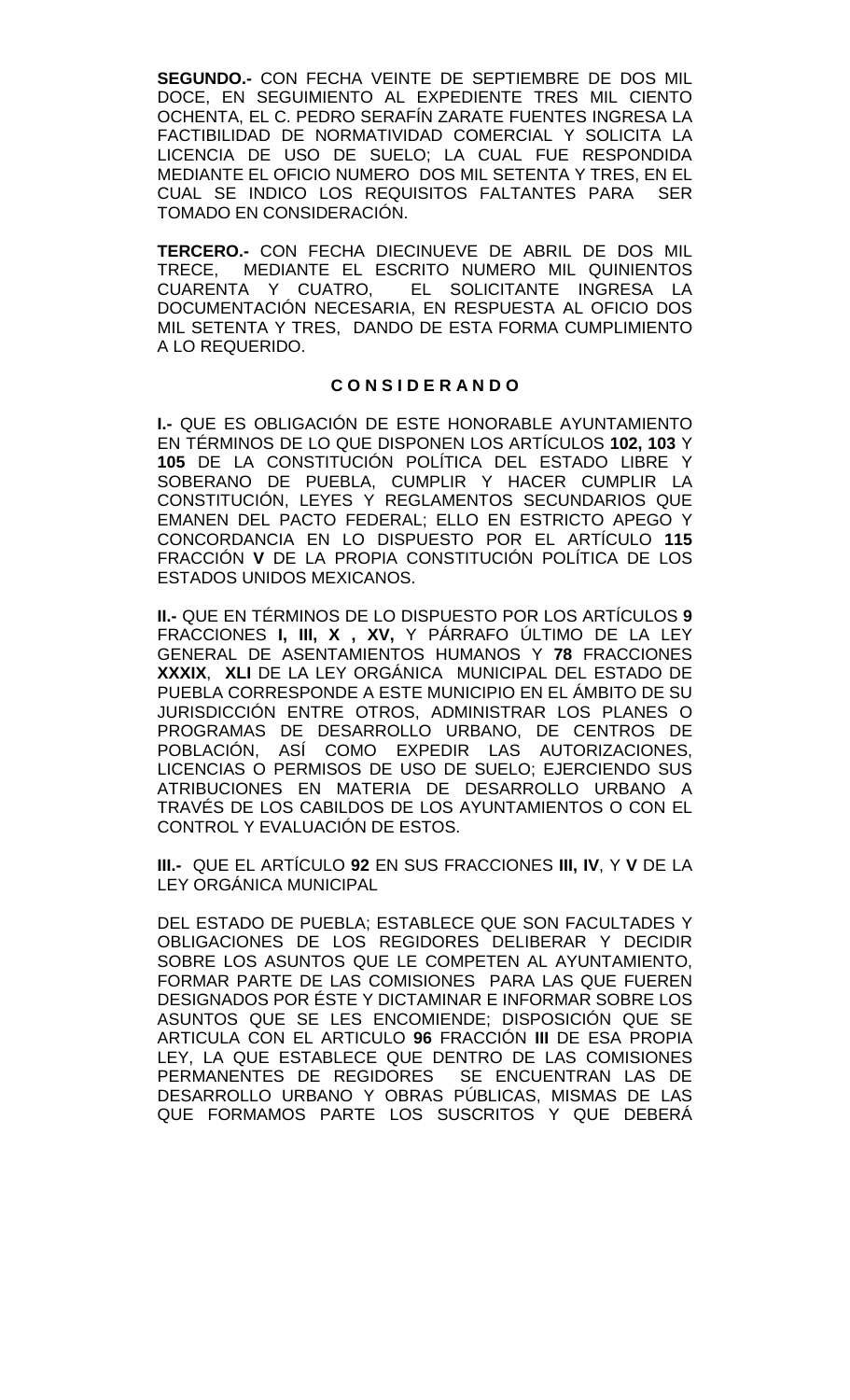ANALIZAR, DISCUTIR Y PROPONER SOBRE LOS ASUNTOS COMPRENDIDOS EN ESAS MATERIAS.

**IV.-** Q U E CONFORME A LO ESTABLECIDO EN EL NUMERAL 18 DEL REGLAMENTO DE CONSTRUCCIONES DE ESTA CIUDAD, LA DIRECCIÓN DE DESARROLLO URBANO, ESTA FACULTADA PARA OTORGAR LAS LICENCIAS DE USO DE SUELO, APEGÁNDOSE PARA ELLO EN LOS LINEAMIENTOS QUE EN MATERIA DE DESARROLLO URBANO RIGEN EN EL MUNICIPIO. Y UNA VEZ ANALIZADO EL EXPEDIENTE AFECTO A LA CAUSA,<br>ENCONTRANDO QUE POR CUANTO HACE ÚNICA Y ENCONTRANDO QUE POR CUANTO HACE ÚNICA Y EXCLUSIVAMENTE REFERENCIA AL USO DE SUELO CON GIRO COMERCIAL, PRETENDIDO PARA EL FUNCIONAMIENTO DE **RESTAURANT BAR**, CONFORME A LA TABLA DE COMPATIBILIDAD DE USOS Y DESTINOS DEL PROGRAMA DE DESARROLLO URBANO SUSTENTABLE DEL CENTRO DE POBLACIÓN DE ESTA CIUDAD, ACTUALIZACIÓN DOS MIL ONCE, EN VIGENCIA; TODA VEZ QUE EL INMUEBLE UBICADO EN CARRETERA FEDERAL PUEBLA TEHUACAN, NUMERO CUATROCIENTOS TREINTA Y SIETE, DE SAN LORENZO TEOTIPILCO, SE LOCALIZA EN ZONIFICACIÓN PRIMARIA DENTRO DEL ÁREA URBANA ACTUAL Y ZONIFICACIÓN SECUNDARIA (COU) ES DECIR CORREDOR URBANO, CON POLÍTICA DE CONSERVACIÓN Y MEJORAMIENTO. POR LO QUE UNA VEZ AUTORIZADO EL PRESENTE DICTAMEN, **DEBERÁ CUMPLIRSE** CON LO ESTABLECIDO EN LOS SIGUIENTES LINEAMIENTOS:

1.- REGLAMENTO DE CONSTRUCCIONES PARA EL MUNICIPIO DE TEHUACÁN, PUEBLA, CON ESPECIAL ATENCIÓN A LAS SIGUIENTES DISPOSICIONES:

A).-COEFICIENTE DE OCUPACIÓN DE SUELO (COS) DE 0.8 Y COEFICIENTE DE UTILIZACIÓN DE SUELO (CUS) DE 6.4 MAXIMO

B).-PARA TODA OBRA DE REMODELACIÓN,<br>INFRAESTRUCTURA, Y COLOCACIÓN DE ANUNCIOS. COLOCACIÓN DE ANUNCIOS, DEBERÁ CONTAR CON LICENCIA DE LA DIRECCIÓN DE DESARROLLO URBANO.

C).- NO COLOCAR NINGÚN TIPO DE ANUNCIO Y/O PROPAGANDA EN VÍA PUBLICA, EXCEPTO LOS QUE ESTA DIRECCIÓN AUTORICE POR ESCRITO.

D).-NO SE PERMITIRÁ LA EXHIBICIÓN O VENTA DE SU PRODUCTO EN LA VÍA PÚBLICA.

E).-SERVICIOS SANITARIOS QUE SE REQUIERAN TANTO PARA HOMBRES COMO PARA MUJERES.

F).- NO SE PERMITIRÁ REALIZAR MANIOBRAS DE CARGA Y/O DESCARGA EN LA VÍA PUBLICA

2.- REGLAMENTO PARA EL FUNCIONAMIENTO DE ESTABLECIMIENTOS CON VENTA DE BEBIDAS ALCOHÓLICAS,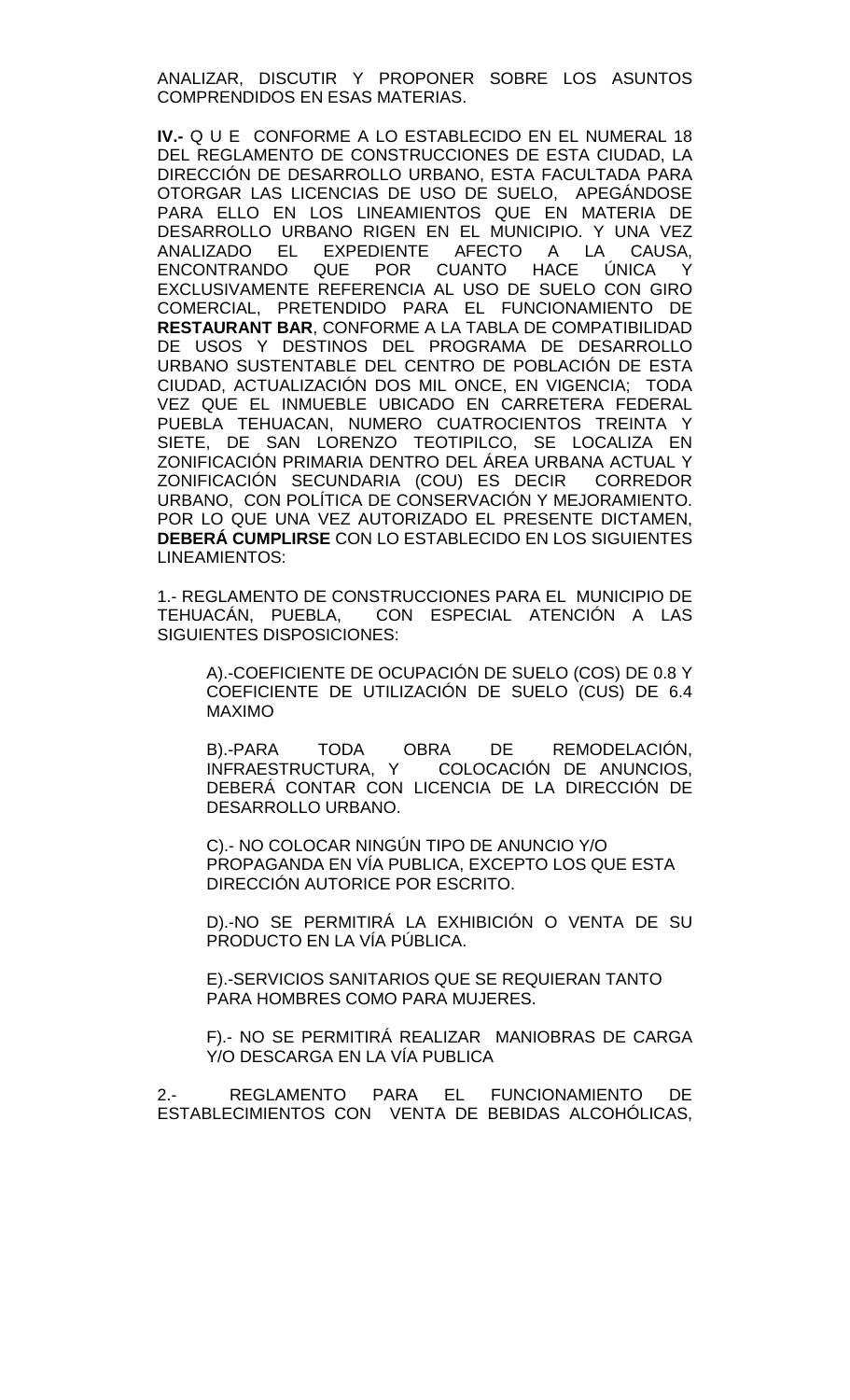SERVICIO DE HOSPEDAJE Y CELEBRACIÓN DE ESPECTÁCULOS PÚBLICOS EN LA CIUDAD DE TEHUACÁN, PUE.

3.- NORMATIVIDAD EN MATERIA DE SEGURIDAD E HIGIENE, EMITIDA POR LA SECRETARÍA DEL TRABAJO Y PREVISIÓN SOCIAL (S.T.P.S), ASÍ COMO DE LA SECRETARIA DE SALUD.

4.- REGLAMENTO PARA EL MEJORAMIENTO Y PROTECCIÓN DE LA IMAGEN URBANA DE TEHUACÁN, PUEBLA.

5.- REGLAMENTO MUNICIPAL DE PROTECCIÓN AMBIENTAL PARA EL MUNICIPIO DE TEHUACÁN, PUEBLA. ASÍ COMO LINEAMIENTOS AMBIENTALES QUE DETERMINE LA DIRECCIÓN DE ECOLOGÍA.

6.- RESPETAR NOM-081-ECOL-1994, QUE ESTABLECE LOS LÍMITES MÁXIMOS PERMISIBLES DE EMISIÓN DE RUIDO.

TOMANDO EN CUENTA LAS SIGUIENTES ENCOMIENDAS

1.- LICENCIA DE FUNCIONAMIENTO Y CEDULA DE EMPADRONAMIENTO ACTUALIZADAS.

2.- NO PODRA SER UTILIZADA LA LICENCIA DE FUNCIONAMIENTO POR DOS LOCALES AL MISMO TIEMPO, POR LO QUE DEBERA REGULARIZAR Y/O ACTUALIZAR SU CONSTANCIA PARA EVITAR SANCIONES DE ACUERDO AL REGLAMENTO EN MATERIA.

3.- AVISO DE FUNCIONAMIENTO ANTE LA SECRETARIA DE SALUD. ASÍ COMO LLEVAR A EFECTO LO QUE EN MATERIA ESTIPULA LA LEY GENERAL DE SALUD.

4.- RESPETAR LAS MEDIDAS DE PREVENCIÓN Y COMBATE A CONTINGENCIAS, QUE SEÑALE LA DIRECCIÓN DE PROTECCIÓN CIVIL DE ESTE MUNICIPIO. CON ESPECIAL ATENCIÓN A LAS SIGUIENTES DISPOSICIONES:

A).- LAS SALIDAS DE EMERGENCIA DEBERÁN ESTAR DISTRIBUIDAS EN LUGAR, NÚMERO Y TAMAÑO SUFICIENTE, DE ACUERDO A LA CAPACIDAD DEL LUGAR, PARA QUE ESTE PUEDA SER DESALOJADO TOTALMENTE EN 3 MINUTOS.

B).- SUPERFICIES DE CIRCULACIÓN BIEN DELIMITADOS CON SEÑALES.

C).- LAS CONEXIONES ELÉCTRICAS DEBERÁN SER REVISADAS COMO MÍNIMO UNA VEZ AL AÑO, PARA EVITAR SOBRECARGAS.

D).-CONDICIONES DE SEGURIDAD EN INSTALACIÓN DE GAS L.P.

E).-SUFICIENTE VENTILACIÓN NATURAL Y/O ARTIFICIAL, NO SE PERMITIRÁN CONCENTRACIONES DE BIÓXIDO DE CARBONO MAYORES A 500 PARTES POR MILLÓN.

5.- NO PODRÁ FUNCIONAR COMO CANTINA O CABARET.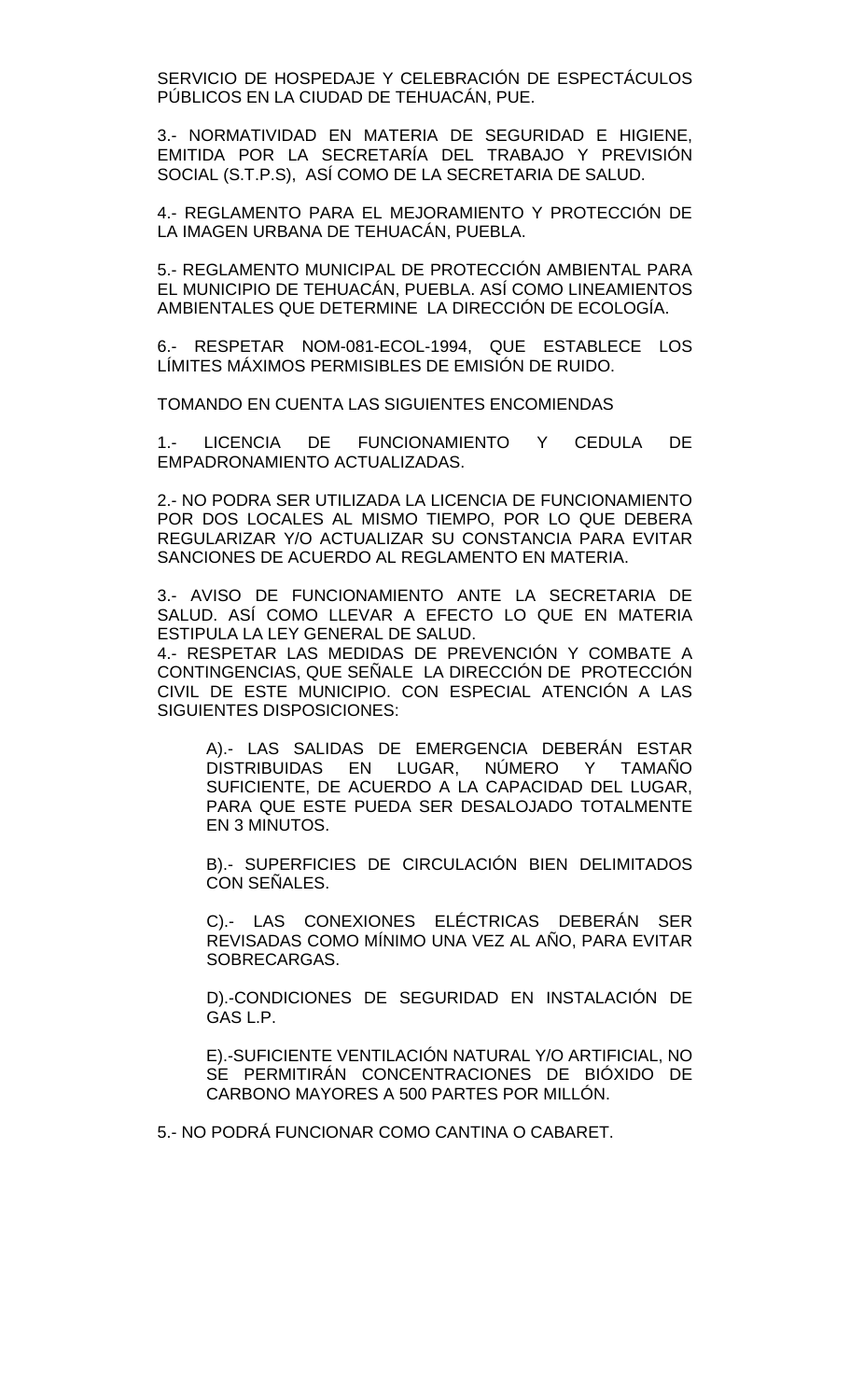6.- NO DEBERÁ HABER PUERTA QUE COMUNIQUE AL INTERIOR DE ALGÚN OTRO INMUEBLE.

7.- DEBERÁ CONTAR CON UN CONVENIO CON EL ORGANISMO OPERADOR DE LOS SERVICIOS DE LIMPIA DE TEHUACÁN (OOSELITE) PARA LA DISPOSICIÓN ADECUADA DE LOS RESIDUOS SÓLIDOS MUNICIPALES.

8.- TENER LA FACTIBILIDAD DE CONSUMO DE AGUA POTABLE Y PERMISO DE DESCARGA, EMITIDA POR EL ORGANISMO OPERADOR DEL SERVICIO DE AGUA POTABLE Y ALCANTARILLADO DE TEHUACÁN (OOSAPAT)

9.- CON AREA DE ESTACIONAMIENTO EN CASO DE NO CONTAR CON EL SERVICIO DEBERA REALIZAR CONTRATO CON EL ESTACIONAMIENTO MAS CERCANO PARA PRESTAR DICHO SERVICIO.

10.- NO SE PODRÁ DAR NINGÚN OTRO GIRO MÁS QUE EL ESPECIFICADO EN EL PRESENTE ACUERDO. (RESTAURANT BAR)

ES PRECISO DESTACAR QUE LA CONSTANCIA QUE EN SU MOMENTO EXPIDA LA DIRECCION DE DESARROLLO URBANO, NO ES DEFINITIVA Y NO CREA NINGÚN DERECHO REAL O ACCESORIO, QUEDANDO ENTENDIDO QUE DE EXISTIR MOLESTIAS Y/O DESACUERDO POR PARTE DE VECINOS, SE IMPONDRÁN LAS MEDIDAS QUE EL INTERÉS SOCIAL ASÍ DETERMINE, RESULTANDO PROCEDENTE LA CANCELACIÓN DEL USO DE SUELO RESPECTIVO. ASÍ MISMO, SE HACE EL APERCIBIMIENTO QUE EN CASO DE NO CUMPLIR CON LAS CONDICIONANTES ESTABLECIDAS, LA CONSTANCIA DE USO DE SUELO NO PODRÁ SER RENOVADA NI PRORROGADA, HACIÉNDOSE ACREEDORES LOS PARTICULARES A LAS<br>SANCIONES PERTINENTES Y/O CANCELACIÓN DE LA SANCIONES PERTINENTES Y/O CANCELACIÓN DE LA CONSTANCIA EXPEDIDA.

**V**.- QUE EL ARTÍCULO 18 DEL REGLAMENTO DE CONSTRUCCIONES DEL MUNICIPIO DE TEHUACÁN, PUEBLA; DISPONE ADEMÁS, QUE ES FACULTAD DISCRECIONAL DE LA DIRECCIÓN DE DESARROLLO URBANO, FIJAR LA VIGENCIA DE LAS CONSTANCIAS DE USO DE SUELO; EN ESE CONTEXTO, ES DE PRECISAR QUE EN CASO PROCEDENTE, SE DEBERÁ FIJAR EN LA CONSTANCIA RESPECTIVA DE *"LICENCIA DE USO DE SUELO PARA RESTAURANT BAR***",** TENIENDO UNA VIGENCIA DE *SEIS MESES*, PARA EL INMUEBLE UBICADO EN CARRETERA FEDERAL NUMERO CUATROCIENTOS TREINTA Y SIETE, DE SAN LORENZO TEOTIPILCO A SOLICITUD*.* POR LO ANTES EXPUESTO EN LOS PUNTOS DE HECHO Y DE DERECHO QUE EN EL CUERPO DEL PRESENTE DICTAMEN SE VIERTEN, EN USO DE LAS FACULTADES CONFERIDAS, SOMETEMOS A CONSIDERACIÓN DE ESTE HONORABLE CUERPO EDILICIO EL SIGUIENTE:

### **D I C T A M E N**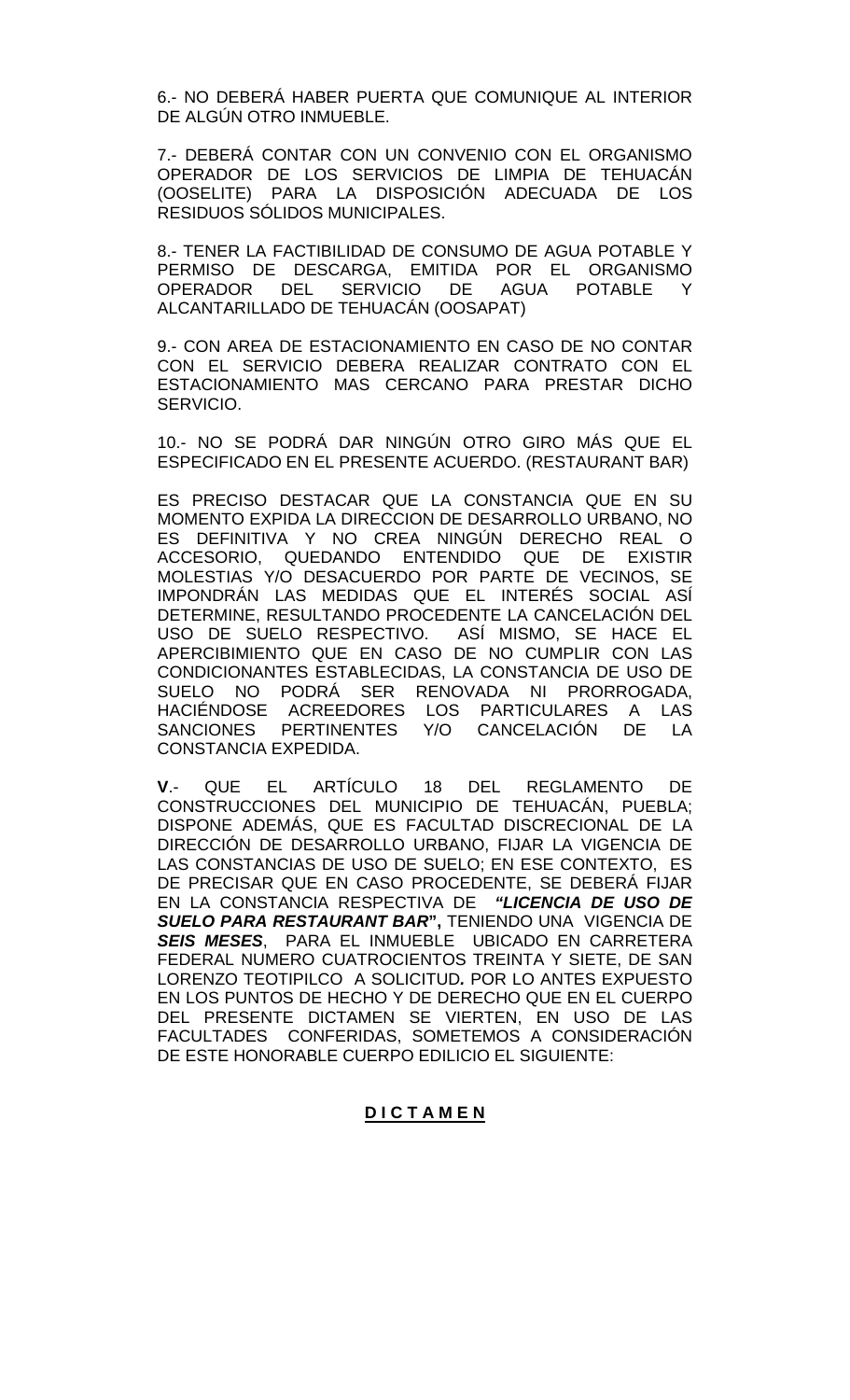*ÚNICO.- SE APRUEBE EL OTORGAMIENTO Y EXPEDICIÓN DE LICENCIA DE USO DE SUELO, ESPECÍFICAMENTE PARA "RESTAURANT BAR", CUYA INSTALACIÓN Y FUNCIONAMIENTO SE PRETENDE EN EL INMUEBLE UBICADO EN CARRETERA FEDERAL PUEBLA TEHUACAN, NUMERO CUATROCIENTOS TREINTA Y SIETE, DE SAN LORENZO TEOTIPILCO; TODA VEZ QUE TAL Y COMO SE HA PLASMADO EN EL CUERPO DEL PRESENTE DICTAMEN, EL USO PRETENDIDO ES COMPATIBLE CON LA ZONIFICACIÓN DE ACUERDO A LO ESTABLECIDO EN EL PROGRAMA ACTUAL DE DESARROLLO URBANO SUSTENTABLE DEL CENTRO DE POBLACIÓN DE ESTA CIUDAD.-* **COMISIÓN DE DESARROLLO URBANO Y OBRAS PÚBLICAS.- TEHUACÁN, PUEBLA A DOS DE MAYO DE DOS MIL TRECE.- ARQ. CARLOS ARENAS GUTIÉRREZ.- REGIDOR PRESIDENTE.- C. GRETA GARCÍA SALAZAR.- REGIDOR MIEMBRO.- C.P. GABRIELA BRINGAS DELGADO.- REGIDOR MIEMBRO.- FIRMAS ILEGIBLES..."**

SEÑOR PRESIDENTE MUNICIPAL, REGIDORES Y SINDICO MUNICIPAL, EN VOTACIÓN SE LES CONSULTA SI SE APRUEBA LA PROPUESTA PRESENTADA EN CUESTIÓN, LOS QUE ESTÉN POR LA AFIRMATIVA SÍRVANSE MANIFESTARLO LEVANTANDO LA MANO.

HABIÉNDOSE ANALIZADO AMPLIAMENTE EL CONTENIDO DEL DICTAMEN DE REFERENCIA, POR MAYORÍA CON 9 VOTOS EN CONTRA, POR PARTE DE LOS INTEGRANTES DEL HONORABLE CABILDO Y 3 ABSTENCIONES DE LOS C.C. REGIDORES CARLOS ARENAS GUTIERREZ, CLOTILDE EFREN JUVENCIO PASTRANA Y ENRIQUE BUSTOS FLORES, SE DETERMINA EL SIGUIENTE:

# **A C U E R D O**

*ÚNICO.- NO SE APRUEBA EL OTORGAMIENTO Y EXPEDICIÓN DE LICENCIA DE USO DE SUELO, ESPECÍFICAMENTE PARA "RESTAURANT BAR", CUYA INSTALACIÓN Y FUNCIONAMIENTO SE PRETENDE EN EL INMUEBLE UBICADO EN CARRETERA FEDERAL PUEBLA TEHUACAN, NUMERO CUATROCIENTOS TREINTA Y SIETE, DE SAN LORENZO TEOTIPILCO.*

**COMISION DE DESARROLLO URBANO Y OBRAS PUBLICAS.- ANÁLISIS, DISCUSIÓN Y EN SU CASO APROBACIÓN DEL DICTAMEN DE LICENCIA DE USO DE SUELO PARA MISCELÁNEA O ULTRAMARINOS CON VENTA DE CERVEZA Y BEBIDAS REFRESCANTES CON GRADUACIÓN ALCOHÓLICA DE HASTA 6° GL. EN ENVASE CERRADO, PARA EL PREDIO UBICADO EN**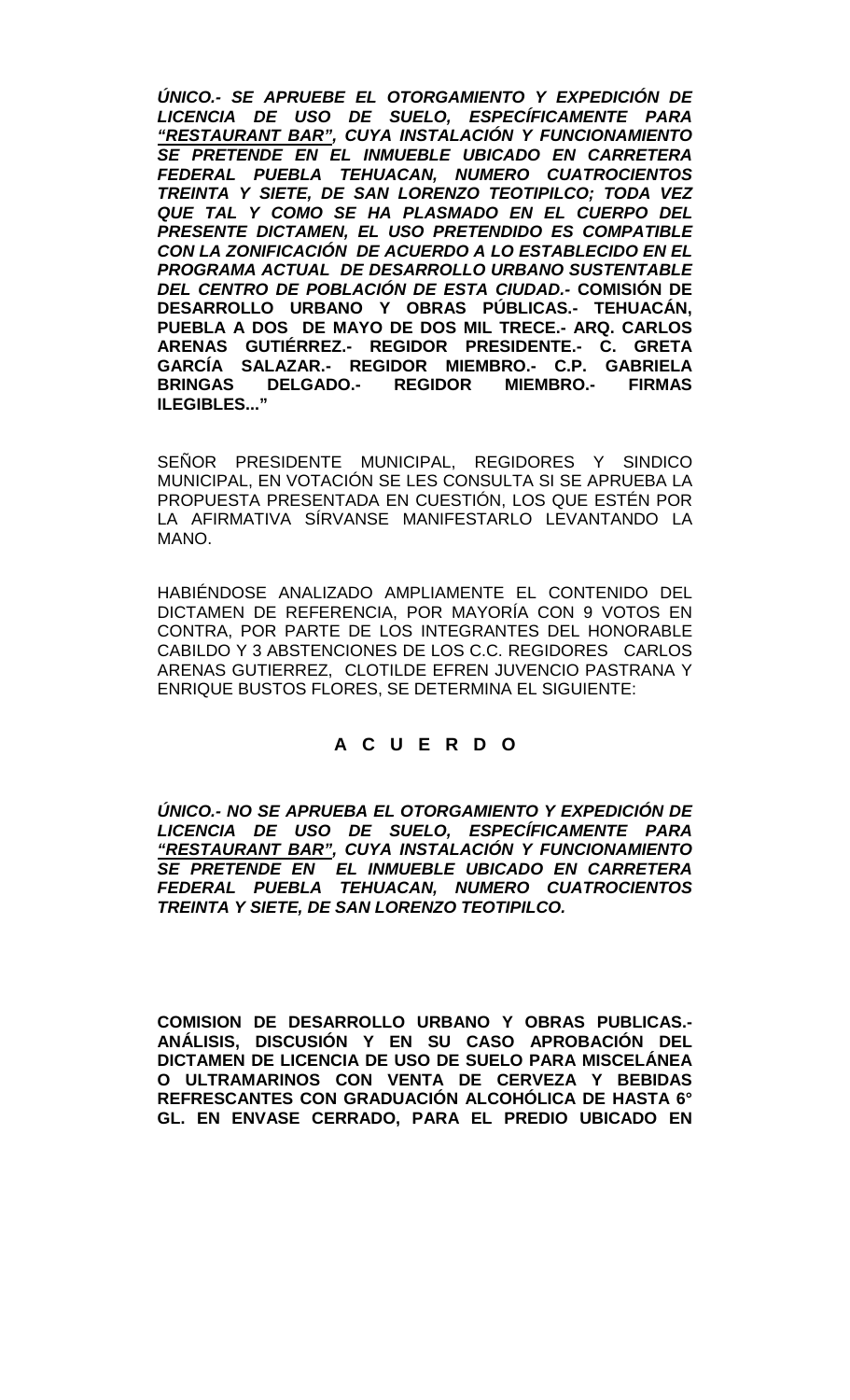#### **PRIVADA DE LA TRES ORIENTE NUMERO TRECIENTOS TREINTA Y SEIS DE LA COLONIA CENTRO, A SOLICITUD DE LA C. ASUNCIÓN NIETO MÉNDEZ**

SEÑO REGIDOR TIENE USTED EL USO DE LA PALABRA.

EL C. CARLOS ARENAS GUTIERREZ, PROCEDE A DAR LECTURA AL DICTAMEN CORRESPONDIENTE, MISMO QUE A LA LETRA DICE:

# **"…HONORABLE CUERPO EDILICIO DEL AYUNTAMIENTO DE TEHUACÁN, PUEBLA**.

LOS SUSCRITOS ARQ. CARLOS ARENAS GUTIÉRREZ REGIDOR PRESIDENTE, C. GRETA GARCÍA SALAZAR Y C.P. GABRIELA BRINGAS DELGADO, TODOS REGIDORES MIEMBROS DE LA **COMISIÓN DE DESARROLLO URBANO Y OBRAS PÚBLICAS** EN USO DE LAS FACULTADES QUE SE NOS CONFIERE EN TÉRMINOS DE LO QUE DISPONEN LOS ARTÍCULOS **92** FRACCIONES **I, IV, 94, 96** FRACCIÓN **III** Y **98** DE LA LEY ORGÁNICA MUNICIPAL; TOMANDO EN CUENTA LOS ARGUMENTOS DE HECHO Y DE DERECHO QUE EN EL PRESENTE SE VIERTEN, SOMETEMOS A SU CONSIDERACIÓN EL SIGUIENTE DICTAMEN QUE VERSA SOBRE LA *"LICENCIA DE USO DE SUELO PARA MISCELÁNEA O ULTRAMARINOS CON VENTA DE CERVEZA Y BEBIDAS REFRESCANTES CON GRADUACIÓN ALCOHÓLICA DE HASTA 6° GL. EN ENVASE CERRADO", PARA EL PREDIO UBICADO EN PRIVADA DE LA TRES ORIENTE NUMERO TRESCIENTOS TREINTA Y SEIS DE LA COLONIA CENTRO, A SOLICITUD DE LA C. ASUNCIÓN NIETO MÉNDEZ, BASÁNDONOS* EN LOS SIGUIENTES:

# **A N T E C E D E N T E S**

**PRIMERO.-** CON FECHA VEINTIUNO DE FEBRERO DEL DOS MIL TRECE, LA DIRECCIÓN DE DESARROLLO URBANO, MEDIANTE EL ESCRITO NUMERO OCHOCIENTOS TREINTA Y UNO, RECIBIÓ LA SOLICITUD DE LA C. ASUNCIÓN NIETO MÉNDEZ, REFERENTE A LA OPINIÓN DE USO DE SUELO PARA EL FUNCIONAMIENTO DE UNA MISCELÁNEA O ULTRAMARINOS CON VENTA DE CERVEZA Y BEBIDAS REFRESCANTES CON GRADUACIÓN ALCOHÓLICA DE HASTA 6° GL. EN ENVASE CERRADO, PARA EL INMUEBLE UBICADO EN PRIVADA DE LA TRES ORIENTE NUMERO TRESCIENTOS TREINTA Y SEIS, INTERIOR VEINTE DE LA COLONIA CENTRO DE ESTA CIUDAD; SOLICITUD QUE FUE CONTESTADA MEDIANTE EL OFICIO NUMERO CUATROCIENTOS CUARENTA Y CUATRO, EN EL CUAL SE INFORMO QUE DE ACUERDO A LO ESTABLECIDO EN EL PROGRAMA DE DESARROLLÓ URBANO ACTUALIZACIÓN DOS MIL ONCE, EN VIGENCIA, PARA EL GIRO SOLICITADO EN LA DIRECCIÓN ANTES MENCIONADA, RESULTA COMPATIBLE, ASÍ MISMO SE INDICARON LOS REQUISITOS NECESARIOS A INGRESAR, EN CASO DE SOLICITUD DE LA LICENCIA.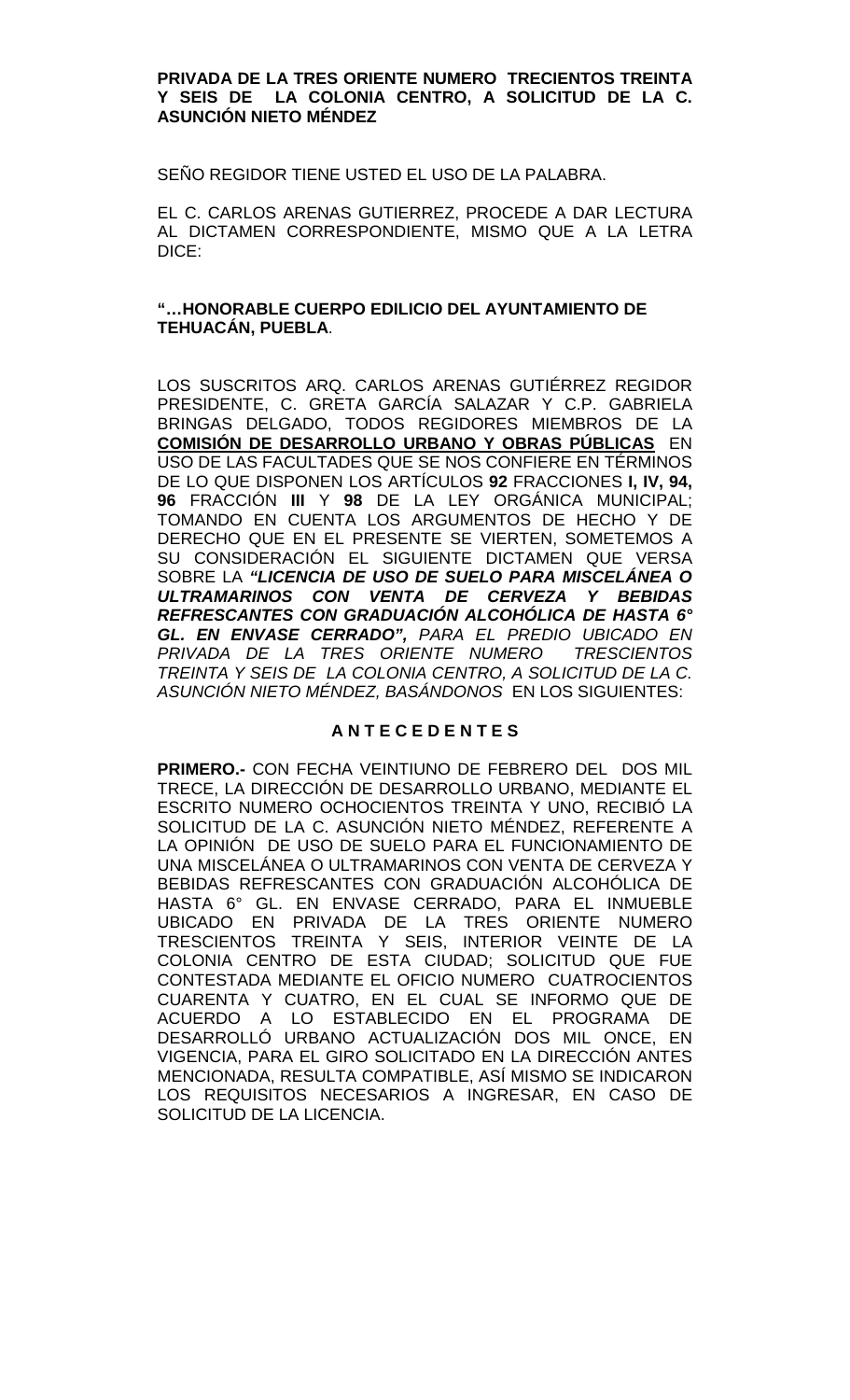**SEGUNDO.-** CON FECHA VENTIDOS DE ABRIL DE DOS MIL TRECE, LA DIRECCIÓN DE DESARROLLO URBANO. MEDIANTE EL ESCRITO NÚMERO MIL QUINIENTOS CINCUENTA Y DOS RECIBIÓ DE LA C. ASUNCIÓN NIETO MÉNDEZ, LA SOLICITUD DE LICENCIA DE USO DE SUELO PARA MISCELÁNEA O ULTRAMARINOS CON VENTA DE CERVEZA Y BEBIDAS REFRESCANTES CON GRADUACIÓN ALCOHÓLICA DE HASTA 6° GL. EN ENVASE CERRADO**,** ANEXANDO EN LA MISMA LOS DOCUMENTOS INDICADOS EN EL OFICIO CUATROCIENTOS CUARENTA Y CUATRO**;** DANDO DE ESTA FORMA CUMPLIMIENTO A LO REQUERIDO.

### **C O N S I D E R A N D O**

**I.-** QUE ES OBLIGACIÓN DE ESTE HONORABLE AYUNTAMIENTO EN TÉRMINOS DE LO QUE DISPONEN LOS ARTÍCULOS **102, 103** Y **105** DE LA CONSTITUCIÓN POLÍTICA DEL ESTADO LIBRE Y SOBERANO DE PUEBLA, CUMPLIR Y HACER CUMPLIR LA CONSTITUCIÓN, LEYES Y REGLAMENTOS SECUNDARIOS QUE EMANEN DEL PACTO FEDERAL; ELLO EN ESTRICTO APEGO Y CONCORDANCIA EN LO DISPUESTO POR EL ARTÍCULO **115**  FRACCIÓN **V** DE LA PROPIA CONSTITUCIÓN POLÍTICA DE LOS ESTADOS UNIDOS MEXICANOS.

**II.-** QUE EN TÉRMINOS DE LO DISPUESTO POR LOS ARTICULOS **9**  FRACCIONES **I, III, X , XV,** Y PÁRRAFO ÚLTIMO DE LA LEY GENERAL DE ASENTAMIENTOS HUMANOS Y **78** FRACCIONES **XXXIX**, **XLI** DE LA LEY ORGÁNICA MUNICIPAL DEL ESTADO DE PUEBLA CORRESPONDE A ESTE MUNICIPIO EN EL ÁMBITO DE SU JURISDICCIÓN ENTRE OTROS, ADMINISTRAR LOS PLANES O PROGRAMAS DE DESARROLLO URBANO, DE CENTROS DE POBLACIÓN, ASÍ COMO EXPEDIR LAS AUTORIZACIONES, LICENCIAS O PERMISOS DE USO DE SUELO; EJERCIENDO SUS ATRIBUCIONES EN MATERIA DE DESARROLLO URBANO A TRAVÉS DE LOS CABILDOS DE LOS AYUNTAMIENTOS O CON EL CONTROL Y EVALUACIÓN DE ESTOS.

**III.-** QUE EL ARTÍCULO **92** EN SUS FRACCIONES **III, IV**, Y **V** DE LA LEY ORGÁNICA MUNICIPAL DEL ESTADO DE PUEBLA; ESTABLECE QUE SON FACULTADES Y OBLIGACIONES DE LOS REGIDORES DELIBERAR Y DECIDIR SOBRE LOS ASUNTOS QUE LE COMPETEN AL AYUNTAMIENTO, FORMAR PARTE DE LAS COMISIONES PARA LAS QUE FUEREN DESIGNADOS POR ÉSTE Y DICTAMINAR E INFORMAR SOBRE LOS ASUNTOS QUE SE LES ENCOMIENDE; DISPOSICIÓN QUE SE ARTICULA CON EL ARTICULO **96** FRACCIÓN **III** DE ESA PROPIA LEY, LA QUE ESTABLECE QUE DENTRO DE LAS COMISIONES PERMANENTES<br>DE REGIDORES SE ENCUENTRAN LAS DE DESARROLLO SE ENCUENTRAN LAS DE DESARROLLO URBANO Y OBRAS PÚBLICAS, MISMAS DE LAS QUE FORMAMOS PARTE LOS SUSCRITOS Y QUE DEBERÁ ANALIZAR, DISCUTIR Y PROPONER SOBRE LOS ASUNTOS COMPRENDIDOS EN ESAS MATERIAS.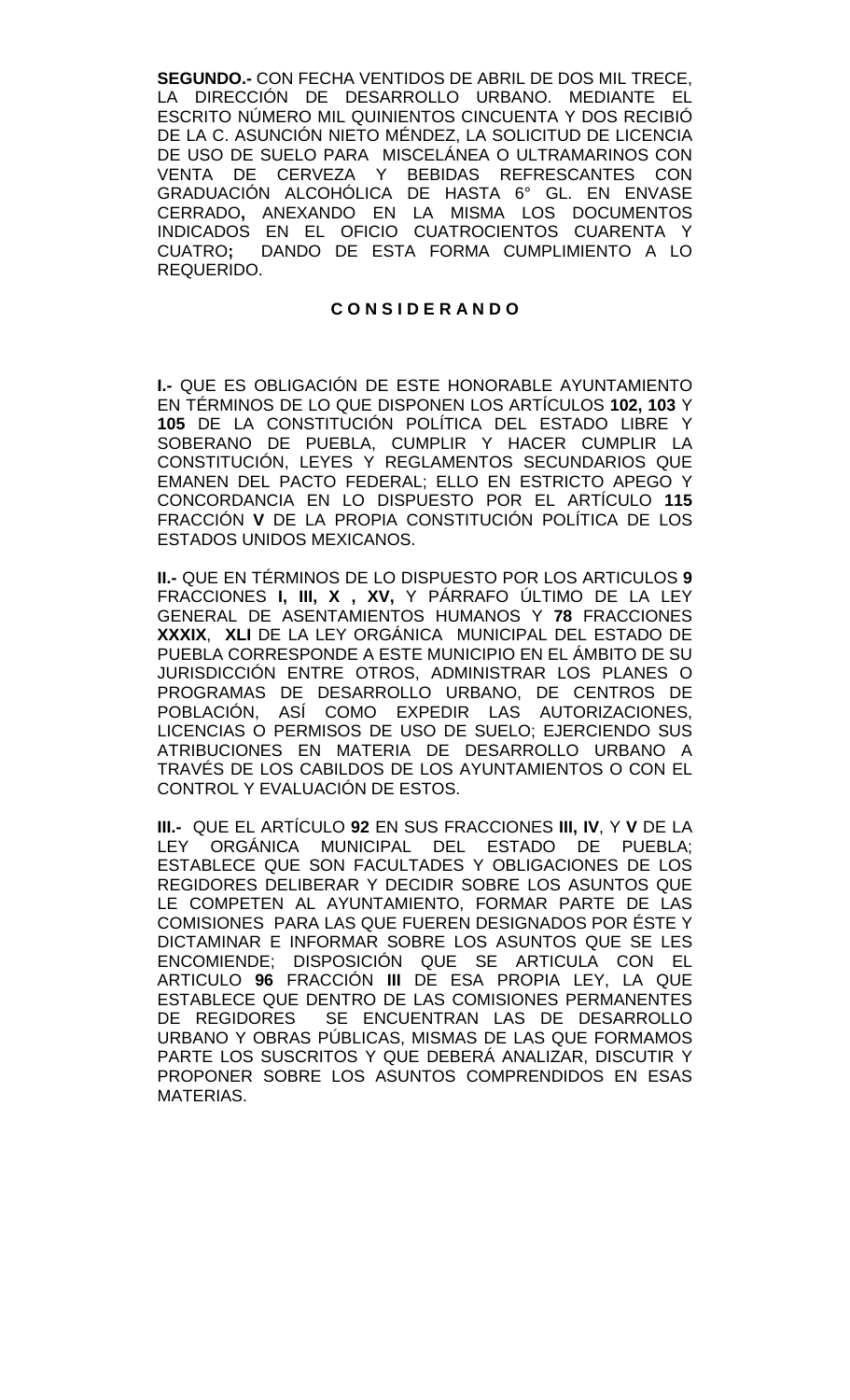**IV.-** Q U E CONFORME A LO ESTABLECIDO EN EL NUMERAL 18 DEL REGLAMENTO DE CONSTRUCCIONES DE ESTA CIUDAD, LA DIRECCIÓN DE DESARROLLO URBANO, ESTA FACULTADA PARA OTORGAR LAS LICENCIAS DE USO DE SUELO, APEGÁNDOSE PARA ELLO EN LOS LINEAMIENTOS QUE EN MATERIA DE DESARROLLO URBANO RIGEN EN EL MUNICIPIO. Y UNA VEZ ANALIZADO EL EXPEDIENTE AFECTO A LA CAUSA, ENCONTRANDO QUE POR CUANTO HACE ÚNICA Y EXCLUSIVAMENTE REFERENCIA AL USO DE SUELO CON GIRO COMERCIAL, PRETENDIDO PARA EL FUNCIONAMIENTO DE **UNA MISCELANEA O ULTRAMARINOS CON VENTA DE CERVEZA Y BEBIDAS REFRESCANTES CON GRADUACION ALCOHOLICA DE HASTA 6° GL. EN ENVASE CERRADO**, **ES FACTIBLE** , CONFORME A LA TABLA DE COMPATIBILIDAD DE USOS Y DESTINOS DEL PROGRAMA DE DESARROLLO URBANO SUSTENTABLE DEL CENTRO DE POBLACIÓN DE ESTA CIUDAD, ACTUALIZACIÓN DOS MIL ONCE, EN VIGENCIA; TODA VEZ QUE EL INMUEBLE UBICADO EN PRIVADA DE LA TRES ORIENTE NUMERO TRESCIENTOS TREINTA Y SEIS INTERIOR VEINTE DE LA COLONIA CENTRO, SE LOCALIZA EN ZONIFICACIÓN PRIMARIA DENTRO DEL ÁREA URBANA ACTUAL Y ZONIFICACIÓN SECUNDARIA (CU) ES DECIR CENTRO URBANO, CON POLÍTICA DE CONSERVACIÓN Y MEJORAMIENTO. POR LO QUE UNA VEZ AUTORIZADO EL PRESENTE DICTAMEN, **DEBERÁ CUMPLIRSE** CON LO ESTABLECIDO EN LOS SIGUIENTES LINEAMIENTOS:

1.-REGLAMENTO DE CONSTRUCCIONES PARA EL MUNICIPIO DE TEHUACAN, PUEBLA, CON ESPECIAL ATENCIÓN A LAS SIGUIENTES DISPOSICIONES:

A).-COEFICIENTE DE OCUPACIÓN DE SUELO (COS) DE 0.8 Y COEFICIENTE DE UTILIZACIÓN DE SUELO (CUS) DE 3.2 MAXIMO.

B).-PARA TODA OBRA DE REMODELACIÓN, INFRAESTRUCTURA, Y COLOCACIÓN DE ANUNCIOS, DEBERÁ CONTAR CON LICENCIA DE LA DIRECCIÓN DE DESARROLLO URBANO.

C).- NO COLOCAR NINGUN TIPO DE ANUNCIO Y/O PROPAGANDA EN VIA PUBLICA, EXCEPTO LOS QUE ESTA DIRECCION AUTORICE POR ESCRITO. D).-NO SE PERMITIRÁ LA EXHIBICIÓN O VENTA DE SU

PRODUCTO EN LA VÍA PÚBLICA.

E).-CON SERVICIOS SANITARIOS QUE SE REQUIERAN.

2.- REGLAMENTO PARA EL FUNCIONAMIENTO DE ESTABLECIMIENTOS CON VENTA DE BEBIDAS ALCOHOLICAS, SERVICIO DE HOSPEDAJE Y CELEBRACIÓN DE ESPECTACULOS PUBLICOS EN LA CIUDAD DE TEHUACAN, PUE.

3.- REGLAMENTO PARA EL MEJORAMIENTO Y PROTECCIÓN DE LA IMAGEN URBANA DE TEHUACAN, PUEBLA.

4.- NORMATIVIDAD EN MATERIA DE SEGURIDAD E HIGIENE, DE LA SECRETARÍA DEL TRABAJO Y PREVISIÓN SOCIAL (S.T.P.S), ASÍ COMO DE LA SECRETARIA DE SALUD.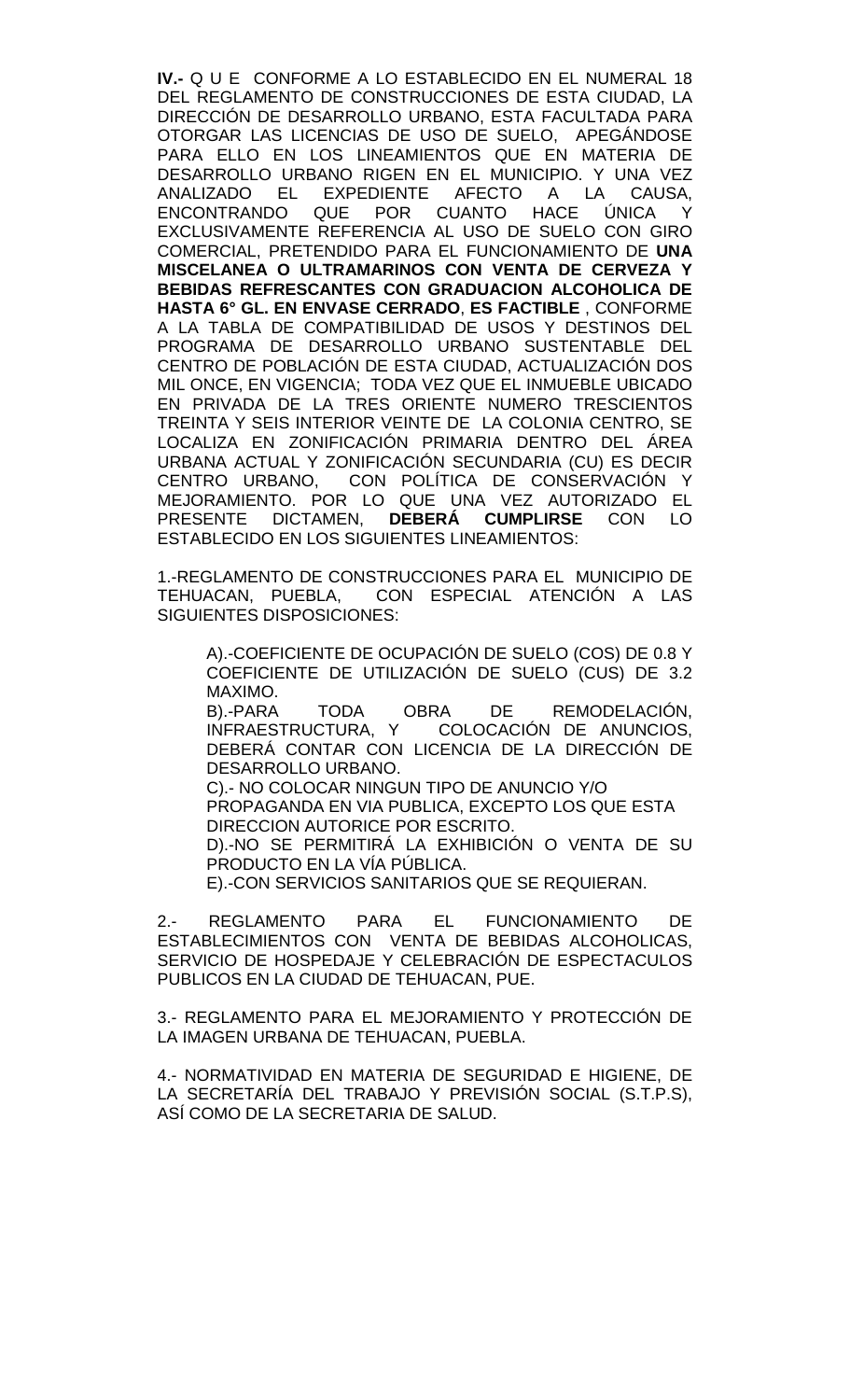5.- REGLAMENTO MUNICIPAL DE PROTECCIÓN AMBIENTAL PARA EL MUNICIPIO DE TEHUACAN, PUEBLA. ASI COMO LOS LINEAMIENTOS AMBIENTALES QUE DETERMINE LA DIRECCION DE ECOLOGIA.

6.-RESPETAR LA NOM-081-ECOL-1994, QUE ESTABLECE LOS LIMITES MAXIMOS PERMISIBLES DE EMISION DE RUIDO.

TOMANDO EN CUENTA LAS SIGUIENTES ENCOMIENDAS

1.- LICENCIA DE FUNCIONAMIENTO Y CEDULA DE EMPADRONAMIENTO ACTUALIZADAS.

2.- NO PODRA SER UTILIZADA LA LICENCIA DE FUNCIONAMIENTO POR DOS LOCALES AL MISMO TIEMPO, POR LO QUE DEBERA REGULARIZAR Y/O ACTUALIZAR SU CONSTANCIA PARA EVITAR SANCIONES DE ACUERDO AL REGLAMENTO EN MATERIA.

3.- NO SE PERMITIRA EL CONSUMO DE CERVEZA DENTRO DEL LOCAL.

4.- NO SE PERMITIRA QUE LOS CLIENTES PERMANEZCAN EN EL INTERIOR DEL LOCAL DESPUES DEL HORARIO AUTORIZADO.

5.- RESPETAR LAS MEDIDAS DE PREVENCIÓN Y COMBATE A CONTINGENCIAS, ASI COMO LOS LINEAMIENTOS QUE SEÑALE LA DIRECCIÓN DE PROTECCIÓN CIVIL DE ESTE MUNICIPIO.

6.- DEBERÁ CONTAR CON UN CONVENIO CON EL ORGANISMO OPERADOR DE LOS SERVICIOS DE LIMPIA DE TEHUACAN (OOSELITE) PARA LA DISPOSICIÓN ADECUADA DE LOS RESIDUOS SÓLIDOS MUNICIPALES.

7.- TENER LA FACTIBILIDAD DE CONSUMO DE AGUA POTABLE Y PERMISO DE DESCARGA, EMITIDA POR EL ORGANISMO OPERADOR DEL SERVICIO DE AGUA POTABLE Y ALCANTARILLADO DE TEHUACAN (OOSAPAT)

8.- NO SE PODRA DAR NINGUN OTRO GIRO MAS QUE EL ESPECIFICADO ( MISCELANEA O ULTRAMARINOS CON VENTA DE CERVEZA Y BEBIDAS REFRESCANTES CON GRADUACION ALCOHOLICA DE HASTA 6° EN ENVASE CERRADO UNICA Y EXCLUSIVAMENTE).

ES PRECISO DESTACAR QUE LA CONSTANCIA QUE EN SU MOMENTO EXPIDA LA DIRECCION DE DESARROLLO URBANO, NO ES DEFINITIVA Y NO CREA NINGÚN DERECHO REAL O ACCESORIO, QUEDANDO ENTENDIDO QUE DE EXISTIR MOLESTIAS Y/O DESACUERDO POR PARTE DE VECINOS, SE IMPONDRÁN LAS MEDIDAS QUE EL INTERÉS SOCIAL ASÍ DETERMINE, RESULTANDO PROCEDENTE LA CANCELACIÓN DEL USO DE SUELO RESPECTIVO. ASÍ MISMO, SE HACE EL APERCIBIMIENTO QUE EN CASO DE NO CUMPLIR CON LAS CONDICIONANTES ESTABLECIDAS, LA CONSTANCIA DE USO DE SUELO NO PODRÁ SER RENOVADA NI PRORROGADA,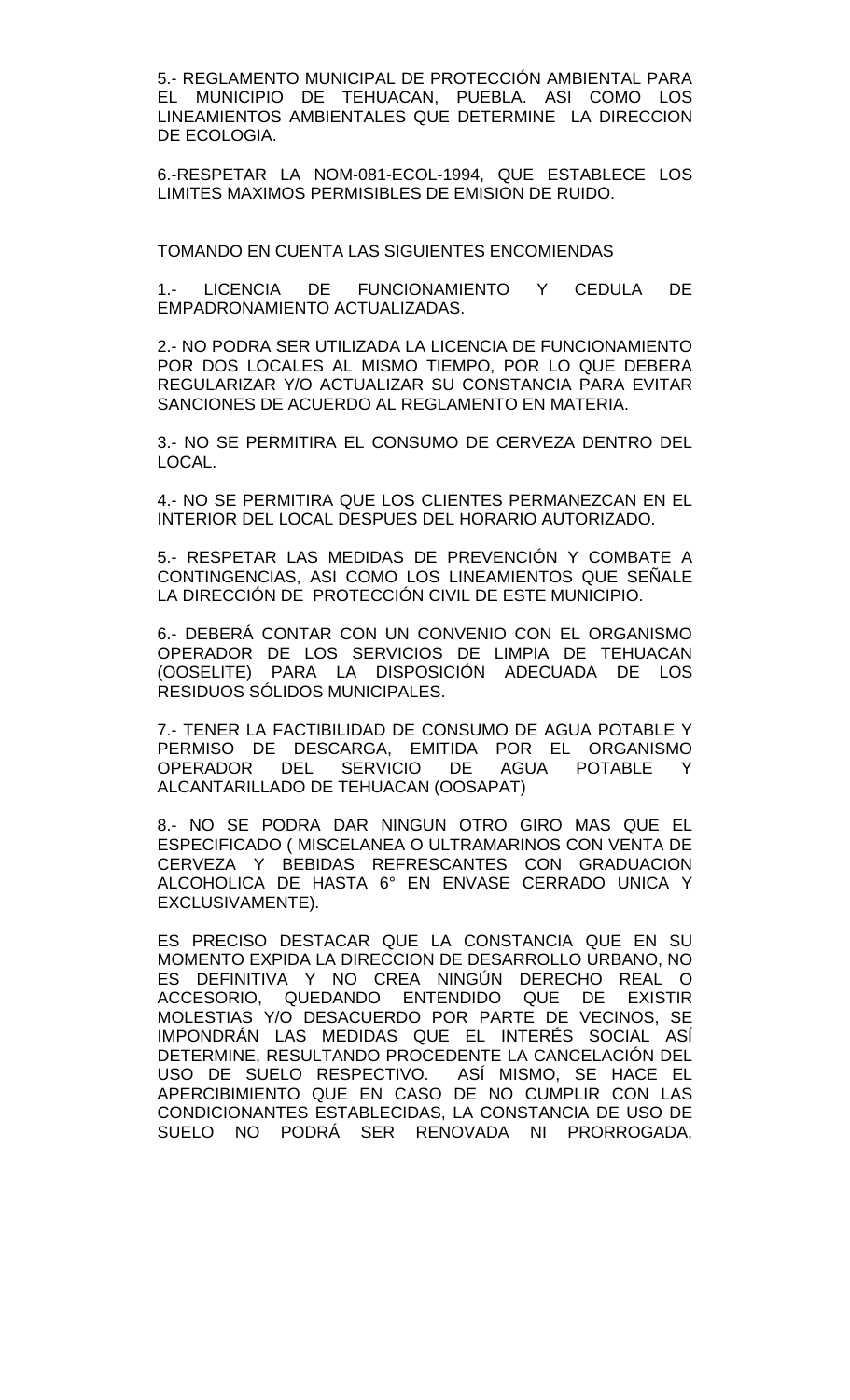HACIÉNDOSE ACREEDORES LOS PARTICULARES A LAS<br>SANCIONES PERTINENTES Y/O CANCELACIÓN DE LA PERTINENTES Y/O CONSTANCIA EXPEDIDA.

**V**.- QUE EL ARTÍCULO 18 DEL REGLAMENTO DE CONSTRUCCIONES DEL MUNICIPIO DE TEHUACÁN, PUEBLA; DISPONE ADEMÁS, QUE ES FACULTAD DISCRECIONAL DE LA DIRECCIÓN DE DESARROLLO URBANO, FIJAR LA VIGENCIA DE LAS CONSTANCIAS DE USO DE SUELO; EN ESE CONTEXTO, ES DE PRECISAR QUE EN CASO PROCEDENTE, SE DEBERÁ FIJAR EN LA CONSTANCIA RESPECTIVA DE *"LICENCIA DE USO DE SUELO PARA MISCELANEA O ULTRAMARINOS CON VENTA DE CERVEZA Y BEBIDAS REFRESCANTES CON GRADUACION ALCOHOLICA DE HASTA 6° GL. EN ENVASE CERRADO"***,**  TENIENDO UNA VIGENCIA DE *DOCE MESES*, PARA EL UBICADO EN PRIVADA DE LA TRES ORIENTE NUMERO TRESCIENTOS TREINTA Y SEIS INTERIOR VEINTE DE LA COLONIA CENTRO*.* POR LO ANTES EXPUESTO EN LOS PUNTOS DE HECHO Y DE DERECHO QUE EN EL CUERPO DEL PRESENTE DICTAMEN SE VIERTEN, EN USO DE LAS FACULTADES CONFERIDAS, SOMETEMOS A CONSIDERACIÓN DE ESTE HONORABLE CUERPO EDILICIO EL SIGUIENTE:

#### **D I C T A M E N**

*ÚNICO.- SE APRUEBE EL OTORGAMIENTO Y EXPEDICIÓN DE LICENCIA DE USO DE SUELO, ESPECÍFICAMENTE PARA "MISCELANEA O ULTRAMARINOS CON VENTA DE CERVEZA Y*  **BEBIDAS REFRESCANTES CON GRADUACION ALCOHOLICA DE** *HASTA 6° GL. EN ENVASE CERRADO", CUYA INSTALACIÓN Y FUNCIONAMIENTO SE PRETENDE EN EL INMUEBLE UBICADO EN PRIVADA TRES ORIENTE NUMERO TRESCIENTOS TREINTA Y SEIS INTERIOR VEINTE DE LA COLONIA CENTRO; TODA VEZ QUE TAL Y COMO SE HA PLASMADO EN EL CUERPO DEL PRESENTE DICTAMEN, EL USO PRETENDIDO ES COMPATIBLE CON LA ZONIFICACIÓN DE ACUERDO A LO ESTABLECIDO EN EL PROGRAMA ACTUAL DE DESARROLLO URBANO SUSTENTABLE DEL CENTRO DE POBLACIÓN DE ESTA CIUDAD.-* **COMISIÓN DE DESARROLLO URBANO Y OBRAS PÚBLICAS.- TEHUACÁN, PUEBLA A DOS DE MAYO DE DOS MIL TRECE.- ARQ. CARLOS ARENAS GUTIÉRREZ.- REGIDOR PRESIDENTE.- C. GRETA GARCÍA SALAZAR.- REGIDOR MIEMBRO.- C.P. GABRIELA BRINGAS DELGADO.- REGIDOR MIEMBRO.- FIRMAS ILEGIBLES..."**

SEÑOR PRESIDENTE MUNICIPAL, REGIDORES Y SINDICO MUNICIPAL, EN VOTACIÓN SE LES CONSULTA SI SE APRUEBA LA PROPUESTA PRESENTADA EN CUESTIÓN, LOS QUE ESTÉN POR LA AFIRMATIVA SÍRVANSE MANIFESTARLO LEVANTANDO LA MANO.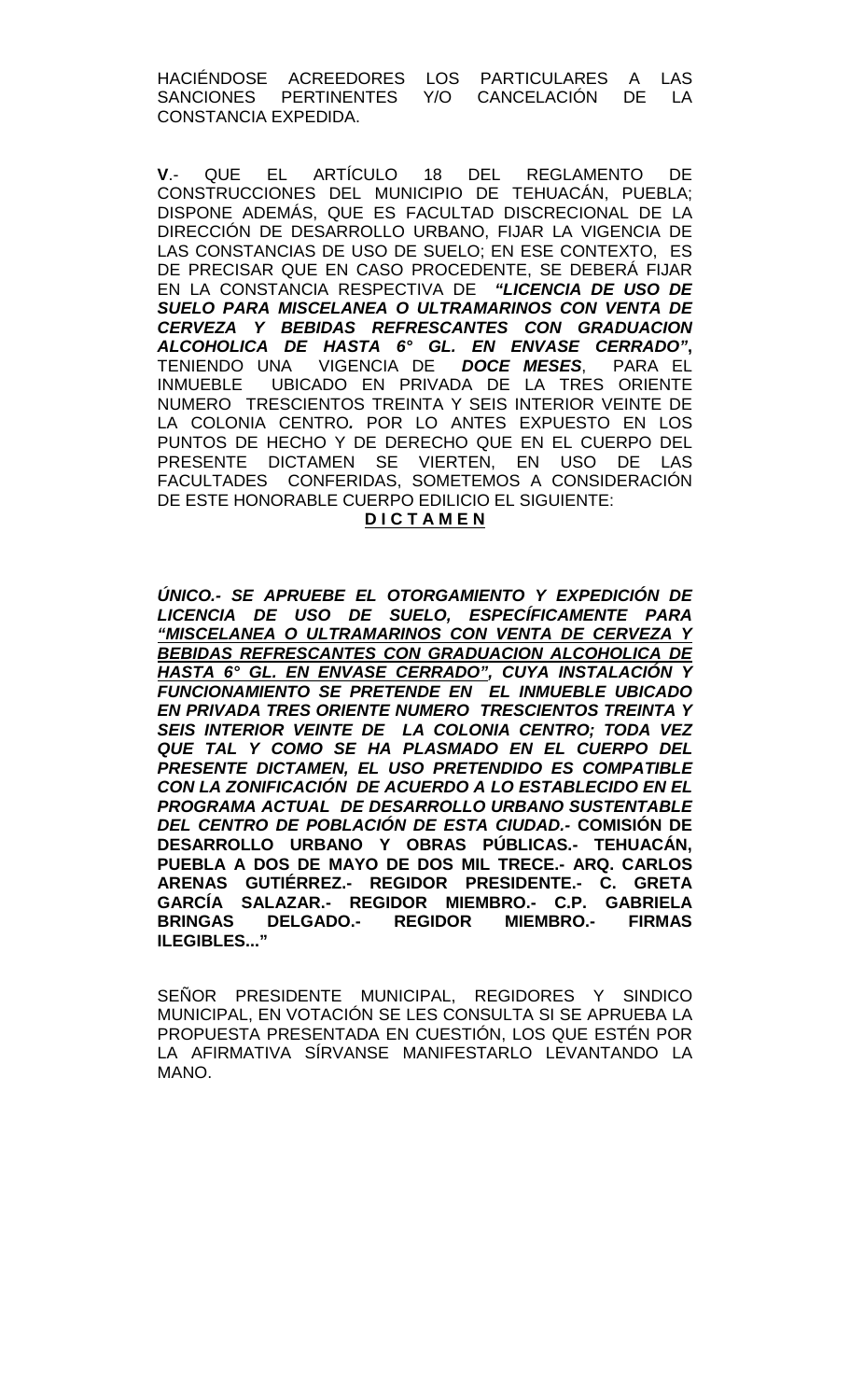HABIÉNDOSE ANALIZADO AMPLIAMENTE EL CONTENIDO DEL DICTAMEN DE REFERENCIA, POR MAYORÍA CON 13 VOTOS A FAVOR, POR PARTE DE LOS INTEGRANTES DEL HONORABLE CABILDO, SE DETERMINA EL SIGUIENTE:

# **A C U E R D O**

*ÚNICO.- SE APRUEBA EL OTORGAMIENTO Y EXPEDICIÓN DE LICENCIA DE USO DE SUELO, ESPECÍFICAMENTE PARA "MISCELANEA O ULTRAMARINOS CON VENTA DE CERVEZA Y BEBIDAS REFRESCANTES CON GRADUACION ALCOHOLICA DE HASTA 6° GL. EN ENVASE CERRADO", CUYA INSTALACIÓN Y FUNCIONAMIENTO SE PRETENDE EN EL INMUEBLE UBICADO EN PRIVADA TRES ORIENTE NUMERO TRESCIENTOS TREINTA Y SEIS INTERIOR VEINTE DE LA COLONIA CENTRO; TODA VEZ QUE TAL Y COMO SE HA PLASMADO EN EL CUERPO DEL PRESENTE DICTAMEN, EL USO PRETENDIDO ES COMPATIBLE CON LA ZONIFICACIÓN DE ACUERDO A LO ESTABLECIDO EN EL PROGRAMA ACTUAL DE DESARROLLO URBANO SUSTENTABLE DEL CENTRO DE POBLACIÓN DE ESTA CIUDAD.*

**COMISIÓN DE DESARROLLO URBANO Y OBRAS PÚBLICAS.- ANÁLISIS, DISCUSIÓN Y EN SU CASO APROBACIÓN DEL DICTAMEN DE LICENCIA DE USO DE SUELO PARA RESTAURANTE CON VENTA DE BEBIDAS ALCOHOLICAS EN LOS ALIMENTOS, PARA EL PREDIO UBICADO EN CALLE UNO NORTE NUMERO CIENTO DOS DE SAN DIEGO CHALMA A SOLICITUD DE LA C. ZITA CRISTINA MUÑOZ VALERIO.**

SEÑOR REGIDOR TIENE USTED EL USO DE LA PALABRA.

EL C. CARLOS ARENAS GUTIERREZ, PROCEDE DE A DARLECTURA AL DICTAMEN CORRESPONDIENTE, MISMO QUE A LA LETRA DICE:

### **"…HONORABLE CUERPO EDILICIO DEL AYUNTAMIENTO DE TEHUACÁN, PUEBLA**.

LOS SUSCRITOS ARQ. CARLOS ARENAS GUTIÉRREZ REGIDOR PRESIDENTE, C. GRETA GARCÍA SALAZAR Y C.P. GABRIELA BRINGAS DELGADO, TODOS REGIDORES MIEMBROS DE LA **COMISIÓN DE DESARROLLO URBANO Y OBRAS PÚBLICAS** EN USO DE LAS FACULTADES QUE SE NOS CONFIERE EN TÉRMINOS DE LO QUE DISPONEN LOS ARTÍCULOS **92** FRACCIONES **I, IV, 94, 96** FRACCIÓN **III** Y **98** DE LA LEY ORGÁNICA MUNICIPAL; TOMANDO EN CUENTA LOS ARGUMENTOS DE HECHO Y DE DERECHO QUE EN EL PRESENTE SE VIERTEN, SOMETEMOS A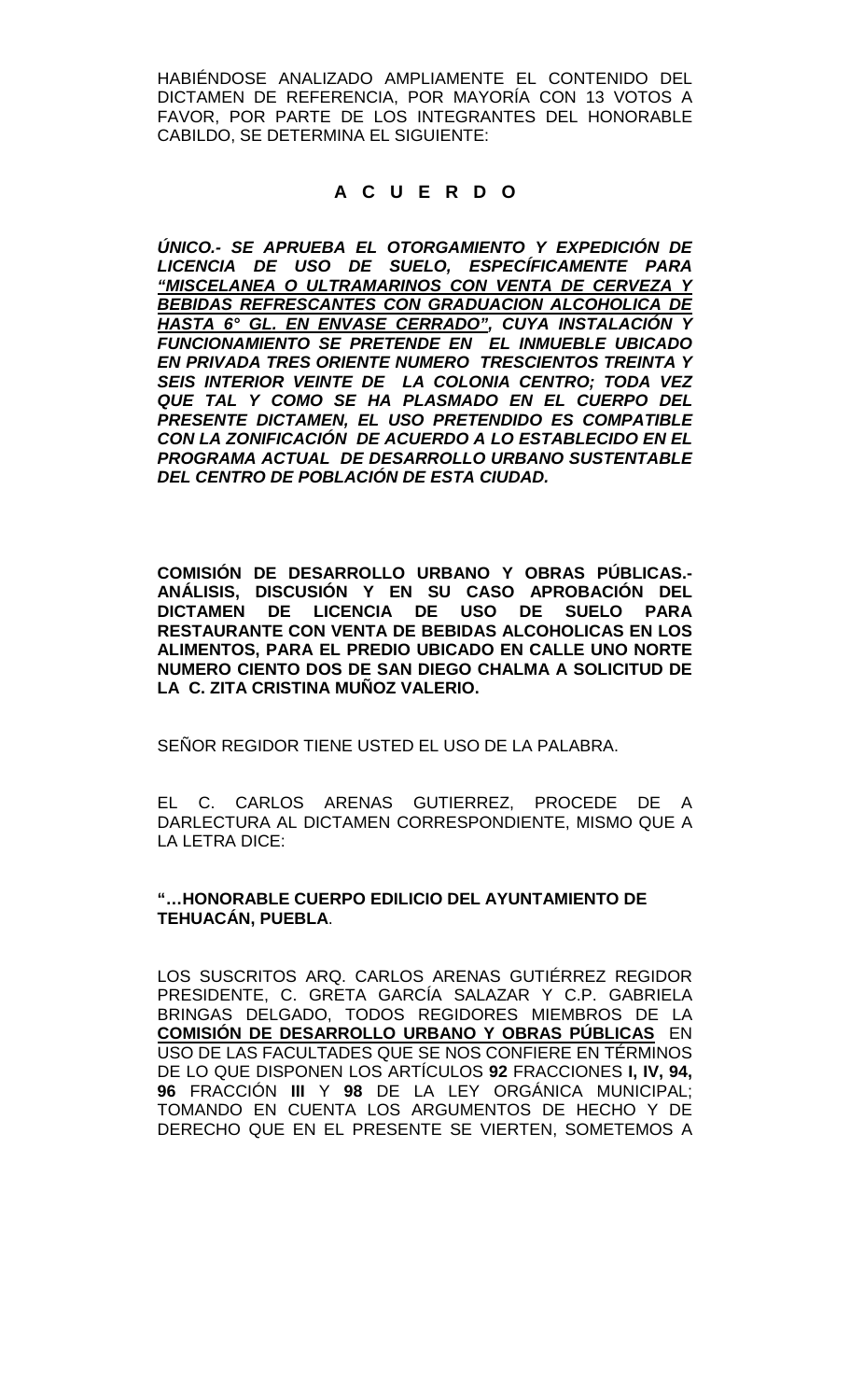SU CONSIDERACIÓN EL SIGUIENTE DICTAMEN QUE VERSA SOBRE LA *"LICENCIA DE USO DE SUELO PARA RESTAURANTE CON VENTA DE BEBIDAS ALCOHOLICAS EN LOS ALIMENTOS", PARA EL PREDIO UBICADO EN CALLE UNO NORTE NUMERO CIENTO DOS DE SAN DIEGO CHALMA A SOLICITUD DE LA C. ZITA CRISTINA MUÑOZ VALERIO BASANDONOS* EN LOS SIGUIENTES:

# **A N T E C E D E N T E S**

**UNICO.-** CON FECHA DIECINUEVE DE ABRIL DE DOS MIL TRECE, LA DIRECCIÓN DE DESARROLLO URBANO, MEDIANTE EL ESCRITO NUMERO MIL QUINIENTOS TREINTA Y SIETE RECIBIÓ DE LA C. ZITA CRISTINA MUÑOZ VALERIO, EN REPRESENTACION DEL C. JAIME MANUEL TENORIO ESTEVEZ, LA SOLICITUD DE LICENCIA DE USO DE SUELO PARA RESTAURANTE CON VENTA DE BEBIDAS ALCOHOLICAS EN LOS ALIMENTOS**,** PARA EL PREDIO UBICADO EN CALLE UNO NORTE NUMERO CIENTO DOS DE SAN DIEGO CHALMA, ANEXANDO EN LA MISMA LOS DOCUMENTOS NECESARIOS.

#### **C O N S I D E R A N D O**

**I.-** QUE ES OBLIGACIÓN DE ESTE HONORABLE AYUNTAMIENTO EN TÉRMINOS DE LO QUE DISPONEN LOS ARTÍCULOS **102, 103** Y **105** DE LA CONSTITUCIÓN POLÍTICA DEL ESTADO LIBRE Y SOBERANO DE PUEBLA, CUMPLIR Y HACER CUMPLIR LA CONSTITUCIÓN, LEYES Y REGLAMENTOS SECUNDARIOS QUE EMANEN DEL PACTO FEDERAL; ELLO EN ESTRICTO APEGO Y CONCORDANCIA EN LO DISPUESTO POR EL ARTÍCULO **115**  FRACCIÓN **V** DE LA PROPIA CONSTITUCIÓN POLÍTICA DE LOS ESTADOS UNIDOS MEXICANOS.

**II.-** QUE EN TÉRMINOS DE LO DISPUESTO POR LOS ARTÍCULOS **9**  FRACCIONES **I, III, X , XV,** Y PÁRRAFO ÚLTIMO DE LA LEY GENERAL DE ASENTAMIENTOS HUMANOS Y **78** FRACCIONES **XXXIX**, **XLI** DE LA LEY ORGÁNICA MUNICIPAL DEL ESTADO DE PUEBLA CORRESPONDE A ESTE MUNICIPIO EN EL ÁMBITO DE SU JURISDICCIÓN ENTRE OTROS, ADMINISTRAR LOS PLANES O PROGRAMAS DE DESARROLLO URBANO, DE CENTROS DE POBLACIÓN, ASÍ COMO EXPEDIR LAS AUTORIZACIONES, LICENCIAS O PERMISOS DE USO DE SUELO; EJERCIENDO SUS ATRIBUCIONES EN MATERIA DE DESARROLLO URBANO A TRAVÉS DE LOS CABILDOS DE LOS AYUNTAMIENTOS O CON EL CONTROL Y EVALUACIÓN DE ESTOS.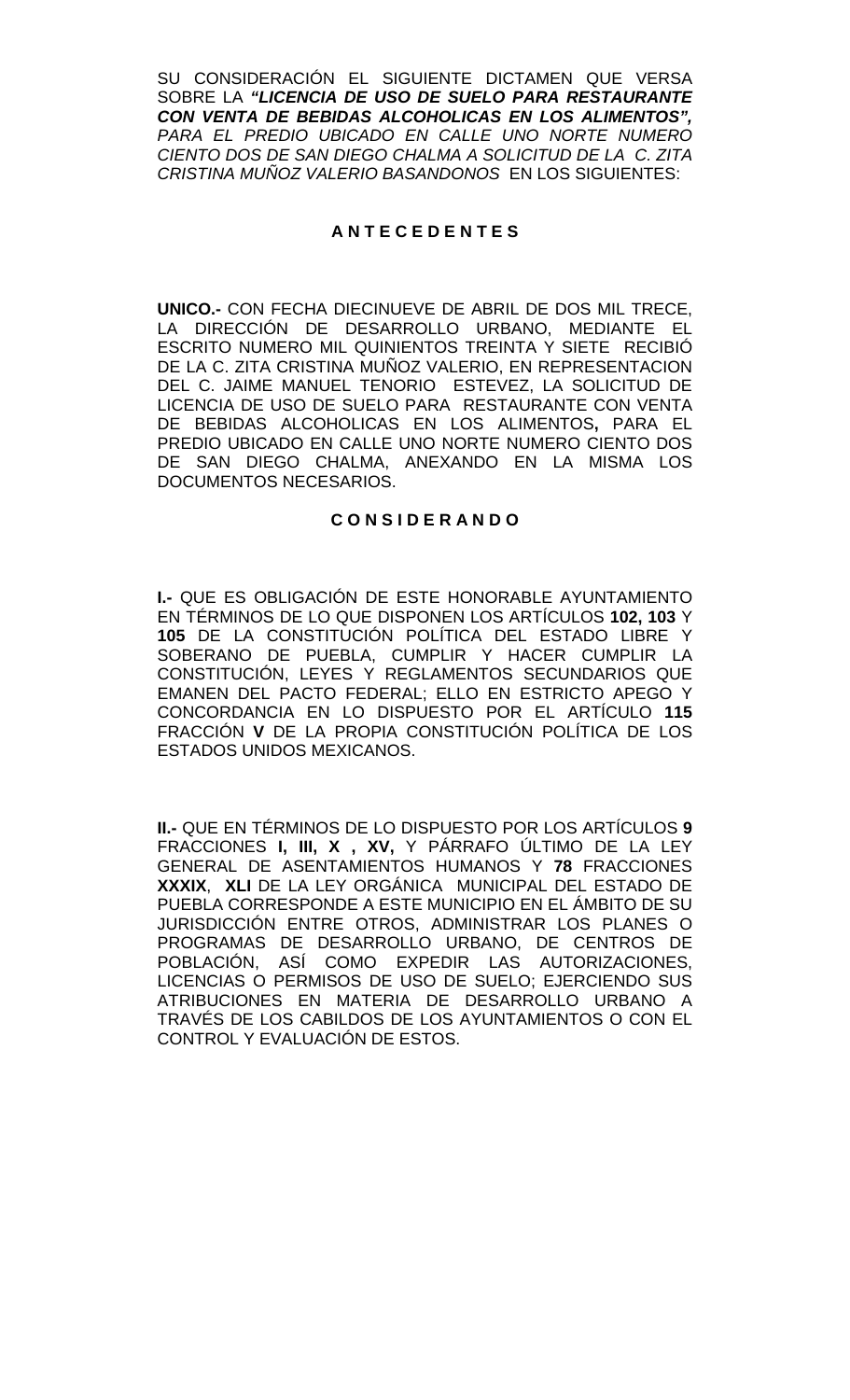**III.-** QUE EL ARTÍCULO **92** EN SUS FRACCIONES **III, IV**, Y **V** DE LA LEY ORGÁNICA MUNICIPAL DEL ESTADO DE PUEBLA; ESTABLECE QUE SON FACULTADES Y OBLIGACIONES DE LOS REGIDORES DELIBERAR Y DECIDIR SOBRE LOS ASUNTOS QUE LE COMPETEN AL AYUNTAMIENTO, FORMAR PARTE DE LAS COMISIONES PARA LAS QUE FUEREN DESIGNADOS POR ÉSTE Y DICTAMINAR E INFORMAR SOBRE LOS ASUNTOS QUE SE LES ENCOMIENDE; DISPOSICIÓN QUE SE ARTICULA CON EL ARTICULO **96** FRACCIÓN **III** DE ESA PROPIA LEY, LA QUE ESTABLECE QUE DENTRO DE LAS COMISIONES PERMANENTES DE REGIDORES SE ENCUENTRAN LAS DE DESARROLLO URBANO Y OBRAS PÚBLICAS, MISMAS DE LAS QUE FORMAMOS PARTE LOS SUSCRITOS Y QUE DEBERÁ ANALIZAR, DISCUTIR Y PROPONER SOBRE LOS ASUNTOS COMPRENDIDOS EN ESAS MATERIAS.

**IV.-** Q U E CONFORME A LO ESTABLECIDO EN EL NUMERAL 18 DEL REGLAMENTO DE CONSTRUCCIONES DE ESTA CIUDAD, LA DIRECCIÓN DE DESARROLLO URBANO, ESTA FACULTADA PARA OTORGAR LAS LICENCIAS DE USO DE SUELO, APEGÁNDOSE PARA ELLO EN LOS LINEAMIENTOS QUE EN MATERIA DE DESARROLLO URBANO RIGEN EN EL MUNICIPIO. Y UNA VEZ ANALIZADO EL EXPEDIENTE AFECTO A LA CAUSA, ENCONTRANDO QUE POR CUANTO HACE ÚNICA Y EXCLUSIVAMENTE REFERENCIA AL USO DE SUELO CON GIRO COMERCIAL, PRETENDIDO PARA EL FUNCIONAMIENTO DE **RESTAURANTE CON VENTA DE BEBIDAS ALCOHOLICAS EN LOS ALIMENTOS**, **ES FACTIBLE**, CONFORME A LA TABLA DE COMPATIBILIDAD DE USOS Y DESTINOS DEL PROGRAMA DE DESARROLLO URBANO SUSTENTABLE DEL CENTRO DE POBLACIÓN DE ESTA CIUDAD, ACTUALIZACIÓN DOS MIL ONCE, EN VIGENCIA; TODA VEZ QUE EL INMUEBLE UBICADO EN CALLE UNO NORTE NUMERO CIENTO DOS DE SAN DIEGO CHALMA, SE LOCALIZA EN ZONIFICACIÓN PRIMARIA DENTRO DEL ÁREA URBANA ACTUAL Y ZONIFICACIÓN SECUNDARIA (H2) ES DECIR HABITACIONAL MEDIA, CON POLÍTICA DE CONSERVACIÓN Y MEJORAMIENTO, POR LO QUE UNA VEZ AUTORIZADO EL PRESENTE DICTAMEN, **DEBERÁ CUMPLIRSE** CON LO ESTABLECIDO EN LOS SIGUIENTES LINEAMIENTOS:

1.- REGLAMENTO DE CONSTRUCCIONES PARA EL MUNICIPIO DE TEHUACÁN, PUEBLA, CON ESPECIAL ATENCIÓN A LAS SIGUIENTES DISPOSICIONES:

A).- COEFICIENTE DE OCUPACIÓN DE SUELO (COS) DE 0.8 Y COEFICIENTE DE UTILIZACIÓN DE SUELO (CUS) DE 2.4 MAXIMO

B).- PARA TODA OBRA DE REMODELACIÓN, INFRAESTRUCTURA, Y COLOCACIÓN DE ANUNCIOS, DEBERÁ CONTAR CON LICENCIA DE LA DIRECCIÓN DE DESARROLLO URBANO.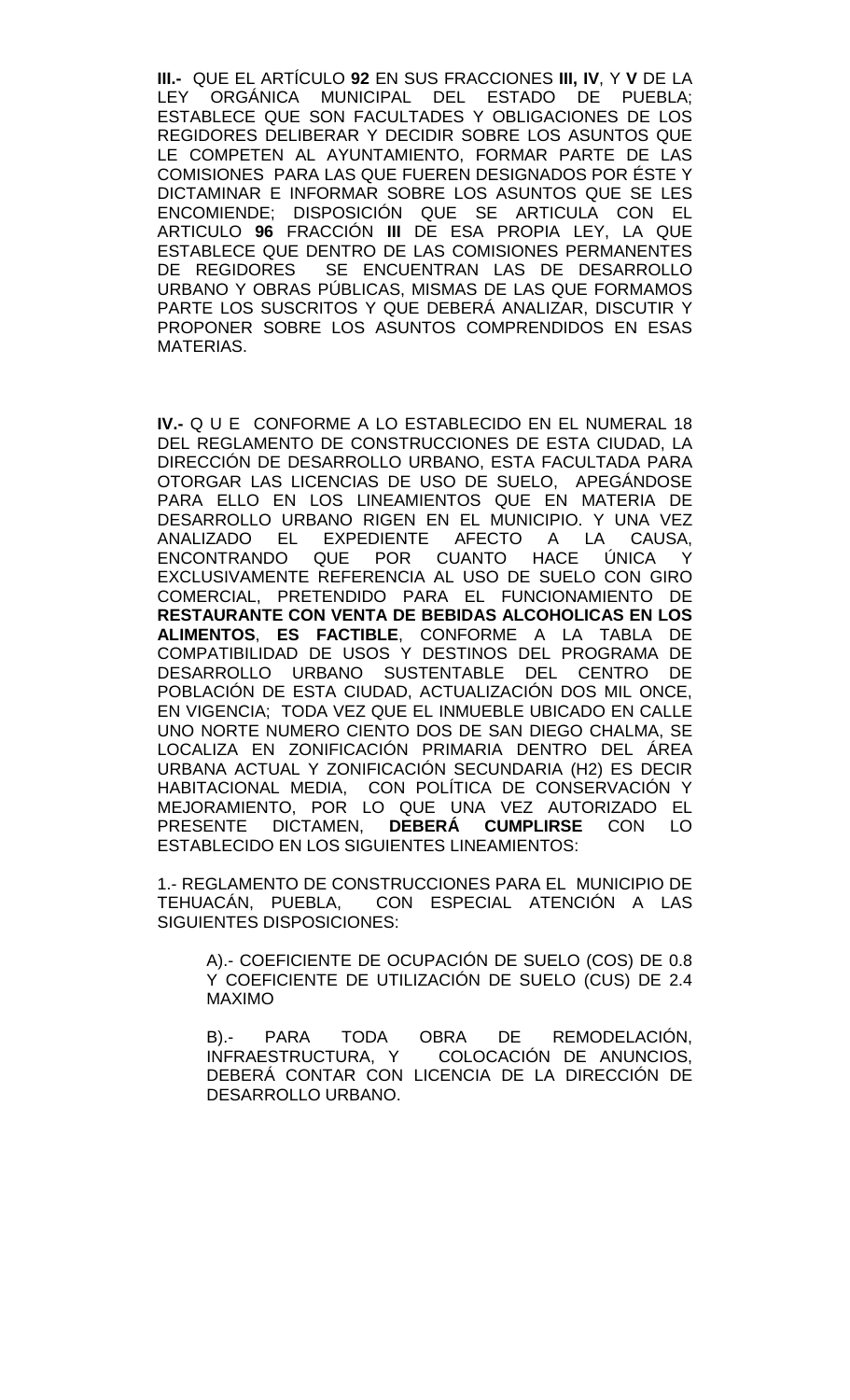C).- NO COLOCAR NINGÚN TIPO DE ANUNCIO Y/O PROPAGANDA EN VÍA PUBLICA, EXCEPTO LOS QUE ESTA DIRECCIÓN AUTORICE POR ESCRITO.

D).-NO SE PERMITIRÁ LA EXHIBICIÓN O VENTA DE SU PRODUCTO EN LA VÍA PÚBLICA.

E).-SERVICIOS SANITARIOS QUE SE REQUIERAN TANTO PARA HOMBRES COMO PARA MUJERES.

F).- NO SE PERMITIRÁ REALIZAR MANIOBRAS DE CARGA Y/O DESCARGA EN LA VÍA PUBLICA

2.- REGLAMENTO PARA EL FUNCIONAMIENTO DE ESTABLECIMIENTOS CON VENTA DE BEBIDAS ALCOHÓLICAS, SERVICIO DE HOSPEDAJE Y CELEBRACIÓN DE ESPECTÁCULOS PÚBLICOS EN LA CIUDAD DE TEHUACÁN, PUE.

3.- NORMATIVIDAD EN MATERIA DE SEGURIDAD E HIGIENE, EMITIDA POR LA SECRETARÍA DEL TRABAJO Y PREVISIÓN SOCIAL (S.T.P.S), ASÍ COMO DE LA SECRETARIA DE SALUD.

4.- REGLAMENTO PARA EL MEJORAMIENTO Y PROTECCIÓN DE LA IMAGEN URBANA DE TEHUACÁN, PUEBLA.

5.- REGLAMENTO MUNICIPAL DE PROTECCIÓN AMBIENTAL PARA EL MUNICIPIO DE TEHUACÁN, PUEBLA. ASÍ COMO LINEAMIENTOS AMBIENTALES QUE DETERMINE LA DIRECCIÓN DE ECOLOGÍA.

6.- RESPETAR NOM-081-ECOL-1994, QUE ESTABLECE LOS LÍMITES MÁXIMOS PERMISIBLES DE EMISIÓN DE RUIDO.

TOMANDO EN CUENTA LAS SIGUIENTES ENCOMIENDAS

1.- LICENCIA DE FUNCIONAMIENTO Y CEDULA DE EMPADRONAMIENTO ACTUALIZADAS.

2.- NO PODRA SER UTILIZADA LA LICENCIA DE FUNCIONAMIENTO POR DOS LOCALES AL MISMO TIEMPO, POR LO QUE DEBERA REGULARIZAR Y/O ACTUALIZAR SU CONSTANCIA PARA EVITAR SANCIONES DE ACUERDO AL REGLAMENTO EN MATERIA.

3.- AVISO DE FUNCIONAMIENTO ANTE LA SECRETARIA DE SALUD. ASÍ COMO LLEVAR A EFECTO LO QUE EN MATERIA ESTIPULA LA LEY GENERAL DE SALUD.

4.- RESPETAR LAS MEDIDAS DE PREVENCIÓN Y COMBATE A CONTINGENCIAS, QUE SEÑALE LA DIRECCIÓN DE PROTECCIÓN CIVIL DE ESTE MUNICIPIO. CON ESPECIAL ATENCIÓN A LAS SIGUIENTES DISPOSICIONES:

A).- LAS SALIDAS DE EMERGENCIA DEBERÁN ESTAR DISTRIBUIDAS EN LUGAR, NÚMERO Y TAMAÑO SUFICIENTE, DE ACUERDO A LA CAPACIDAD DEL LUGAR, PARA QUE ESTE PUEDA SER DESALOJADO TOTALMENTE EN 3 MINUTOS.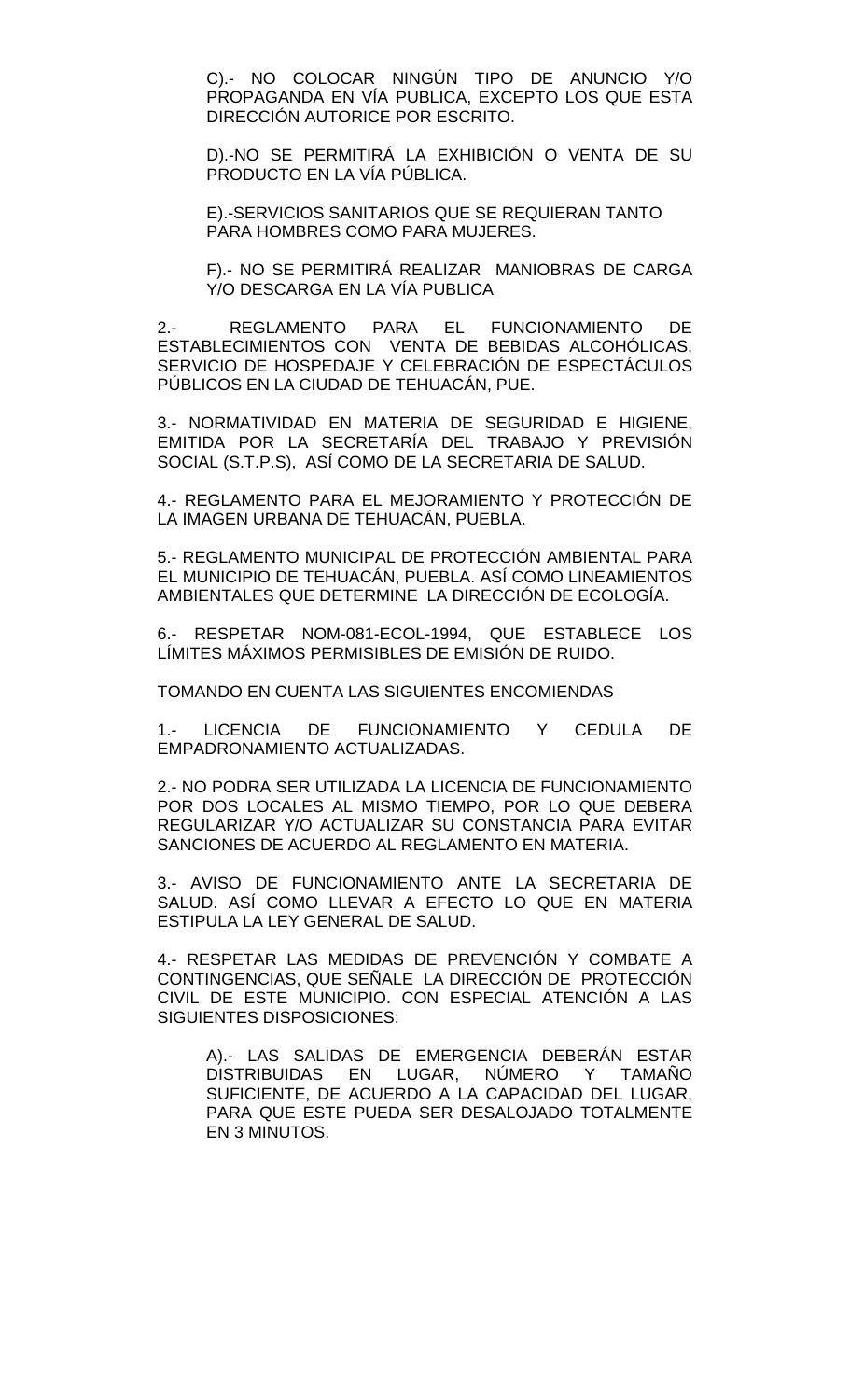B).- SUPERFICIES DE CIRCULACIÓN BIEN DELIMITADOS CON SEÑALES.

C).- LAS CONEXIONES ELÉCTRICAS DEBERÁN SER REVISADAS COMO MÍNIMO UNA VEZ AL AÑO, PARA EVITAR SOBRECARGAS.

D).-CONDICIONES DE SEGURIDAD EN INSTALACIÓN DE GAS L.P.

E).-SUFICIENTE VENTILACIÓN NATURAL Y/O ARTIFICIAL, NO SE PERMITIRÁN CONCENTRACIONES DE BIÓXIDO DE CARBONO MAYORES A 500 PARTES POR MILLÓN.

5.- NO DEBERÁ HABER PUERTA QUE COMUNIQUE AL INTERIOR DE ALGÚN OTRO INMUEBLE.

6.- DEBERÁ CONTAR CON UN CONVENIO CON EL ORGANISMO OPERADOR DE LOS SERVICIOS DE LIMPIA DE TEHUACÁN (OOSELITE) PARA LA DISPOSICIÓN ADECUADA DE LOS RESIDUOS SÓLIDOS MUNICIPALES.

7.- TENER LA FACTIBILIDAD DE CONSUMO DE AGUA POTABLE Y PERMISO DE DESCARGA, EMITIDA POR EL ORGANISMO<br>OPERADOR DEL SERVICIO DE AGUA POTABLE Y OPERADOR DEL SERVICIO DE AGUA POTABLE Y ALCANTARILLADO DE TEHUACÁN (OOSAPAT)

8.- CON AREA DE ESTACIONAMIENTO EN CASO DE NO CONTAR CON EL SERVICIO DEBERA REALIZAR CONTRATO CON EL ESTACIONAMIENTO MAS CERCANO PARA PRESTAR DICHO SERVICIO.

9.- NO SE PODRÁ DAR NINGÚN OTRO GIRO MÁS QUE EL ESPECIFICADO EN EL PRESENTE ACUERDO. (RESTAURANTE CON VENTA DE BEBIDAS ALCOHOLICAS EN LOS ALIMENTOS)

ES PRECISO DESTACAR QUE LA CONSTANCIA QUE EN SU MOMENTO EXPIDA LA DIRECCION DE DESARROLLO URBANO, NO ES DEFINITIVA Y NO CREA NINGÚN DERECHO REAL O ACCESORIO, QUEDANDO ENTENDIDO QUE DE EXISTIR MOLESTIAS Y/O DESACUERDO POR PARTE DE VECINOS, SE IMPONDRÁN LAS MEDIDAS QUE EL INTERÉS SOCIAL ASÍ DETERMINE, RESULTANDO PROCEDENTE LA CANCELACIÓN DEL USO DE SUELO RESPECTIVO. ASÍ MISMO, SE HACE EL APERCIBIMIENTO QUE EN CASO DE NO CUMPLIR CON LAS CONDICIONANTES ESTABLECIDAS, LA CONSTANCIA DE USO DE SUELO NO PODRÁ SER RENOVADA NI PRORROGADA, HACIÉNDOSE ACREEDORES LOS PARTICULARES A LAS SANCIONES PERTINENTES Y/O CANCELACIÓN DE LA CONSTANCIA EXPEDIDA.

**V**.- QUE EL ARTÍCULO 18 DEL REGLAMENTO DE CONSTRUCCIONES DEL MUNICIPIO DE TEHUACÁN, PUEBLA;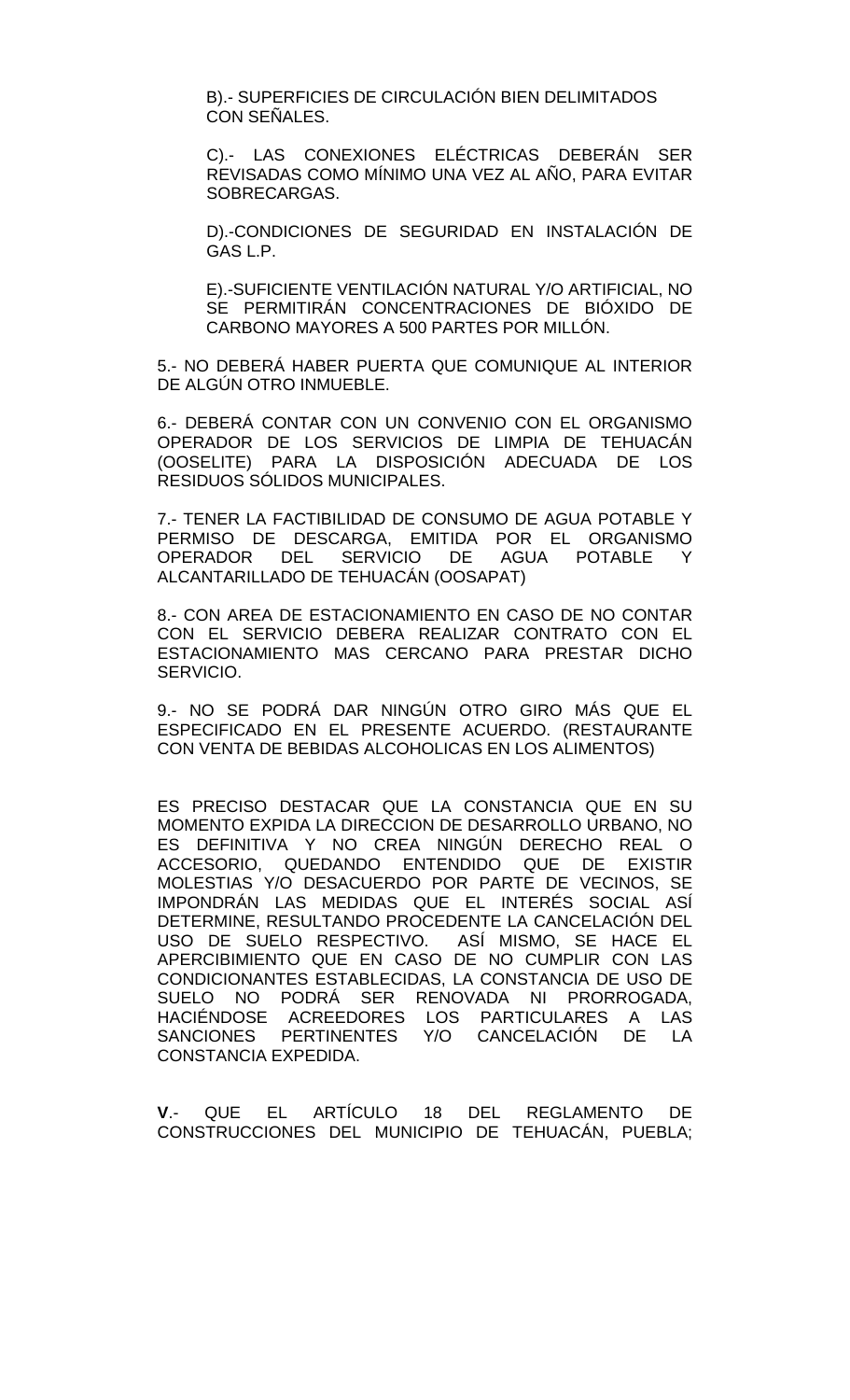DISPONE ADEMÁS, QUE ES FACULTAD DISCRECIONAL DE LA DIRECCIÓN DE DESARROLLO URBANO, FIJAR LA VIGENCIA DE LAS CONSTANCIAS DE USO DE SUELO; EN ESE CONTEXTO, ES DE PRECISAR QUE EN CASO PROCEDENTE, SE DEBERÁ FIJAR EN LA CONSTANCIA RESPECTIVA DE *"LICENCIA DE USO DE SUELO PARA RESTAURANTE CON VENTA DE BEBIDAS*  ALCOHOLICAS EN LOS ALIMENTOS", TENIENDO UNA VIGENCIA DE *SEIS MESES*, PARA EL INMUEBLE UBICADO EN CALLE UNO NORTE NUMERO CIENTO DOS DE SAN DIEGO CHALMA*.* POR LO ANTES EXPUESTO EN LOS PUNTOS DE HECHO Y DE DERECHO QUE EN EL CUERPO DEL PRESENTE DICTAMEN SE VIERTEN, EN USO DE LAS FACULTADES CONFERIDAS, SOMETEMOS A CONSIDERACIÓN DE ESTE HONORABLE CUERPO EDILICIO EL SIGUIENTE:

# **D I C T A M E N**

*ÚNICO.- SE APRUEBE EL OTORGAMIENTO Y EXPEDICIÓN DE LICENCIA DE USO DE SUELO, ESPECÍFICAMENTE PARA "RESTAURANTE CON VENTA DE BEBIDAS ALCOHOLICAS EN LOS ALIMENTOS", CUYA INSTALACIÓN Y FUNCIONAMIENTO SE PRETENDE EN EL INMUEBLE UBICADO EN CALLE UNO NORTE NUMERO CIENTO DOS DE SAN DIEGO CHALMA; TODA VEZ QUE TAL Y COMO SE HA PLASMADO EN EL CUERPO DEL PRESENTE DICTAMEN, EL USO PRETENDIDO ES COMPATIBLE CON LA ZONIFICACIÓN DE ACUERDO A LO ESTABLECIDO EN EL PROGRAMA ACTUAL DE DESARROLLO URBANO SUSTENTABLE DEL CENTRO DE POBLACIÓN DE ESTA CIUDAD.-* **COMISIÓN DE DESARROLLO URBANO Y OBRAS PÚBLICAS.- TEHUACÁN, PUEBLA A DOS DE MAYO DE DOS MIL TRECE.- ARQ. CARLOS ARENAS GUTIÉRREZ.- REGIDOR PRESIDENTE.- C. GRETA GARCÍA SALAZAR.- REGIDOR MIEMBRO.- C.P. GABRIELA BRINGAS DELGADO.- REGIDOR MIEMBRO.- FIRMAS ILEGIBLES..."**

SEÑOR PRESIDENTE MUNICIPAL, REGIDORES Y SINDICO MUNICIPAL, EN VOTACIÓN SE LES CONSULTA SI SE APRUEBA LA PROPUESTA PRESENTADA EN CUESTIÓN, LOS QUE ESTÉN POR LA AFIRMATIVA SÍRVANSE MANIFESTARLO LEVANTANDO LA MANO.

HABIÉNDOSE ANALIZADO AMPLIAMENTE EL CONTENIDO DEL DICTAMEN DE REFERENCIA, POR MAYORÍA CON 12 VOTOS A FAVOR Y 1 ABSTENCION POR PARTE DEL C. REGIDOR ENRIQUE BUSTOS FLORES, INTEGRANTES DEL HONORABLE CABILDO, SE DETERMINA EL SIGUIENTE:

### **A C U E R D O**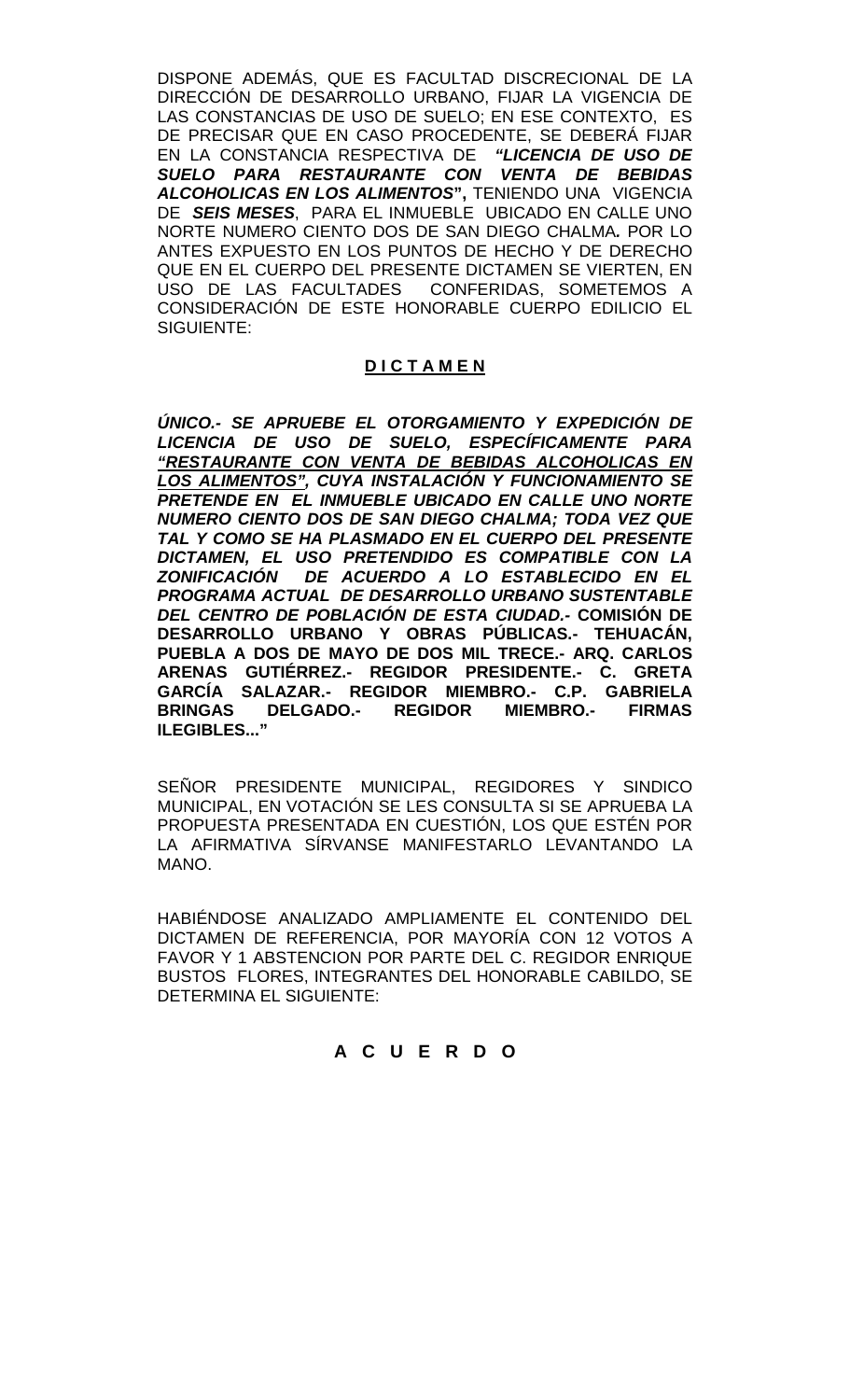*ÚNICO.- SE APRUEBA EL OTORGAMIENTO Y EXPEDICIÓN DE LICENCIA DE USO DE SUELO, ESPECÍFICAMENTE PARA "RESTAURANTE CON VENTA DE BEBIDAS ALCOHOLICAS EN LOS ALIMENTOS", CUYA INSTALACIÓN Y FUNCIONAMIENTO SE PRETENDE EN EL INMUEBLE UBICADO EN CALLE UNO NORTE NUMERO CIENTO DOS DE SAN DIEGO CHALMA; TODA VEZ QUE TAL Y COMO SE HA PLASMADO EN EL CUERPO DEL PRESENTE DICTAMEN, EL USO PRETENDIDO ES COMPATIBLE CON LA DE ACUERDO A LO ESTABLECIDO EN EL PROGRAMA ACTUAL DE DESARROLLO URBANO SUSTENTABLE DEL CENTRO DE POBLACIÓN DE ESTA CIUDAD.*

LO ANTERIOR CON FUNDAMENTO EN LOS DISPOSITIVOS LEGALES INVOCADOS EN EL DICTAMEN DE REFERENCIA.

**COMISIÓN DE DESARROLLO URBANO Y OBRAS PÚBLICAS.- ANÁLISIS, DISCUSIÓN Y EN SU CASO APROBACIÓN DEL DICTAMEN DE JUSTIFICACIÓN DE CAMBIO DE ZONIFICACIÓN DE H2i (HABITACIONAL MEDIA IRREGULAR) A H2 (HABITACIONAL MEDIA) EN EL PROGRAMA DE DESARROLLO URBANO ACTUALIZACIÓN 2011; ASÍ COMO LA AUTORIZACIÓN DE FACTIBILIDAD DE USO DE SUELO HABITACIONAL PARA LOTIFICACION , CON ZONIFICACIÓN H2, RESPECTO AL PREDIO UBICADO ENTRE LAS CALLES LÁZARO CÁRDENAS Y VICENTE SUÁREZ DE SAN LORENZO TEOTIPILCO, IDENTIFICADO CON LA CUENTA PREDIAL NUMERO U-8914. PROPIEDAD DEL C. JOSÉ MÉNDEZ GÓMEZ.**

**SEÑOR REGIDOR TIENE USTED EL USO DE LA PALABRA.**

**EL C. CARLOS ARENAS GUTIERREZ, PROCEDE A DAR LECTURA AL DICTAMEN CORRESPONDIENTE, MISMO QUE A LA LETRA DICE:**

**"…HONORABLE CUERPO EDILICIO DEL AYUNTAMIENTO DE TEHUACÁN, PUEBLA**.

LOS SUSCRITOS ARQ. CARLOS ARENAS GUTIÉRREZ REGIDOR PRESIDENTE, C. GRETA GARCÍA SALAZAR Y C.P. GABRIELA BRINGAS DELGADO, TODOS REGIDORES MIEMBROS DE LA **COMISIÓN DE DESARROLLO URBANO Y OBRAS PÚBLICAS** EN USO DE LAS FACULTADES QUE SE NOS CONFIERE EN TÉRMINOS DE LO QUE DISPONEN LOS ARTÍCULOS **92** FRACCIONES **I, IV, 94, 96** FRACCIÓN **III** Y **98** DE LA LEY ORGÁNICA MUNICIPAL; Y TOMANDO EN CONSIDERACIÓN LOS ARGUMENTOS QUE EN EL PRESENTE SE VIERTEN, SOMETEMOS A USTEDES EL PRESENTE DICTAMEN QUE VERSA SOBRE **LA JUSTIFICACIÓN DE CAMBIO DE ZONIFICACIÓN DE H2i (HABITACIONAL MEDIA IRREGULAR) A H2 (HABITACIONAL MEDIA) EN EL PROGRAMA DE DESARROLLO**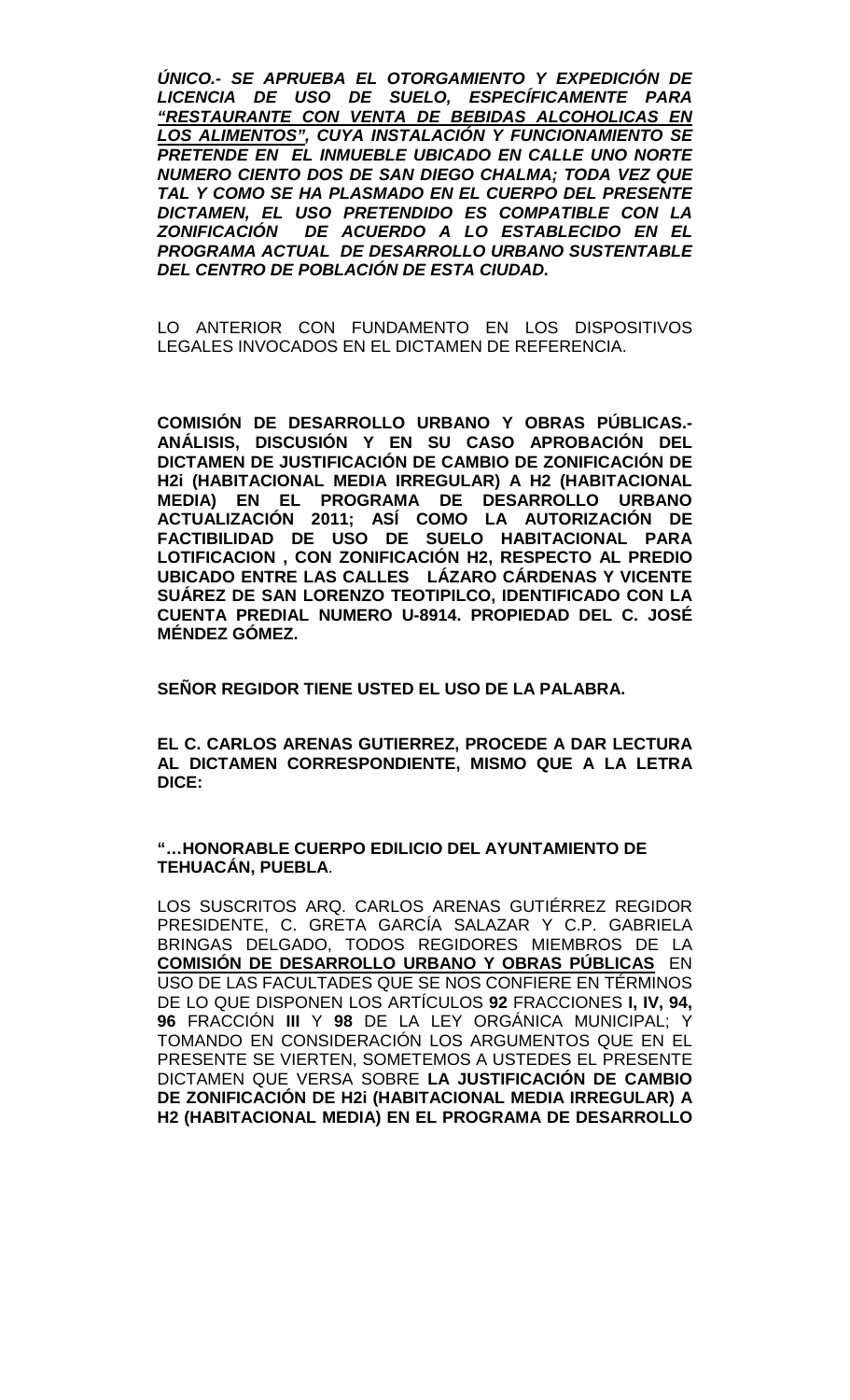**URBANO ACTUALIZACIÓN 2011; ASÍ COMO LA AUTORIZACIÓN DE FACTIBILIDAD DE USO DE SUELO HABITACIONAL PARA LOTIFICACION , CON ZONIFICACIÓN H2, RESPECTO AL PREDIO UBICADO ENTRE LAS CALLES LÁZARO CÁRDENAS Y VICENTE SUÁREZ DE SAN LORENZO TEOTIPILCO, IDENTIFICADO CON LA CUENTA PREDIAL NUMERO U-8914 (U GUIÓN OCHO MIL NOVECIENTOS CATORCE).** PROPIEDAD DEL C. JOSÉ MÉNDEZ GÓMEZ; MISMO EN EL CUAL SE PRETENDE EL DESARROLLO DE UN CONJUNTO HABITACIONAL EN CONDOMINIO. EN BASE A LOS SIGUIENTES:

### **A N T E C E D E N T E S**

**PRIMERO.-** QUE MEDIANTE VOLUMEN NUMERO 126 (CIENTO VEINTISÉIS), INSTRUMENTO NUMERO 5857 (CINCO MIL OCHOCIENTOS CINCUENTA Y SIETE), CON FECHA VEINTICINCO DE JUNIO DEL AÑO MIL NOVECIENTOS NOVENTA Y SEIS. EL LICENCIADO MIGUEL ÁNGEL ORTIZ ANAYA, TITULAR DE LA NOTARIA PUBLICA NUMERO CINCO DE ESTE DISTRITO JUDICIAL EN EJERCICIO, PROCEDIÓ A REDACTAR LA ESCRITURA DE COMPRA VENTA QUE CELEBRAN COMO VENDEDORES LOS SEÑORES ROSALINDA PÉREZ RODRÍGUEZ DE GARCÍA Y JOSÉ GARCÍA GARCÍA Y DE LA OTRA PARTE COMO COMPRADOR EL SEÑOR JOSÉ MENDEZ GÓMEZ, RESPECTO AL INMUEBLE FORMADO POR LAS FRACCIONES "B" Y "C" LOCALIZADAS ENTRE LAS CALLES VICENTE SUAREZ Y LÁZARO CÁRDENAS DE SAN LORENZO TEOTIPILCO DE ESTE MUNICIPIO.

**SEGUNDO.-** CON FECHA VEINTITRÉS DE NOVIEMBRE DE DOS MIL DOCE, LA PRESIDENCIA AUXILIAR MUNICIPAL DE SAN LORENZO TEOTIPILCO, MEDIANTE OFICIO DE EXPEDIENTE ÚNICO, EMITIÓ LA FACTIBILIDAD PARA LA CONSTRUCCIÓN DE VEINTIDÓS VIVIENDAS DE TIPO MEDIO, CONDICIONADO A CUMPLIR CON LA NORMATIVIDAD DE DESARROLLO URBANO Y LOS PERMISOS CORRESPONDIENTES. IGUALMENTE INFORMO QUE ES FACTIBLE DE DOTAR LOS SERVICIOS DE DRENAJE Y AGUA POTABLE.

**TERCERO.-** CON FECHA VEINTIUNO DE DICIEMBRE DE DOS MIL DOCE, LA COMISIÓN FEDERAL DE ELECTRICIDAD MEDIANTE EL OFICIO P0988/2012, INFORMO QUE ES FACTIBLE DE DOTAR DE ENERGÍA ELÉCTRICA EL LOTE LOCALIZADO EN CALLE LÁZARO CÁRDENAS SIN NUMERO.

**CUARTO.-** CON FECHA CUATRO DE MARZO DE DOS MIL TRECE, LA DIRECCIÓN DE DESARROLLO URBANO, MEDIANTE EL ESCRITO NUMERO NOVECIENTOS SETENTA Y CINCO, RECIBIÓ LA SOLICITUD DEL ARQ. JOSUÉ RODRÍGUEZ CUESTA EN REPRESENTACIÓN DEL C. JOSÉ MÉNDEZ GÓMEZ, REFERENTE A LA EXPEDICIÓN DEL ALINEAMIENTO, ASÍ COMO DE LA FACTIBILIDAD DE USO DE SUELO PARA LA LOTIFICACIÓN, PARA EL PREDIO FORMADO POR LAS FRACCIONES "B" Y "C" UBICADO ENTRE LAS CALLES VICENTE SUÁREZ Y LÁZARO CÁRDENAS DE SAN LORENZO TEOTIPILCO; ANEXANDO ENTRE OTROS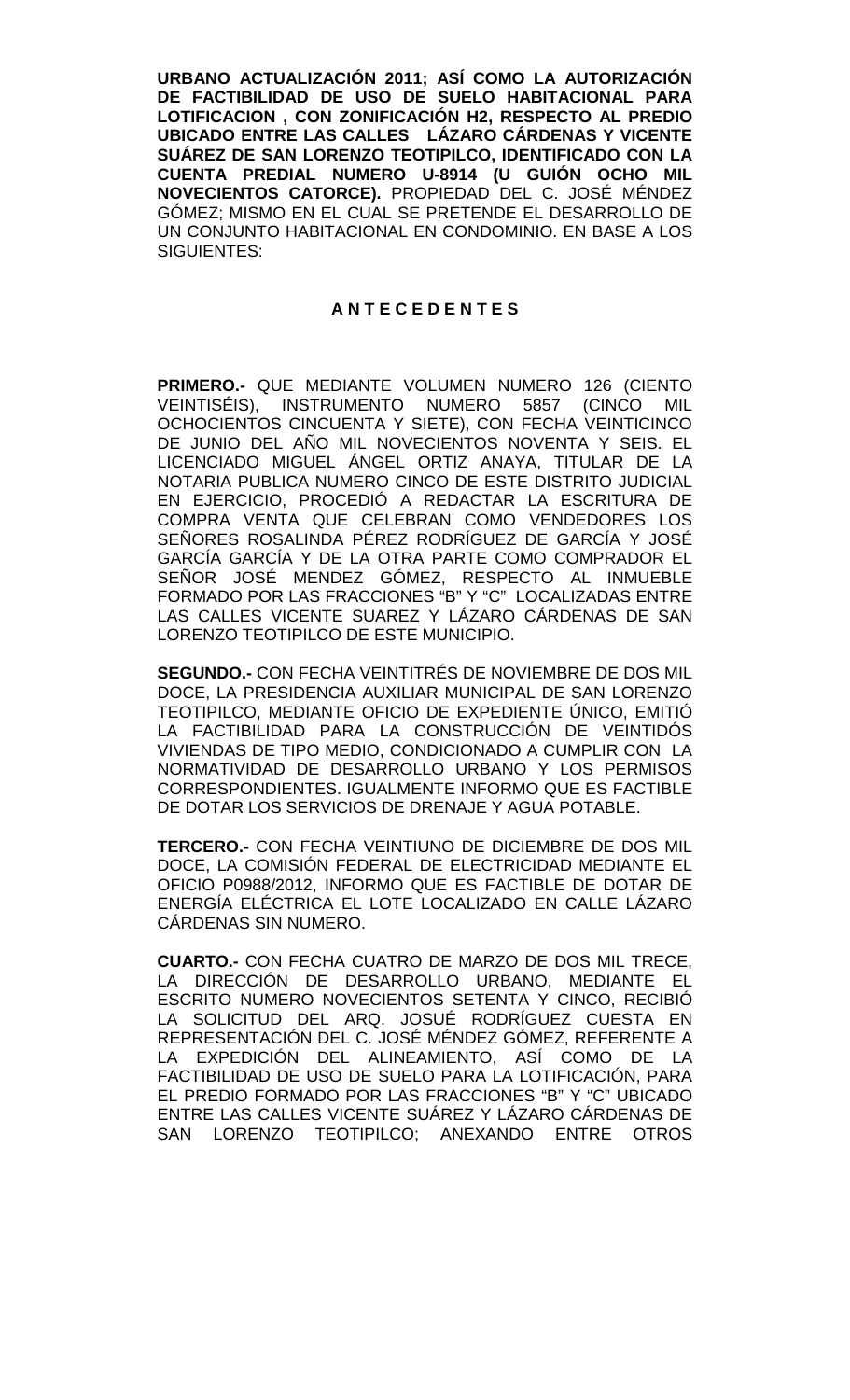DOCUMENTOS, COPIA DE LA BOLETA PREDIAL CON NUMERO DE CUENTA "U" GUIÓN OCHO MIL NOVECIENTOS CATORCE Y COPIA COTEJADA DE LA ESCRITURA DE COMPRA VENTA. MISMA SOLICITUD, FUE CONTESTADA MEDIANTE EL OFICIO NUMERO QUINIENTOS DIECIOCHO, EN EL CUAL SE INFORMO QUE NO ERA POSIBLE DE OTORGAR LA FACTIBILIDAD DE USO DE SUELO, TODA VEZ QUE CONFORME A LO ESTABLECIDO POR EL PROGRAMA DE DESARROLLO URBANO DE LA CIUDAD DE TEHUACÁN, ACTUALIZACIÓN 2011, EN VIGENCIA, INDICA QUE EL INMUEBLE SE UBICA DENTRO DE LA ZONIFICACIÓN SECUNDARIA H2I DENOMINADA HABITACIONAL MEDIA IRREGULAR.

**QUINTO.-** CON FECHA DIECINUEVE DE MARZO DE DOS MIL TRECE, LA DIRECCIÓN DE DESARROLLO URBANO, MEDIANTE EL ESCRITO NÚMERO QUINIENTOS CUARENTA Y UNO, RECIBIÓ DEL ARQ. JOSUÉ RODRÍGUEZ CUESTA EN REPRESENTACIÓN DEL C. JOSÉ MÉNDEZ GÓMEZ, LA SOLICITUD DE RECONSIDERACIÓN EN SEGUIMIENTO AL TRÁMITE NOVECIENTOS SETENTA Y CINCO, EN BASE A LAS JUSTIFICACIONES QUE SE DESCRIBEN EN EL ESCRITO QUINIENTOS CUARENTA Y UNO. MISMA SOLICITUD, FUE RESPONDIDA MEDIANTE EL OFICIO QUINIENTOS TREINTA Y CINCO, EN EL CUAL SE INFORMO QUE UNA VEZ EXPUESTO SU CASO ANTE LA HONORABLE COMISIÓN DE DESARROLLO URBANO Y OBRAS PUBLICAS CON FECHA VEINTICINCO DE MARZO DE DOS MIL TRECE, SE DETERMINO QUE EN APEGO A LO ESTABLECIDO POR EL PROGRAMA DE DESARROLLO URBANO DE LA CIUDAD DE TEHUACÁN, ACTUALIZACIÓN 2011, EN VIGENCIA, NO ES FACTIBLE DE OTORGAR LO REQUERIDO, TODA VEZ QUE SE INDICA QUE EL INMUEBLE SE UBICA DENTRO DE LA ZONIFICACIÓN SECUNDARIA H2I DENOMINADA HABITACIONAL MEDIA IRREGULAR.

**SEXTO.-** CON FECHA DIEZ DE ABRIL DE DOS MIL TRECE, LA DIRECCIÓN DE DESARROLLO URBANO, MEDIANTE EL ESCRITO<br>SETECIENTOS CINCUENTA, RECIBIÓ DEL ARQ. JOSUÉ SETECIENTOS CINCUENTA, RECIBIÓ RODRÍGUEZ CUESTA EN REPRESENTACIÓN DEL C. JOSÉ MÉNDEZ GÓMEZ, LA SOLICITUD DE RECONSIDERACIÓN EN SEGUIMIENTO AL TRAMITE NOVECIENTOS SETENTA Y CINCO, CON ATENCIÓN ESPECIAL DE QUE DICHO PREDIO, SEA CONSIDERADO COMO ZONA REGULAR EXPONIENDO EN SU ESCRITO LO SIGUIENTE:

A).- ES UN PREDIO CON ESCRITURA NOTARIAL INSCRITA EN EL REGISTRO PÚBLICO DE LA PROPIEDAD

B).- ES UN PREDIO INSCRITO EN EL CATASTRO MUNICIPAL QUE PAGA Y SE ENCUENTRA AL CORRIENTE

C).- ESTA UBICADO EN LA ZONA MAS CÉNTRICA Y CONSOLIDADA DE LA JUNTA AUXILIAR DE SAN LORENZO, COLINDANDO AL NORTE CON LA PARROQUIA Y EL ZÓCALO, AL SUR CON PROPIEDAD PARTICULAR, AL ORIENTE CON LA CALLE LÁZARO CÁRDENAS LA CUAL CUENTA CON SERVICIOS MUNICIPALES, AL PONIENTE CON UNA EMPRESA MAQUILADORA.

D).- EL PREDIO ESTA UBICADO EN ZONA URBANIZADA, CON SERVICIOS MUNICIPALES DE AGUA, DRENAJE, ENERGÍA ELÉCTRICA, ALUMBRADO Y ACCESO PAVIMENTADO.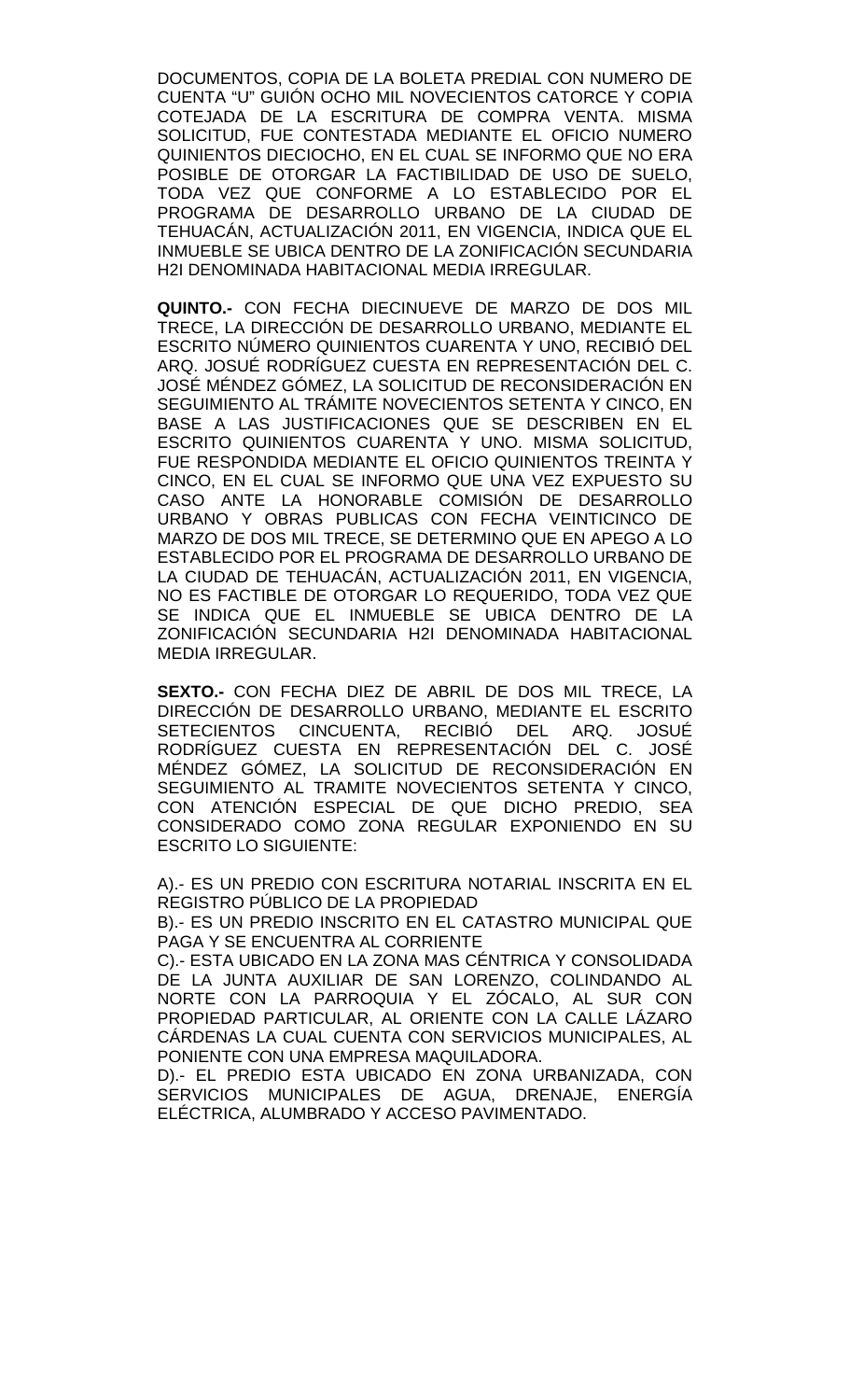E).- LOS VECINOS CERCANOS SON CASAS HABITACIÓN DE NIVEL MEDIO, LOS CUALES CUENTAN CON TODOS LOS SERVICIOS. F).- EL PREDIO DONDE SE PRETENDE EL PROYECTO, CUENTA CON LA FACTIBILIDAD DE AGUA, DRENAJE Y ELECTRIFICACIÓN, CON APROBACIÓN DEL CABILDO DE SAN LORENZO TEOTIPILCO. G).- EL PREDIO CUENTA CON LA CONCESIÓN PARA LA EXPLOTACIÓN DE UN POZO VIGENTE, MISMA QUE SERÁ CEDIDA GRATUITAMENTE A LA JUNTA AUXILIAR PARA REFORZAR LA CAPACIDAD DE ABASTO DE LA RED DE AGUA POTABLE H).-EL PROYECTO DE CONJUNTO EN CONDOMINIO PRIMAVERA SAN LORENZO, AL ESTAR CONSTITUIDO BAJO ESE RÉGIMEN, NO CAUSARA A LA JUNTA AUXILIAR, GASTOS DE MANTENIMIENTO DE ALUMBRADO, VIALIDADES, CUIDADO DE JARDINES, SEGURIDAD NI VIGILANCIA.

### **C O N S I D E R A N D O**

**I.-** QUE ES OBLIGACIÓN DE ESTE HONORABLE AYUNTAMIENTO EN TÉRMINOS DE LO QUE DISPONEN LOS ARTÍCULOS **102, 103** Y **105** DE LA CONSTITUCIÓN POLÍTICA DEL ESTADO LIBRE Y SOBERANO DE PUEBLA, CUMPLIR Y HACER CUMPLIR LA CONSTITUCIÓN, LEYES Y REGLAMENTOS SECUNDARIOS QUE EMANEN DEL PACTO FEDERAL; ELLO EN ESTRICTO APEGO Y CONCORDANCIA EN LO DISPUESTO POR EL ARTÍCULO **115**  FRACCIÓN **V** DE LA PROPIA CONSTITUCIÓN POLÍTICA DE LOS ESTADOS UNIDOS MEXICANOS.

**II.-** QUE EN TÉRMINOS DE LO DISPUESTO POR LOS ARTÍCULOS **9**  FRACCIONES **I, III, X , XV,** Y PÁRRAFO ÚLTIMO DE LA LEY GENERAL DE ASENTAMIENTOS HUMANOS Y ARTICULO **78** FRACCIONES **XXXIX**, **XLI** Y **XLIII** DE LA LEY ORGÁNICA MUNICIPAL DEL ESTADO DE PUEBLA CORRESPONDE A ESTE MUNICIPIO EN EL ÁMBITO DE SU JURISDICCIÓN ENTRE OTROS, ADMINISTRAR LOS PLANES O PROGRAMAS DE DESARROLLO URBANO, DE CENTROS DE POBLACIÓN, ASÍ COMO EXPEDIR LAS AUTORIZACIONES DE LICENCIAS O PERMISOS DE USO DE SUELO Y CONSTRUCCIÓN, FRACCIONAMIENTOS,<br>SUBDIVISIONES, FUSIONES, RELOTIFICACIONES Y RELOTIFICACIONES Y CONDOMINIOS; COMPRENDIÉNDOSE ACCIONES TENDIENTES A LA CONSERVACIÓN, MEJORAMIENTO Y CRECIMIENTO DE LOS CENTROS DE POBLACIÓN DEL MUNICIPIO, SIN DESCUIDAR EL MANTENIMIENTO DEL EQUILIBRIO ECOLÓGICO Y ADECUÁNDOSE A LOS PRINCIPIOS DE UN DESARROLLO EQUILIBRADO SUSTENTABLE. EJERCIENDO SUS ATRIBUCIONES EN MATERIA DE DESARROLLO URBANO A TRAVÉS DE LOS CABILDOS DE LOS AYUNTAMIENTOS O CON EL CONTROL Y EVALUACIÓN DE ESTOS.

**III.-** QUE CONFORME A LO ESTABLECIDO EN EL PROGRAMA DE DESARROLLO URBANO SUSTENTABLE DE LA CIUDAD DE TEHUACAN, ACTUALIZACION 2011, EN VIGENCIA, RESPECTO AL PREDIO UBICADO ENTRE LAS CALLES LÁZARO CÁRDENAS Y VICENTE SUÁREZ DE SAN LORENZO TEOTIPILCO, IDENTIFICADO CON LA CUENTA PREDIAL U-8914; ÉSTE SE LOCALIZA, DENTRO DE UNA ZONIFICACIÓN PRIMARIA ÁREA URBANA ACTUAL Y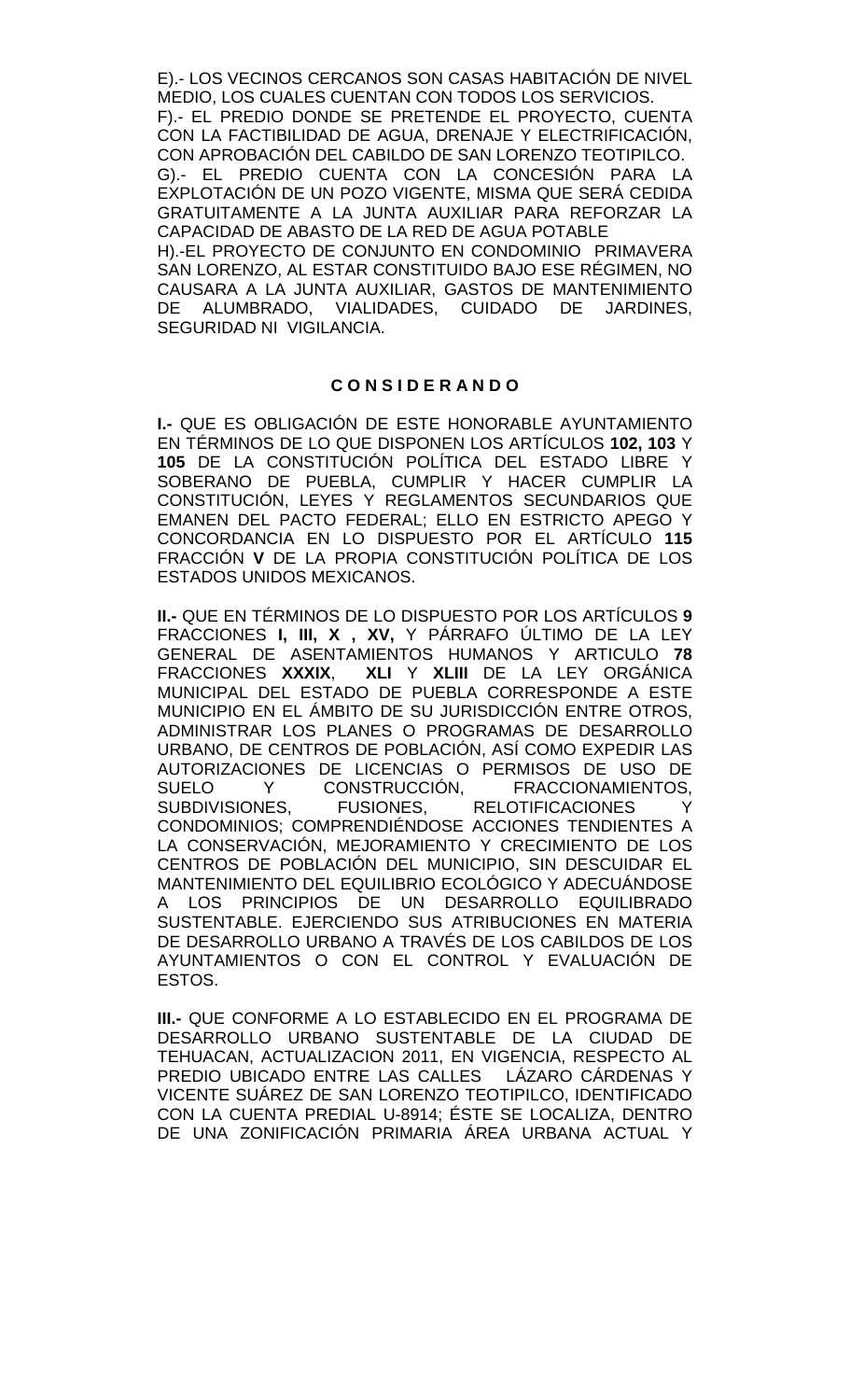ZONIFICACIÓN SECUNDARIA H2i DENOMINADA HABITACIONAL MEDIA IRREGULAR. EL CUAL CUENTA CON UNA SUPERFICIE TOTAL DE 4562.82 M2 (CUATRO MIL QUINIENTOS SESENTA Y DOS PUNTO OCHENTA Y DOS METROS CUADRADOS), SEGÚN ALINEAMIENTO 472/2013.

**IV.-** QUE SABEDORES DE LA SITUACIÓN REAL QUE PREVALECE EN EL MUNICIPIO RESPECTO AL CRECIMIENTO DE LA ZONA URBANA DE NUESTRA CIUDAD, SE PROCEDE A REVISAR LA VIABILIDAD O INVIABILIDAD DEL TEMA QUE VERSA EL PRESENTE DICTAMEN, ENCONTRANDO FACTORES Y SITUACIONES DIFERENTES A LO ESTABLECIDO POR EL PROGRAMA RECTOR DE DESARROLLO URBANO DE LA CIUDAD DE TEHUACÁN, ACTUALIZACIÓN 2011, YA QUE DE LAS CARACTERÍSTICAS FÍSICO URBANAS QUE PRESENTAN LAS ÁREAS CIRCUNDANTES A LA ZONA AFECTA A LA CAUSA, SE OBSERVA QUE SE ENCUENTRA IMPACTADA CON UN APROVECHAMIENTO PRIORITARIAMENTE URBANO, ADVIRTIÉNDOSE UNA UTILIZACIÓN DEL SUELO CON ACTIVIDADES MINORITARIAS PERO YA EXISTENTES DEL TIPO COMERCIAL, INCLUSO INDUSTRIAL Y EN GRAN PORCENTAJE HABITACIONAL, LO CUAL DISTA DE MANERA SIGNIFICATIVA CON LO PREVISTO POR EL ACTUAL PROGRAMA; INDICANDO QUE EL ÁREA DE ESTUDIO SE ENCUENTRA INMERSO EN UN ESPACIO CON REDES DE INFRAESTRUCTURA Y EQUIPAMIENTO YA EXISTENTES, POR LO QUE RESULTA NECESARIO SEÑALAR QUE EN FUNCIÓN DE LAS ACTIVIDADES URBANAS QUE ACTUALMENTE SE DESEMPEÑAN EN LA ZONA, ES NECESARIO SE HAGAN LAS ADECUACIONES RESPECTIVAS, QUE PERMITAN REGULAR CONGRUENTEMENTE EL GRADO DE CONCENTRACIÓN DE VIVIENDAS, HABITANTES Y USOS PERMISIBLES DE ACUERDO AL ENTORNO REAL EXISTENTE. IGUALMENTE ES IMPORTANTE MENCIONAR QUE EN VERSIONES ANTERIORES AL PROGRAMA DE DESARROLLO URBANO VIGENTE, ESPECIFICANDO LA ACTUALIZACION DE 1995, SE CONTEMPLABA PARA LA MISMA ZONIFICACIÓN COMO UNA RESERVA PARA CRECIMIENTO A MEDIANO Y CORTO PLAZO; MIENTRAS QUE EN EL PROGRAMA PARCIAL DE PROTECCION ECOLOGICA Y URBANA DE LOS DISTRITOS UNIVERSIDAD Y SEMINARIO, DE LA CIUDAD DE TEHUACAN PUEBLA, ACTUALIZACION 2002, SE CONTEMPLO COMO UNA ZONIFICACION H2, ES DECIR HABITACIONAL MEDIA; RECALCANDO EL HECHO DE QUE UNA SUPERFICIE PUEDE CAMBIAR DE IRREGULAR A REGULAR, PERO NUNCA EN SENTIDO CONTRARIO.

**V.** QUE DADAS LAS CARACTERISTICAS DE DENSIFICACION DE LA ZONA Y EN CONFORMIDAD CON LA CONTEMPLADA POR EL ACTUAL PROGRAMA DE DESARROLLO URBANO; DE RESULTAR PROCEDENTE LO SOLICITADO, CORRESPONDERÁ A UNA ZONIFICACIÓN SECUNDARIA HABITACIONAL MEDIA (H2), CON UNA DENSIDAD MÁXIMA DE 187.5 HAB/HAS; DENSIDAD MÁXIMA DE 37.5 VIV/HA; LOTES MÍNIMOS DE 160M2; FRENTE MÍNIMO DE 8.00M, CON UN COEFICIENTE DE OCUPACIÓN DE SUELO (COS) 0.8 MÁXIMO Y COEFICIENTE DE UTILIZACIÓN DE SUELO (CUS) 2.4 MÁXIMO.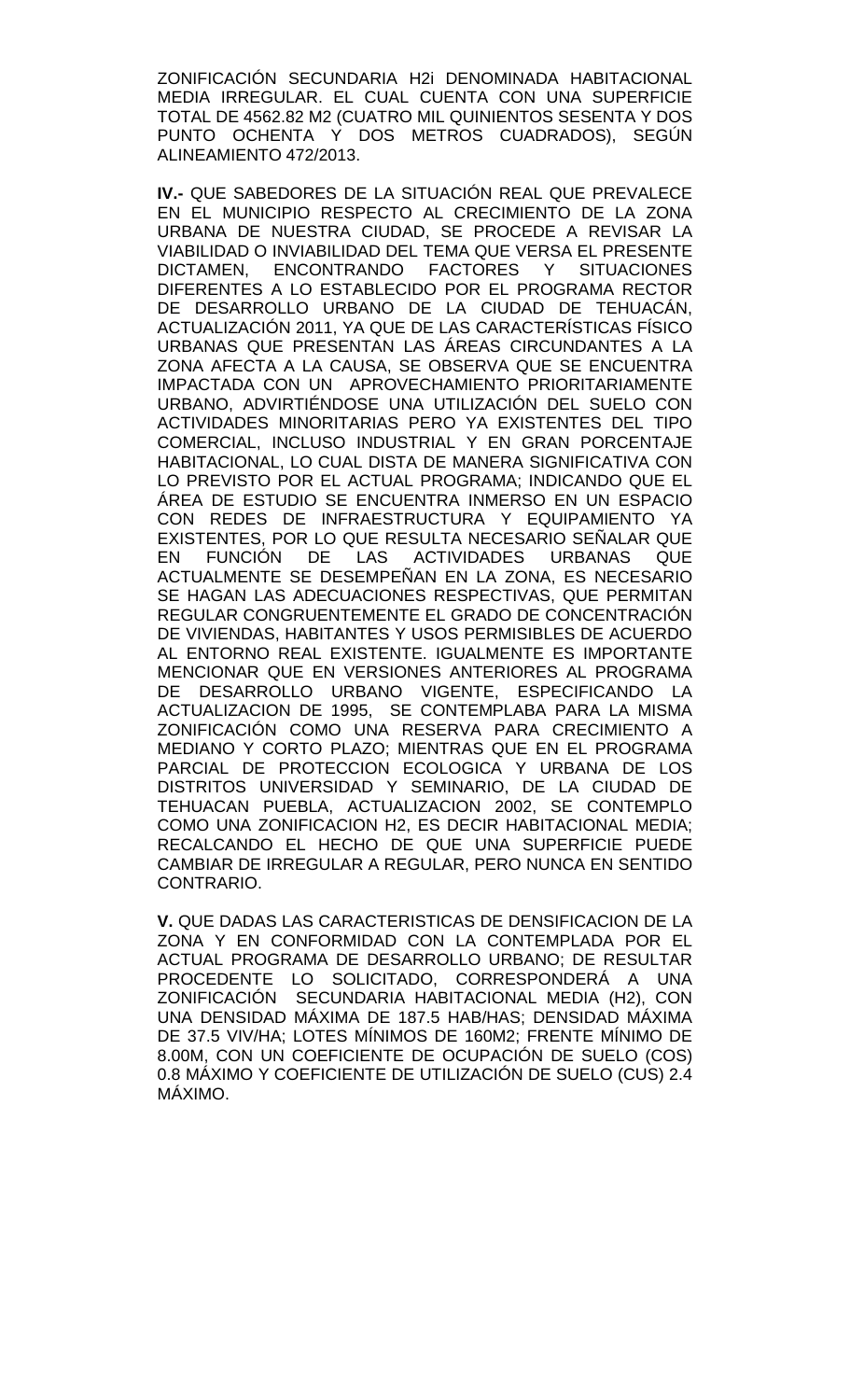**VI.-** QUE EL ARTÍCULO **92** EN SUS FRACCIONES **III, IV**, Y **V** DE LA LEY ORGÁNICA MUNICIPAL DEL ESTADO DE PUEBLA; ESTABLECE QUE SON FACULTADES Y OBLIGACIONES DE LOS REGIDORES DELIBERAR Y DECIDIR SOBRE LOS ASUNTOS QUE LE COMPETEN AL AYUNTAMIENTO, FORMAR PARTE DE LAS COMISIONES PARA LAS QUE FUEREN DESIGNADOS POR ÉSTE Y DICTAMINAR E INFORMAR SOBRE LOS ASUNTOS QUE SE LES ENCOMIENDE; DISPOSICIÓN QUE SE ARTICULA CON EL ARTICULO **96** FRACCIÓN **III** DE ESA PROPIA LEY, LA QUE ESTABLECE QUE DENTRO DE LAS COMISIONES PERMANENTES DE REGIDORES SE ENCUENTRAN LAS DE DESARROLLO URBANO Y OBRAS PÚBLICAS, MISMAS DE LAS QUE FORMAMOS PARTE LOS SUSCRITOS Y QUE DEBERÁ ANALIZAR, DISCUTIR Y PROPONER SOBRE LOS ASUNTOS COMPRENDIDOS EN ESAS MATERIAS. POR LO ANTES EXPUESTO EN LOS PUNTOS DE HECHO Y DE DERECHO QUE EN EL CUERPO DEL PRESENTE DICTAMEN SE VIERTEN, EN USO DE LAS FACULTADES CONFERIDAS, SOMETEMOS A CONSIDERACIÓN DE ESTE HONORABLE CUERPO EDILICIO EL SIGUIENTE:

### **D I C T A M E N**

**PRIMERO.- SE AUTORICE EL CAMBIO DE ZONIFICACION DE H2i (HABITACIONAL MEDIA IRREGULAR) A H2 (HABITACIONAL MEDIA) EN EL PROGRAMA DE DESARROLLO URBANO ACTUALIZACION 2011; RESPECTO DEL PREDIO UBICADO ENTRE CALLES LÁZARO CÁRDENAS Y VICENTE SUÁREZ DE SAN LORENZO TEOTIPILCO, IDENTIFICADO CON LA CUENTA PREDIAL NUMERO U-8914 (U GUIÓN OCHO MIL NOVECIENTOS CATORCE), PROPIEDAD DEL C. JOSÉ MÉNDEZ GÓMEZ.**

**SEGUNDO.- SE AUTORICE OTORGAR LA FACTIBILIDAD DE USO DE SUELO HABITACIONAL PARA LOTIFICACION, CON ZONIFICACION H2, RESPECTO DEL PREDIO UBICADO ENTRE CALLES LÁZARO CÁRDENAS Y VICENTE SUÁREZ DE SAN LORENZO TEOTIPILCO, IDENTIFICADO CON LA CUENTA PREDIAL NUMERO U-8914 (U GUIÓN OCHO MIL NOVECIENTOS CATORCE), PROPIEDAD DEL C. JOSÉ MÉNDEZ GÓMEZ. MISMO QUE DEBERA CUMPLIR CON LOS DIVERSOS REQUISITOS Y CONDICIONANTES QUE PARA EL CASO DISPONEN LOS ORDENAMIENTOS LEGALES APLICABLES EN LA MATERIA.**

**TERCERO.- QUE DE SER APROBADA LA AUTORIZACION DEL CAMBIO DE ZONIFICACION DE H2i A H2; RESPECTO DEL PREDIO UBICADO ENTRE CALLES LÁZARO CÁRDENAS Y VICENTE SUÁREZ DE SAN LORENZO TEOTIPILCO, IDENTIFICADO CON LA CUENTA PREDIAL NUMERO U-8914, PROPIEDAD DEL C. JOSÉ MÉNDEZ GÓMEZ, SE INCLUYA COMO ZONIFICACION H2, EN LA SIGUIENTE ACTUALIZACION DEL PROGRAMA DE DESARROLLO URBANO PARA LA CIUDAD DE TEHUACAN, PUEBLA.- COMISIÓN DE DESARROLLO URBANO Y OBRAS PÚBLICAS.- TEHUACÁN, PUEBLA A DOCE DE ABRIL DE DOS MIL TRECE.- ARQ. CARLOS ARENAS GUTIÉRREZ.- REGIDOR PRESIDENTE.- C. GRETA GARCÍA SALAZAR.- REGIDOR MIEMBRO.- C.P. GABRIELA**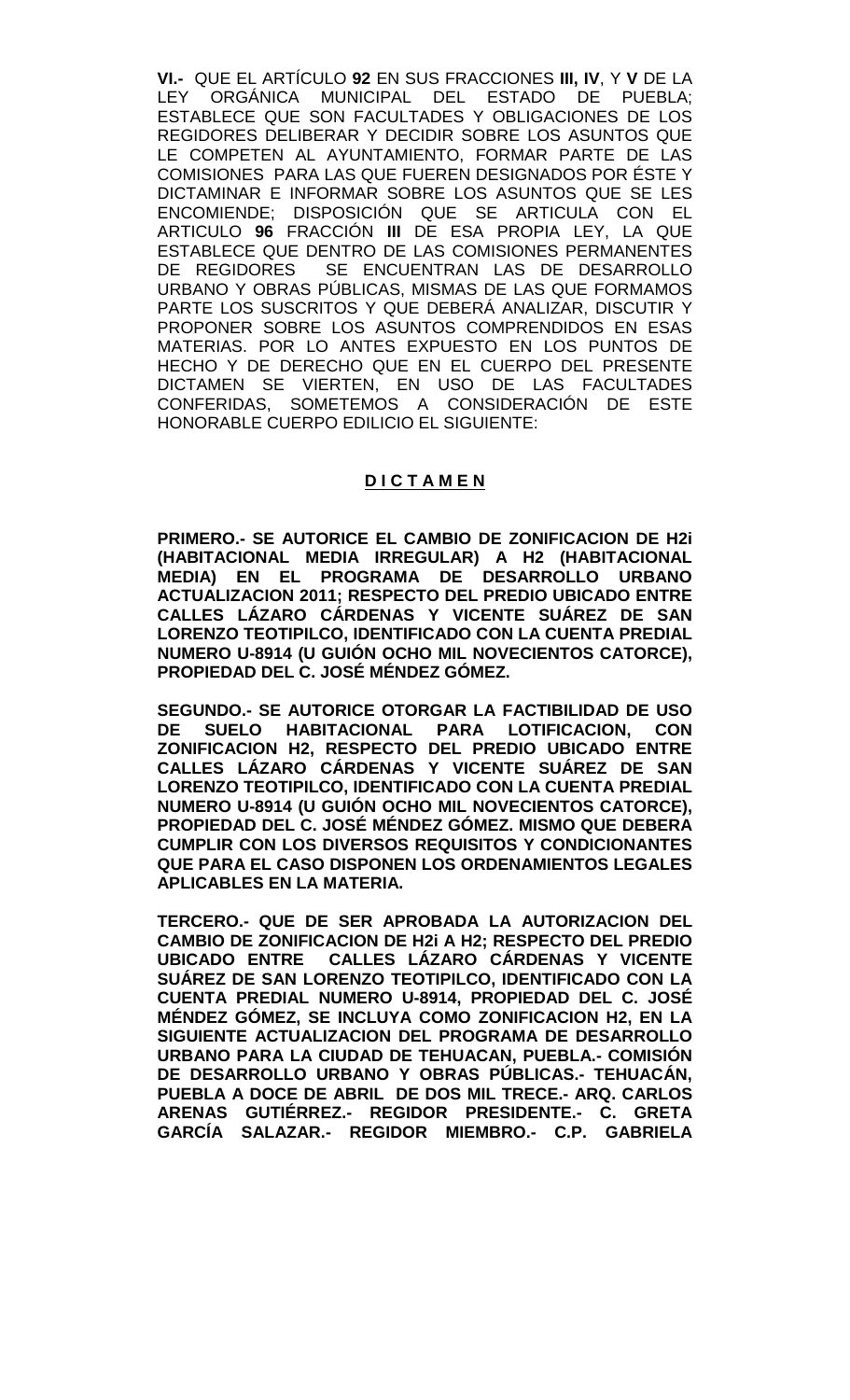### **BRINGAS DELGADO.- REGIDOR MIEMBRO.- FIRMAS ILEGIBLES..."**

SEÑOR PRESIDENTE MUNICIPAL, REGIDORES Y SINDICO MUNICIPAL, EN VOTACIÓN SE LES CONSULTA SI SE APRUEBA LA PROPUESTA PRESENTADA EN CUESTIÓN, LOS QUE ESTÉN POR LA AFIRMATIVA SÍRVANSE MANIFESTARLO LEVANTANDO LA MANO.

HABIÉNDOSE ANALIZADO AMPLIAMENTE EL CONTENIDO DEL DICTAMEN DE REFERENCIA, POR MAYORÍA CON 13 VOTOS A FAVOR, POR PARTE DE LOS INTEGRANTES DEL HONORABLE CABILDO, SE DETERMINA EL SIGUIENTE:

# **A C U E R D O**

**PRIMERO.-** SE AUTORIZA EL CAMBIO DE ZONIFICACION DE H2i (HABITACIONAL MEDIA IRREGULAR) A H2 (HABITACIONAL MEDIA) EN EL PROGRAMA DE DESARROLLO URBANO ACTUALIZACION 2011; RESPECTO DEL PREDIO UBICADO ENTRE CALLES LÁZARO CÁRDENAS Y VICENTE SUÁREZ DE SAN LORENZO TEOTIPILCO, IDENTIFICADO CON LA CUENTA PREDIAL NUMERO U-8914 (U GUIÓN OCHO MIL NOVECIENTOS CATORCE), PROPIEDAD DEL C. JOSÉ MÉNDEZ GÓMEZ.

**SEGUNDO**.- SE AUTORIZA OTORGAR LA FACTIBILIDAD DE USO DE SUELO HABITACIONAL PARA LOTIFICACION, CON ZONIFICACION H2, RESPECTO DEL PREDIO UBICADO ENTRE CALLES LÁZARO CÁRDENAS Y VICENTE SUÁREZ DE SAN LORENZO TEOTIPILCO, IDENTIFICADO CON LA CUENTA PREDIAL NUMERO U-8914 (U GUIÓN OCHO MIL NOVECIENTOS CATORCE), PROPIEDAD DEL C. JOSÉ MÉNDEZ GÓMEZ. MISMO QUE DEBERA CUMPLIR CON LOS DIVERSOS REQUISITOS Y CONDICIONANTES QUE PARA EL CASO DISPONEN LOS ORDENAMIENTOS LEGALES APLICABLES EN LA MATERIA.

**TERCERO**.- UNA VEZ QUE HA SIDO APROBADA LA AUTORIZACION DEL CAMBIO DE ZONIFICACION DE H2i A H2; RESPECTO DEL PREDIO UBICADO ENTRE CALLES LÁZARO CÁRDENAS Y VICENTE SUÁREZ DE SAN LORENZO TEOTIPILCO, IDENTIFICADO CON LA CUENTA PREDIAL NUMERO U-8914, PROPIEDAD DEL C. JOSÉ MÉNDEZ GÓMEZ, SE ORDENA SE INCLUYA COMO ZONIFICACION H2, EN LA SIGUIENTE ACTUALIZACION DEL PROGRAMA DE DESARROLLO URBANO PARA LA CIUDAD DE TEHUACAN, PUEBLA.

LO ANTERIOR CON FUNDAMENTO EN LOS DISPOSITIVOS LEGALES INVOCADOS EN EL DICTAMEN DE REFERENCIA.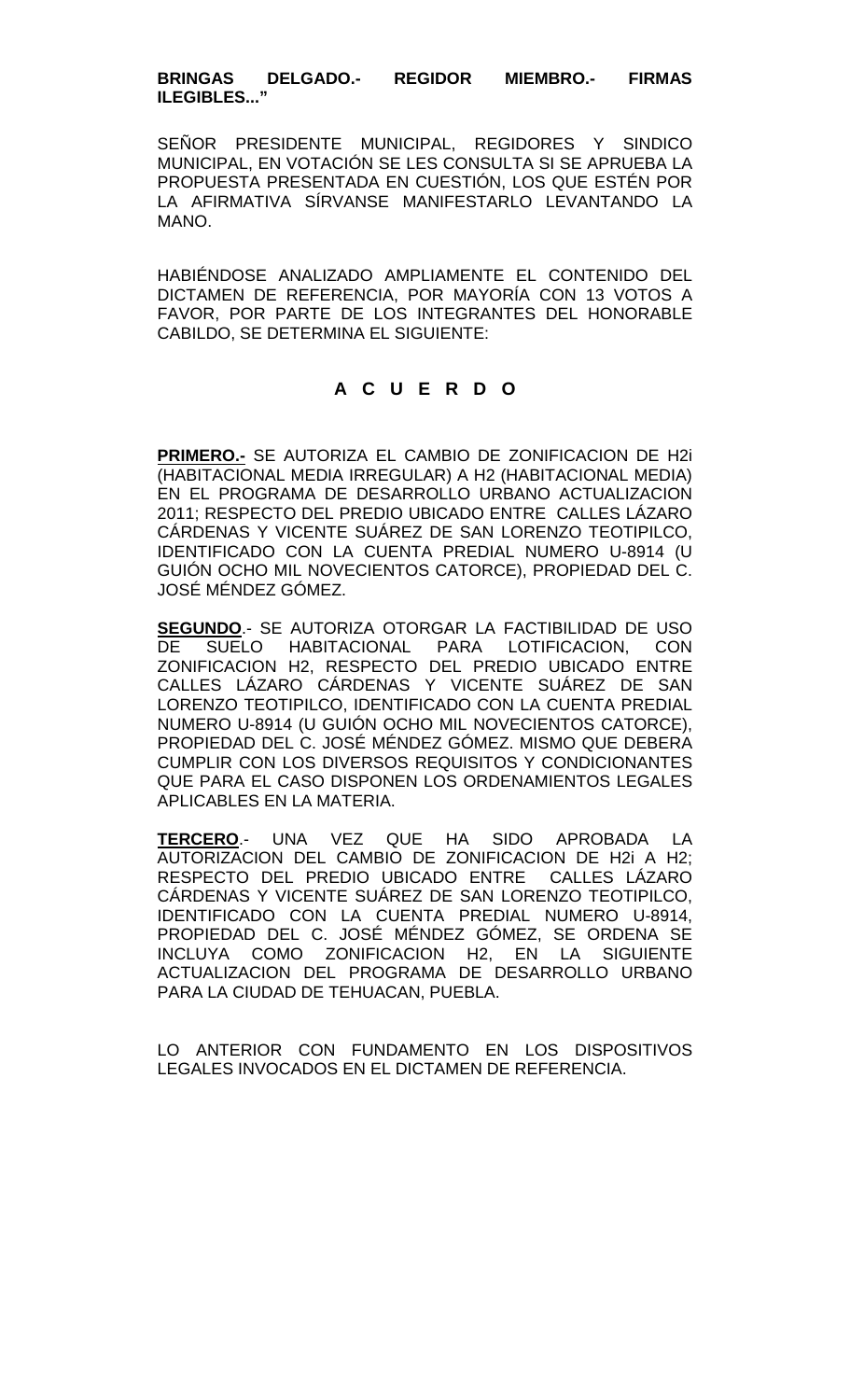**COMISIÓN DE DESARROLLO URBANO Y OBRAS PÚBLICAS.- ANÁLISIS, DISCUSIÓN Y EN SU CASO APROBACIÓN DEL** LICENCIA DE USO DE SUELO PARA **RESTAURANTE BAR, PARA EL PREDIO UBICADO EN CALLE UNO NORTE NUMERO DOSCIENTOS TREINTA Y CUATRO, A SOLICITUD DEL C. JAVIER FLORES MORENO.**

SEÑOR REGIDOR TIENE USTED EL USO DE LA PALABRA.

EL C. CARLOS ARENAS GUTIERREZ, PROCEDE A DAR LECTURA AL DICTAMEN CORRESPONDIENTE, MISMO QUE A LA LETRA DICE:

**"…HONORABLE CUERPO EDILICIO DEL AYUNTAMIENTO DE TEHUACÁN, PUEBLA**.

LOS SUSCRITOS ARQ. CARLOS ARENAS GUTIÉRREZ REGIDOR PRESIDENTE, C. GRETA GARCÍA SALAZAR Y C.P. GABRIELA BRINGAS DELGADO, TODOS REGIDORES MIEMBROS DE LA **COMISIÓN DE DESARROLLO URBANO Y OBRAS PÚBLICAS** EN USO DE LAS FACULTADES QUE SE NOS CONFIERE EN TÉRMINOS DE LO QUE DISPONEN LOS ARTÍCULOS **92** FRACCIONES **I, IV, 94, 96** FRACCIÓN **III** Y **98** DE LA LEY ORGÁNICA MUNICIPAL; TOMANDO EN CUENTA LOS ARGUMENTOS DE HECHO Y DE DERECHO QUE EN EL PRESENTE SE VIERTEN, SOMETEMOS A SU CONSIDERACIÓN EL SIGUIENTE DICTÁMEN QUE VERSA SOBRE LA *"LICENCIA DE USO DE SUELO COMERCIAL PARA RESTAURANTE BAR, PARA EL PREDIO UBICADO EN CALLE 1 NORTE No. 234, COL. CENTRO DE ESTA CIUDAD, A SOLICITUD DEL C. JAVIER FLORES MORENO";* BASÁNDONOS EN LOS SIGUIENTES:

# **A N T E C E D E N T E S**

**ÚNICO.-** QUE CON FECHA TRECE DE SEPTIEMBRE DE DOS MIL DOCE, ES RECIBIDA POR LA DIRECCIÓN DE DESARROLLO URBANO DE ESTE HONORABLE AYUNTAMIENTO MUNICIPAL DE TEHUACÁN, PUEBLA; DEL CIUDADANO **JAVIER FLORES MORENO**, LA SOLICITUD PARA CONSTANCIA DE USO DE SUELO PARA EL FUNCIONAMIENTO DE UN RESTAURANTE BAR, EN EL PREDIO UBICADO EN CALLE UNO NORTE, NÚMERO DOSCIENTOS TREINTA Y CUATRO, DE LA COLONIA CENTRO DE ESTA CIUDAD DE TEHUACÁN, PUEBLA, TAL Y COMO SE DESPRENDE DEL TRÁMITE CON FOLIO DE INGRESO 001610; ANEXANDO A SU PETICION COPIA DEL CONTRATO DE ARRENDAMIENTO DEL INMUEBLE OBJETO DE LA PRESENTE PETICIÓN, COTEJADA POR EL CIUDADANO LICENCIADO FABIO ARTURO FRANCISCO BELTRÁN CARRILES, NOTARIO PÚBLICO AUXILIAR, DE LA NOTARIA PÚBLICA NÚMERO TRES DE LAS DE ESTE DISTRITO JUDICIAL; ASIMISMO, SE ANEXA, COPIA SIMPLE DE CONSTANCIA DE PAGO PREDIAL ACTUALIZADA, CROQUIS DE LOCALIZACIÓN Y DOS FOTOGRAFIAS DE LA DISTRIBUCIÓN INTERIOR QUE SE PRETENDE PARA DICHO ESTABLECIMIENTO.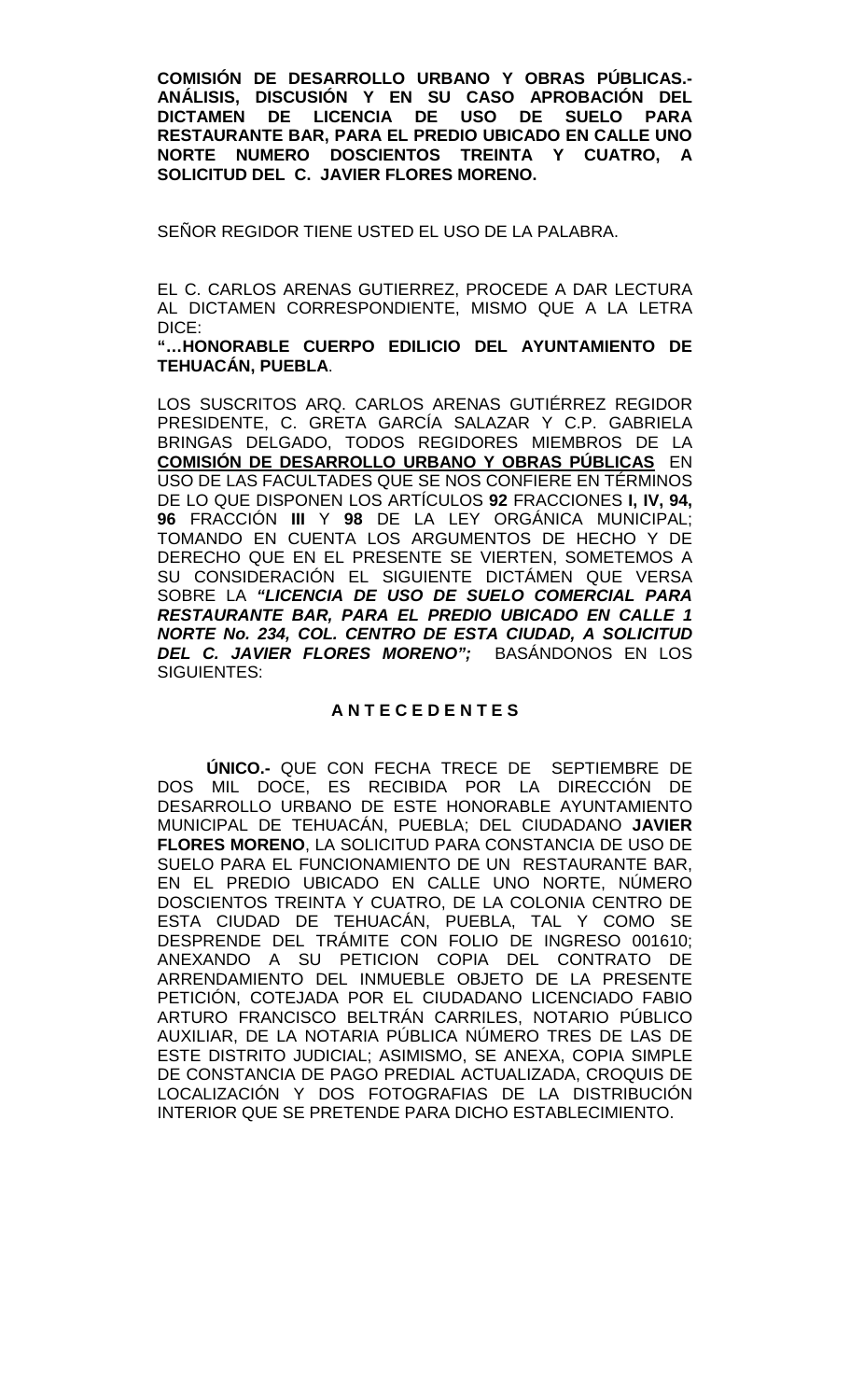**I.-** QUE ES OBLIGACIÓN DE ESTE HONORABLE AYUNTAMIENTO EN TÉRMINOS DE LO QUE DISPONEN LOS ARTÍCULOS **102, 103** Y **105** DE LA CONSTITUCIÓN POLÍTICA DEL ESTADO LIBRE Y SOBERANO DE PUEBLA, CUMPLIR Y HACER<br>CUMPLIR LA CONSTITUCIÓN, LEYES Y REGLAMENTOS CUMPLIR LA CONSTITUCIÓN, LEYES Y REGLAMENTOS SECUNDARIOS QUE EMANEN DEL PACTO FEDERAL; ELLO EN ESTRICTO APEGO Y CONCORDANCIA EN LO DISPUESTO POR EL ARTÍCULO **115** FRACCIÓN **V** DE LA PROPIA CONSTITUCIÓN POLÍTICA DE LOS ESTADOS UNIDOS MEXICANOS.

**II.-** QUE EN TÉRMINOS DE LO DISPUESTO POR EL ARTICULO **9** FRACCIONES **I, III, X , XV** Y PÁRRAFO ÚLTIMO DE LA LEY GENERAL DE ASENTAMIENTOS HUMANOS; CORRESPONDE A ESTE MUNICIPIO EN EL ÁMBITO DE SU JURISDICCIÓN ENTRE OTROS ADMINISTRAR LOS PLANES O PROGRAMAS DE DESARROLLO URBANO, DE CENTROS DE POBLACIÓN, ASÍ COMO EXPEDIR LAS AUTORIZACIONES, LICENCIAS O PERMISOS DE USO DE SUELO; EJERCIENDO SUS ATRIBUCIONES EN MATERIA DE DESARROLLO URBANO A TRAVÉS DE LOS CABILDOS DE LOS AYUNTAMIENTOS O CON EL CONTROL Y EVALUACIÓN DE ESTOS, DE IGUAL FORMA COMO LO DISPONE EL NUMERAL **78** FRACCIONES **XXXIX**, **XLI** DE LA LEY ORGÁNICA MUNICIPAL DEL ESTADO DE PUEBLA, ES FACULTAD DE LOS AYUNTAMIENTOS, EL ADMINISTRAR SUS PROGRAMAS DE DESARROLLO URBANO, ASÍ COMO EL CONTROLAR Y REGULAR EL SUELO DENTRO DE SU JURISDICCIÓN TERRITORIAL, RESPETANDO EL MARCO JURÍDICO ANTES CITADO, COMPRENDIÉNDOSE ACCIONES TENDIENTES A LA CONSERVACIÓN, MEJORAMIENTO Y CRECIMIENTO DE LOS CENTROS DE POBLACIÓN DEL MUNICIPIO; SIN DESCUIDAR EL MANTENIMIENTO DEL EQUILIBRIO ECOLÓGICO Y ADECUÁNDOSE A LOS PRINCIPIOS DE UN DESARROLLO EQUILIBRADO Y SUSTENTABLE.

**III.-** QUE EL ARTÍCULO **92** DEL ÚLTIMO DE LOS ORDENAMIENTOS LEGALES ARRIBA INVOCADO ESTIPULA EN SUS FRACCIONES **III, IV**, Y **V** DE LA LEY ORGÁNICA MUNICIPAL DEL ESTADO DE PUEBLA; QUE SON FACULTADES Y OBLIGACIONES DE LOS REGIDORES DELIBERAR Y DECIDIR SOBRE LOS ASUNTOS QUE LE COMPETEN AL AYUNTAMIENTO, FORMAR PARTE DE LAS COMISIONES PARA LAS QUE FUEREN DESIGNADOS POR ESTE Y DICTAMINAR E INFORMAR SOBRE LOS ASUNTOS QUE SE LES ENCOMIENDE; DISPOSICIÓN QUE SE ARTICULA CON EL DISPOSITIVO **96** FRACCIÓN **III** DE ESA PROPIA LEY, LA QUE ESTABLECE QUE DENTRO DE LAS COMISIONES PERMANENTES DE REGIDORES SE ENCUENTRAN LAS DE DESARROLLO URBANO Y OBRAS PÚBLICAS, MISMAS DE LAS QUE FORMAMOS PARTE LOS SUSCRITOS Y QUE DEBERÁ ANALIZAR, DISCUTIR Y PROPONER SOBRE LOS ASUNTOS COMPRENDIDOS EN ESAS MATERIAS.

**IV.-** Q U E LA DIRECCIÓN DE DESARROLLO URBANO, EN TERMINOS DE LAS FACULTADES QUE LE CONFIERE EL NUMERAL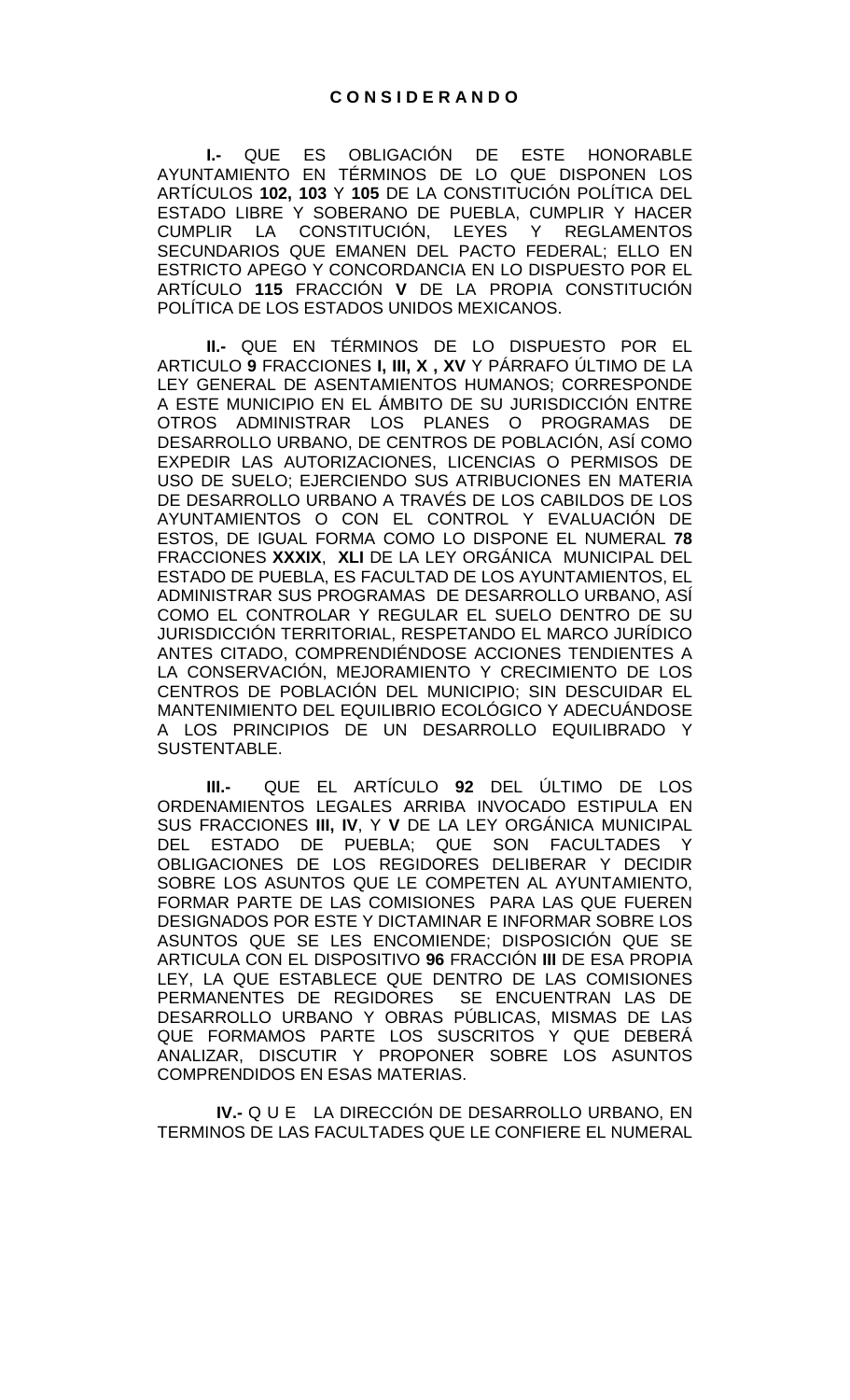18 DEL REGLAMENTO DE CONSTRUCCIONES DE ESTA CIUDAD, DE TEHUACÁN, PUEBLA; APEGÁNDOSE PARA ELLO EN LOS LINEAMIENTOS QUE EN MATERIA DE DESARROLLO URBANO RIGEN EN EL MUNICIPIO, ANALIZÓ EL EXPEDIENTE AFECTO A LA CAUSA, ENCONTRANDO QUE POR CUANTO HACE ÚNICA Y EXCLUSIVAMENTE AL **USO DE SUELO** PRETENDIDO PARA LA INSTALACIÓN Y FUNCIONAMIENTO DE **RESTAURANT BAR ES FACTIBLE**; DE CONFORMIDAD CON LO CONTENIDO EN LA TABLA DE COMPATIBILIDAD DE USOS Y DESTINOS DEL PROGRAMA DE DESARROLLO URBANO SUSTENTABLE DEL CENTRO DE POBLACIÓN DE ESTA CIUDAD, ACTUALIZACIÓN DOS MIL ONCE, EN VIGENCIA; TODA VEZ QUE EL INMUEBLE UBICADO EN CALLE UNO NORTE, NÚMERO DOSCIENTOS TREINTA Y CUATRO, DE LA COLONIA CENTRO DE ESTA CIUDAD, SE LOCALIZA EN ÁREA URBANA ACTUAL, ZONIFICACIÓN SECUNDARIA CON USO DE SUELO DENOMINADO CU, ES DECIR, CENTRO URBANO; DE IGUAL FORMA DEBERÁ CUMPLIRSE LO ESTABLECIDO EN LOS SIGUIENTES LINEAMIENTOS:

1.- REGLAMENTO DE CONSTRUCCIONES PARA EL MUNICIPIO DE TEHUACÁN, PUEBLA, CON ESPECIAL ATENCIÓN A LAS SIGUIENTES DISPOSICIONES:

A).- SERVICIOS SANITARIOS QUE SE REQUIERAN.

B).- LAS CONEXIONES ELÉCTRICAS DEBERÁN SER REVISADAS COMO MÍNIMO UNA VEZ AL AÑO, PARA EVITAR SOBRECARGAS

C).- LAS SALIDAS DE EMERGENCIA DEBERÁN DE ESTAR DISTRIBUIDAS EN LUGAR, NÚMERO Y TAMAÑO SUFICIENTE DE ACUERDO A LA CAPACIDAD DEL LUGAR.

2.- CON AUTORIZACIÓN POR PARTE DE LA SECRETARÍA DE SALUBRIDAD Y ASISTENCIA.

3.- REGLAMENTO MUNICIPAL DE PROTECCIÓN AMBIENTAL PARA EL MUNICIPIO DE TEHUACÁN, PUEBLA.

4.- LINEAMIENTOS AMBIENTALES QUE EMITA LA DIRECCIÓN DE MEDIO AMBIENTE.

5.- MEDIDAS DE PREVENCIÓN Y COMBATE A CONTINGENCIAS, QUE SEÑALE LA DIRECCIÓN DE PROTECCIÓN CIVIL DE ESTE MUNICIPIO. EL DICTAMEN FAVORABLE QUE EMITA DICHA DIRECCIÓN DEBERÁ SER RENOVADO CADA SEIS MESES, INDEPENDIENTEMENTE DE LA VIGENCIA QUE SE OTORGUE AL USO DE SUELO.

6.- CONVENIO CON EL ORGANISMO OPERADOR DE LOS SERVICIOS DE LIMPIA DE TEHUACÁN (OOSELITE) PARA LA DISPOSICIÓN ADECUADA DE LOS RESIDUOS SÓLIDOS MUNICIPALES.

7.- FACTIBILIDAD DE CONSUMO DE AGUA POTABLE Y PERMISO DE DESCARGA, EMITIDA POR EL ORGANISMO OPERADOR DEL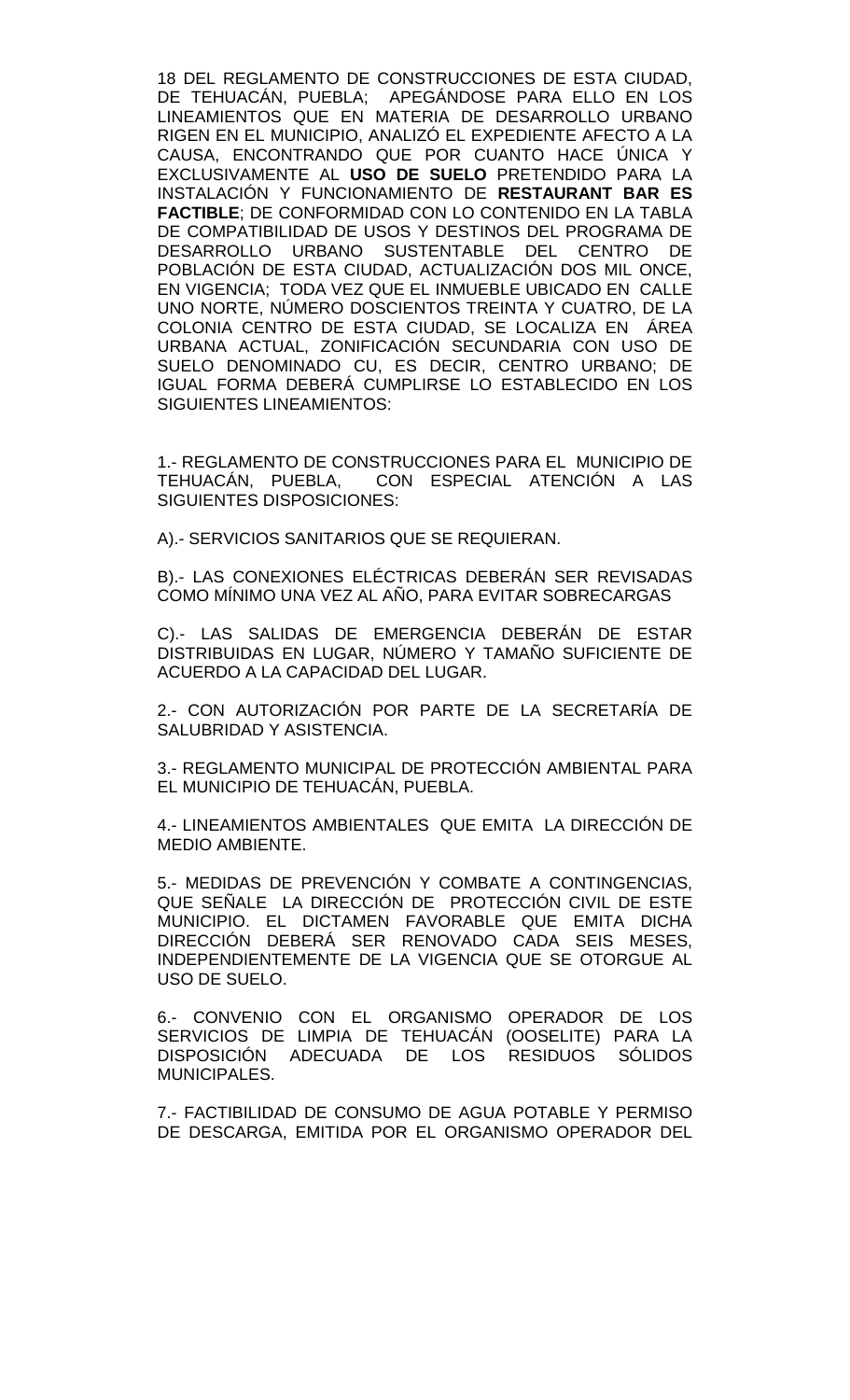SERVICIO DE AGUA POTABLE Y ALCANTARILLADO DE TEHUACÁN (OOSAPAT)

8.- NORMATIVIDAD EN MATERIA DE SEGURIDAD E HIGIENE, EMITIDA POR LA SECRETARÍA DEL TRABAJO Y PREVISIÓN SOCIAL (S.T.P.S)

9.- PROGRAMA DE MANEJO Y ALMACÉN DE RESIDUOS SÓLIDOS MUNICIPALES.

10.- PARA TODA OBRA DE REMODELACIÓN, INFRAESTRUCTURA, Y COLOCACIÓN DE ANUNCIOS, DEBERÁ CONTAR CON LICENCIA DE LA DIRECCIÓN DE DESARROLLO URBANO.

11.- NO PODRÁ INSTALARSE NINGÚN GIRO COMERCIAL CON ACTIVIDADES CONSIDERADAS DE RIESGO.

12.- POR NINGÚN MOTIVO SE PODRÁ DAR UN GIRO DISTINTO AL AUTORIZADO, POR LO QUE ÚNICAMENTE FUNCIONARIA COMO *"RESTAURANTE BAR".*

13.- Y LAS DEMÁS QUE CONFORME A LA REGLAMENTACIÓN URBANA SEAN NECESARIAS.

ES PRECISO DESTACAR QUE DE AUTORIZARSE LO SOLICITADO, ÉSTA CONSTANCIA NO ES DEFINITIVA Y NO CREA NINGÚN DERECHO REAL O ACCESORIO, QUEDANDO ENTENDIDO QUE DE EXISTIR MOLESTIAS Y/O DESACUERDO POR PARTE DE VECINOS, SE IMPONDRÁN LAS MEDIDAS QUE EL INTERÉS SOCIAL ASÍ DETERMINE, RESULTANDO PROCEDENTE LA CANCELACIÓN DEL USO DE SUELO RESPECTIVO EN CASO DE SER OTORGADO. ASÍ MISMO, DICHA CONSTANCIA QUEDA SUJETA A QUE, DE NO CUMPLIR CON LAS CONDICIONANTES NUMERADAS ANTES DE SU VENCIMIENTO, LA MISMA NO PODRÁ SER RENOVADA, NI PRÓRROGADA, HACIÉNDOSE ACREEDORES LOS PARTICULARES A LAS SANCIONES PERTINENTES Y/O CANCELACIÓN DE LA CONSTANCIA EXPEDIDA.

**V**.- QUE EL ARTÍCULO 18 DEL REGLAMENTO DE CONSTRUCCIONES DEL MUNICIPIO DE TEHUACÁN, PUEBLA; DISPONE ADEMÁS, QUE ES FACULTAD DISCRECIONAL DE LA DIRECCIÓN DE DESARROLLO URBANO, FIJAR LA VIGENCIA DE LAS CONSTANCIAS DE USO DE SUELO; EN ESE CONTEXTO, ES DE PRECISAR QUE DE AUTORIZARSE LO SOLICITADO EN EL CUERPO DEL PRESENTE DICTAMEN, SE DEBERÁ FIJAR EN LA CONSTANCIA RESPECTIVA DE *USO DE SUELO PARA "RESTAURANTE BAR"* UNA VIGENCIA POR *6 MESES*, PARA EL PREDIO UBICADO EN CALLE UNO NORTE, NÚMERO DOSCIENTOS TREINTA Y CUATRO, DE LA COLONIA CENTRO DE ESTA CIUDAD DE TEHUACÁN, PUEBLA.

POR LO ANTES EXPUESTO EN LOS PUNTOS DE HECHO Y DE DERECHO QUE EN EL CUERPO DEL PRESENTE DICTAMEN SE VIERTEN, EN USO DE LAS FACULTADES CONFERIDAS,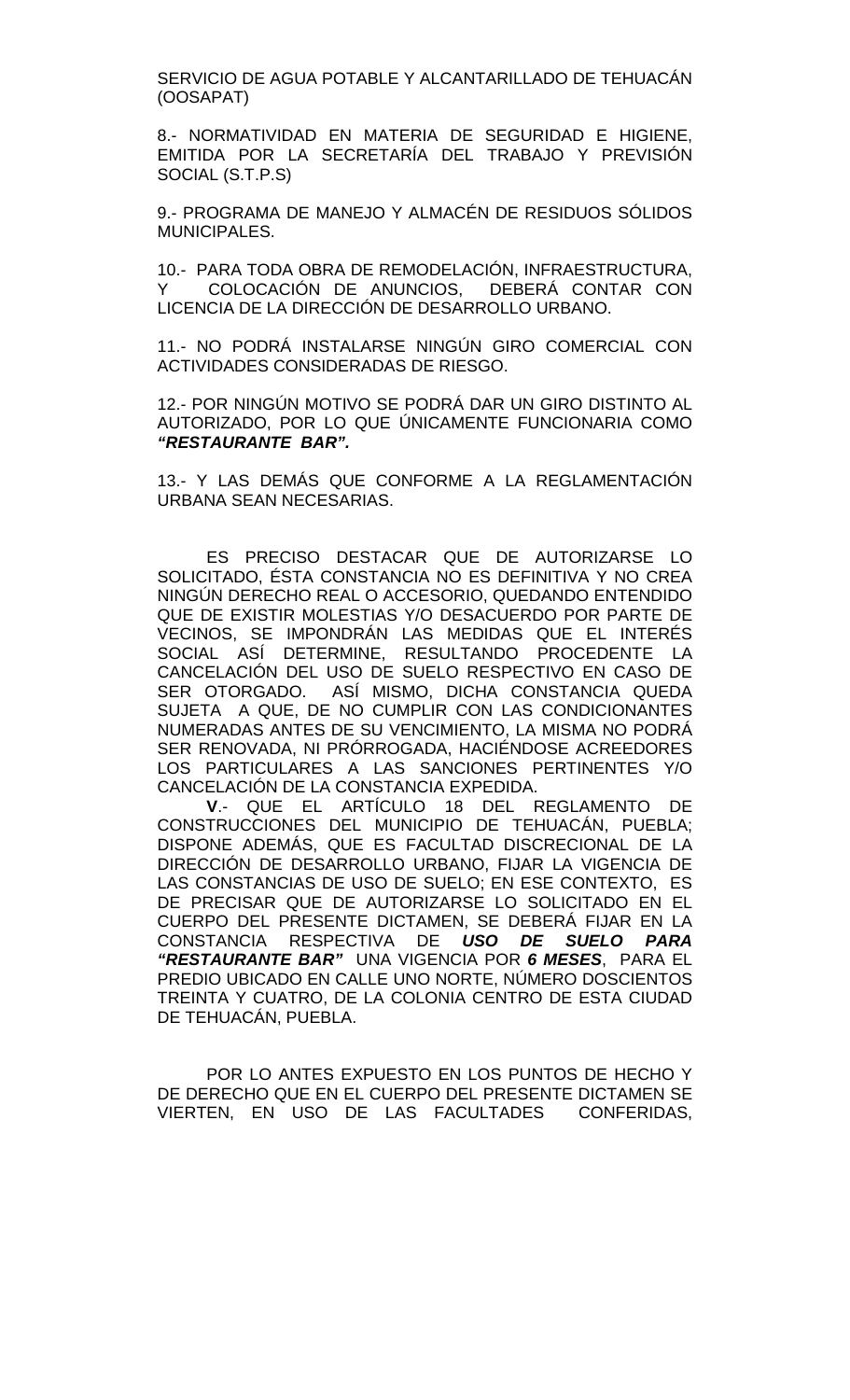SOMETEMOS A CONSIDERACIÓN DE ESTE HONORABLE CUERPO EDILICIO EL SIGUIENTE:

# **D I C T Á M E N**

*ÚNICO.- SE APRUEBE EL OTORGAMIENTO Y EXPEDICIÓN DE LICENCIA DE USO DE SUELO, ESPECIFICAMENTE PARA "RESTAURANTE BAR", CUYA INSTALACIÓN Y FUNCIONAMIENTO SE PRETENDE EN EL PREDIO UBICADO EN CALLE UNO NORTE, NÚMERO DOSCIENTOS TREINTA Y CUATRO, DE LA COLONIA CENTRO DE ESTA CIUDAD DE TEHUACÁN, PUEBLA; TODA VEZ QUE TAL Y COMO SE HA PLASMADO EN EL CUERPO DEL PRESENTE DICTÁMEN, EL USO PRETENDIDO ES COMPATIBLE CON LA ZONIFICACIÓN ESTABLECIDA EN EL PROGRAMA*  **DE DESARROLLO URBANO SUSTENTABLE DEL** *CENTRO DE POBLACIÓN DE ESTA CIUDAD; CONDICIONANDO DICHA AUTORIZACIÓN, EN CASO DE APROBARSE, A CUMPLIR LOS LINEAMIENTOS QUE HAN QUEDADO VERTIDOS EN LOS PUNTOS CONSIDERATIVOS NÚMEROS IV Y V RECTORES DEL PRESENTE DICTÁMEN, LOS QUE AQUÍ SE DAN POR REPRODUCIDOS COMO SI A LA LETRA SE INSERTAREN EN OBVIO DE REPETICIONES***.- COMISIÓN DE DESARROLLO URBANO Y OBRAS PÚBLICAS.- TEHUACÁN, PUEBLA A SEIS DE MAYO DEL DOS MIL TRECE.- ARQ. CARLOS ARENAS GUTIÉRREZ.- REGIDOR PRESIDENTE.- C. GRETA GARCÍA SALAZAR.- REGIDOR MIEMBRO.- C.P. GABRIELA BRINGAS DELGADO.- REGIDOR MIEMBRO.- FIRMAS ILEGIBLES..."**

SEÑOR PRESIDENTE MUNICIPAL, REGIDORES Y SINDICO MUNICIPAL, EN VOTACIÓN SE LES CONSULTA SI SE APRUEBA LA PROPUESTA PRESENTADA EN CUESTIÓN, LOS QUE ESTÉN POR LA AFIRMATIVA SÍRVANSE MANIFESTARLO LEVANTANDO LA MANO.

HABIÉNDOSE ANALIZADO AMPLIAMENTE EL CONTENIDO DEL DICTAMEN DE REFERENCIA, POR MAYORÍA CON 5 VOTOS A FAVOR, 6 VOTOS EN CONTRA, POR PARTE DE LOS C.C. ELISEO LEZAMA PRIETO, PRESIDENTE MUNICIPAL CONSTITUCIONAL, HUGO RUBEN BOLAÑOS CABRERA, LAURA DEL ROSARIO WUOTTO DIAZ CEBALLOS, ARNULFO HERNANDEZ JUAREZ, CARLOS CADENA CORONA, REGIDORES Y LIC. ROBERTO IVAN LINARES CHAVEZ, SÍNDICO MUNICIPAL, INTEGRANTES DEL HONORABLE CABILDO Y 2 ABSTENCIONES DE LOS C.C. REGIDORES CLOTILDE EFREN JUVENCIO PASTRANA Y ENRIQUE BUSTOS FLORES, SE DETERMINA EL SIGUIENTE:

# **A C U E R D O**

*ÚNICO.- NO SE APRUEBA EL OTORGAMIENTO Y EXPEDICIÓN DE LICENCIA DE USO DE SUELO, ESPECIFICAMENTE PARA*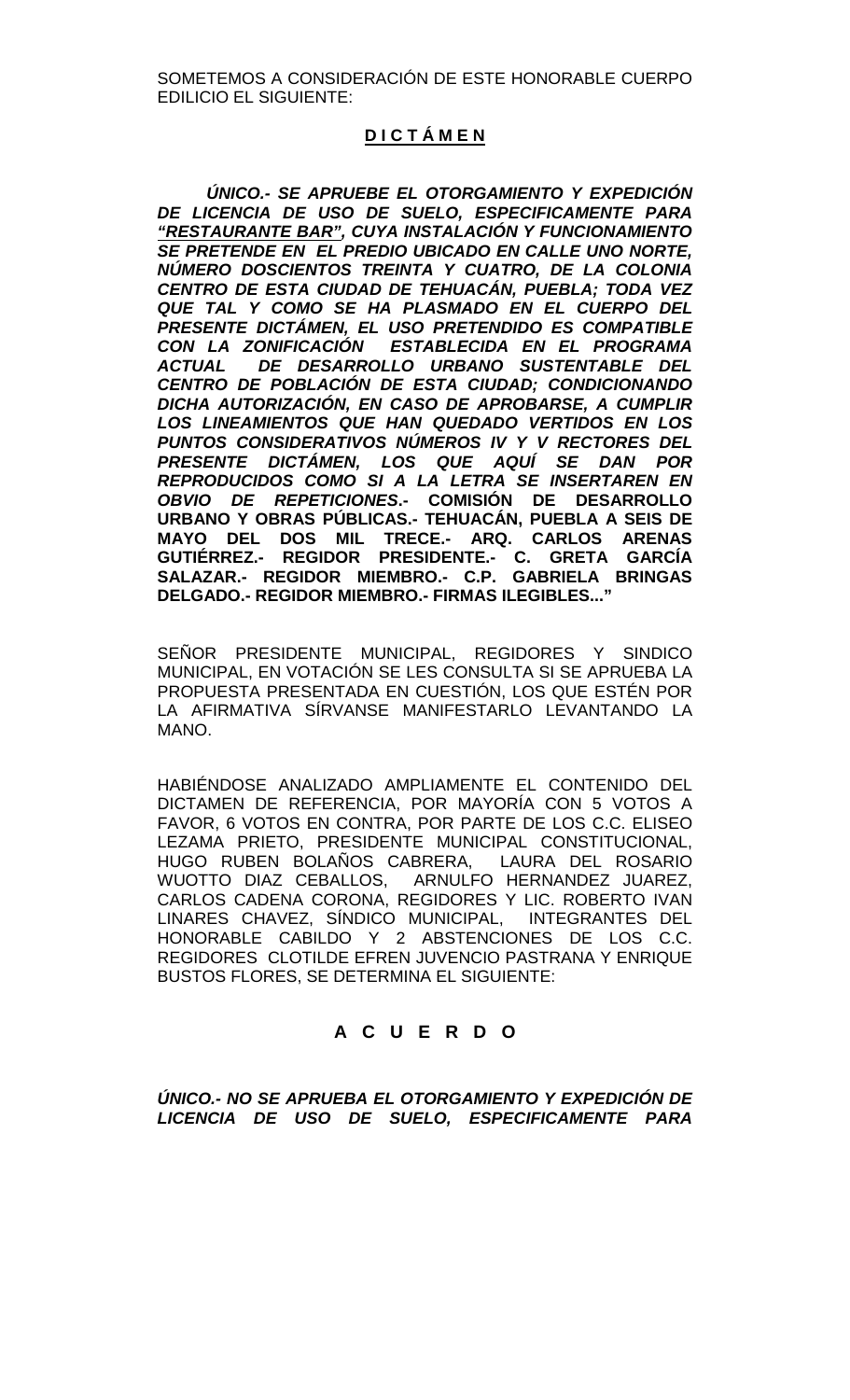### *"RESTAURANTE BAR", CUYA INSTALACIÓN Y FUNCIONAMIENTO SE PRETENDE EN EL PREDIO UBICADO EN CALLE UNO NORTE, NÚMERO DOSCIENTOS TREINTA Y CUATRO.*

LO ANTERIOR CON FUNDAMENTO EN LOS DISPOSITIVOS LEGALES INVOCADOS EN EL DICTAMEN DE REFERENCIA.

**COMISIÓN DE DESARROLLO URBANO Y OBRAS PÚBLICAS.- ANÁLISIS, DISCUSIÓN Y EN SU CASO APROBACIÓN DEL DICTAMEN DE LICENCIA DE USO DE SUELO PARA BAR, PARA EL PREDIO UBICADO EN CALLE UNO NORTE NUMERO CUATROCIENTOS CINCUENTA, A SOLICITUD DEL C. JOSÉ LUIS OLIVARES LOZADA.**

SEÑOR REGIDOR TIENE USTED EL USO DE LA PALABRA.

EL C. CARLOS ARENAS GUTIERREZ, PROCEDE A DAR LECTURA AL DICTAMEN CORRESPONDIENTE, MISMO QUE A LA LETRA DICE:

# **"…HONORABLE CUERPO EDILICIO DEL AYUNTAMIENTO DE TEHUACÁN, PUEBLA**.

LOS SUSCRITOS ARQ. CARLOS ARENAS GUTIÉRREZ REGIDOR PRESIDENTE, C. GRETA GARCÍA SALAZAR Y C.P. GABRIELA BRINGAS DELGADO, TODOS REGIDORES MIEMBROS DE LA **COMISIÓN DE DESARROLLO URBANO Y OBRAS PÚBLICAS** EN USO DE LAS FACULTADES QUE SE NOS CONFIERE EN TÉRMINOS DE LO QUE DISPONEN LOS ARTÍCULOS **92** FRACCIONES **I, IV, 94, 96** FRACCIÓN **III** Y **98** DE LA LEY ORGÁNICA MUNICIPAL; TOMANDO EN CUENTA LOS ARGUMENTOS DE HECHO Y DE DERECHO QUE EN EL PRESENTE SE VIERTEN, SOMETEMOS A SU CONSIDERACIÓN EL SIGUIENTE DICTAMEN QUE VERSA SOBRE LA *"LICENCIA DE USO DE SUELO PARA BAR", PARA EL PREDIO UBICADO EN CALLE UNO NORTE NUMERO CUATROCIENTOS CINCUENTA DE LA COLONIA CENTRO, A SOLICITUD DEL C. JOSE LUIS OLIVARES LOZADA, BASÁNDONOS*  EN LOS SIGUIENTES:

# **A N T E C E D E N T E S**

**UNICO.-** CON FECHA VEINTICUATRO DE ENERO DE DOS MIL TRECE, LA DIRECCIÓN DE DESARROLLO URBANO, MEDIANTE EL ESCRITO NUMERO TRESCIENTOS VEINTIUNO, RECIBIÓ LA SOLICITUD DEL C. JOSE LUIS OLIVARES LOZADA, EN REPRESENTACIÓN DE LA C. MARIA LUISA LOZADA PALMA, REFERENTE AL OTORGAMIENTO DE LA LICENCIA DE USO DE SUELO PARA EL FUNCIONAMIENTO DE UN BAR EN EL INMUEBLE UBICADO EN CALLE UNO NORTE NUMERO CUATROCIENTOS CINCUENTA DE LA COLONIA CENTRO, ANEXANDO A SU SOLICITUD LA DOCUMENTACIÓN NECESARIA.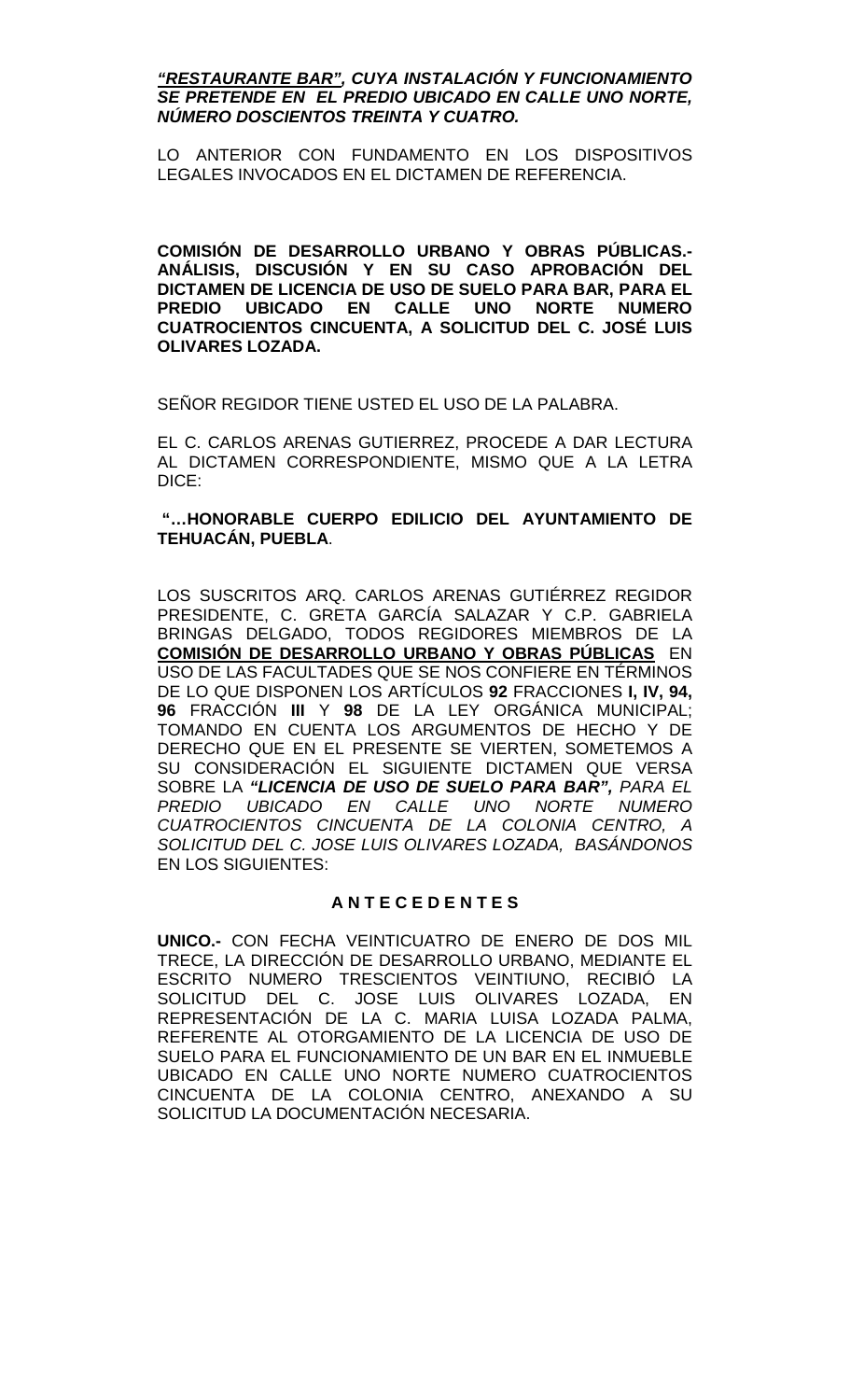**I.-** QUE ES OBLIGACIÓN DE ESTE HONORABLE AYUNTAMIENTO EN TÉRMINOS DE LO QUE DISPONEN LOS ARTÍCULOS **102, 103** Y **105** DE LA CONSTITUCIÓN POLÍTICA DEL ESTADO LIBRE Y SOBERANO DE PUEBLA, CUMPLIR Y HACER CUMPLIR LA CONSTITUCIÓN, LEYES Y REGLAMENTOS SECUNDARIOS QUE EMANEN DEL PACTO FEDERAL; ELLO EN ESTRICTO APEGO Y CONCORDANCIA EN LO DISPUESTO POR EL ARTÍCULO **115**  FRACCIÓN **V** DE LA PROPIA CONSTITUCIÓN POLÍTICA DE LOS ESTADOS UNIDOS MEXICANOS.

**II.-** QUE EN TÉRMINOS DE LO DISPUESTO POR LOS ARTÍCULOS **9**  FRACCIONES **I, III, X , XV,** Y PÁRRAFO ÚLTIMO DE LA LEY GENERAL DE ASENTAMIENTOS HUMANOS Y **78** FRACCIONES **XXXIX**, **XLI** DE LA LEY ORGÁNICA MUNICIPAL DEL ESTADO DE PUEBLA CORRESPONDE A ESTE MUNICIPIO EN EL ÁMBITO DE SU JURISDICCIÓN ENTRE OTROS, ADMINISTRAR LOS PLANES O PROGRAMAS DE DESARROLLO URBANO, DE CENTROS DE POBLACIÓN, ASÍ COMO EXPEDIR LAS AUTORIZACIONES, LICENCIAS O PERMISOS DE USO DE SUELO; EJERCIENDO SUS ATRIBUCIONES EN MATERIA DE DESARROLLO URBANO A TRAVÉS DE LOS CABILDOS DE LOS AYUNTAMIENTOS O CON EL CONTROL Y EVALUACIÓN DE ESTOS.

**III.-** QUE EL ARTÍCULO **92** EN SUS FRACCIONES **III, IV**, Y **V** DE LA LEY ORGÁNICA MUNICIPAL DEL ESTADO DE PUEBLA; ESTABLECE QUE SON FACULTADES Y OBLIGACIONES DE LOS REGIDORES DELIBERAR Y DECIDIR SOBRE LOS ASUNTOS QUE LE COMPETEN AL AYUNTAMIENTO, FORMAR PARTE DE LAS COMISIONES PARA LAS QUE FUEREN DESIGNADOS POR ÉSTE Y DICTAMINAR E INFORMAR SOBRE LOS ASUNTOS QUE SE LES ENCOMIENDE; DISPOSICIÓN QUE SE ARTICULA CON EL ARTICULO **96** FRACCIÓN **III** DE ESA PROPIA LEY, LA QUE ESTABLECE QUE DENTRO DE LAS COMISIONES PERMANENTES<br>DE REGIDORES SE ENCUENTRAN LAS DE DESARROLLO SE ENCUENTRAN LAS DE DESARROLLO URBANO Y OBRAS PÚBLICAS, MISMAS DE LAS QUE FORMAMOS PARTE LOS SUSCRITOS Y QUE DEBERÁ ANALIZAR, DISCUTIR Y PROPONER SOBRE LOS ASUNTOS COMPRENDIDOS EN ESAS MATERIAS.

**IV.-** Q U E CONFORME A LO ESTABLECIDO EN EL NUMERAL 18 DEL REGLAMENTO DE CONSTRUCCIONES DE ESTA CIUDAD, LA DIRECCIÓN DE DESARROLLO URBANO, ESTA FACULTADA PARA OTORGAR LAS LICENCIAS DE USO DE SUELO, APEGÁNDOSE PARA ELLO EN LOS LINEAMIENTOS QUE EN MATERIA DE DESARROLLO URBANO RIGEN EN EL MUNICIPIO. Y UNA VEZ<br>ANALIZADO EL EXPEDIENTE AFECTO A LA CAUSA, ANALIZADO EL EXPEDIENTE AFECTO A LA CAUSA, ENCONTRANDO QUE POR CUANTO HACE ÚNICA Y EXCLUSIVAMENTE REFERENCIA AL USO DE SUELO PRETENDIDO CON GIRO DE **BAR**, **ES FACTIBLE** , CONFORME A LA TABLA DE COMPATIBILIDAD DE USOS Y DESTINOS DEL PROGRAMA DE DESARROLLO URBANO SUSTENTABLE DEL CENTRO DE POBLACIÓN DE ESTA CIUDAD, ACTUALIZACIÓN DOS MIL ONCE, EN VIGENCIA; TODA VEZ QUE EL INMUEBLE UBICADO EN CALLE UNO NORTE NUMERO CUATROCIENTOS CINCUENTA DE LA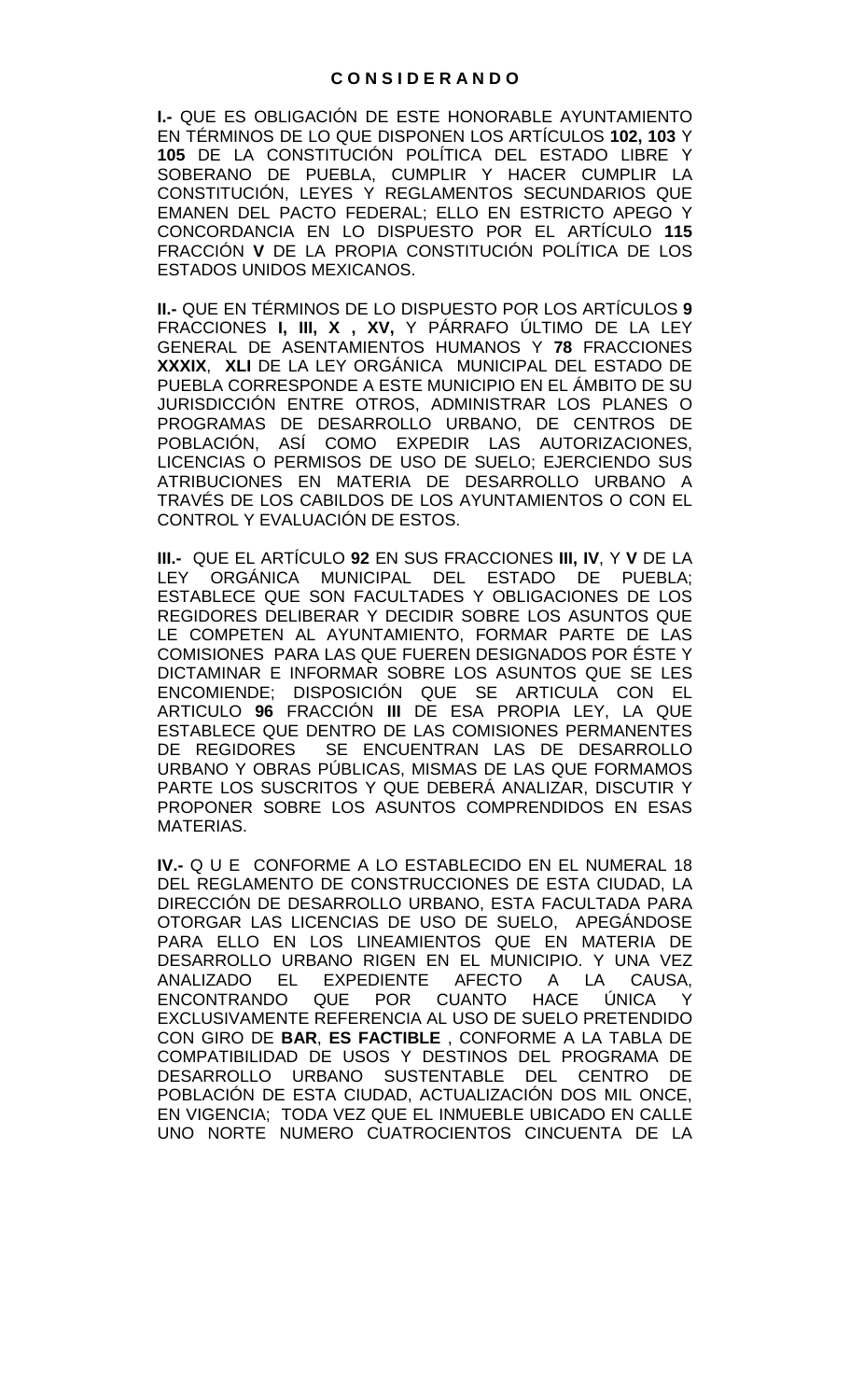COLONIA CENTRO, SE LOCALIZA EN ZONIFICACIÓN PRIMARIA DENTRO DEL ÁREA URBANA ACTUAL Y ZONIFICACIÓN SECUNDARIA (CU) ES DECIR CENTRO URBANO, CON POLÍTICA DE CONSERVACIÓN Y MEJORAMIENTO. POR LO QUE UNA VEZ AUTORIZADO EL PRESENTE DICTAMEN, **DEBERÁ CUMPLIRSE** CON LO ESTABLECIDO EN LOS SIGUIENTES LINEAMIENTOS:

1.- REGLAMENTO DE CONSTRUCCIONES PARA EL MUNICIPIO DE TEHUACAN, PUEBLA, CON ESPECIAL ATENCIÓN A LAS CON ESPECIAL ATENCIÓN A LAS SIGUIENTES DISPOSICIONES:

A).-COEFICIENTE DE OCUPACIÓN DE SUELO (COS) DE 0.8 Y COEFICIENTE DE UTILIZACIÓN DE SUELO (CUS) DE 3.2 MAXIMO.<br>B).-PARA

B).-PARA TODA OBRA DE REMODELACIÓN,<br>INFRAESTRUCTURA, Y COLOCACIÓN DE ANUNCIOS, COLOCACIÓN DE ANUNCIOS, DEBERÁ CONTAR CON LICENCIA DE LA DIRECCIÓN DE DESARROLLO URBANO.

C).- NO COLOCAR NINGÚN TIPO DE ANUNCIO Y/O

PROPAGANDA EN VÍA PUBLICA, EXCEPTO LOS QUE ESTA DIRECCIÓN AUTORICE POR ESCRITO.

D).-NO SE PERMITIRÁ LA EXHIBICIÓN O VENTA DE SU PRODUCTO EN LA VÍA PÚBLICA.

E).-SERVICIOS SANITARIOS QUE SE REQUIERAN TANTO PARA HOMBRES COMO PARA MUJERES.

F).- NO SE PERMITIRÁ REALIZAR MANIOBRAS DE CARGA Y/O DESCARGA EN LA VÍA PUBLICA

2.- REGLAMENTO PARA EL MEJORAMIENTO Y PROTECCIÓN DE LA IMAGEN URBANA DE TEHUACÁN, PUEBLA.

3.- NORMATIVIDAD EN MATERIA DE SEGURIDAD E HIGIENE, EMITIDA POR LA SECRETARIA DEL TRABAJO Y PREVISION SOCIAL (S.T.P.S), ASÍ COMO DE LA SECRETARIA DE SALUD.

4.- REGLAMENTO PARA EL FUNCIONAMIENTO DE ESTABLECIMIENTOS CON VENTA DE BEBIDAS ALCOHÓLICAS, SERVICIO DE HOSPEDAJE Y CELEBRACIÓN DE ESPECTÁCULOS PÚBLICOS EN LA CIUDAD DE TEHUACÁN, PUE.

5.- REGLAMENTO MUNICIPAL DE PROTECCIÓN AMBIENTAL PARA EL MUNICIPIO DE TEHUACÁN, PUEBLA. ASÍ COMO LINEAMIENTOS AMBIENTALES QUE DETERMINE LA DIRECCIÓN DE ECOLOGÍA.

6.-RESPETAR NOM-081-ECOL-1994, QUE ESTABLECE LOS LÍMITES MÁXIMOS PERMISIBLES DE EMISIÓN DE RUIDO.

TOMANDO EN CUENTA LAS SIGUIENTES ENCOMIENDAS

1.- LICENCIA DE FUNCIONAMIENTO Y CEDULA DE EMPADRONAMIENTO ACTUALIZADAS.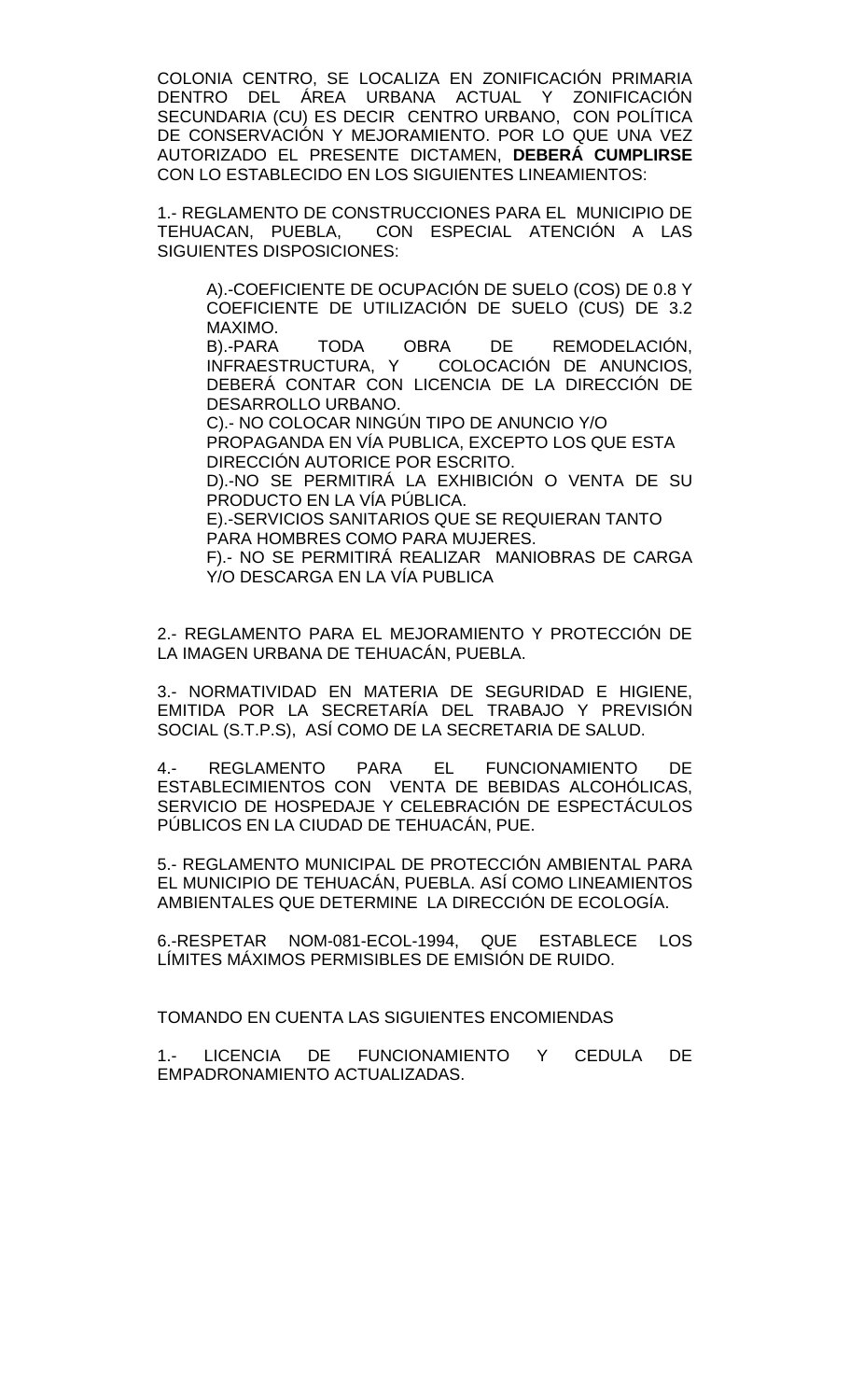2.- AVISO DE FUNCIONAMIENTO ANTE LA SECRETARIA DE SALUD. ASÍ COMO LLEVAR A EFECTO LO QUE EN MATERIA ESTIPULA LA LEY GENERAL DE SALUD.

3.- NO DEBERÁ HABER PUERTA QUE COMUNIQUE AL INTERIOR DE ALGÚN OTRO INMUEBLE.

4.- RESPETAR LAS MEDIDAS DE PREVENCIÓN Y COMBATE A CONTINGENCIAS, QUE SEÑALE LA DIRECCIÓN DE PROTECCIÓN CIVIL DE ESTE MUNICIPIO. CON ESPECIAL ATENCIÓN A LAS SIGUIENTES DISPOSICIONES:

A).- LAS SALIDAS DE EMERGENCIA DEBERÁN ESTAR DISTRIBUIDAS EN LUGAR, NÚMERO Y TAMAÑO SUFICIENTE, DE ACUERDO A LA CAPACIDAD DEL LUGAR, PARA QUE ESTE PUEDA SER DESALOJADO TOTALMENTE EN 3 MINUTOS.

B).- SUPERFICIES DE CIRCULACIÓN BIEN DELIMITADOS CON SENALES.

C).- LAS CONEXIONES ELÉCTRICAS DEBERÁN SER REVISADAS COMO MÍNIMO UNA VEZ AL AÑO, PARA EVITAR SOBRECARGAS.

D).-SUFICIENTE VENTILACIÓN NATURAL Y/O ARTIFICIAL, NO SE PERMITIRÁN CONCENTRACIONES DE BIÓXIDO DE CARBONO MAYORES A 500 PARTES POR MILLÓN.

5.- DEBERÁ CONTAR CON UN CONVENIO CON EL ORGANISMO OPERADOR DE LOS SERVICIOS DE LIMPIA DE TEHUACÁN (OOSELITE) PARA LA DISPOSICIÓN ADECUADA DE LOS RESIDUOS SÓLIDOS MUNICIPALES.

6.- TENER LA FACTIBILIDAD DE CONSUMO DE AGUA POTABLE Y PERMISO DE DESCARGA, EMITIDA POR EL ORGANISMO<br>OPERADOR DEL SERVICIO DE AGUA POTABLE Y AGUA POTABLE ALCANTARILLADO DE TEHUACÁN (OOSAPAT)

7.- NO SE PODRÁ DAR NINGÚN OTRO GIRO MÁS QUE EL ESPECIFICADO EN EL PRESENTE ACUERDO. (BAR)

ES PRECISO DESTACAR QUE LA CONSTANCIA QUE EN SU MOMENTO EXPIDA LA DIRECCION DE DESARROLLO URBANO, NO ES DEFINITIVA Y NO CREA NINGÚN DERECHO REAL O ACCESORIO, QUEDANDO ENTENDIDO QUE DE EXISTIR MOLESTIAS Y/O DESACUERDO POR PARTE DE VECINOS, SE IMPONDRÁN LAS MEDIDAS QUE EL INTERÉS SOCIAL ASÍ DETERMINE, RESULTANDO PROCEDENTE LA CANCELACIÓN DEL USO DE SUELO RESPECTIVO. ASÍ MISMO, SE HACE EL APERCIBIMIENTO QUE EN CASO DE NO CUMPLIR CON LAS CONDICIONANTES ESTABLECIDAS, LA CONSTANCIA DE USO DE SUELO NO PODRÁ SER RENOVADA NI PRORROGADA, HACIÉNDOSE ACREEDORES LOS PARTICULARES A LAS SANCIONES PERTINENTES Y/O CANCELACIÓN DE LA CONSTANCIA EXPEDIDA.

**V**.- QUE EL ARTÍCULO 18 DEL REGLAMENTO DE CONSTRUCCIONES DEL MUNICIPIO DE TEHUACÁN, PUEBLA;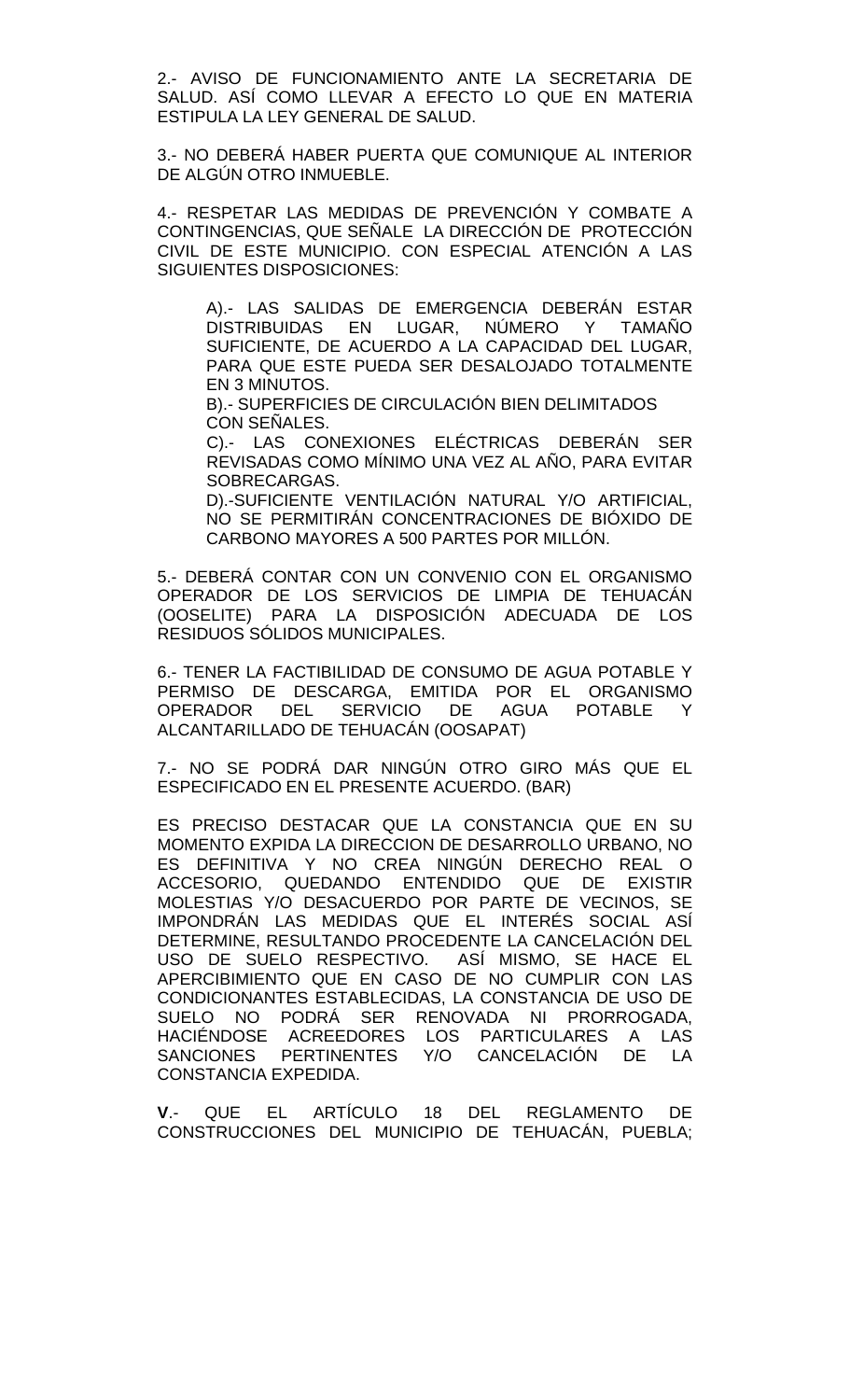DISPONE ADEMÁS, QUE ES FACULTAD DISCRECIONAL DE LA DIRECCIÓN DE DESARROLLO URBANO, FIJAR LA VIGENCIA DE LAS CONSTANCIAS DE USO DE SUELO; EN ESE CONTEXTO, ES DE PRECISAR QUE EN CASO PROCEDENTE, SE DEBERÁ FIJAR EN LA CONSTANCIA RESPECTIVA DE *"LICENCIA DE USO DE SUELO PARA BAR", TENIENDO UNA VI*GENCIA DE *SEIS MESES*, PARA EL INMUEBLE UBICADO EN CALLE UNO NORTE NUMERO CUATROCIENTOS CINCUENTA DE LA COLONIA CENTRO.

POR LO ANTES EXPUESTO EN LOS PUNTOS DE HECHO Y DE DERECHO QUE EN EL CUERPO DEL PRESENTE DICTAMEN SE VIERTEN, EN USO DE LAS FACULTADES CONFERIDAS, SOMETEMOS A CONSIDERACIÓN DE ESTE HONORABLE CUERPO EDILICIO EL SIGUIENTE:

# **D I C T A M E N**

*ÚNICO.- SE APRUEBE EL OTORGAMIENTO Y EXPEDICIÓN DE LICENCIA DE USO DE SUELO, ESPECÍFICAMENTE PARA "BAR", CUYA INSTALACIÓN Y FUNCIONAMIENTO SE PRETENDE EN EL INMUEBLE UBICADO EN CALLE UNO NORTE NUMERO CUATROCIENTOS CINCUENTA DE LA COLONIA CENTRO; TODA VEZ QUE TAL Y COMO SE HA PLASMADO EN EL CUERPO DEL PRESENTE DICTAMEN, EL USO PRETENDIDO ES COMPATIBLE CON LA ZONIFICACIÓN DE ACUERDO A LO ESTABLECIDO EN EL PROGRAMA ACTUAL DE DESARROLLO URBANO SUSTENTABLE DEL CENTRO DE POBLACIÓN DE ESTA CIUDAD.-* **COMISIÓN DE DESARROLLO URBANO Y OBRAS PÚBLICAS.- TEHUACÁN, PUEBLA A SIETE DE MAYO DE DOS MIL TRECE.- ARQ. CARLOS ARENAS GUTIÉRREZ.- REGIDOR PRESIDENTE.- C. GRETA GARCÍA SALAZAR.- REGIDOR MIEMBRO.- C.P. GABRIELA BRINGAS DELGADO.- REGIDOR MIEMBRO.- FIRMAS ILEGIBLES..."**

SEÑOR PRESIDENTE MUNICIPAL, REGIDORES Y SINDICO MUNICIPAL, EN VOTACIÓN SE LES CONSULTA SI SE APRUEBA LA PROPUESTA PRESENTADA EN CUESTIÓN, LOS QUE ESTÉN POR LA AFIRMATIVA SÍRVANSE MANIFESTARLO LEVANTANDO LA MANO.

HABIÉNDOSE ANALIZADO AMPLIAMENTE EL CONTENIDO DEL DICTAMEN DE REFERENCIA, POR MAYORÍA CON 11 VOTOS EN CONTRA Y 2 ABSTENCIONES POR PARTE DE CARLOS ARENAS GUTIERREZ Y ENRIQUE BUSTOS FLORES, INTEGRANTES DEL HONORABLE CABILDO, SE DETERMINA EL SIGUIENTE:

# **A C U E R D O**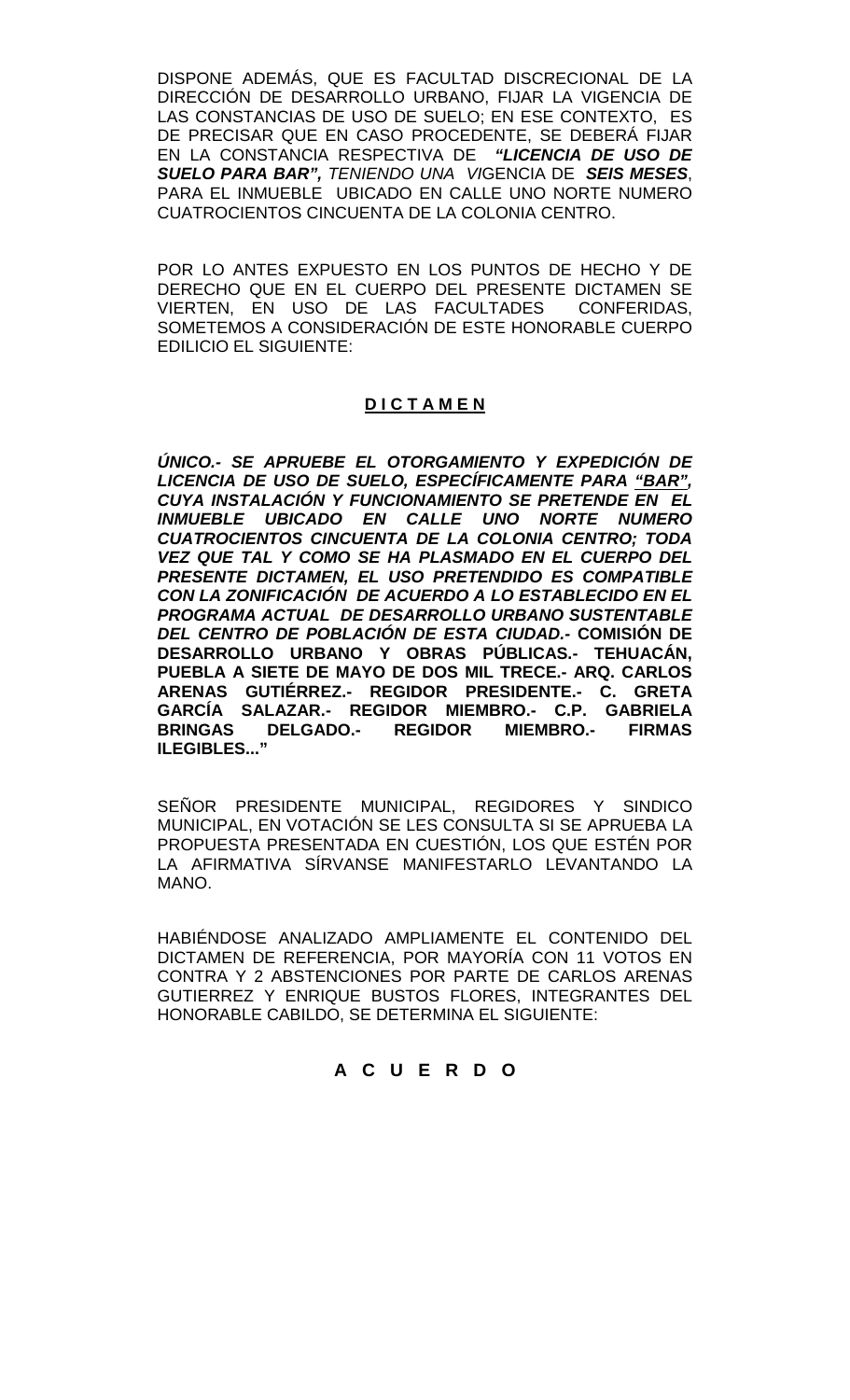*ÚNICO.- NO SE APRUEBA EL OTORGAMIENTO Y EXPEDICIÓN DE LICENCIA DE USO DE SUELO, ESPECÍFICAMENTE PARA "BAR", CUYA INSTALACIÓN Y FUNCIONAMIENTO SE PRETENDE EN EL INMUEBLE UBICADO EN CALLE UNO NORTE NUMERO CUATROCIENTOS CINCUENTA.*

LO ANTERIOR CON FUNDAMENTO EN LOS DISPOSITIVOS LEGALES INVOCADOS EN EL DICTAMEN DE REFERENCIA.

**SINDICATURA.- ANÁLISIS, DISCUSIÓN Y EN SU CASO APROBACION DEL PETITORIO QUE CONTIENE LA APROBACION PARA REVOCAR Y DEJAR INSUBSISTENTE Y SIN EFECTOS LA SESION DE 14 DE NOVIEMBRE DE 2011, EN LA PARTE RELATIVAA A LA APROBACION DEL PROYECTO DE RESOLUCION DEFINITIVA DEL RECURSO DE REVOCACION 3/2006 EMITIDA CON PLENITUD DE JURISDICCION POR EL DIRECTOR GENERAL DE ASUNTOS JURIDICOS DEL HONORABLE AYUNTAMIENTO DEL MUNICIPIO DE TEHUACAN, PUEBLA, CON LA FINALIDAD DE PODER DAR CUMPLIMIENTO A LO SOLICITADO POR EL JUZGADO SEPTIMO DE DISTRITO EN EL ESTADO. ASI MISMO DEJAR INSUBSISTENTE Y SIN EFECTOS LA SESION DE CABILDO DE FECHA 11 DE MARZO DEL AÑO 2013, UNICA Y EXCLUSIVAMENTE EN LA PARTE RELATIVA A LA APROBACION DEL PROYECTO DE RESOLUCION DEL RECURSO DE REVOCACION 3/2006, PROMOVIDO POR FABIO BELTRAN LOPEZ, EN CONTRA DEL ACTO DE FECHA 15 DE MAYO DEL AÑO 2006, EMITIDO POR LA DIRECCION DE DESARROLLO URBANO DEL MUNICIPIO DE TEHUACAN, PUE., Y EN CUMPLIMIENTO A LO ORDENADO EN EL JUICIO DE AMPARO NUMERO 1861/2011, CONFORME A LOS LINEAMIENTOS EMITIDOS EN LA SENTENCIA, TODA VEZ QUE NO SE DIO CUMPLIMIENTO AL REQUERIMIENTO COMO SE SOLICITABA. Y UNA VEZ QUE EL CASO ASI LO PERMITA INSTRUIR AL DIRECTOR GENERAL DE ASUNTOS JURIDICOS DEL HONORABLE AYUNTAMIENTO, EMITA UNA**  RESOLUCION EN LA QUE SIGUIENDO **LINEAMIENTOS INDICADOS EN LA SENTENCIA DE AMPARO, DETERMINE QUE EL RECURRENTE FABIO BELTRAN LOPEZ, PROBO SU ACCION Y COMO CONSECUENCIA DE ELLO, REVOQUE EL AUTO DE QUINCE DE MAYO DE 2006, EMITIDO POR LA DIRECCION DE DESARROLLO URBANO, EN DONDE OTORGO CONSTANCIA DE NUMERO OFICIAL Y ALINEAMIENTO Y COMO CONSECUENCIA, ÉSTA ULTIMA AUTORIDAD RECONSTRUYA LA BARDA QUE FUE DEMOLIDA COMO CONSECUENCIA DEL PERMISO OTORGADO.** 

SEÑOR SINDICO TIENE USTED EL USO DE LA PALABRA.

EL C. LIC. ROBERTO IVAN LINARES CHAVEZ, PROCEDE A DAR LECTURA AL DOCUMENTO DE REFERENCIA, MISMO QUE A LA LETRA DICE: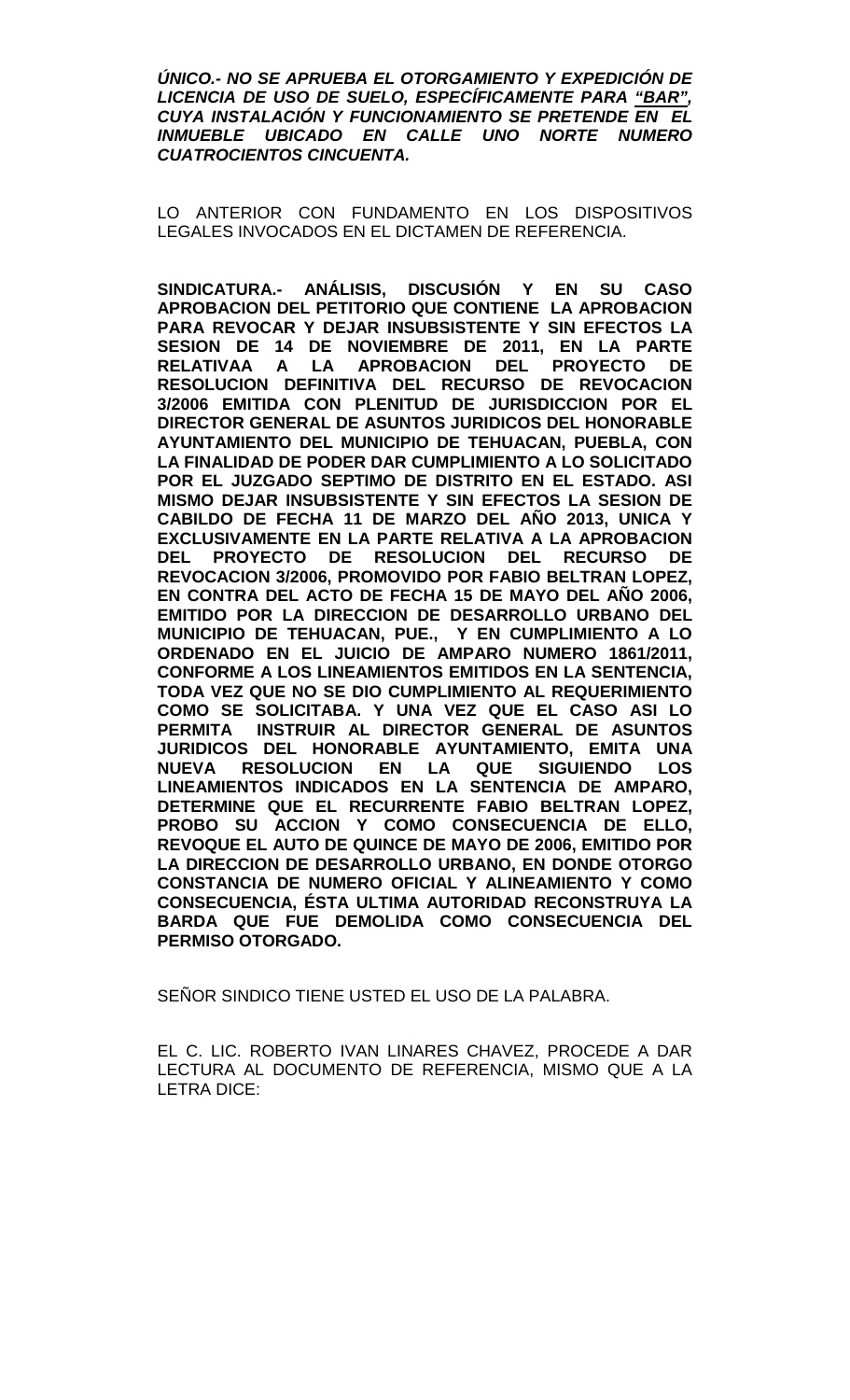EL SUSCRITO LICENCIADO ROBERTO IVÁN LINARES**,** SÍNDICO MUNICIPAL DEL HONORABLE AYUNTAMIENTO DEL MUNICIPIO DE TEHUACÁN, PUEBLA; DE CONFORMIDAD CON LO PRECEPTUADO POR LOS ARTÍCULOS 115 FRACCIÓN II DE LA CONSTITUCIÓN POLÍTICA DE LOS ESTADOS UNIDOS MEXICANOS, 105 FRACCIÓN III DE LA CONSTITUCIÓN POLÍTICA DEL ESTADO LIBRE Y SOBERANO DE PUEBLA, 76 PÁRRAFO 1°, 77, 100 FRACCIÓN XVI DE LA LEY ORGÁNICA MUNICIPAL, SE SOMETE A CONSIDERACIÓN DE ESTE HONORABLE CABILDO EL SIGUIENTE PETITORIO;

### **C O N S I DE R A N D O**

- I. QUE EL PÁRRAFO PRIMERO DE LA FRACCIÓN II DEL ARTÍCULO 115 DE LA CONSTITUCIÓN POLÍTICA DE LOS ESTADOS UNIDOS MEXICANOS, DETERMINA QUE LOS AYUNTAMIENTOS TENDRÁN FACULTADES PARA APROBAR, DE ACUERDO CON LAS LEYES EN MATERIA MUNICIPAL QUE DEBERÁN EXPEDIR LAS LEGISLATURAS DE LOS ESTADOS, LOS BANDOS DE POLICÍA Y GOBIERNO, LOS REGLAMENTOS, CIRCULARES; Y DISPOSICIONES ADMINISTRATIVAS DE OBSERVANCIA GENERAL DENTRO DE SUS RESPECTIVAS JURISDICCIONES, QUE ORGANICEN LA ADMINISTRACIÓN PÚBLICA MUNICIPAL, REGULEN LAS MATERIAS, PROCEDIMIENTOS, FUNCIONES Y SERVICIOS PÚBLICOS DE SU COMPETENCIA Y<br>ASEGUREN LA PARTICIPACIÓN CIUDADANA Y ASEGUREN LA PARTICIPACIÓN CIUDADANA VECINAL; MISMA DISPOSICIÓN QUE ES TRASLADADA A LA FRACCIÓN III DEL ARTÍCULO 105 DE LA CONSTITUCIÓN POLÍTICA DEL ESTADO LIBRE Y SOBERANO DE PUEBLA; Y A LOS ARTÍCULOS 84 Y 89 DE LA LEY ORGÁNICA MUNICIPAL.
- II. QUE EL ARTÍCULO 76 PRIMER PÁRRAFO DE LA LEY ORGÁNICA MUNICIPAL DETERMINA QUE EL AYUNTAMIENTO SESIONARÁ VÁLIDAMENTE CON LA ASISTENCIA DE LA MAYORÍA DE SUS MIEMBROS Y DEL SECRETARIO DEL AYUNTAMIENTO O LA PERSONA QUE LEGALMENTE LO SUSTITUYA;
- III. QUE EL ARTÍCULO 77 DE LA MISMA LEY EN CITA DETERMINA QUE LOS ACUERDOS DE LOS AYUNTAMIENTOS SE TOMARÁN POR MAYORÍA DE VOTOS DEL PRESIDENTE MUNICIPAL, REGIDORES Y SÍNDICO, Y EN CASO DE EMPATE, EL PRESIDENTE MUNICIPAL TENDRÁ VOTO DE CALIDAD;
- IV. ESTANDO INCONFORME EL C. FABIO BELTRAN LOPEZ, CON LA RESOLUCIÓN EMITIDA POR ESTA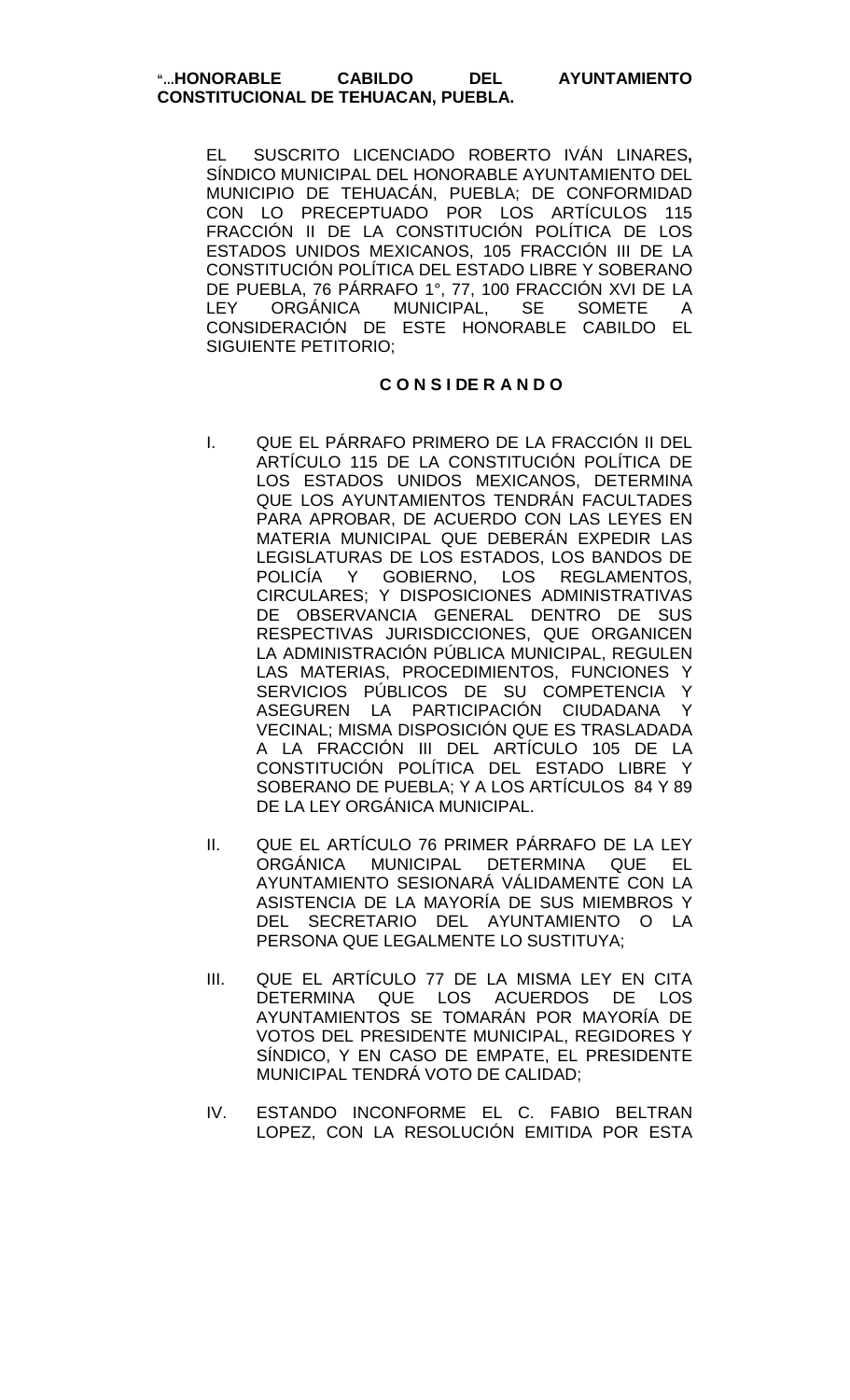DIRECCIÓN GENERAL DE ASUNTOS JURÍDICOS, PRESENTÓ JUICIO DE AMPARO EN CONTRA DE DICHA RESOLUCIÓN DE FECHA 14 DE NOVIEMBRE DEL 2011; AMPARO QUE QUEDO RADICADO EN EL JUZGADO SÉPTIMO DE DISTRITO EN EL ESTADO, BAJO EL NÚMERO 1816/2011, DICTÁNDOSE SENTENCIA EN FECHA OCHO DE AGOSTO DEL AÑO DOS MIL DOCE.

- V. NO ESTANDO CONFORME CON LA SENTENCIA DICTADA DENTRO DEL JUICIO DE AMPARO 1816/2011, EL QUEJOSO FABIO LOPEZ BELTRAN, ASÍ COMO EL H. AYUNTAMIENTO MUNICIPAL DE<br>TEHUACÁN PUEBLA, PRESENTARON SUS PUEBLA, PRESENTARON CORRESPONDIENTES RECURSOS DE REVISIÓN EN CONTRA DE LA SENTENCIA DICTADA POR EL JUZGADO SÉPTIMO DE DISTRITO EN EL ESTADO.
- VI. EL TERCER TRIBUNAL COLEGIADO EN MATERIA ADMINISTRATIVA DEL SEXTO CIRCUITO, FUE EL TRIBUNAL COMPETENTE PARA CONOCER DEL AMPARO EN REVISIÓN NÚMERO 371/2012, POR LO QUE EN FECHA VEINTICUATRO DE ENERO DEL AÑO DOS MIL TRECE, DICTO LA RESOLUCIÓN CORRESPONDIENTE, Y REMITIÓ AL JUZGADO SÉPTIMO DE DISTRITO EJECUTORIA DICTADA EL DÍA VEINTICUATRO DE ENERO DEL AÑO DOS MIL TRECE, POR EL CUAL RESUELVE EL TRIBUNAL COLEGIADO DE LA SIGUIENTE FORMA: "**PRIMERO**.- SE MODIFICA LA SENTENCIA DE OCHO DE AGOSTO DEL DOS MIL DOCE, DICTADA POR EL JUEZ SÉPTIMO DE DISTRITO EN EL ESTADO DE PUEBLA, EN EL JUICIO DE AMPARO INDIRECTO 1816/2011…. **SEGUNDO**.- SE SOBRESEE EN EL JUICIO DE GARANTÍAS PROMOVIDO POR FABIO BELTRAN LOPEZ, CONTRA ACTOS CONSISTENTES EN EL OTORGAMIENTO DE CONSTANCIAS DE NÚMERO OFICIAL Y DE ALINEAMIENTO DEL INMUEBLE UBICADO EN EL LINDERO DE LA PRIVADA LA PAZ, EN TEHUACÁN PUEBLA, Y LA OPINIÓN TÉCNICA CON RELACIÓN AL RECURSO DE REVOCACIÓN, ATRIBUIDOS AL DIRECTOR DE DESARROLLO URBANO DE TEHUACÁN PUEBLA; ASÍ COMO EL SOMETER A CONSIDERACIÓN Y RESOLUCIÓN DEL AYUNTAMIENTO DE ESE MUNICIPIO, LA RESOLUCIÓN DICTADA POR LA DIRECCIÓN GENERAL DE ASUNTOS JURÍDICOS DE DICHO AYUNTAMIENTO, ATRIBUIDO AL SÍNDICO DE TEHUACÁN PUEBLA, . - - - **TERCERO.**- LA JUSTICIA DE LA UNIÓN AMPARA Y PREOTEGE A FABIO BELTRAN LOPEZ, RESPECTO DE LOS ACTOS CONSISTENTES EN EL PROYECTO DE RESOLUCIÓN Y SU APROBACIÓN EN EL ACTA DE CATORCE DE NOVIEMBRE DEL DOS MIL ONCE, ATRIBUIDOS A LA DIRECCIÓN GENERAL DE ASUNTOS JURÍDICOS Y AL CABILDO, AMBOS DEL AYUNTAMIENTO DE MUNICIPIO DE TEHUACÁN PUEBLA, PARA LOS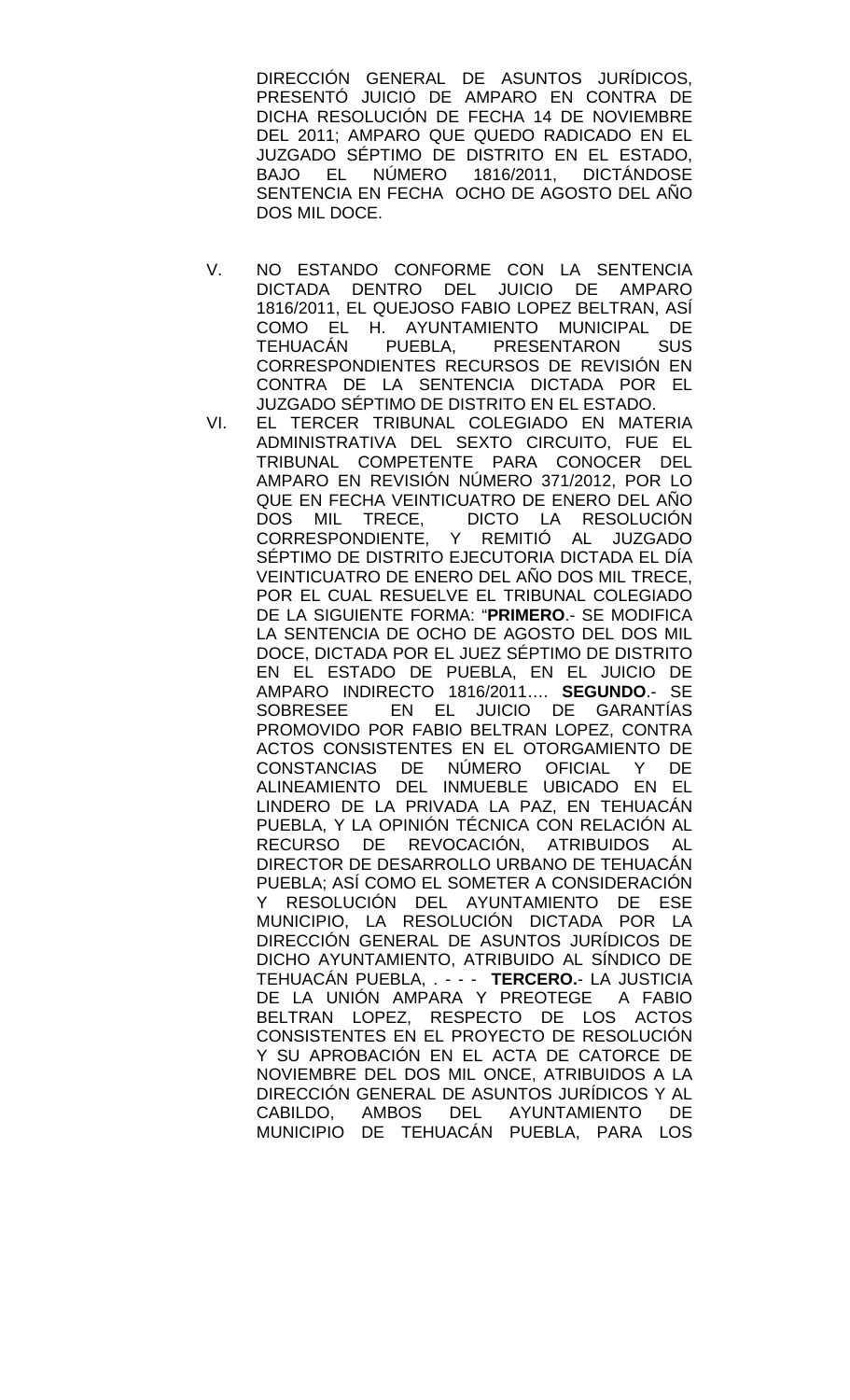EFECTOS PRECISADOS EN LA PARTE FINAL DEL ÚLTIMO CONSIDERANDO DEL PRESENTE FALLO. - - **CUARTO.**- QUEDA SIN MATERIA LA REVISIÓN ADHESIVA "ACÚSESE EL RECIBO DE ESTILO ACOSTUMBRADO.

VII. POR LO ANTERIORMENTE EXPUESTO, SE SOLICITA AL HONORABLE CABILDO DE ESTE MUNICIPIO DE TEHUACÁN, PUEBLA; SE REVOQUE, **SE DEJE INSUBSISTENTE Y SIN EFECTOS LA SESIÓN DE CATORCE DE NOVIEMBRE DE DOS MIL ONCE, EN LA PARTE RELATIVA A LA APROBACIÓN DEL PROYECTO DE RESOLUCIÓN DEFINITIVA DEL RECURSO DE REVOCACIÓN 3/2006 EMITIDA CON PLENITUD DE JURISDICCIÓN POR EL DIRECTOR GENERAL DE ASUNTOS JURÍDICOS DEL HONORABLE AYUNTAMIENTO DEL MUNICIPIO DE TEHUACÁN, PUEBLA, MISMO QUE DEJARA SIN EFECTOS LA RESOLUCIÓN DE FECHA 7 DE OCTUBRE DEL AÑO DOS MIL ONCE, VOTADA EN FECHA CATORCE DE NOVIEMBRE DEL DOS MIL ONCE,** LO ANTERIOR CON LA FINALIDAD DE PODER DAR CUMPLIMIENTO A LO SOLICITADO POR EL JUZGADO SÉPTIMO DE DISTRITO EN EL ESTADO

ASÍ MISMO Y TODA VEZ QUE CON FECHA ONCE DE MARZO DEL AÑO DOS MIL TRECE, PASO NUEVAMENTE LA RESOLUCIÓN, PERO ESTA NO CUBRE LOS REQUISITOS SOLICITADOS EN EL CUMPLIMIENTO POR EL JUZGADO SÉPTIMO DE DISTRITO EN EL ESTADO Y TODA VEZ QUE ADMINISTRATIVAMENTE YA QUEDO REGISTRADO EN LOS LIBROS DE CABILDO DE LA SECRETARIA GENERAL DEL AYUNTAMIENTO DE TEHUACÁN, PUEBLA, POR LO ANTERIOR ES NECESARIO QUE SE REVOQUE, **SE DEJE INSUBSISTENTE Y SIN EFECTOS LA SESIÓN ORDINARA DE CABILDO DE FECHA ONCE DE MARZO DEL AÑO DOS MIL TRECE, ÚNICA Y EXCLUSIVAMENTE EN LA PARTE RELATIVA A LA APROBACIÓN DEL PROYECTO DE RESOLUCIÓN DEL RECURSO DE REVOCACIÓN 3/2006, PROMOVIDO POR FABIO BELTRÁN LÓPEZ, EN CONTRA DEL ACTO DE FECHA 15 DE MAYO DEL AÑO 2006, EMITIDO POR LA DIRECCIÓN DE DESARROLLO URBANO DEL MUNICIPIO DE TEHUACÁN, PUEBLA Y CUMPLIMIENTO A LO ORDENADO EN EL JUICIO DE AMPARO NUMERO 1816/2011 CONFORME A LOS LINEAMIENTOS EMITIDOS EN LA SENTENCIA, ASÍ MISMO SE DEJE SIN EFECTOS LA RESOLUCIÓN DE FECHA ONCE DE MARZO DEL DOS MIL TRECE, MISMA QUE FUE VOTADA EN FECHA ONCE DE MARZO DEL AÑO DOS MIL TRECE.**

CON BASE EN LO DISPUESTO EN LA SENTENCIA EN COMENTO SE PROCEDE A DAR CUMPLIMIENTO POR ESTE HONORABLE CABILDO EN LOS SIGUIENTES TÉRMINOS: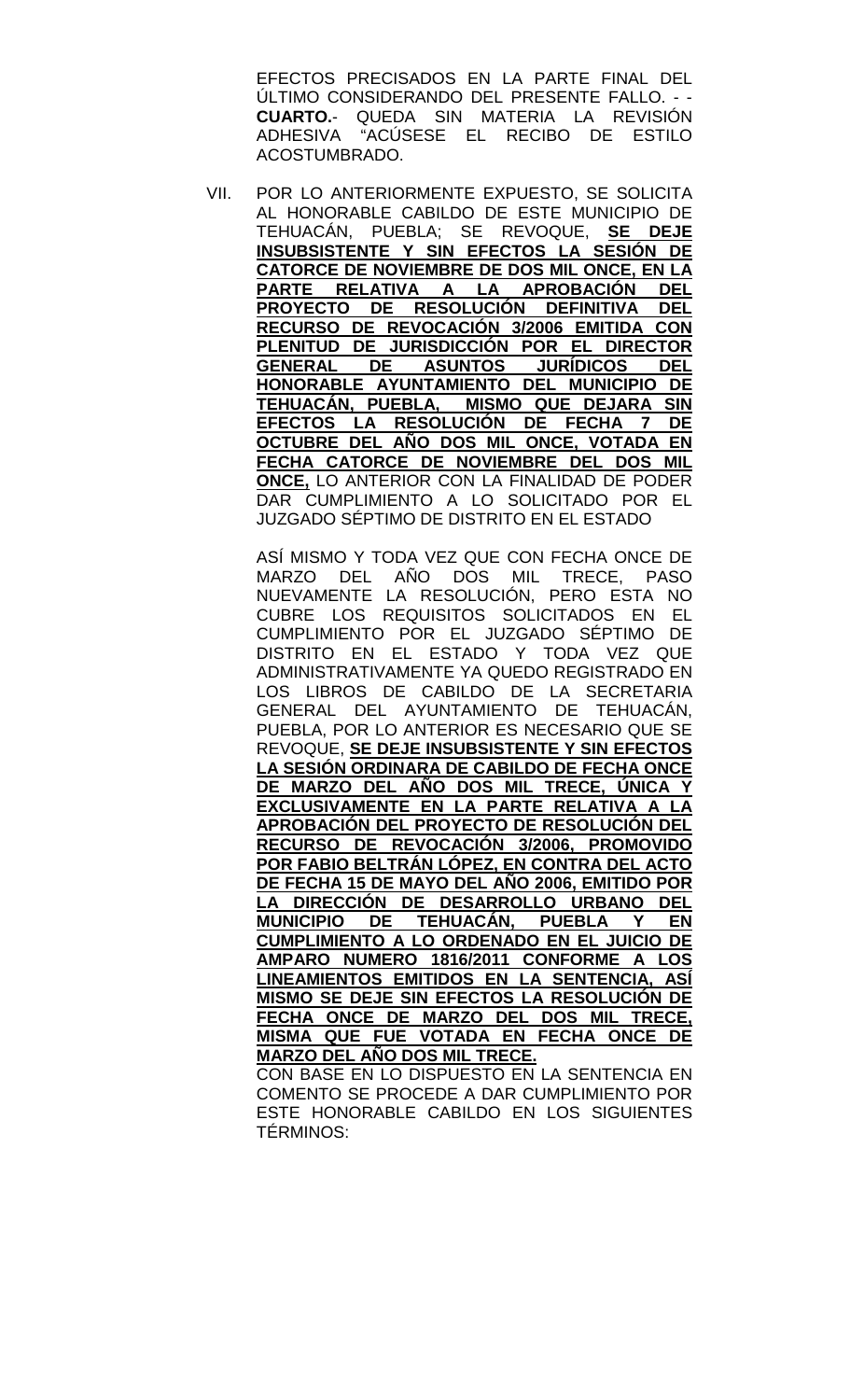### **P E T I T O R I O**

**PRIMERO.-** QUE ESTE HONORABLE CABILDO APRUEBE REVOCAR, Y DEJAR **INSUBSISTENTE Y SIN EFECTOS LA SESIÓN DE CATORCE DE NOVIEMBRE DE DOS MIL ONCE, EN LA PARTE RELATIVA A LA APROBACIÓN DEL PROYECTO DE RESOLUCIÓN DEFINITIVA DEL RECURSO DE REVOCACIÓN 3/2006 EMITIDA CON PLENITUD DE JURISDICCIÓN POR EL DIRECTOR GENERAL DE ASUNTOS JURÍDICOS DEL HONORABLE AYUNTAMIENTO DEL MUNICIPIO DE TEHUACÁN, PUEBLA,** LO ANTERIOR CON LA FINALIDAD DE PODER DAR CUMPLIMIENTO A LO SOLICITADO POR EL JUZGADO SÉPTIMO DE DISTRITO EN EL ESTADO

**SEGUNDO.-** QUE ESTE HONORABLE CABILDO APRUEBE REVOCAR Y DEJE **INSUBSISTENTE Y SIN EFECTOS LA SESIÓN ORDINARA DE CABILDO DE FECHA ONCE DE MARZO DEL AÑO DOS MIL TRECE, ÚNICA Y EXCLUSIVAMENTE EN LA PARTE RELATIVA A LA APROBACIÓN DEL PROYECTO DE RESOLUCIÓN DEL RECURSO DE REVOCACIÓN 3/2006, PROMOVIDO POR FABIO BELTRÁN LÓPEZ, EN CONTRA DEL ACTO DE FECHA 15 DE MAYO DEL AÑO 2006, EMITIDO POR LA DIRECCIÓN DE DESARROLLO URBANO DEL MUNICIPIO DE TEHUACÁN, PUEBLA Y EN CUMPLIMIENTO A LO <br>ORDENADO EN EL JUICIO DE AMPARO NUMERO ORDENADO EN EL JUICIO DE AMPARO NUMERO 1816/2011 CONFORME A LOS LINEAMIENTOS EMITIDOS**  <u>CIA, TODA VEZ QUE NO SE DIO</u><br>AL REQUERIMIENTO COMO SE **CUMPLIMIENTO AL REQUERIMIENTO COMO SE SOLICITABA.**

**TECERO.-** SE ORDENE INSTRUIR AL DIRECTOR GENERAL DEL ASUNTOS JURÍDICOS DEL HONORABLE AYUNTAMIENTO DE TEHUACÁN, PUEBLA, PARA QUE UNA VEZ QUE EL CASO ASÍ LO PERMITA, **EMITA UNA NUEVA**  <u>RESOLUCIÓN EN LA QUE, SIGUIENDO I</u><br>LINEAMIENTOS INDICADOS EN LA SENTENCIA **LINEAMIENTOS INDICADOS EN LA SENTENCIA DE AMPARO, DETERMINE QUE EL RECURRENTE FABIO BELTRÁN LÓPEZ, PROBO SU ACCIÓN Y COMO CONSECUENCIA DE ELLO, REVOQUE EL AUTO DE QUINCE DE MAYO DE DOS MIL SEIS, EMITIDO POR LA DIRECCIÓN DE DESARROLLO URBANO DEL MUNICIPIO DE TEHUACÁN, PUEBLA, EN DONDE OTORGO CONSTANCIA DE NUMERO OFICIAL Y ALINEAMIENTO Y COMO CONSECUENCIA, ESTA ULTIMA AUTORIDAD RECONSTRUYA LA BARDA QUE FUE DEMOLIDA COMO CONSECUENCIA DEL PERMISO OTORGADO.- ATENTAMENTE.- TEHUACÁN, PUEBLA, A LOS 13 DÍAS DEL MES DE MAYO DEL AÑO DOS MIL TRECE.- LIC. ROBERTO IVAN LINARES CHAVEZ.-** SINDICO MUNICIPAL DE TEHUACAN PUEBLA.- FIRMA ILEGIBLE…"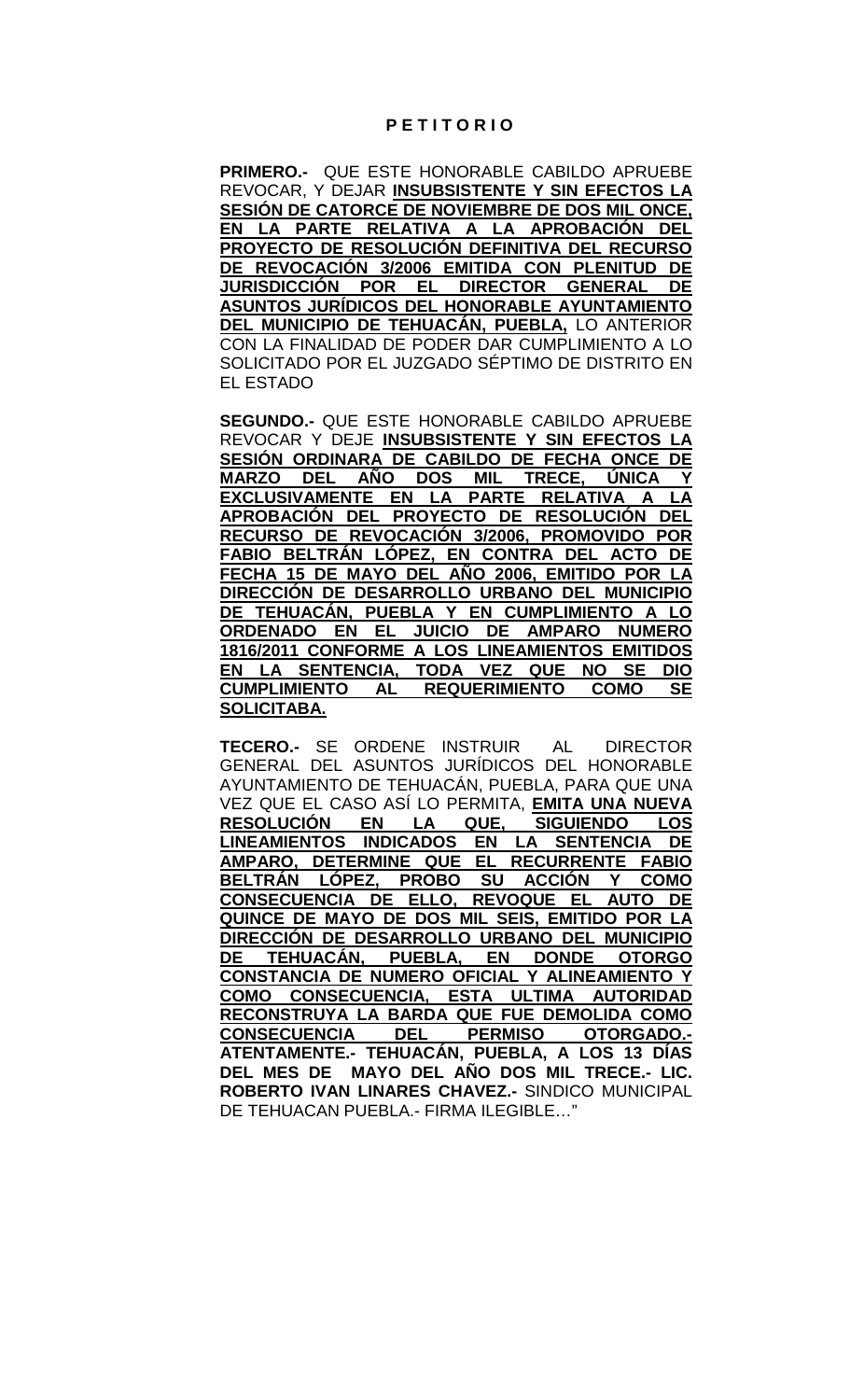SEÑOR PRESIDENTE MUNICIPAL, REGIDORES Y SINDICO MUNICIPAL, EN VOTACIÓN SE LES CONSULTA SI SE APRUEBA LA PROPUESTA PRESENTADA EN CUESTIÓN, LOS QUE ESTÉN POR LA AFIRMATIVA SÍRVANSE MANIFESTARLO LEVANTANDO LA MANO.

HABIÉNDOSE ANALIZADO AMPLIAMENTE EL CONTENIDO DEL DICTAMEN DE REFERENCIA, POR MAYORÍA CON 13 VOTOS A FAVOR, POR PARTE DE LOS INTEGRANTES DEL HONORABLE CABILDO, SE DETERMINA EL SIGUIENTE:

# **A C U E R D O**

**PRIMERO.-** ESTE HONORABLE CABILDO APRUEBA REVOCAR, Y DEJAR **INSUBSISTENTE Y SIN EFECTOS LA SESIÓN DE CATORCE DE NOVIEMBRE DE DOS MIL ONCE, EN LA PARTE RELATIVA A LA APROBACIÓN DEL PROYECTO DE RESOLUCIÓN DEFINITIVA DEL RECURSO DE REVOCACIÓN 3/2006 EMITIDA CON PLENITUD DE JURISDICCIÓN POR EL DIRECTOR GENERAL DE ASUNTOS JURÍDICOS DEL HONORABLE AYUNTAMIENTO DEL MUNICIPIO DE TEHUACÁN, PUEBLA,** LO ANTERIOR CON LA FINALIDAD DE PODER DAR CUMPLIMIENTO A LO SOLICITADO POR EL JUZGADO SÉPTIMO DE DISTRITO EN EL ESTADO

**SEGUNDO.-** ESTE HONORABLE CABILDO APRUEBA REVOCAR Y DEJAR **INSUBSISTENTE Y SIN EFECTOS LA SESIÓN ORDINARA DE CABILDO DE FECHA ONCE DE MARZO DEL AÑO DOS MIL TRECE, ÚNICA Y EXCLUSIVAMENTE EN LA PARTE RELATIVA A LA APROBACIÓN DEL PROYECTO DE RESOLUCIÓN DEL RECURSO DE REVOCACIÓN 3/2006, PROMOVIDO POR FABIO BELTRÁN LÓPEZ, EN CONTRA DEL ACTO DE FECHA 15 DE MAYO DEL AÑO 2006, EMITIDO POR LA DIRECCIÓN DE DESARROLLO URBANO DEL MUNICIPIO DE TEHUACÁN, PUEBLA Y EN CUMPLIMIENTO A LO ORDENADO EN EL JUICIO DE AMPARO NUMERO 1816/2011 CONFORME A LOS LINEAMIENTOS EMITIDOS EN LA SENTENCIA, TODA VEZ QUE NO SE DIO CUMPLIMIENTO AL REQUERIMIENTO COMO SE SOLICITABA.**

**TECERO.-** SE ORDENA INSTRUIR AL DIRECTOR GENERAL DEL ASUNTOS JURÍDICOS DEL HONORABLE AYUNTAMIENTO DE TEHUACÁN, PUEBLA, PARA QUE UNA VEZ QUE EL CASO ASÍ LO PERMITA, **EMITA UNA NUEVA RESOLUCIÓN EN LA QUE, SIGUIENDO LOS LINEAMIENTOS INDICADOS EN LA SENTENCIA DE AMPARO, DETERMINE QUE EL RECURRENTE FABIO BELTRÁN LÓPEZ, PROBO SU ACCIÓN Y COMO CONSECUENCIA DE ELLO, REVOQUE EL AUTO DE QUINCE DE MAYO DE DOS MIL SEIS, EMITIDO POR LA DIRECCIÓN DE DESARROLLO URBANO DEL MUNICIPIO DE TEHUACÁN, PUEBLA, EN DONDE OTORGO CONSTANCIA DE NUMERO OFICIAL Y ALINEAMIENTO Y COMO CONSECUENCIA, ESTA ULTIMA AUTORIDAD RECONSTRUYA LA BARDA QUE FUE DEMOLIDA COMO CONSECUENCIA DEL PERMISO OTORGADO.**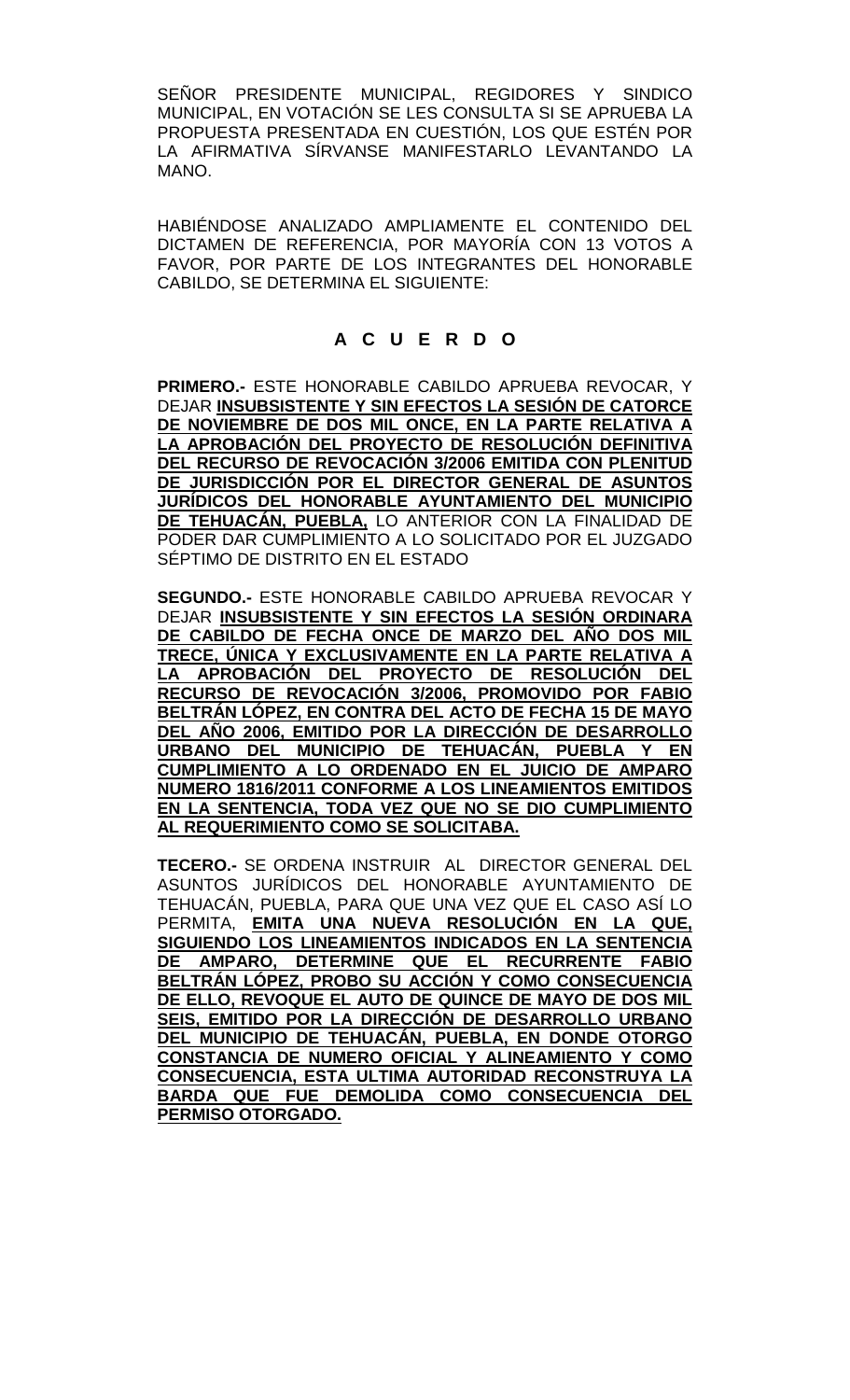LO ANTERIOR CON FUNDAMENTO EN LOS DISPOSITIVOS LEGALES INVOCADOS EN EL DICTAMEN DE REFERENCIA.

**SINDICATURA.- ANÁLISIS, DISCUSIÓN Y EN SU CASO APROBACIÓN DEL PETITORIO QUE CONTIENE LA MODIFICACION DEL ACUERDO DE CABILDO DE FECHA 11 DE MARZO DEL AÑO 2013, QUE CONTIENE LA RATIFICACION DE LA FIRMA DEL CONTRATO DE COMPRA-VENTA SUJETA A CONDICION SUSPENSIVA CON LOS C.C. EFREN VICTOR BELLO ORTIZ Y JOSEFINA JIMENEZ LOPEZ, CON EL HONORABLE AYUNTAMIENTO MUNICIPAL DE TEHUACAN, PUEBLA, A TRAVES DEL PRESIDENTE MUNICIPAL C. ELISEO LEZAMA PRIETO, EL SINDICO MUNICIPAL Y SECRETARIO DEL AYUNTAMIENTO, PARA ADQUIRIR UNA FRACCION DE LA PARCELA NUMERO 412-Z-1 P2/2 DEL EXEJIDO DE SAN LORENZO TEOTIPILCO CON UNA SUPERFICIE DE 3,000.00 M2., PERTENECIENTE A ESTE MUNICIPIO DE TEHUACAN, PUEBLA: QUIEN COMPRARA CON RECURSOS DEL ERARIO MUNICIPAL A FAVOR DE GOBIERNO DEL ESTADO DE PUEBLA, CON DESTINO A LA SECRETARIA DE SALUD DEL ESTADO DE PUEBLA, PARA LA CONSTRUCCION DE UN CENTRO DE SALUD CON SERVICIOS AMPLIADOS, ASI COMO LA AUTORIZACION A LOS C.C. PRESIDENTE MUNICIPAL, SINDICO MUNICIPAL Y SECRETARIO DEL AYUNTAMIENTO PARA LA FIRMA DE LA ESCRITURA ANTE NOTARIO PUBLICO DE LA COMPRA-VENTA DEL BIEN INMUEBLE ANTES REFERIDO CON UN COSTO DE OPERACIÓN DE \$5,400,000.00. ASI COMO LA AUTORIZACION Y FIRMA DEL CONVENIO DE NOVACION Y MODIFICATORIO QUE CELEBRAN POR UNA PARTE LOS SEÑORES EFREN VICTOR BELLO ORTIZ Y JOSEFINA JIMENEZ LOPEZ Y POR LA OTRA EL HONORABLE AYUNTAMIENTO MUNICIPAL DE TEHUACAN, PUE., REPRESENTADO POR EL SEÑOR ELISEO LEZAMA PRIETO, DR. JOSE ORLANDO CUALLO CINTA Y LIC. ROBERTO IVAN LINARES CHAVEZ, EN RELACION CON EL CONTRATO DE COMPRAVENTA QUE SE CELEBRÓ EL DIA CUATRO DE MARZO DEL AÑO DOS MIL TRECE ENTRE LOS CONCERTANTES.**

SEÑOR SINDICO TIENE USTED EL USO DE LA PALABRA.

EL C. LIC. ROBERTO IVAN LINARES CHAVEZ, PROCEDE A DAR LECTURA AL PETITORIO CORRESPONDIENTE, MISMO QUE A LA LETRA DICE:

"…HONORABLE CABILDO DEL HONORABLE AYUNTAMIENTO CONSTITUCIONAL DE TEHUACAN PUEBLA.

EL SUSCRITO LICENCIADO ROBERTO IVAN LINARES CHAVEZ SÍNDICO MUNICIPAL DEL H. AYUNTAMIENTO DEL MUNICIPIO DE TEHUACÁN, PUEBLA, DE CONFORMIDAD CON LO PRECEPTUADO POR LOS ARTÍCULOS 100 FRACCIONES V, VIII, XV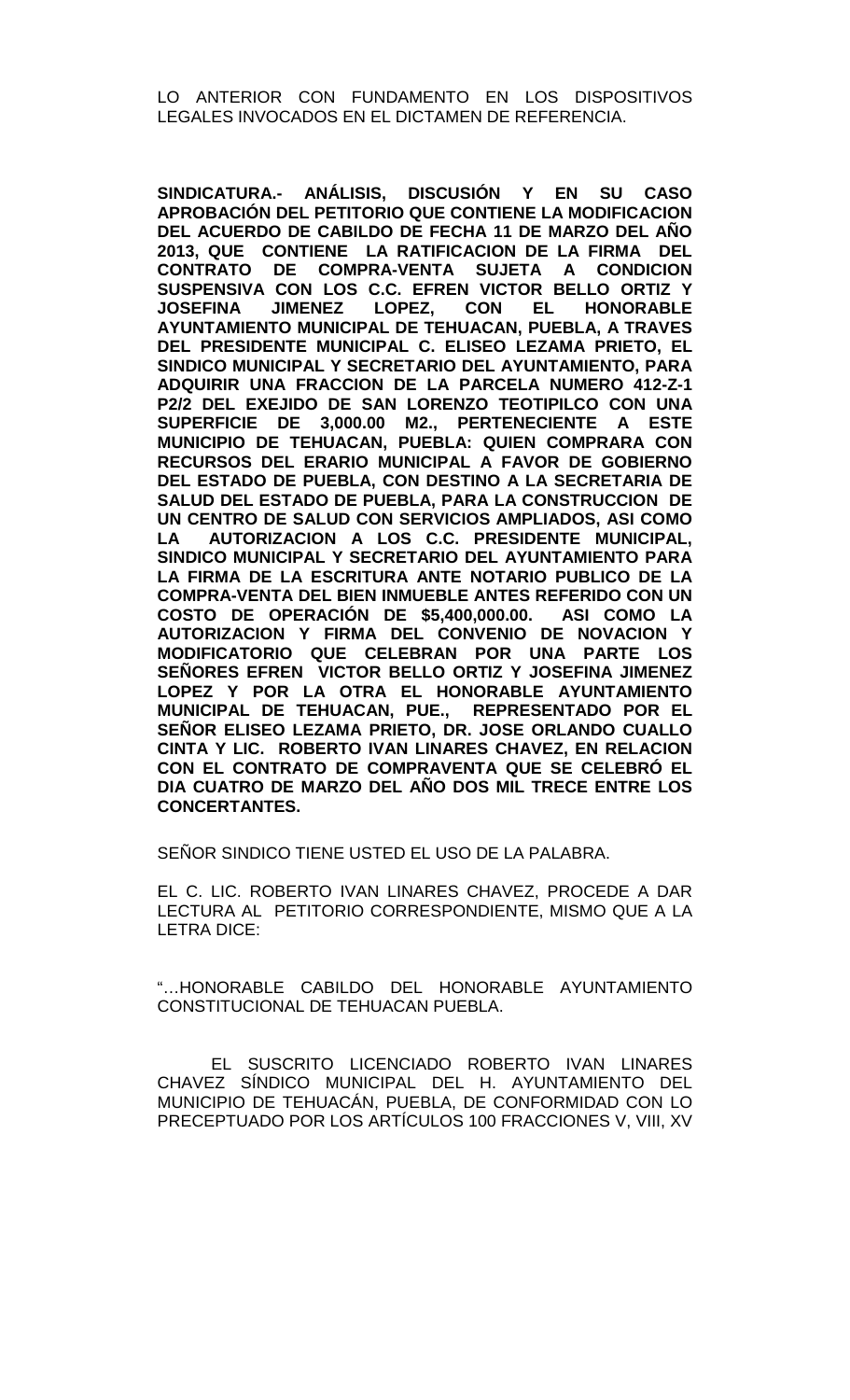Y XVI, 85 Y 89 DE LA LEY ORGÁNICA MUNICIPAL, SOMETO A APROBACIÓN DEL HONORABLE CABILDO LA MODIFICACION DEL ACUERDO DE CABILDO DE FECHA 11 DE MARZO DEL AÑO 2013, QUE CONTIENE LA RATIFICACIÓN DE LA FIRMA DEL CONTRATO DE COMPRA-VENTA SUJETA A CONDICION SUSPENSIVA CON LOS CC. EFREN VICTOR BELLO ORTIZ Y JOSEFINA JIMENEZ LOPEZ CON EL HONORABLE AYUNTAMIENTO MUNICIPAL DE TEHUACAN, PUEBLA A TRAVES DEL PRESIDENTE MUNICIPAL C. ELISEO LEZAMA PRIETO, EL SUSCRITO LIC. ROBERTO IVAN LINARES CHAVEZ Y EL SECRETARIO DEL AYUNTAMIENTO DR. JOSE ORLANDO CUALLO CINTA; PARA ADQUIRIR UNA FRACCION DE LA PARCELA NUMERO 412 Z-1 P2/2 DEL EX-EJIDO DE SAN LORENZO TEOTIPILCO CON UNA SUPERFICIE DE TRES MIL METROS CUADRADOS, PERTENECIENTE A ESTE MUNICIPIO DE TEHUACAN, PUEBLA; QUIEN COMPRARA CON RECURSOS DEL ERARIO MUNICIPAL A FAVOR DEL GOBIERNO DEL ESTADO DE PUEBLA, CON DESTINO A LA SECRETARIA DE SALUD DEL ESTADO DE PUEBLA, PARA LA CONSTRUCCION DE UN CENTRO DE SALUD CON SERVICIOS AMPLIADOS, ASI COMO LA AUTORIZACION A LOS CC. PRESIDENTE MUNICIPAL C. ELISEO LEZAMA PRIETO, EL SUSCRITO LIC. ROBERTO IVAN LINARES CHAVEZ Y EL SECRETARIO DEL AYUNTAMIENTO DR. JOSE ORLANDO CUALLO CINTA; PARA LA FIRMA DE LA ESCRITURA ANTE NOTARIO PUBLICO DE LA COMPRA-VENTA DEL BIEN INMUEBLE ANTES REFERIDO CON UN COSTO DE OPERACIÓN DE \$5,400,000.00 (CINCO MILLONES CUATROCIENTOS MIL PESOS, CERO CENTAVOS MONEDA NACIONAL), MISMA QUE SERA CUBIERTA UNA VEZ QUE LA SECRETARIA DE FINANZAS DEL GOBIERNO DEL ESTADO DE PUEBLA, DEPOSITE DICHA CANTIDAD EN LA CUENTA DEL AYUNTAMIENTO DE TEHUACAN, PUEBLA, ASI COMO <u>LA AUTORIZACIÓN Y FIRMA DEL CONVENIO</u> <u>DE NOVACIÓN Y MODIFICATORIO QUE CELEBRAN POR UNA</u> <u>PARTE LOS SEÑORES EFREN VICTOR BELLO ORTIZ Y JOSEFINA</u><br>JIMENEZ LOPEZ, Y POR LA OTRA EL HONORABLE <u>Y POR LA OTRA EL HIMUNICIPAL DE TEHUCAN</u> AYUNTAMIENTO MUNICIPAL DE TEHUCAN PUEBLA, REPRESENTADO POR EL SEÑOR ELISEO LEZAMA PRIETO, DOCTOR JOSE ORLANDO CUALLO CINTA Y LICENCIADO ROBERTO IVAN LINARES CHAVEZ, EN SU CARÁCTER DE PRESIDENTE, SECRETARIO Y SINDICO RESPECTIVAMENTE, EN RELACION CON EL CONTRATO DE COMPRAVENTA QUE SE CELEBRO EL DIA CUATRO DE MARZO DEL AÑO DOS MIL TRECE ENTRE LOS CONCERTANTES. EN BASE A LOS SIGUIENTES:

#### A N T E C E D E N T E S

1.- CON FECHA 04 DE MARZO DEL AÑO 2013, EL HONORABLE AYUNTAMIENTO MUNICIPAL DE TEHUACAN, PUEBLA A TRAVES DEL PRESIDENTE MUNICIPAL C. ELISEO LEZAMA PRIETO, EL SUSCRITO LIC. ROBERTO IVAN LINARES CHAVEZ Y EL SECRETARIO DEL AYUNTAMIENTO DR. JOSE ORLANDO CUALLO CINTA CELEBRARON CONTRATO DE COMPRAVENTA SUJETA A CONDICIÓN SUSPENSIVA CON LOS CC. EFREN VICTOR BELLO ORTIZ Y JOSEFINA JIMENEZ LOPEZ PARA ADQUIRIR UNA FRACCION DE LA PARCELA NUMERO 412 Z-1 P2/2 DEL EX-EJIDO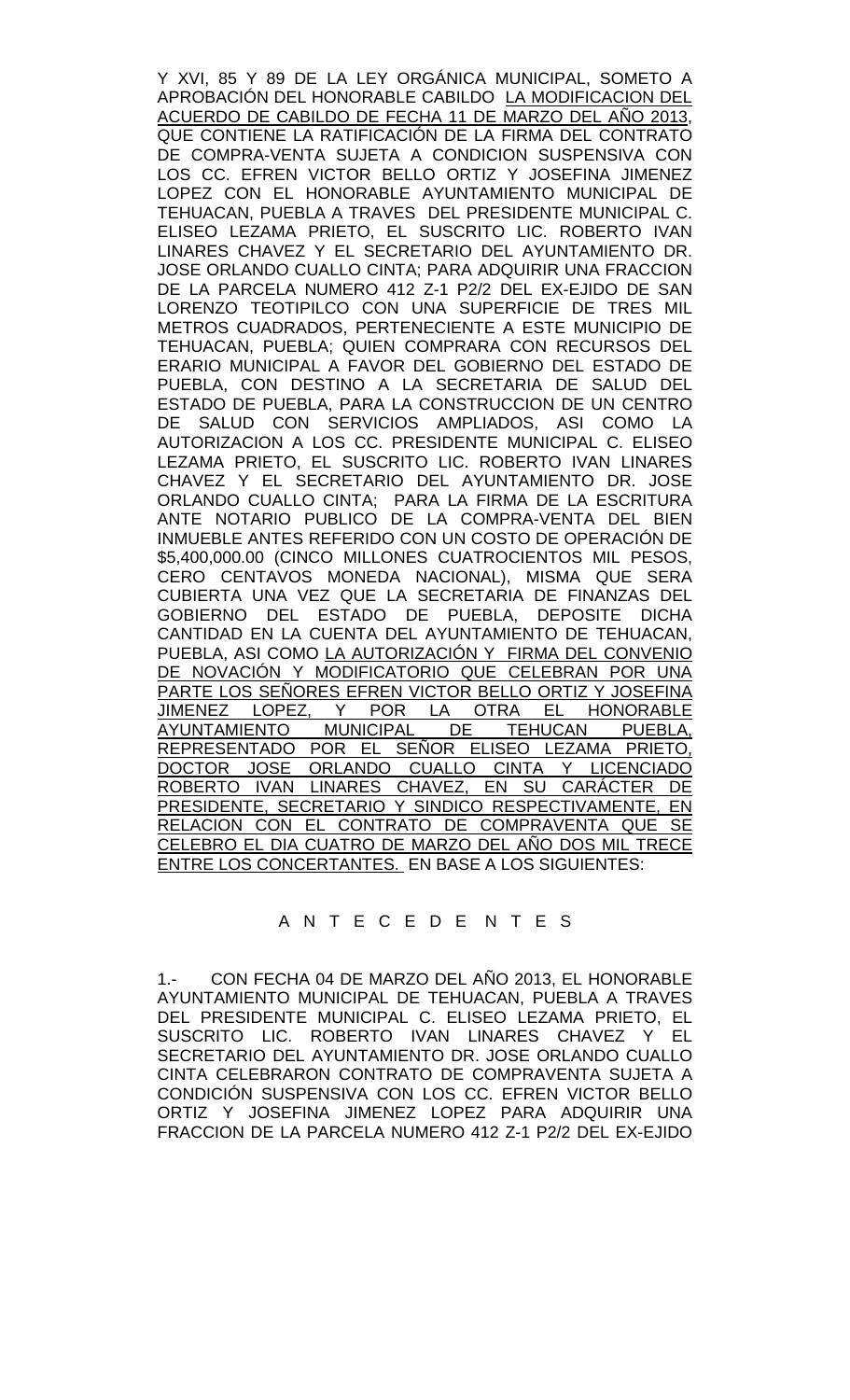DE SAN LORENZO TEOTIPILCO CON UNA SUPERFICIE DE TRES MIL METROS CUADRADOS.

2.- CON FECHA 11 DE MARZO DEL AÑO DEL AÑO 2013, EL HONORABLE CABILDO ACORDÓ POR UNANIMIDAD DE VOTOS EN SU PUNTO ÚNICO: LA RATIFICACION DE LA FIRMA DEL CONTRATO DE COMPRAVENTA SUJETA A CONDICION SUSPENSIVA CON LOS CC. EFREN VICTOR BELLO ORTIZ Y JOSEFINA JIMENEZ LOPEZ CON EL HONORABLE AYUNTAMIENTO MUNICIPAL DE TEHUACAN, PUEBLA A TRAVES DEL PRESIDENTE MUNICIPAL C. ELISEO LEZAMA PRIETO, EL SUSCRITO LIC. ROBERTO IVAN LINARES CHAVEZ Y EL SECRETARIO DEL AYUNTAMIENTO DR. JOSE ORLANDO CUALLO CINTA; PARA ADQUIRIR UNA FRACCION DE LA PARCELA NUMERO 412 Z-1 P2/2 DEL EX-EJIDO DE SAN LORENZO TEOTIPILCO CON UNA<br>SUPERFICIE DE TRES MIL METROS CUADRADOS, SUPERFICIE DE TRES MIL METROS CUADRADOS, PERTENECIENTE A ESTE MUNICIPIO DE TEHUACAN, PUEBLA; QUIEN COMPRARA CON RECURSOS DEL ERARIO MUNICIPAL A FAVOR DEL GOBIERNO DEL ESTADO DE PUEBLA, CON DESTINO A LA SECRETARIA DE SALUD DEL ESTADO DE PUEBLA, PARA LA CONSTRUCCION DE UN CENTRO DE SALUD CON SERVICIOS AMPLIADOS, ASI COMO LA AUTORIZACION A LOS CC. PRESIDENTE MUNICIPAL C. ELISEO LEZAMA PRIETO, EL SUSCRITO LIC. ROBERTO IVAN LINARES CHAVEZ Y EL SECRETARIO DEL AYUNTAMIENTO DR. JOSE ORLANDO CUALLO CINTA; PARA LA FIRMA DE LA ESCRITURA ANTE NOTARIO PUBLICO DE LA COMPRA-VENTA DEL BIEN INMUEBLE ANTES REFERIDO CON UN COSTO DE OPERACIÓN DE \$5,400,000.00 (CINCO MILLONES CUATROCIENTOS MIL PESOS, CERO CENTAVOS MONEDA NACIONAL), MISMA QUE SERA CUBIERTA UNA VEZ QUE LA SECRETARIA DE FINANZAS DEL GOBIERNO DEL ESTADO DE PUEBLA, DEPOSITE DICHA CANTIDAD EN LA CUENTA DEL AYUNTAMIENTO DE TEHUACAN, PUEBLA,

## C O N S I DE R A N D O S

I. QUE EL PÁRRAFO PRIMERO DE LA FRACCIÓN II DEL ARTÍCULO 115 DE LA CONSTITUCIÓN POLÍTICA DE LOS ESTADOS UNIDOS MEXICANOS, DETERMINA QUE LOS AYUNTAMIENTOS TENDRÁN FACULTADES PARA APROBAR, DE ACUERDO CON LAS LEYES EN MATERIA MUNICIPAL QUE DEBERÁN EXPEDIR LAS LEGISLATURAS DE LOS ESTADOS, LOS BANDOS DE POLICÍA Y GOBIERNO, LOS REGLAMENTOS, CIRCULARES; Y DISPOSICIONES ADMINISTRATIVAS DE OBSERVANCIA GENERAL DENTRO DE SUS RESPECTIVAS JURISDICCIONES, QUE ORGANICEN LA ADMINISTRACIÓN PÚBLICA MUNICIPAL, REGULEN LAS MATERIAS, PROCEDIMIENTOS, FUNCIONES Y SERVICIOS PÚBLICOS DE SU COMPETENCIA Y<br>ASEGUREN LA PARTICIPACIÓN CIUDADANA Y ASEGUREN LA PARTICIPACIÓN CIUDADANA VECINAL; MISMA DISPOSICIÓN QUE ES TRASLADADA A LA FRACCIÓN III DEL ARTÍCULO 105 DE LA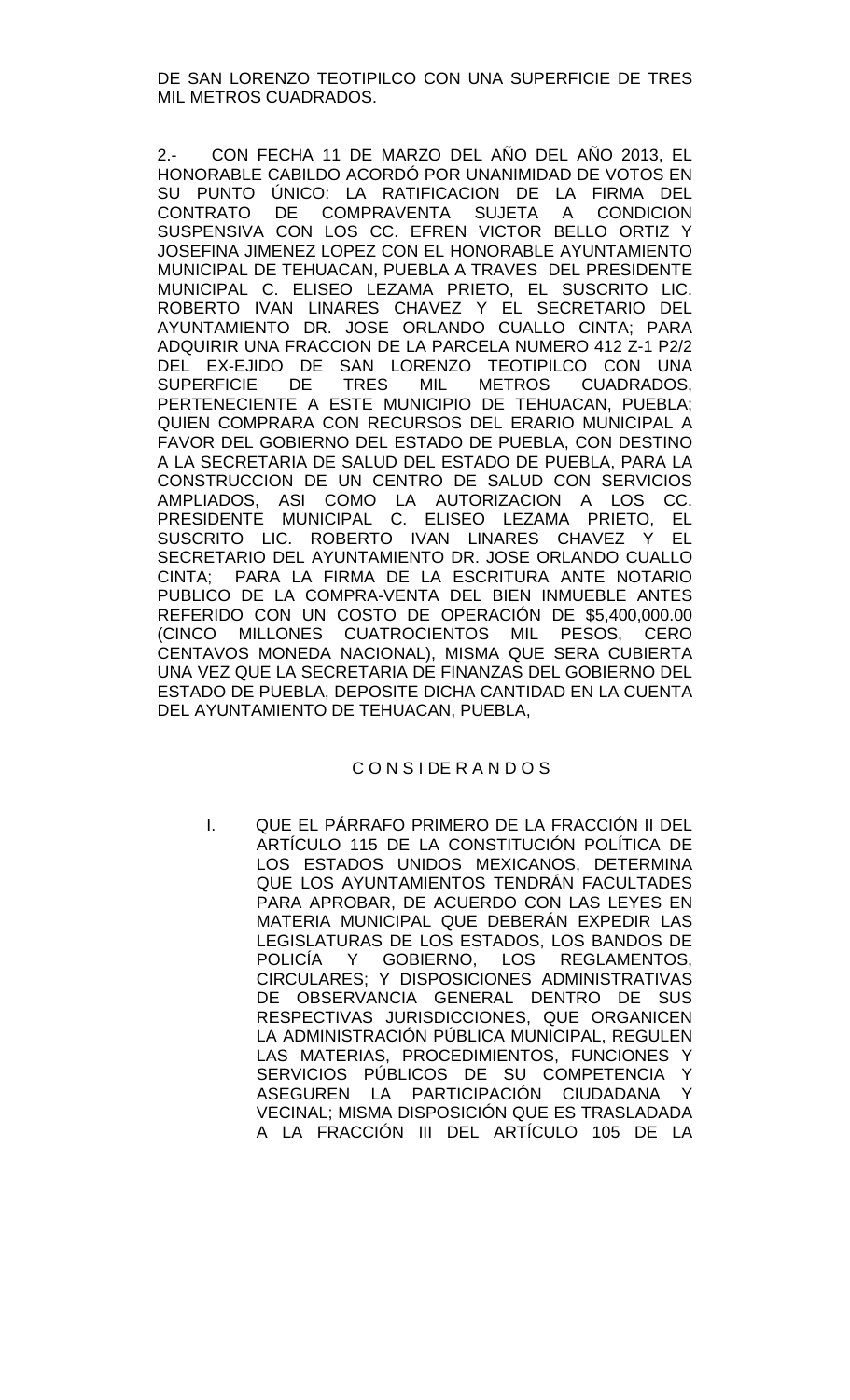CONSTITUCIÓN POLÍTICA DEL ESTADO LIBRE Y SOBERANO DE PUEBLA;

- II. EL ARTÍCULO 57 DE LA CONSTITUCIÓN POLÍTICA DEL ESTADO FRACCIÓN VII.- ESTABLECE QUE EL CONGRESO DEL ESTADO ESTÁ FACULTADO PARA AUTORIZAR LA ENAJENACIÓN DE BIENES INMUEBLES PROPIOS DEL ESTADO O DE LOS MUNICIPIOS, A SOLICITUD DE ÉSTOS, ASÍ COMO APROBAR LOS CONTRATOS QUE CELEBREN LOS AYUNTAMIENTOS, CUANDO TENGAN DURACIÓN MAYOR DEL PERÍODO PARA EL CUAL HUBIEREN SIDO ELECTOS;
- III. QUE EL ARTÍCULO 76 PRIMER PÁRRAFO DE LA LEY ORGÁNICA MUNICIPAL, DETERMINA QUE EL AYUNTAMIENTO SESIONARÁ VÁLIDAMENTE CON LA ASISTENCIA DE LA MAYORÍA DE SUS MIEMBROS Y DEL SECRETARIO DEL AYUNTAMIENTO O LA PERSONA QUE LEGALMENTE LO SUSTITUYA;
- IV. QUE EL ARTÍCULO 77 DE LA LEY ORGÁNICA MUNICIPAL, DETERMINA QUE LOS ACUERDOS DE LOS AYUNTAMIENTOS SE TOMARÁN POR MAYORÍA<br>DE VOTOS DEL PRESIDENTE MUNICIPAL. VOTOS DEL PRESIDENTE MUNICIPAL, REGIDORES Y SÍNDICO, Y EN CASO DE EMPATE, EL PRESIDENTE MUNICIPAL TENDRÁ VOTO DE CALIDAD;
- V. QUE EL ARTÍCULO 78 FRACCIONES XVIII Y XIX DE LA LEY ORGÁNICA MUNICIPAL, DETERMINA EN SU PARTE CONDUCENTE QUE SON ATRIBUCIONES DE LOS AYUNTAMIENTOS; PROMOVER CUANTO ESTIME CONVENIENTE PARA EL PROGRESO ECONÓMICO, SOCIAL Y CULTURAL DEL MUNICIPIO; ESTABLECER LAS BASES SOBRE LAS CUALES SE SUSCRIBAN LOS CONVENIOS O ACTOS, QUE COMPROMETAN AL MUNICIPIO POR UN PLAZO MAYOR AL PERÍODO DEL AYUNTAMIENTO, SIEMPRE Y CUANDO LOS MISMOS SEAN ACORDADOS POR LAS DOS TERCERAS PARTES DE LOS MIEMBROS DEL AYUNTAMIENTO O DEL CONSEJO MUNICIPAL, EN LOS CASOS QUE ESTABLEZCA EL PRESENTE ORDENAMIENTO, PARA OBTENER LA APROBACIÓN A QUE SE REFIERE LA CONSTITUCIÓN POLÍTICA DEL ESTADO LIBRE Y SOBERANO DE PUEBLA;
- VI. QUE EL ARTÍCULO 91 EN SUS FRACCIONES III Y XLVI DE LA LEY ORGÁNICA MUNICIPAL, PRECEPTÚA QUE EL CIUDADANO PRESIDENTE MUNICIPAL<br>CONSTITUCIONAL TIENE DENTRO DE SUS CONSTITUCIONAL TIENE DENTRO DE SUS FACULTADES Y OBLIGACIONES LAS DE REPRESENTAR AL AYUNTAMIENTO Y EJECUTAR SUS RESOLUCIONES; SALVO QUE SE DESIGNE UNA COMISIÓN ESPECIAL, O SE TRATE DE PROCEDIMIENTOS JUDICIALES, EN LOS QUE LA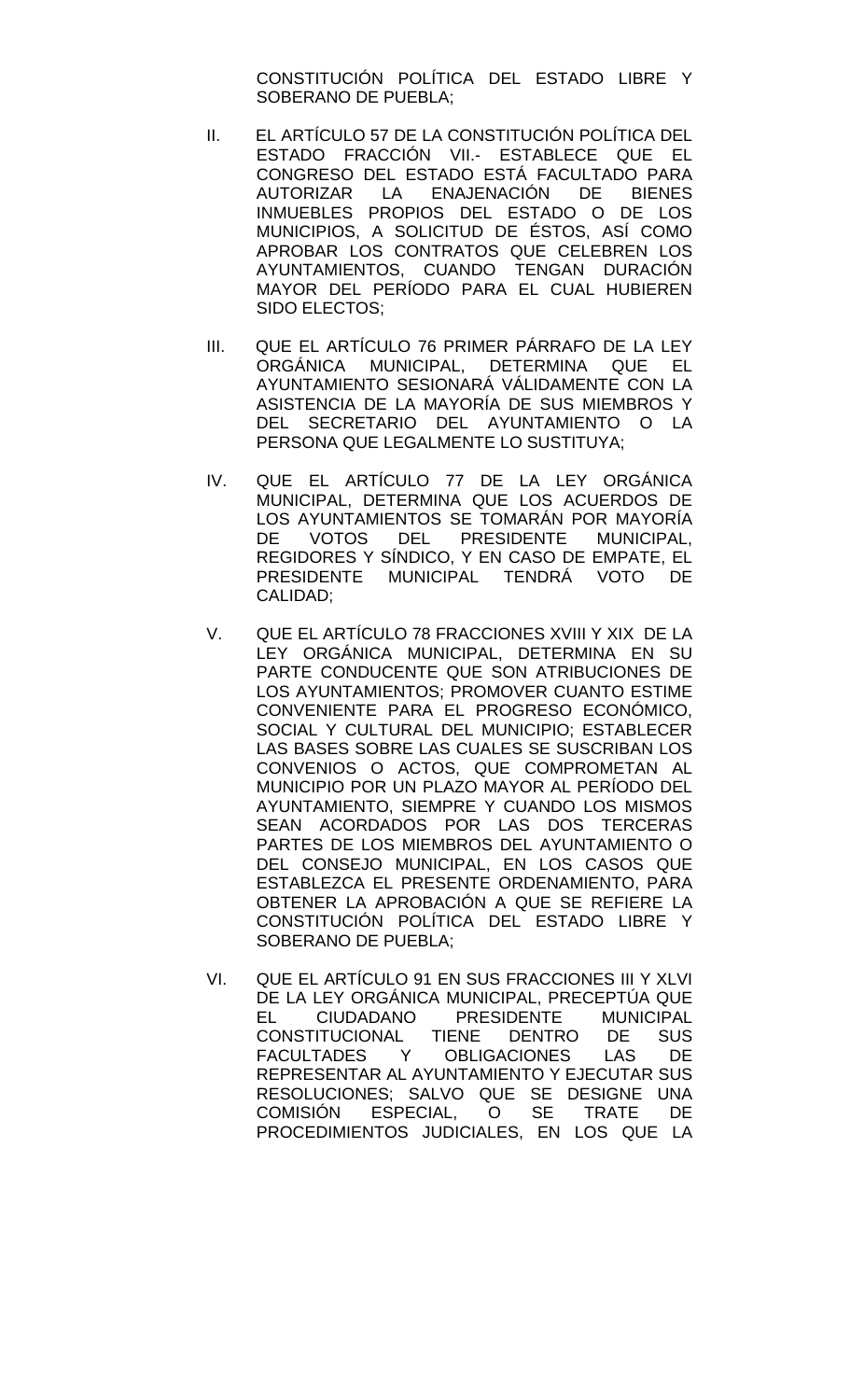REPRESENTACIÓN CORRESPONDE AL SÍNDICO MUNICIPAL; SUSCRIBIR, PREVIO ACUERDO DEL AYUNTAMIENTO, LOS CONVENIOS Y ACTOS QUE SEAN DE INTERÉS PARA EL MUNICIPIO, SIN PERJUICIO DE LO QUE ESTA LEY

- VII. QUE EL ARTÍCULO 100 FRACCIÓN V DE LA LEY ORGÁNICA MUNICIPAL, DETERMINA QUE SON<br>DEBERES Y ATRIBUCIONES DEL SÍNDICO: ATRIBUCIONES DEL SÍNDICO; PROMOVER ANTE LAS AUTORIDADES MUNICIPALES, CUANTO ESTIMAREN PROPIO Y CONDUCENTE EN BENEFICIO DE LA COLECTIVIDAD.
- VIII. AHORA BIEN Y TODA VEZ QUE PARA LA CONSTRUCCIÓN DEL CENTRO DE SALUD CON SERVICIOS AMPLIADOS, EL GOBIERNO DEL ESTADO SOLICITÓ QUE EL INMUEBLE OBJETO DE LA COMPRAVENTA TUVIESE UN FRENTE DE 45 METROS CUADRADOS, SE ACORDÓ CON LOS VENDEDORES CC. EFREN VICTOR BELLO ORTIZ Y JOSEFINA JIMENEZ LOPEZ, LA ENAJENACIÓN DEL PREDIO CON EL FRENTE QUE SOLICITA EL GOBIERNO DEL ESTADO, SIEMPRE Y CUANDO LA CANTIDAD POR METRO CUADRADO ASCENDIERA A \$2,000.00, (DOS MIL PESOS 00/100 M.N. LO QUE DA COMO VALOR DE OPERACIÓN LA CANTIDAD DE \$6,000.000.00 (SEIS MILLONES DE PESOS 00/100 M.N.), NO VARIANDO LA SUPERFICIE DEL MISMO EL CUAL ES DE 3,000.00M2.
- IX. RAZÓN POR LA CUAL Y COMO SE ADVIERTE DEL LEVANTAMIENTO TOPOGRÁFICO REALIZADO POR EL DEPARTAMENTO DE DESARROLLO URBANO EL CUAL SE ANEXA AL PRESENTE EN COPIA CERTIFICADA, EL INMUEBLE MOTIVO DE LA COMPRA-VENTA QUEDA CON LAS SIGUIENTES MEDIDAS Y COLINDANCIAS:

AL NORESTE.- SESENTA Y NUEVE METROS CUADRADOS, COLINDA CON FRACCION RESTANTE.

AL SURESTE.- CUARENTA Y CINCO METROS CUADRADOS, COLINDA CON FRACCION RESTANTE.

AL SUROESTE.- SETENTA METROS CUADRADOS COLINDA CON CALLE EN PROYECTO.

 AL NOROESTE.- CUARENTA Y CINCO METROS CUADRADOS COLINDA CON CIRCUITO INTERIOR NORTE SOCORRO ROMERO SANCHEZ.

 CON UNA SUPERFICIE DE: TRES MIL METROS CUADRADOS.

X. MOTIVO POR EL CUAL CON FECHA 15 DE ABRIL DEL AÑO EN CURSO, EL H. AYUNTAMIENTO A TRAVÉS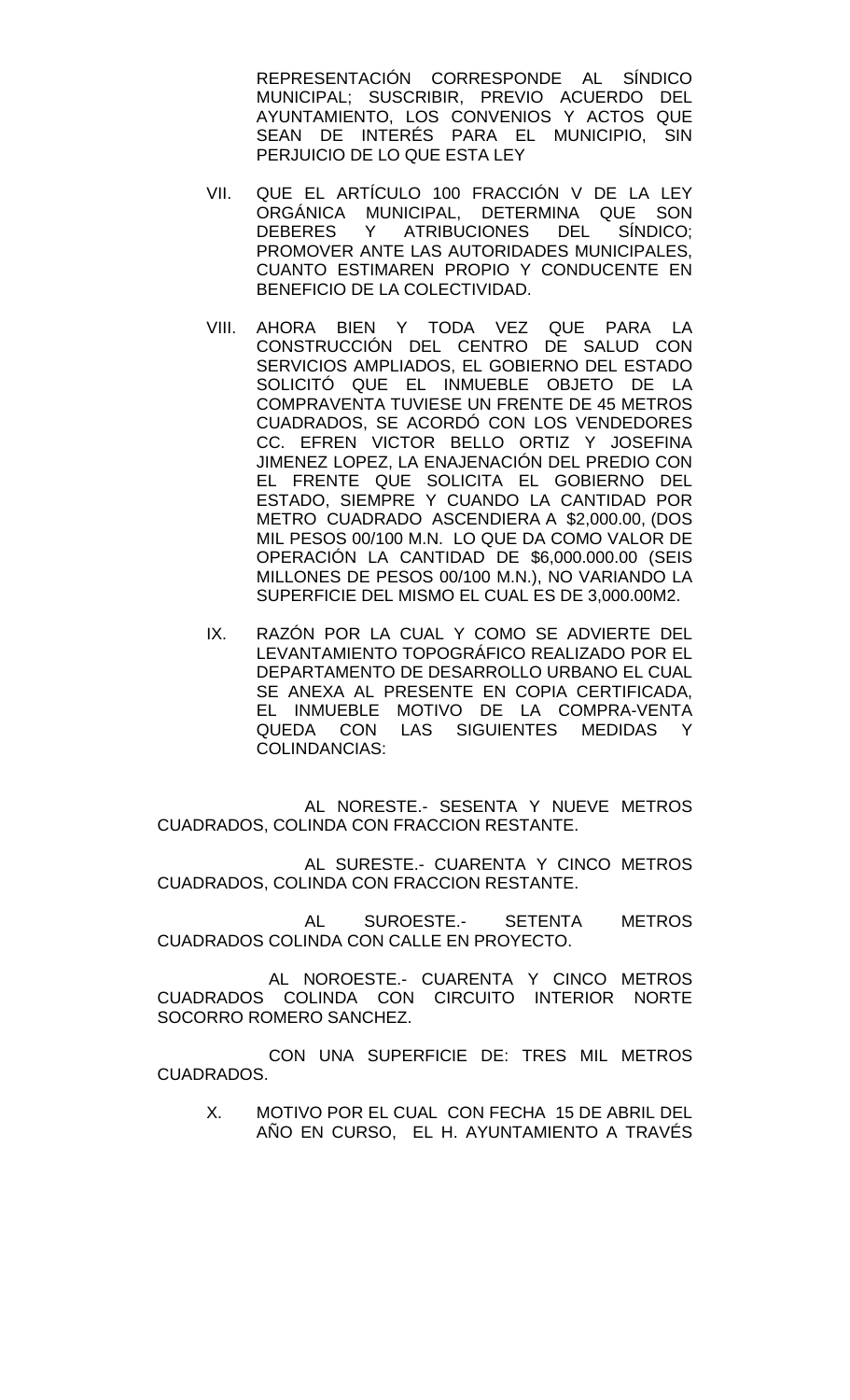DEL C. ELISEO LEZAMA PRIETO, DR. JOSÉ ORLANDO CUALLO CINTA Y EL SUSCRITO ROBERTO IVAN LINARES CHÁVEZ, EN SU CARÁCTER DE PRESIDENTE, SECRETARIO Y SINDICO, Y LOS CC. EFREN VÍCTOR BELLO ORTIZ Y JOSEFINA JIMÉNEZ LÓPEZ CELEBRAMOS CONVENIO DE NOVACIÓN Y MODIFICATORIO, EL CUAL SE ANEXA AL PRESENTE Y DEL CUAL SE DESPRENDE QUE LA CLÁUSULA<br>SEGUNDA ES SUSTITUIDA PARA QUEDAR SEGUNDA ES SUSTITUIDA PARA QUEDAR REDACTADA EN LOS TÉRMINOS ESTIPULADOS POR AMBAS PARTES, QUEDANDO COMO PRECIO DE OPERACIÓN DE COMPRAVENTA LA CANTIDAD DE 6,000.000.00 (SEIS MILLONES DE PESOS 00/100 MONEDA NACIONAL) Y AL CUAL SE ADICIONÓ UNA CLÁUSULA SÉPTIMA POR MEDIO DE LA CUAL EL H. AYUNTAMIENTO MUNICIPAL SE COMPROMETE A REALIZAR UNA PROPUESTA DE UN PROYECTO COMERCIAL Y DE VIVIENDA EN LA FRACCIÓN RESTANTE DEL INMUEBLE PROPIEDAD DE LOS VENDEDORES, DEJANDO INTOCADAS Y RATIFICADAS LAS DECLARACIONES Y CLÁUSULAS CONTENIDAS EN EL CONTRATO DE COMPRAVENTA SUJETO A CONDICIÓN SUSPENSIVA CELEBRADO CON FECHA CUATRO DE MARZO DEL AÑO DOS MIL TRECE.

XI. POR LO QUE EN TÉRMINOS DEL ARTÍCULO 78 FRACCIÓN XIX DE LA LEY ORGÁNICA MUNICIPAL, QUE ESTABLECE QUE "SON ATRIBUCIONES DE LOS AYUNTAMIENTOS; PROMOVER CUANTO ESTIME CONVENIENTE PARA EL PROGRESO ECONÓMICO, SOCIAL Y CULTURAL DEL MUNICIPIO; ESTABLECER LAS BASES SOBRE LAS CUALES SE SUSCRIBAN LOS CONVENIOS O ACTOS, QUE COMPROMETAN AL MUNICIPIO POR UN PLAZO MAYOR AL PERÍODO DEL AYUNTAMIENTO, SIEMPRE Y CUANDO LOS MISMOS SEAN ACORDADOS POR LAS DOS TERCERAS PARTES DE LOS MIEMBROS DEL AYUNTAMIENTO O DEL CONSEJO MUNICIPAL, EN LOS CASOS QUE ESTABLEZCA EL PRESENTE ORDENAMIENTO, PARA OBTENER LA APROBACIÓN A QUE SE REFIERE LA CONSTITUCIÓN POLÍTICA DEL ESTADO LIBRE Y SOBERANO DE PUEBLA", POR LO QUE SOLICITO DETERMINE ESTE HONORABLE CABILDO LA MODIFICACION DEL ACUERDO DE CABILDO DE FECHA 11 DE MARZO DEL AÑO 2013, QUE CONTIENE LA RATIFICACIÓN DE LA FIRMA DEL CONTRATO DE COMPRA-VENTA SUJETA A CONDICION SUSPENSIVA CON LOS CC. EFREN VICTOR BELLO ORTIZ Y JOSEFINA JIMENEZ LOPEZ CON EL HONORABLE AYUNTAMIENTO MUNICIPAL DE TEHUACAN, PUEBLA A TRAVES DEL PRESIDENTE MUNICIPAL C. ELISEO LEZAMA PRIETO, EL SUSCRITO LIC. ROBERTO IVAN LINARES CHAVEZ Y EL SECRETARIO DEL AYUNTAMIENTO DR. JOSE ORLANDO CUALLO CINTA; PARA ADQUIRIR UNA FRACCION DE LA PARCELA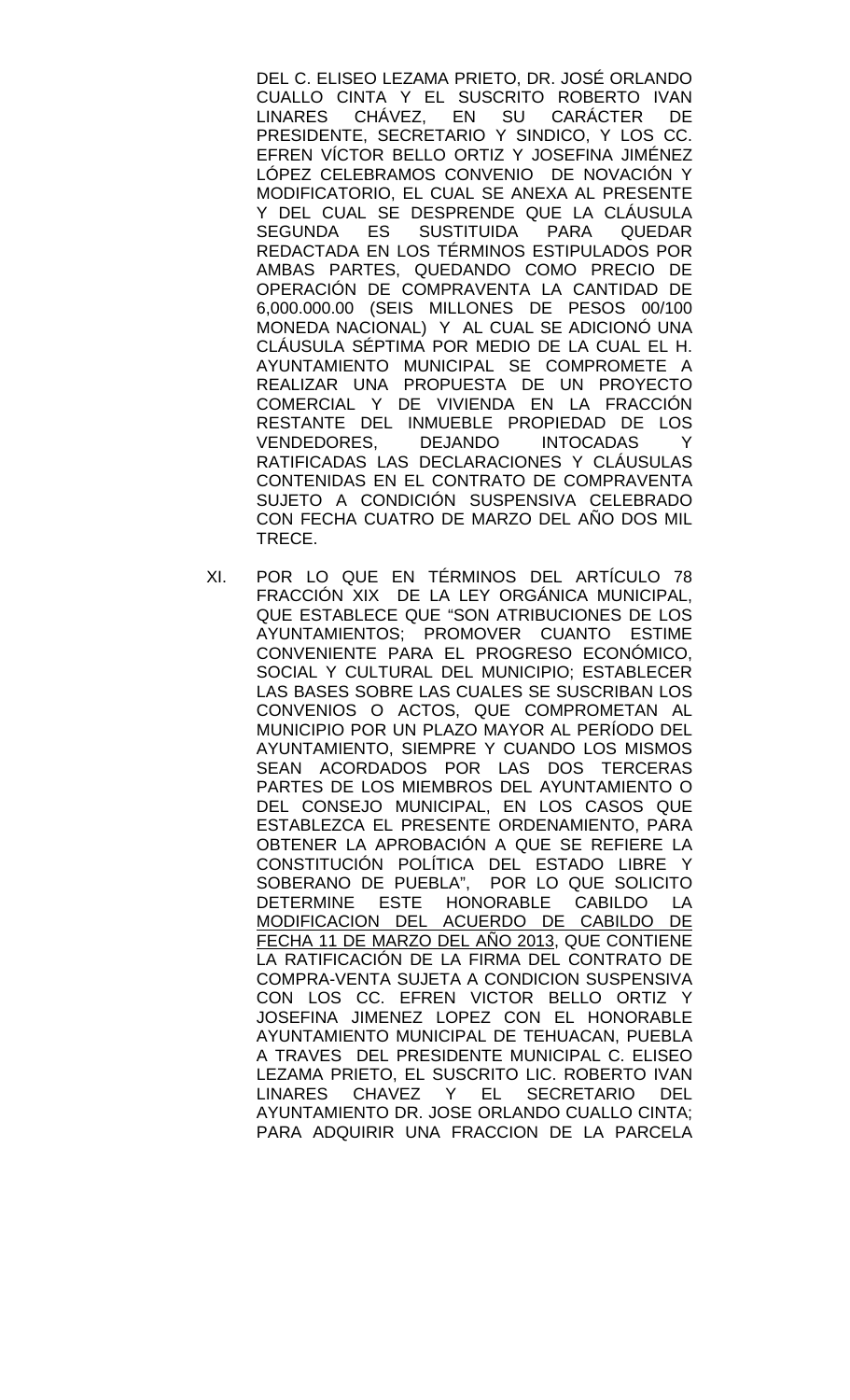NUMERO 412 Z-1 P2/2 DEL EX-EJIDO DE SAN LORENZO TEOTIPILCO CON UNA SUPERFICIE DE TRES MIL METROS CUADRADOS, PERTENECIENTE A ESTE MUNICIPIO DE TEHUACAN, PUEBLA; QUIEN<br>COMPRARA CON RECURSOS DEL ERARIO RECURSOS MUNICIPAL A FAVOR DEL GOBIERNO DEL ESTADO DE PUEBLA, CON DESTINO A LA SECRETARIA DE SALUD DEL ESTADO DE PUEBLA, PARA LA CONSTRUCCION DE UN CENTRO DE SALUD CON<br>SERVICIOS AMPLIADOS. ASI COMO LA AMPLIADOS, ASI COMO LA AUTORIZACION A LOS CC. PRESIDENTE MUNICIPAL C. ELISEO LEZAMA PRIETO, EL SUSCRITO LIC. ROBERTO IVAN LINARES CHAVEZ Y EL SECRETARIO DEL AYUNTAMIENTO DR. JOSE ORLANDO CUALLO CINTA; PARA LA FIRMA DE LA ESCRITURA ANTE NOTARIO PUBLICO DE LA COMPRA-VENTA DEL BIEN INMUEBLE ANTES REFERIDO CON UN COSTO DE OPERACIÓN DE \$5,400,000.00 (CINCO MILLONES CUATROCIENTOS MIL PESOS, CERO CENTAVOS MONEDA NACIONAL), MISMA QUE SERA CUBIERTA UNA VEZ QUE LA SECRETARIA DE FINANZAS DEL GOBIERNO DEL ESTADO DE PUEBLA, DEPOSITE DICHA CANTIDAD EN LA CUENTA DEL AYUNTAMIENTO DE TEHUACAN, PUEBLA, ASI COMO LA AUTORIZACIÓN Y FIRMA DEL CONVENIO DE NOVACIÓN Y MODIFICATORIO QUE CELEBRAN POR UNA PARTE LOS SEÑORES EFREN VICTOR BELLO ORTIZ Y JOSEFINA JIMENEZ LOPEZ, Y POR LA OTRA EL HONORABLE AYUNTAMIENTO MUNICIPAL DE TEHUCAN PUEBLA, REPRESENTADO POR EL SEÑOR ELISEO LEZAMA PRIETO, DOCTOR JOSE ORLANDO CUALLO CINTA Y LICENCIADO ROBERTO IVAN <u>LINARES CHAVEZ, EN SU CARACTER DE</u> PRESIDENTE, SECRETARIO Y SINDICO RESPECTIVAMENTE, EN RELACION CON EL CONTRATO DE COMPRAVENTA QUE SE CELEBRO EL DIA CUATRO DE MARZO DEL AÑO DOS MIL TRECE ENTRE LOS CONCERTANTES.

EN BASE A LO ANTERIOR SOMETO A CONSIDERACIÓN DE ESTE HONORABLE CUERPO COLEGIADO EL SIGUIENTE:

### P E T I T O R I O

 UNICO.- DETERMINE EL HONORABLE CABILDO LA MODIFICACION DEL ACUERDO DE CABILDO DE FECHA 11 DE MARZO DEL AÑO 2013, QUE CONTIENE LA RATIFICACIÓN DE LA FIRMA DEL CONTRATO DE COMPRA-VENTA SUJETA A CONDICION SUSPENSIVA CON LOS CC. EFREN VICTOR BELLO ORTIZ Y JOSEFINA JIMENEZ LOPEZ CON EL HONORABLE AYUNTAMIENTO MUNICIPAL DE TEHUACAN, PUEBLA A TRAVES DEL PRESIDENTE MUNICIPAL C. ELISEO LEZAMA PRIETO, EL SUSCRITO LIC. ROBERTO IVAN LINARES CHAVEZ Y EL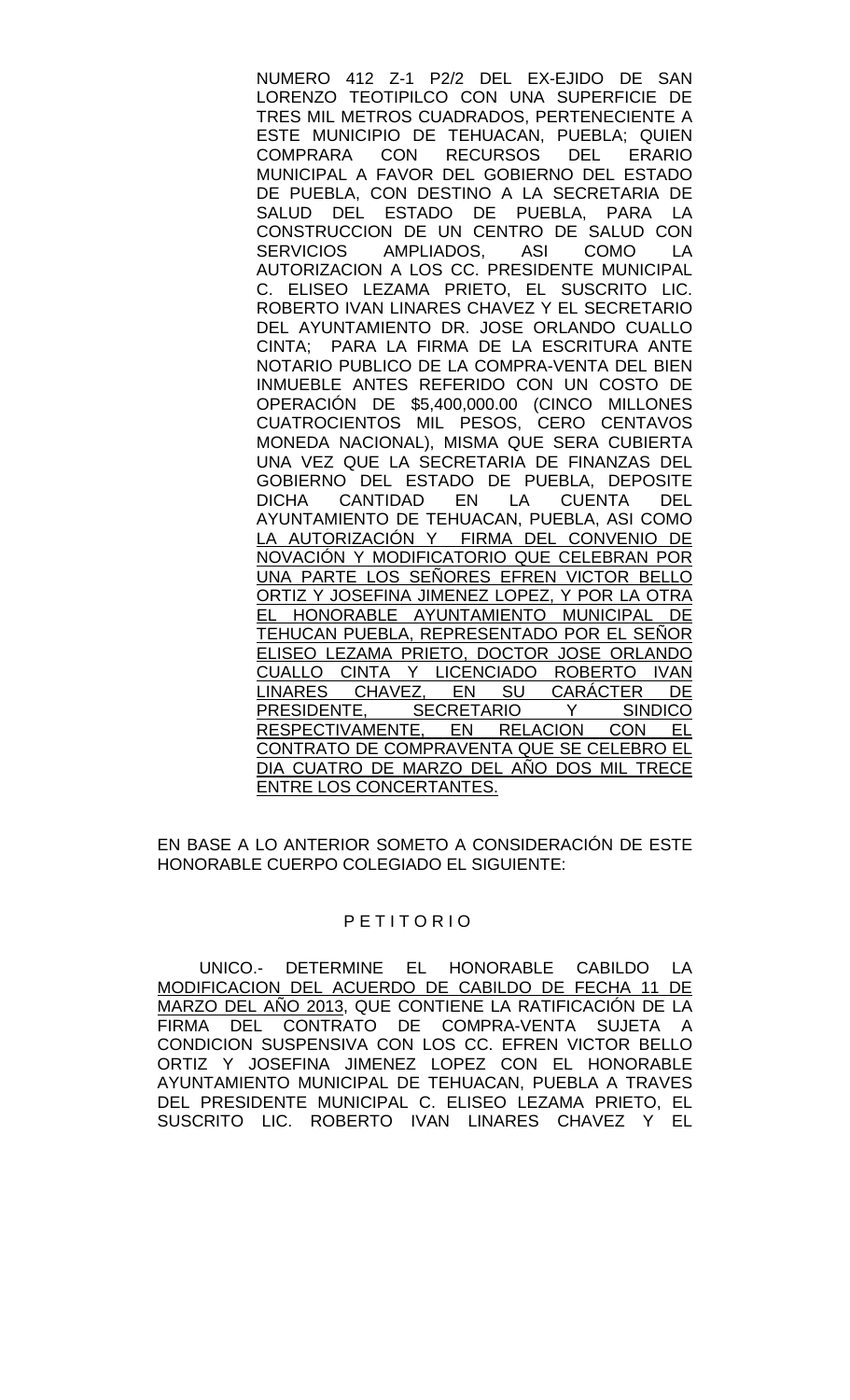SECRETARIO DEL AYUNTAMIENTO DR. JOSE ORLANDO CUALLO CINTA; PARA ADQUIRIR UNA FRACCION DE LA PARCELA NUMERO 412 Z-1 P2/2 DEL EX-EJIDO DE SAN LORENZO TEOTIPILCO CON UNA SUPERFICIE DE TRES MIL METROS CUADRADOS, PERTENECIENTE A ESTE MUNICIPIO DE TEHUACAN, PUEBLA; QUIEN COMPRARA CON RECURSOS DEL ERARIO MUNICIPAL A FAVOR DEL GOBIERNO DEL ESTADO DE PUEBLA, CON DESTINO A LA SECRETARIA DE SALUD DEL ESTADO DE PUEBLA, PARA LA CONSTRUCCION DE UN CENTRO DE SALUD CON SERVICIOS AMPLIADOS, ASI COMO LA AUTORIZACION A LOS CC. PRESIDENTE MUNICIPAL C. ELISEO LEZAMA PRIETO, EL SUSCRITO LIC. ROBERTO IVAN LINARES CHAVEZ Y EL SECRETARIO DEL AYUNTAMIENTO DR. JOSE ORLANDO CUALLO CINTA; PARA LA FIRMA DE LA ESCRITURA ANTE NOTARIO PUBLICO DE LA COMPRA-VENTA DEL BIEN INMUEBLE ANTES REFERIDO CON UN COSTO DE OPERACIÓN DE \$5,400,000.00 (CINCO MILLONES CUATROCIENTOS MIL PESOS, CERO CENTAVOS MONEDA NACIONAL), MISMA QUE SERA CUBIERTA UNA VEZ QUE LA SECRETARIA DE FINANZAS DEL GOBIERNO DEL ESTADO DE PUEBLA, DEPOSITE DICHA CANTIDAD EN LA CUENTA DEL AYUNTAMIENTO DE TEHUACAN, PUEBLA, ASI COMO LA AUTORIZACIÓN Y FIRMA DEL CONVENIO DE NOVACIÓN Y MODIFICATORIO QUE CELEBRAN POR UNA PARTE LOS SEÑORES EFREN VICTOR BELLO ORTIZ Y JOSEFINA JIMENEZ LOPEZ, Y POR LA OTRA EL HONORABLE AYUNTAMIENTO MUNICIPAL DE TEHUCAN PUEBLA, REPRESENTADO POR EL SEÑOR ELISEO LEZAMA PRIETO, DOCTOR JOSE ORLANDO CUALLO CINTA Y LICENCIADO <u>ROBERTO IVAN LINARES CHAVEZ, EN SU CARACTER DE</u> PRESIDENTE, SECRETARIO Y SINDICO RESPECTIVAMENTE, EN RELACION CON EL CONTRATO DE COMPRAVENTA QUE SE CELEBRO EL DIA CUATRO DE MARZO DEL AÑO DOS MIL TRECE <u>ENTRE LOS CONCERTANTES.-</u> ATENTAMENTE.- TEHUACÁN, PUEBLA, A 17 DE ABRIL DEL AÑO DOS MIL TRECE.- LIC. ROBERTO IVAN LINARES CHAVEZ.- SINDICO MUNICIPAL DE TEHUACAN, PUEBLA.- FIRMA ILEGIBLE…"

SEÑOR PRESIDENTE MUNICIPAL, REGIDORES Y SINDICO MUNICIPAL, EN VOTACIÓN SE LES CONSULTA SI SE APRUEBA LA PROPUESTA PRESENTADA EN CUESTIÓN, LOS QUE ESTÉN POR LA AFIRMATIVA SÍRVANSE MANIFESTARLO LEVANTANDO LA MANO.

HABIÉNDOSE ANALIZADO AMPLIAMENTE EL CONTENIDO DEL DICTAMEN DE REFERENCIA, POR MAYORÍA CON 13 VOTOS A FAVOR, POR PARTE DE LOS INTEGRANTES DEL HONORABLE CABILDO, SE DETERMINA EL SIGUIENTE:

## **A C U E R D O**

UNICO.- **EL HONORABLE CABILDO APRUEBA LA MODIFICACION DEL ACUERDO DE CABILDO DE FECHA 11 DE MARZO DEL AÑO 2013,** QUE CONTIENE LA RATIFICACIÓN DE LA FIRMA DEL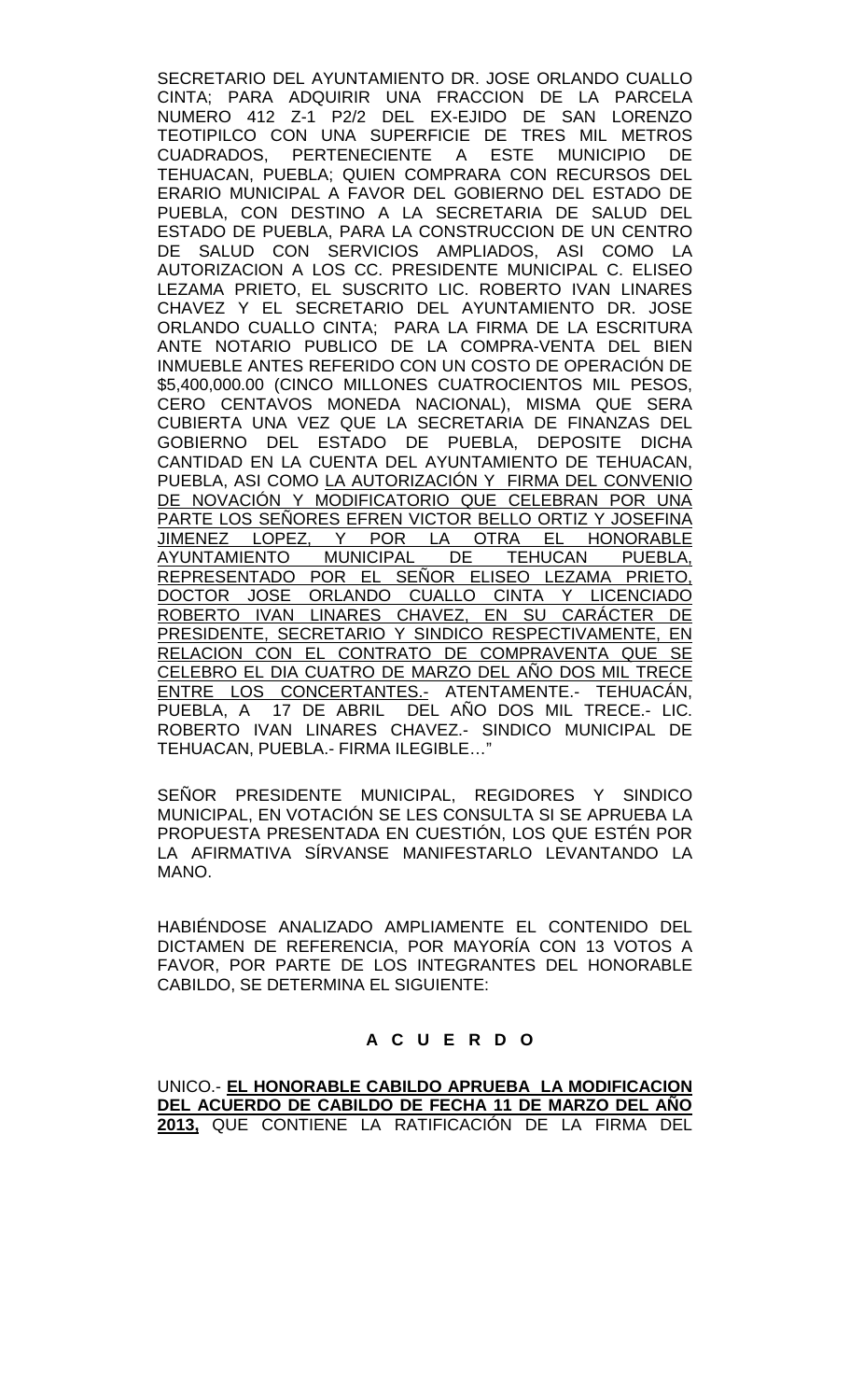CONTRATO DE COMPRA-VENTA SUJETA A CONDICION SUSPENSIVA CON LOS CC. EFREN VICTOR BELLO ORTIZ Y JOSEFINA JIMENEZ LOPEZ CON EL HONORABLE AYUNTAMIENTO MUNICIPAL DE TEHUACAN, PUEBLA A TRAVES DEL PRESIDENTE MUNICIPAL C. ELISEO LEZAMA PRIETO, EL SUSCRITO LIC. ROBERTO IVAN LINARES CHAVEZ Y EL SECRETARIO DEL AYUNTAMIENTO DR. JOSE ORLANDO CUALLO CINTA; PARA ADQUIRIR UNA FRACCION DE LA PARCELA NUMERO 412 Z-1 P2/2 DEL EX-EJIDO DE SAN LORENZO TEOTIPILCO CON UNA<br>SUPERFICIE DE TRES MIL METROS CUADRADOS. SUPERFICIE DE TRES MIL METROS CUADRADOS, PERTENECIENTE A ESTE MUNICIPIO DE TEHUACAN, PUEBLA; QUIEN COMPRARA CON RECURSOS DEL ERARIO MUNICIPAL A FAVOR DEL GOBIERNO DEL ESTADO DE PUEBLA, CON DESTINO A LA SECRETARIA DE SALUD DEL ESTADO DE PUEBLA, PARA LA CONSTRUCCION DE UN CENTRO DE SALUD CON SERVICIOS AMPLIADOS, ASI COMO LA AUTORIZACION A LOS CC. PRESIDENTE MUNICIPAL C. ELISEO LEZAMA PRIETO, EL SUSCRITO LIC. ROBERTO IVAN LINARES CHAVEZ Y EL SECRETARIO DEL AYUNTAMIENTO DR. JOSE ORLANDO CUALLO CINTA; PARA LA FIRMA DE LA ESCRITURA ANTE NOTARIO PUBLICO DE LA COMPRA-VENTA DEL BIEN INMUEBLE ANTES REFERIDO CON UN COSTO DE OPERACIÓN DE \$5,400,000.00 (CINCO MILLONES CUATROCIENTOS MIL PESOS, CERO CENTAVOS MONEDA NACIONAL), MISMA QUE SERA CUBIERTA UNA VEZ QUE LA SECRETARIA DE FINANZAS DEL GOBIERNO DEL ESTADO DE PUEBLA, DEPOSITE DICHA CANTIDAD EN LA CUENTA DEL AYUNTAMIENTO DE TEHUACAN, PUEBLA, ASI COMO LA AUTORIZACIÓN Y FIRMA DEL CONVENIO DE NOVACIÓN Y MODIFICATORIO QUE CELEBRAN POR UNA PARTE LOS SEÑORES EFREN VICTOR BELLO ORTIZ Y JOSEFINA JIMENEZ LOPEZ, Y POR LA OTRA EL HONORABLE AYUNTAMIENTO MUNICIPAL DE TEHUCAN PUEBLA, REPRESENTADO POR EL SEÑOR ELISEO <u>LEZAMA PRIETO, DOCTOR JOSE ORLANDO CUALLO CINTA Y</u><br><u>LICENCIADO ROBERTO IVAN LINARES CHAVEZ, EN SU</u> LICENCIADO ROBERTO IVAN LINARES CHAVEZ, EN SU<br>CARÁCTER DE PRESIDENTE, SECRETARIO Y SINDICO <u>CARÁCTER DE PRESIDENTE, SECRETARIO</u> RESPECTIVAMENTE, EN RELACION CON EL CONTRATO DE COMPRAVENTA QUE SE CELEBRO EL DIA CUATRO DE MARZO DEL AÑO DOS MIL TRECE ENTRE LOS CONCERTANTES.

LO ANTERIOR CON FUNDAMENTO EN LOS DISPOSITIVOS LEGALES INVOCADOS EN EL DICTAMEN DE REFERENCIA.

**SINDICATURA.- ANÁLISIS, DISCUSIÓN Y EN SU CASO**  DEL PETITORIO QUE CONTIENE LA *REVOCACION* **DEL ACUERDO DE CABILDO DE FECHA 6 DE MARZO DEL AÑO 2013, RELATIVO A LA DONACION A FAVOR DE GOBIERNO DEL ESTADO CON DESTINO A LA SECRETARIA DE EDUCACION PUBLICA LA FRACCION DE TERRENO UBICADO EN LA ESQUINA QUE FORMAN LAS CALLES 13 PONIENTE Y PRIVADA 11 PONIENTE DEL FRACCIONAMIENTO NIÑOS HEROES DE CHAPULTEPEC CON UNA SUPERFICIE DE 2,548.30, EN VIRTUD DE LAS OBSERVACIONES REALIZADAS POR PARTE DE LA DIRECCION GENERAL DE ASUNTOS JURIDICOS DE LA SECRETARÍA DE GOBIERNO DEL ESTADO. PREDIO QUE SE**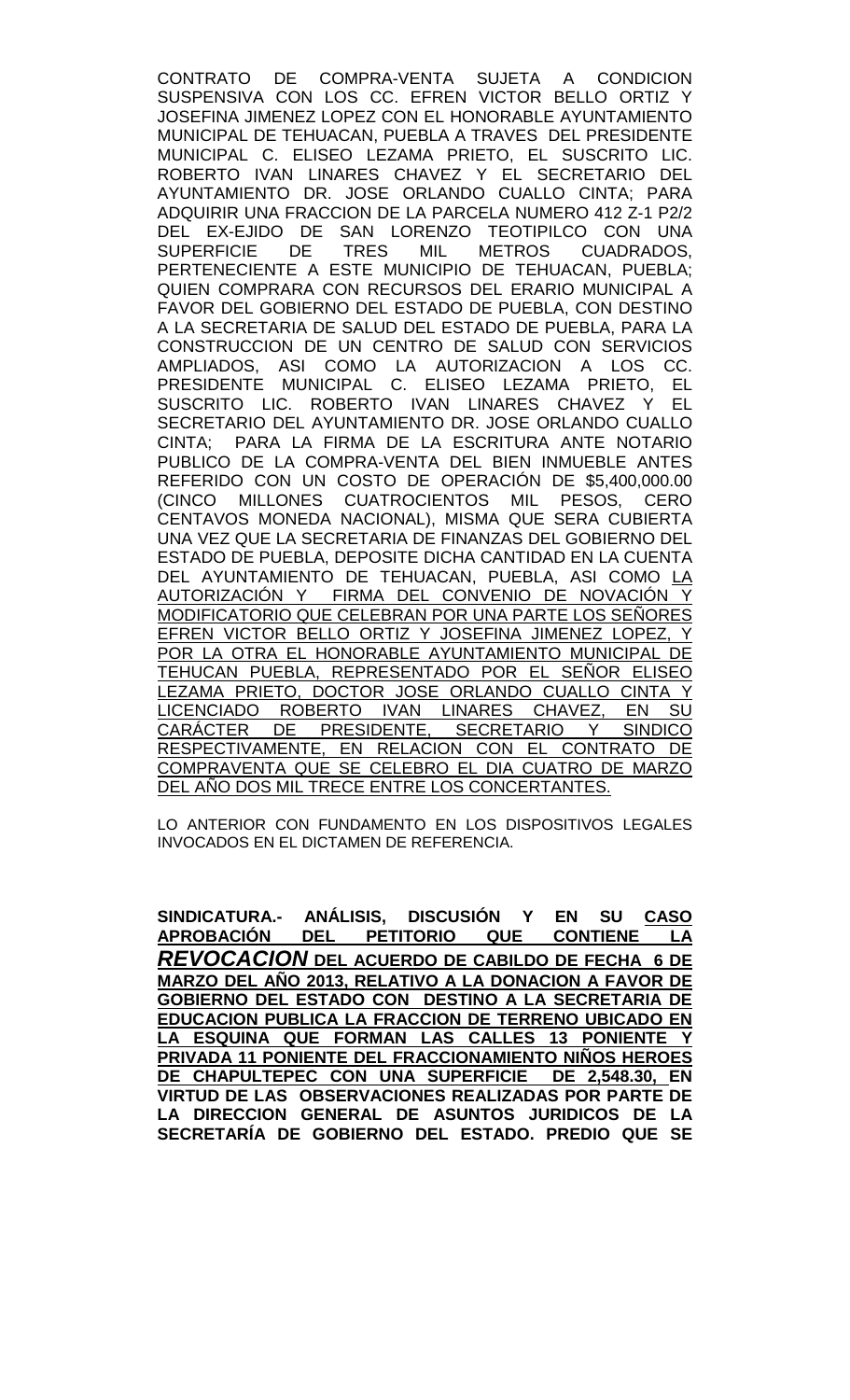### **DESTINÓ PARA LA CONSTRUCCION DE UN JARDIN DE NIÑOS DENOMINADO "SUEÑOS FELICES"**

SEÑOR SINDICO TIENE USTED EL USO DE LA PALABRA.

EL C. LIC. ROBERTO IVAN LINARES CHAVEZ, PROCEDE A DAR LECTURA AL DOCUMENTO DE REFERENCIA, MISMO QUE A LA LETRA DICE:

### **"…HONORABLE CABILDO DEL HONORABLE AYUNTAMIENTO CONSTITUCIONAL DE TEHUACAN PUEBLA.**

EL SUSCRITO LICENCIADO ROBERTO IVAN LINARES CHAVEZ, SÍNDICO MUNICIPAL DEL H. AYUNTAMIENTO DEL MUNICIPIO DE TEHUACÁN, PUEBLA, DE CONFORMIDAD CON LO PRECEPTUADO POR LOS ARTÍCULOS 100 FRACCIONES V, VIII, XV Y XVI, 85 Y 89 DE LA LEY ORGÁNICA MUNICIPAL, SOMETO A APROBACIÓN DEL HONORABLE CABILDO **LA REVOCACIÓN DEL ACUERDO DE CABILDO DE FECHA SEIS DE MARZO DEL AÑO DOS MIL TRECE, MISMO QUE CONTIENE**, **LA DONACIÓN A FAVOR DEL GOBIERNO DEL ESTADO CON DESTINO A LA SECRETARÍA DE EDUCACIÓN PÚBLICA LA FRACCIÓN DE TERRENO UBICADO EN LA ESQUINA QUE FORMAN LAS CALLES TRECE PONIENTE Y PRIVADA DE LA ONCE PONIENTE DEL FRACCIONAMIENTO NIÑOS HÉROES DE CHAPULTEPEC CON UNA EXTENSIÓN SUPERFICIAL DE 2,548.30 (DOS MIL QUINIENTOS CUARENTA Y OCHO METROS TREINTA CENTÍMETROS) QUE SE DESTINAN PARA LA CONSTRUCCIÓN DE UN JARDÍN DE NIÑOS DENOMINADO "SUEÑOS FELICES",** EN BASE A LOS SIGUIENTES:

## A N T E C E D E N T E S

I.- MEDIANTE SESIÓN ORDINARIA DE CABILDO EFECTUADA EL DÍA SEIS DE MARZO DEL AÑO DOS MIL TRECE, SE APROBÓ LA DONACIÓN A FAVOR DEL GOBIERNO DEL ESTADO CON DESTINO A LA SECRETARIA DE EDUCACIÓN PÚBLICA, LA FRACCIÓN DE TERRENO UBICADA EN LA ESQUINA QUE FORMAN LAS CALLES TRECE PONIENTE Y PRIVADA DE LA ONCE PONIENTE DEL FRACCIONAMIENTO NIÑOS HÉROES DE CHAPULTEPEC CON UNA EXTENSIÓN SUPERFICIAL DE 2548.30 (DOS MIL QUINIENTOS CUARENTA Y OCHO METROS TREINTA CENTÍMETROS) QUE SE DESTINAN PARA LA CONSTRUCCIÓN DE UN JARDÍN DE NIÑOS DENOMINADO "SUEÑOS FELICES".

2.- QUE MEDIANTE OFICIO NÚMERO SGG/DAJ/DC/605/2013 DE FECHA 02 DE ABRIL DEL AÑO EN CURSO, LA LIC. MARÍA ESTHER TORREBLANCA CORTES DIRECTORA GENERAL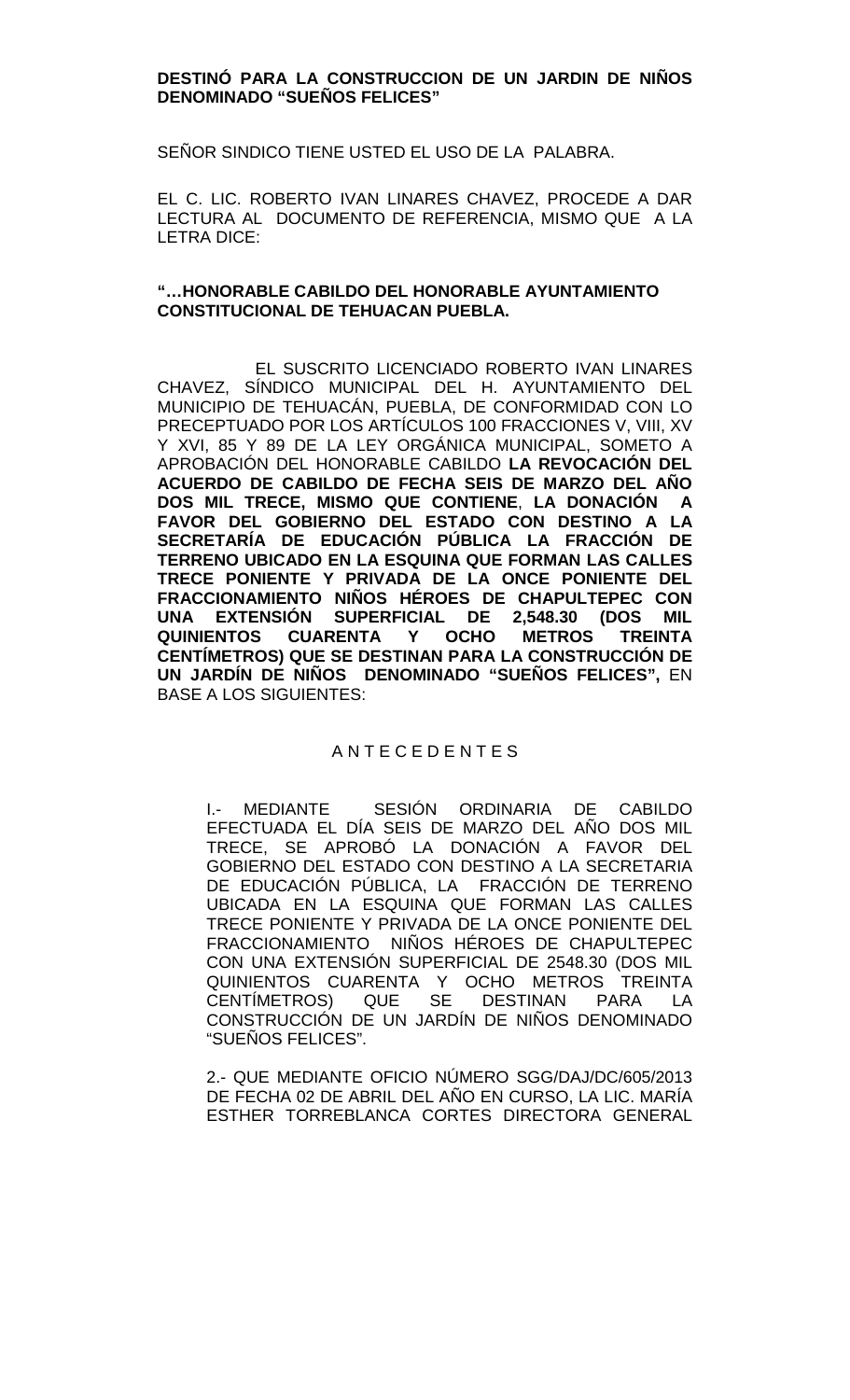DE ASUNTOS JURÍDICOS, DE LA SECRETARÍA GENERAL DE GOBIERNO, REALIZA OBSERVACIONES AL OFICIO NÚMERO 511 DE FECHA 6 DE MARZO DEL AÑO EN CURSO, MEDIANTE EL CUAL SE LE ENVIÓ LA DOCUMENTACIÓN RESPECTIVA PARA LA DONACIÓN A FAVOR DEL GOBIERNO CON DESTINO A LA SECRETARÍA DE EDUCACIÓN PÚBLICA DE UNA FRACCIÓN DE TERRENO PARA LA CONSTRUCCIÓN DE UN JARDÍN DE NIÑOS DENOMINADO "SUEÑOS FELICES".

### **C O N S I DE R A N D O**

- I. QUE EL PÁRRAFO PRIMERO DE LA FRACCIÓN II DEL ARTÍCULO 115 DE LA CONSTITUCIÓN POLÍTICA DE LOS ESTADOS UNIDOS MEXICANOS, DETERMINA QUE LOS<br>AYUNTAMIENTOS TENDRÁN FACULTADES PARA TENDRÁN FACULTADES PARA APROBAR, DE ACUERDO CON LAS LEYES EN MATERIA MUNICIPAL QUE DEBERÁN EXPEDIR LAS LEGISLATURAS DE LOS ESTADOS, LOS BANDOS DE POLICÍA Y GOBIERNO, LOS REGLAMENTOS, CIRCULARES; Y DISPOSICIONES ADMINISTRATIVAS DE OBSERVANCIA GENERAL DENTRO DE SUS RESPECTIVAS JURISDICCIONES, QUE ORGANICEN LA ADMINISTRACIÓN PÚBLICA MUNICIPAL, REGULEN LAS MATERIAS, PROCEDIMIENTOS, FUNCIONES Y SERVICIOS PÚBLICOS DE SU COMPETENCIA Y ASEGUREN LA PARTICIPACIÓN CIUDADANA Y VECINAL; MISMA DISPOSICIÓN QUE ES TRASLADADA A LA FRACCIÓN III DEL ARTÍCULO 105 DE LA CONSTITUCIÓN POLÍTICA DEL ESTADO LIBRE Y SOBERANO DE PUEBLA; EL OBJETO DE LAS LEYES A QUE SE REFIERE EL PÁRRAFO ANTERIOR SERÁ ESTABLECER: INCISO B) LOS CASOS EN QUE SE REQUIERA EL ACUERDO DE LAS DOS TERCERAS PARTES DE LOS MIEMBROS DE LOS AYUNTAMIENTOS PARA DICTAR RESOLUCIONES QUE AFECTEN EL PATRIMONIO INMOBILIARIO MUNICIPAL O PARA CELEBRAR ACTOS O CONVENIOS QUE COMPROMETAN AL MUNICIPIO POR UN PLAZO MAYOR AL PERIODO DEL AYUNTAMIENTO.
- II. EL ARTÍCULO 57 DE LA CONSTITUCIÓN POLÍTICA DEL ESTADO FRACCIÓN VII.- ESTABLECE QUE EL H. CONGRESO FACULTA AUTORIZAR LA ENAJENACIÓN DE BIENES INMUEBLES PROPIOS DEL ESTADO O DE LOS MUNICIPIOS, A SOLICITUD DE ÉSTOS, ASÍ COMO APROBAR LOS CONTRATOS QUE CELEBREN LOS AYUNTAMIENTOS, CUANDO TENGAN DURACIÓN MAYOR DEL PERÍODO PARA EL CUAL HUBIEREN SIDO ELECTOS;
- III. QUE EL ARTÍCULO 76 PRIMER PÁRRAFO DE LA LEY ORGÁNICA MUNICIPAL DETERMINA QUE EL AYUNTAMIENTO SESIONARÁ VÁLIDAMENTE CON LA ASISTENCIA DE LA MAYORÍA DE SUS MIEMBROS Y DEL SECRETARIO DEL AYUNTAMIENTO O LA PERSONA QUE LEGALMENTE LO SUSTITUYA.
- IV QUE EL ARTÍCULO 77 DE LA MISMA LEY EN CITA DETERMINA QUE LOS ACUERDOS DE LOS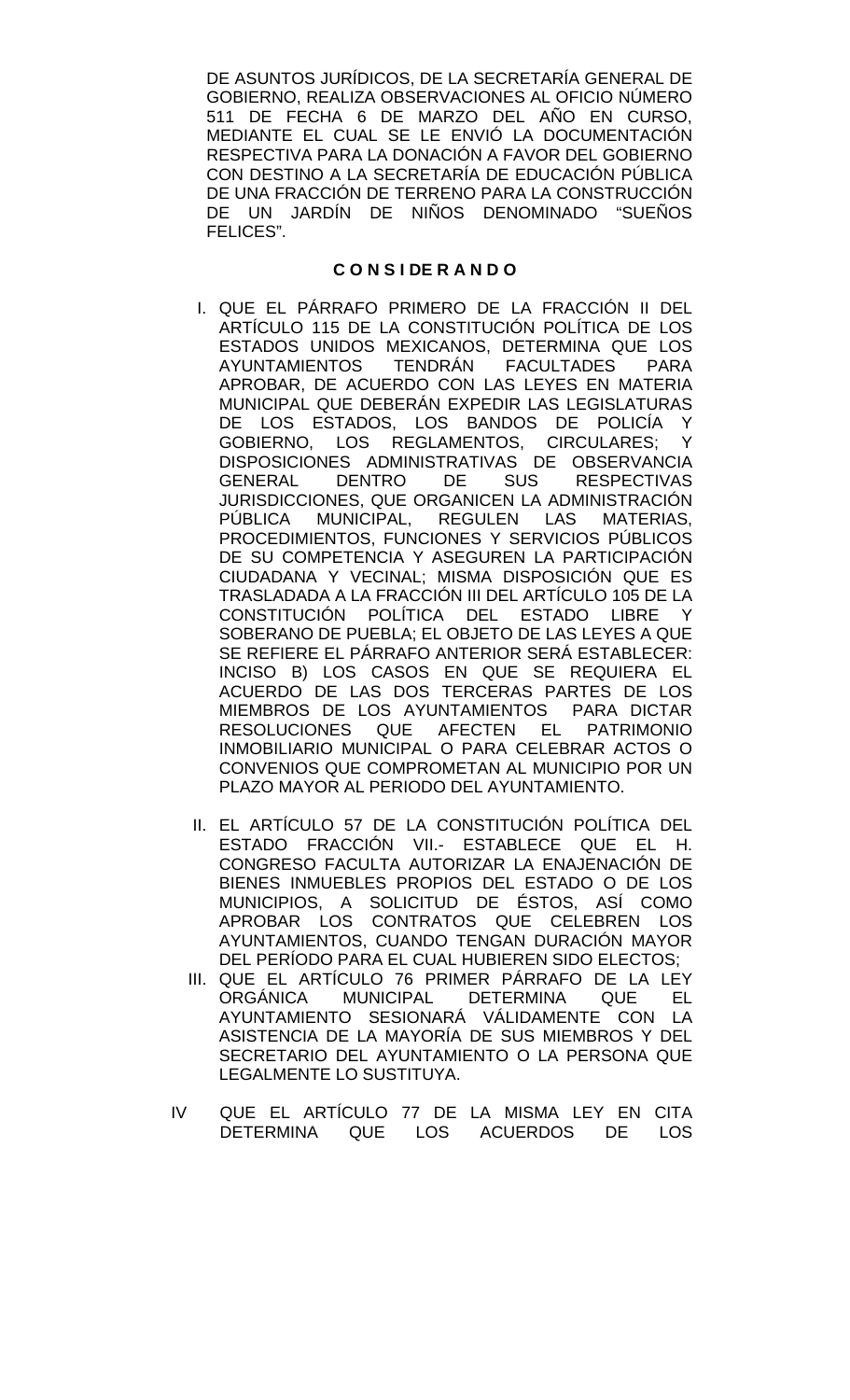AYUNTAMIENTOS SE TOMARÁN POR MAYORÍA DE VOTOS DEL PRESIDENTE MUNICIPAL, REGIDORES Y SÍNDICO, Y EN CASO DE EMPATE, EL PRESIDENTE MUNICIPAL TENDRÁ VOTO DE CALIDAD;

- V QUE EL ARTÍCULO 78 FRACCIONES XVIII Y XIX DE LA LEY ORGÁNICA MUNICIPAL DETERMINA EN SU PARTE CONDUCENTE QUE SON ATRIBUCIONES DE LOS<br>AYUNTAMIENTOS: PROMOVER CUANTO ESTIME AYUNTAMIENTOS; PROMOVER CUANTO CONVENIENTE PARA EL PROGRESO ECONÓMICO, SOCIAL Y CULTURAL DEL MUNICIPIO; ESTABLECER LAS BASES SOBRE LAS CUALES **SE SUSCRIBAN LOS CONVENIOS O ACTOS, QUE COMPROMETAN AL MUNICIPIO POR UN PLAZO MAYOR AL PERÍODO DEL AYUNTAMIENTO**, SIEMPRE Y CUANDO LOS MISMOS SEAN ACORDADOS POR LAS DOS TERCERAS PARTES DE LOS MIEMBROS DEL AYUNTAMIENTO O DEL CONSEJO MUNICIPAL, EN LOS CASOS QUE ESTABLEZCA EL PRESENTE ORDENAMIENTO, PARA OBTENER LA APROBACIÓN A QUE SE REFIERE LA CONSTITUCIÓN POLÍTICA DEL ESTADO LIBRE Y SOBERANO DE PUEBLA;
- VI QUE EL ARTÍCULO 84 Y 89 DE LA LEY ORGÁNICA MUNICIPAL, PRECISA QUE LOS AYUNTAMIENTOS, PARA APROBAR BANDOS DE POLICÍA Y GOBIERNO, REGLAMENTOS Y DISPOSICIONES ADMINISTRATIVAS DE OBSERVANCIA GENERAL, QUE ORGANICEN LA ADMINISTRACIÓN PÚBLICA MUNICIPAL Y DENTRO DE SUS RESPECTIVAS JURISDICCIONES, REGULEN LAS MATERIAS, PROCEDIMIENTOS, FUNCIONES Y SERVICIOS PÚBLICOS DE SU COMPETENCIA, ASEGURANDO LA PARTICIPACIÓN CIUDADANA Y VECINAL; LLEVARÁN A<br>CABO EL PROCESO REGLAMENTARIO. QUE PROCESO REGLAMENTARIO, COMPRENDERÁ LAS ETAPAS DE PROPUESTA, ANÁLISIS, DISCUSIÓN, APROBACIÓN Y PUBLICACIÓN; Y, QUE LAS MISMAS DISPOSICIONES SERÁN OBSERVADAS PARA EL CASO DE QUE SEA NECESARIO HACER UNA REFORMA O ADICIÓN A CUALESQUIERA DE LOS ORDENAMIENTOS APROBADOS POR EL AYUNTAMIENTO RESPECTIVO;
- VII QUE EL ARTÍCULO 91 EN SUS FRACCIONES III Y XLVI DE LA MISMA LEY INVOCADA EN EL CONSIDERANDO INMEDIATO ANTERIOR, PRECEPTÚA QUE EL CIUDADANO PRESIDENTE MUNICIPAL CONSTITUCIONAL DENTRO DE SUS FACULTADES Y OBLIGACIONES LAS DE REPRESENTAR AL AYUNTAMIENTO Y EJECUTAR SUS RESOLUCIONES; SALVO QUE SE DESIGNE UNA COMISIÓN ESPECIAL, O SE TRATE DE PROCEDIMIENTOS JUDICIALES, EN LOS QUE LA REPRESENTACIÓN CORRESPONDE AL SÍNDICO MUNICIPAL; SUSCRIBIR, PREVIO ACUERDO DEL AYUNTAMIENTO, LOS CONVENIOS Y ACTOS QUE SEAN DE INTERÉS PARA EL MUNICIPIO, SIN PERJUICIO DE LO QUE ESTA LEY ESTABLECE.
- VIII QUE EL ARTÍCULO 100 FRACCIÓN V DE LA LEY ORGÁNICA MUNICIPAL DETERMINA QUE SON DEBERES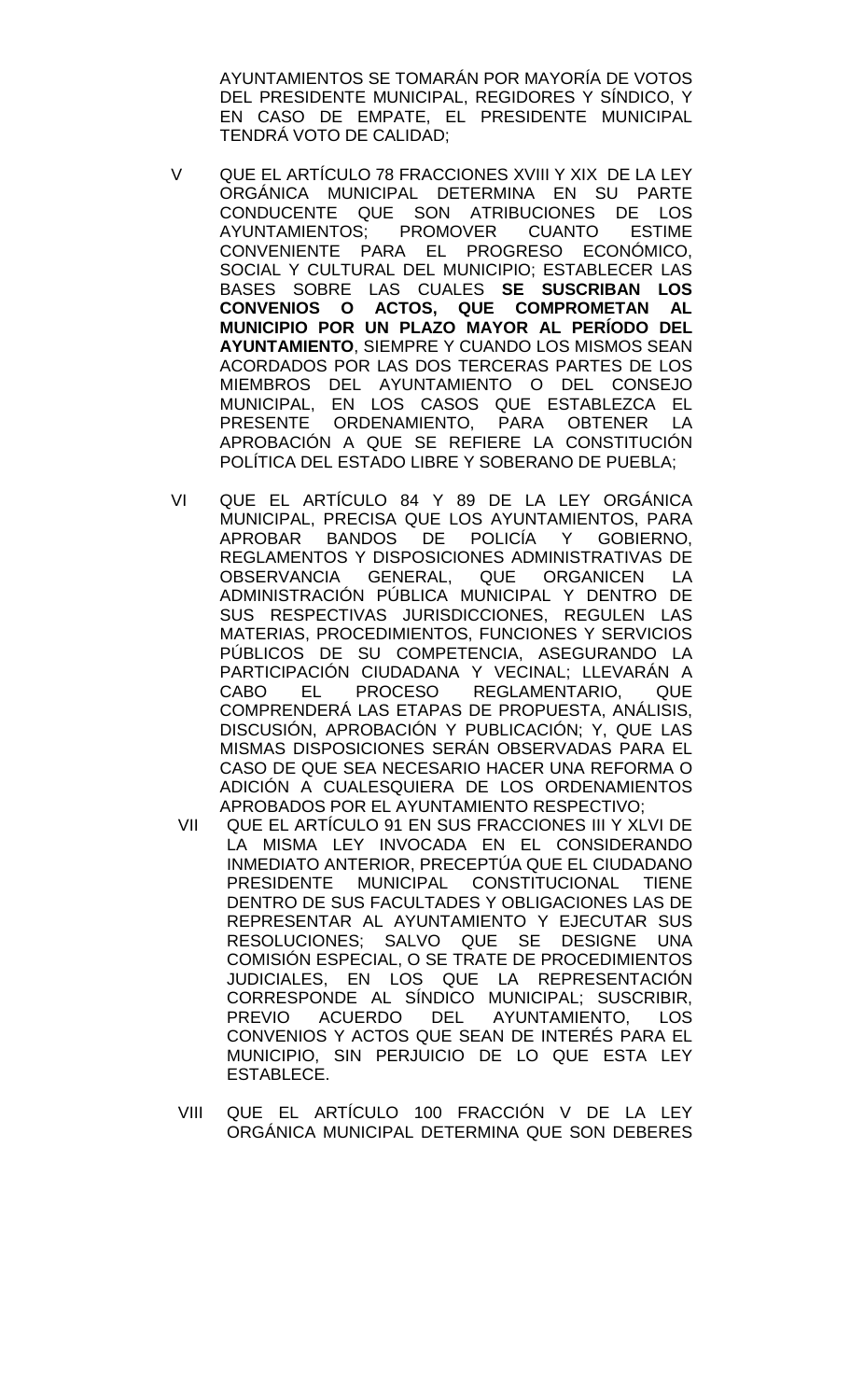Y ATRIBUCIONES DEL SÍNDICO; PROMOVER ANTE LAS AUTORIDADES MUNICIPALES, CUANTO ESTIMAREN PROPIO Y CONDUCENTE EN BENEFICIO DE LA COLECTIVIDAD.

IX QUE EN ATENCIÓN A **LAS OBSERVACIONES REALIZADAS A SGG/DAGJ/DC/605/2013 POR PARTE DE LA DIRECCIÓN GENERAL DE ASUNTO JURÍDICOS DE LA SECRETARÍA GENERAL DE GOBIERNO A CARGO DE LA LIC. MARÍA ESTHER TORREBLANCA CORTES, DE FECHA 02 DE ABRIL DEL AÑO EN CURSO, AL ACUERDO DE CABILDO DE FECHA 6 DE MARZO DEL AÑO EN CURSO, Y A TRAVÉS DEL CUAL SE REMITIÓ LA DOCUMENTACIÓN PARA LA DESINCORPORACIÓN DONACIÓN AL GOBIERNO DEL ESTADO CON DESTINO A LA SECRETARÍA DE EDUCACIÓN PÚBLICA DE UNA FRACCIÓN DE TERRENO PARA LA CONSTRUCCIÓN DE UN JARDÍN DE NIÑOS DENOMINADO SUEÑOS FELICES, Y QUE A CONTINUACIÓN SE MENCIONAN. 1.- EN EL CONSIDERANDO I, SE SUGIERE INCLUIR EL INCISO B) DE LA FRACCIÓN II DEL ARTÍCULO 115 DE LA CONSTITUCIÓN POLÍTICA DE LOS ESTADOS UNIDOS MEXICANOS, RELATIVO A LA AFECTACIÓN DEL PATRIMONIO DE LOS MUNICIPIOS. 2.- EN EL ÚLTIMO CONSIDERANDO XI, SE RECOMIENDA SUSTITUIR LA REFERENCIA "FENÓMENO" POR "FOMENTO", 3.- EN EL CONSIDERANDO XII, SE SUGIERE VERIFICAR EL FUNDAMENTO LEGAL CON EL QUE SE SOLICITA SE DESINCORPORE EL BIEN INMUEBLE QUE SE PRETENDE AFECTAR. 4.- DE LA COPIA SIMPLE DEL MEMORÁNDUM NÚMERO 33, DE FECHA 24 DE ENERO DEL PRESENTE AÑO, SUSCRITO POR EL SECRETARIO DE DESARROLLO URBANO, OBRAS PÚBLICAS, MEDIO AMBIENTE Y ECOLOGÍA, ASÍ COMO POR LA DIRECTORA DE DESARROLLO URBANO, DIRIGIDO AL SÍNDICO MUNICIPAL DE ESE H. AYUNTAMIENTO, SE DESPRENDE QUE LA DENOMINACIÓN DEL JARDÍN DE NIÑOS ES LA DE "HÉROES DE CHAPULTEPEC" Y NO LA DE "SUEÑOS FELICES", POR LO QUE SE SUGIERE VERIFICAR DICHA SITUACIÓN. 5.- POR LO QUE HACE AL ACTA DE CABILDO DE RECHA 6 DE MARZO DE 2013, SE SOLICITA SEAN ANEXADAS LAS FOJAS EN LAS CUALES SE ENCUENTRAN PLASMADAS LAS FIRMAS DE LOS REGIDORES QUE ASISTIERON Y APROBARON DICHA DONACIÓN.** RESULTA NECESARIO **REVOCAR** EL ACUERDO DE CABILDO DE FECHA 06 DE MARZO DE AÑO 2013, DONDE SE APROBÓ POR UNANIMIDAD DE VOTOS **LA DONACIÓN A FAVOR DEL GOBIERNO DEL ESTADO CON DESTINO A LA SECRETARÍA DE EDUCACIÓN PÚBLICA LA FRACCIÓN DE TERRENO UBICADO EN LA ESQUINA QUE FORMAN LAS CALLES TRECE PONIENTE Y PRIVADA DE LA ONCE PONIENTE DEL FRACCIONAMIENTO NIÑOS HÉROES DE CHAPULTEPEC CON UNA EXTENSIÓN SUPERFICIAL DE 2,548.30 (DOS MIL QUINIENTOS CUARENTA Y OCHO**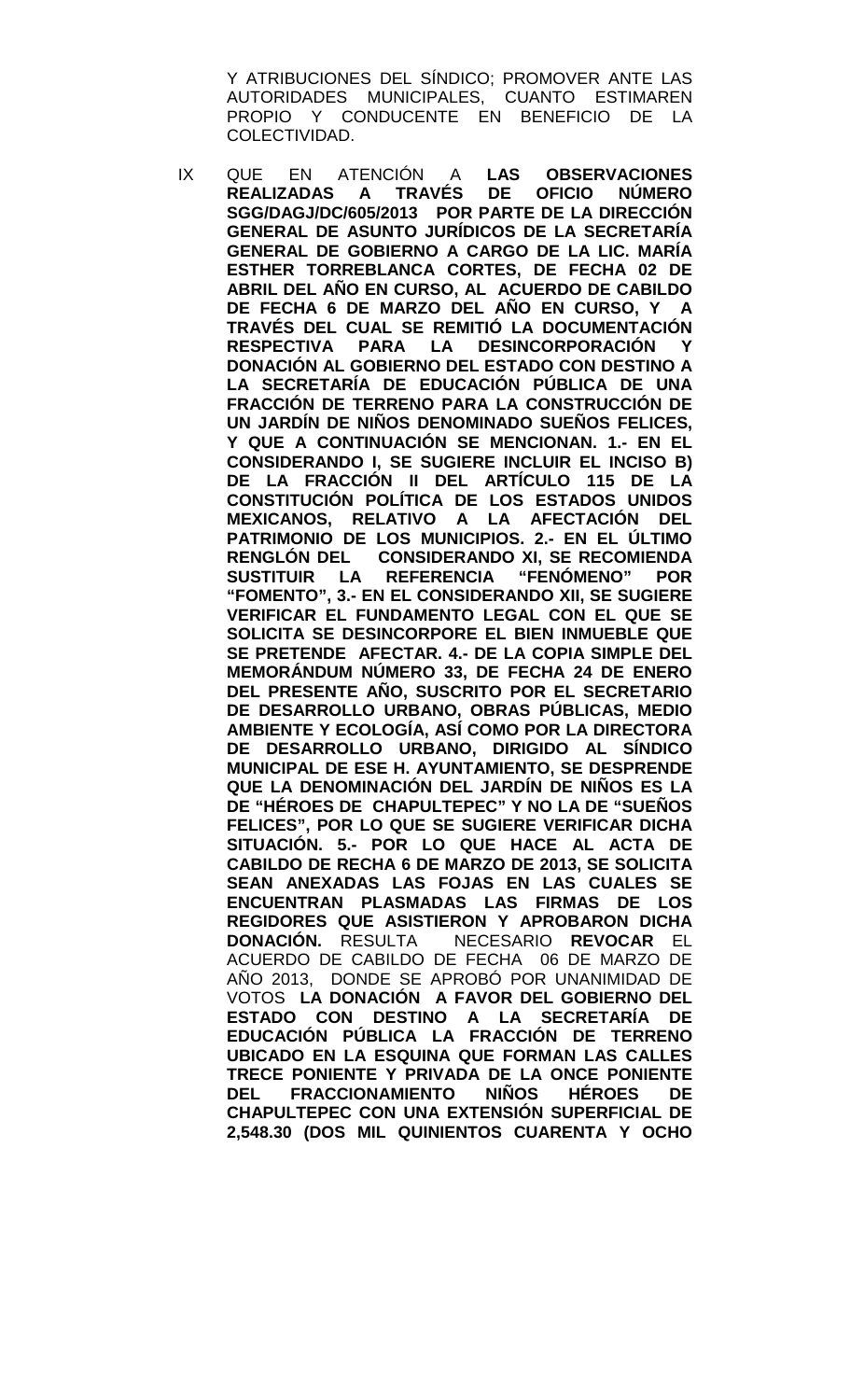**METROS TREINTA CENTÍMETROS) QUE SE DESTINAN PARA LA CONSTRUCCIÓN DE UN JARDÍN DE NIÑOS DENOMINADO "SUEÑOS FELICES"** L<br>EFECTO DE REALIZAR LAS **GESTIONES** CORRESPONDIENTES PARA SUBSANAR LA MISMA Y ASÍ ESTAR EN POSIBILIDADES DE REALIZAR LA DONACIÓN CORRESPONDIENTE AL GOBIERNO DEL ESTADO CON DESTINO A LA SECRETARÍA DE EDUCACIÓN PÚBLICA DE UNA FRACCIÓN DE TERRENO PARA LA CONSTRUCCIÓN DE UN JARDÍN DE NIÑOS DENOMINADO "SUEÑOS FELICES"

EN BASE A LO ANTERIOR SOMETO A CONSIDERACIÓN DE ESTE HONORABLE CUERPO COLEGIADO EL SIGUIENTE:

#### **P E T I T O R I O**

**PRIMERO.-** SE AUTORICE LA REVOCACIÓN DEL ACUERDO DE CABILDO DE FECHA 06 DE MARZO DEL AÑO 2013 DEBIDO A LAS OBSERVACIONES REALIZADAS **A TRAVÉS DE OFICIO NÚMERO SGG/DAGJ/DC/605/2013 DE LA DIRECCIÓN GENERAL DE ASUNTO JURÍDICOS DE LA SECRETARÍA GENERAL DE GOBIERNO A CARGO DE LA LIC. MARÍA ESTHER TORREBLANCA CORTES, DE FECHA 02 DE ABRIL DEL AÑO EN CURSO,**

 **SEGUNDO.-** SE INSTRUYA AL SINDICO MUNICIPAL DE ESTE H. AYUNTAMIENTO, PARA QUE EN EL ÁMBITO DE SUS FACULTADES, REALICE LAS GESTIONES CORRESPONDIENTES PARA SUBSANAR LA MISMA Y ASÍ ESTAR EN POSIBILIDADES DE REALIZAR LA DONACIÓN CORRESPONDIENTE AL GOBIERNO DEL ESTADO CON DESTINO A LA SECRETARÍA DE EDUCACIÓN PÚBLICA DE UNA FRACCIÓN DE TERRENO PARA LA CONSTRUCCIÓN DE UN JARDÍN DE NIÑOS DENOMINADO "SUEÑOS FELICES".- ATENTAMENTE.- **TEHUACÁN, PUEBLA, A 21 DE ABRIL DE 2013.- LIC. ROBERTO IVAN LINARES CHAVEZ.-** SINDICO MUNICIPAL DE TEHUACAN PUEBLA.- FIRMA ILEGIBLE…"

SEÑOR PRESIDENTE MUNICIPAL, REGIDORES Y SINDICO MUNICIPAL, EN VOTACIÓN SE LES CONSULTA SI SE APRUEBA LA PROPUESTA PRESENTADA EN CUESTIÓN, LOS QUE ESTÉN POR LA AFIRMATIVA SÍRVANSE MANIFESTARLO LEVANTANDO LA MANO.

HABIÉNDOSE ANALIZADO AMPLIAMENTE EL CONTENIDO DEL DICTAMEN DE REFERENCIA, POR MAYORÍA CON 13 VOTOS A FAVOR, POR PARTE DE LOS INTEGRANTES DEL HONORABLE CABILDO, SE DETERMINA EL SIGUIENTE: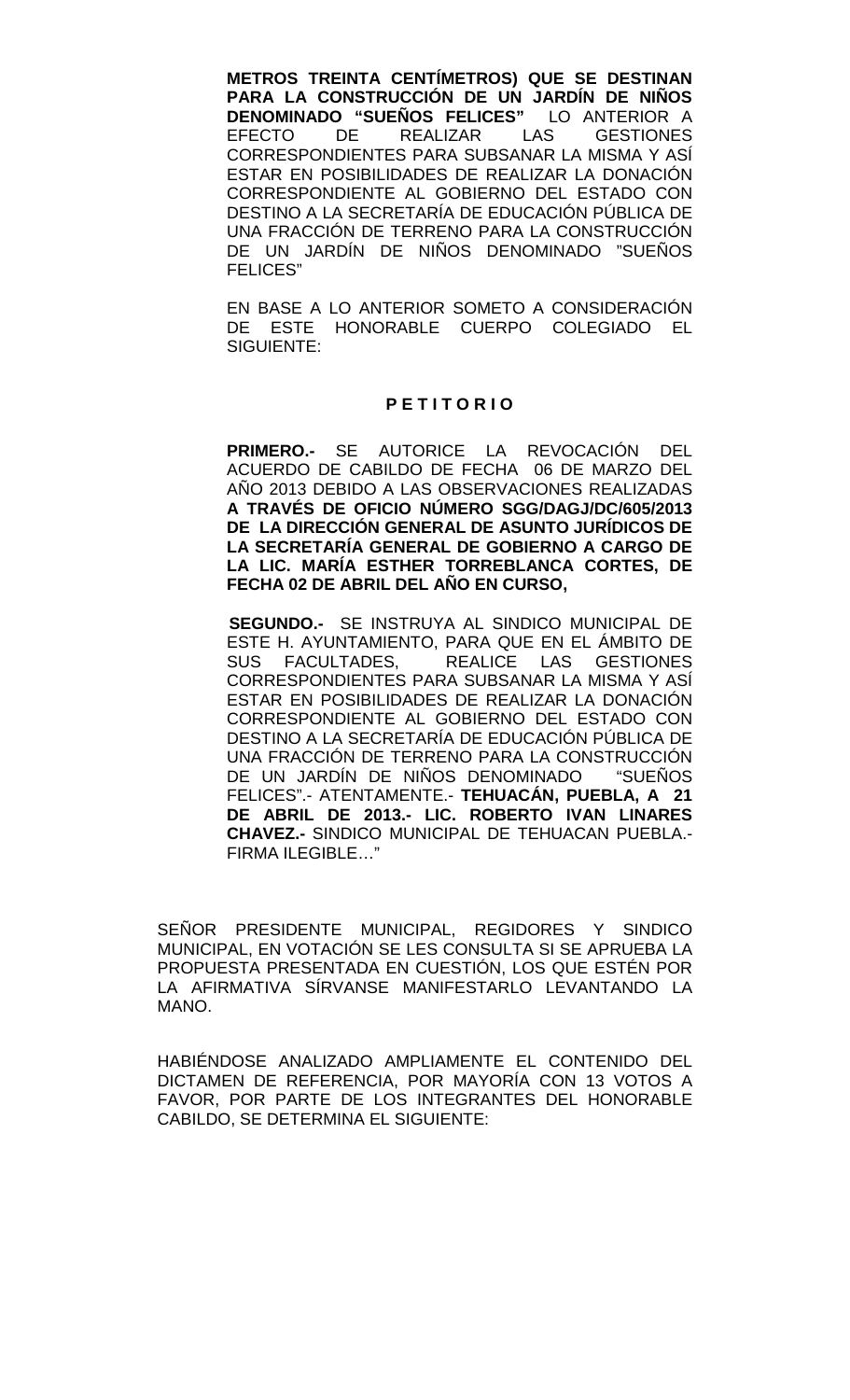**PRIMERO.-** SE AUTORIZA LA **REVOCACIÓN** DEL ACUERDO DE CABILDO DE FECHA 06 DE MARZO DEL AÑO 2013 DEBIDO A LAS OBSERVACIONES REALIZADAS A TRAVÉS DE OFICIO LAS OBSERVACIONES REALIZADAS **NÚMERO SGG/DAGJ/DC/605/2013 DE LA DIRECCIÓN GENERAL DE ASUNTO JURÍDICOS DE LA SECRETARÍA GENERAL DE GOBIERNO A CARGO DE LA LIC. MARÍA ESTHER TORREBLANCA CORTES, DE FECHA 02 DE ABRIL DEL AÑO EN CURSO.**

**SEGUNDO.-** SE INSTRUYE AL SINDICO MUNICIPAL DE ESTE H. AYUNTAMIENTO, PARA QUE EN EL ÁMBITO DE SUS FACULTADES, REALICE LAS GESTIONES CORRESPONDIENTES PARA SUBSANAR LA MISMA Y ASÍ ESTAR EN POSIBILIDADES DE REALIZAR LA DONACIÓN CORRESPONDIENTE AL GOBIERNO DEL ESTADO CON DESTINO A LA SECRETARIA DE EDUCACIÓN PÚBLICA DE UNA FRACCIÓN DE TERRENO PARA LA CONSTRUCCIÓN DE UN JARDIN DE NINOS DENOMINADO "SUEÑOS FELICES".

LO ANTERIOR CON FUNDAMENTO EN LOS DISPOSITIVOS LEGALES INVOCADOS EN EL DICTAMEN DE REFERENCIA.

**SINDICATURA.- ANÁLISIS, DISCUSIÓN Y EN SU CASO APROBACIÓN DEL PETITORIO QUE CONTIENE** *LA DONACION* **A FAVOR DE GOBIERNO DEL ESTADO CON DESTINO A LA SECRETARIA DE EDUCACION PUBLICA LA FRACCION DE TERRENO UBICADO EN LA ESQUINA QUE FORMAN LAS CALLES 13 PONIENTE Y PRIVADA 11 PONIENTE DEL FRACCIONAMIENTO NIÑOS HEROES DE CHAPULTEPEC CON UNA SUPERFICIE DE 2,548.30, QUE SE DESTINAN PARA LA CONSTRUCCION DE UN JARDIN DE NIÑOS DENOMINADO "SUEÑOS FELICES"**

SEÑOR SINDICO MUNICIPAL, TIENE USTED EL USO DE LA PALABRA.

EL C. LIC. ROBERTO IVAN LINARES CHAVEZ, PROCEDE A DAR LECTURA AL PETITORIO RESPECTIVO, MISMO QUE A LA LETRA DICE:

#### **"…HONORABLE CABILDO DEL HONORABLE AYUNTAMIENTO CONSTITUCIONAL DE TEHUACAN PUEBLA.**

EL SUSCRITO LICENCIADO ROBERTO IVAN LINARES CHAVEZ SÍNDICO DE TEHUACÁN, PUEBLA, DE CONFORMIDAD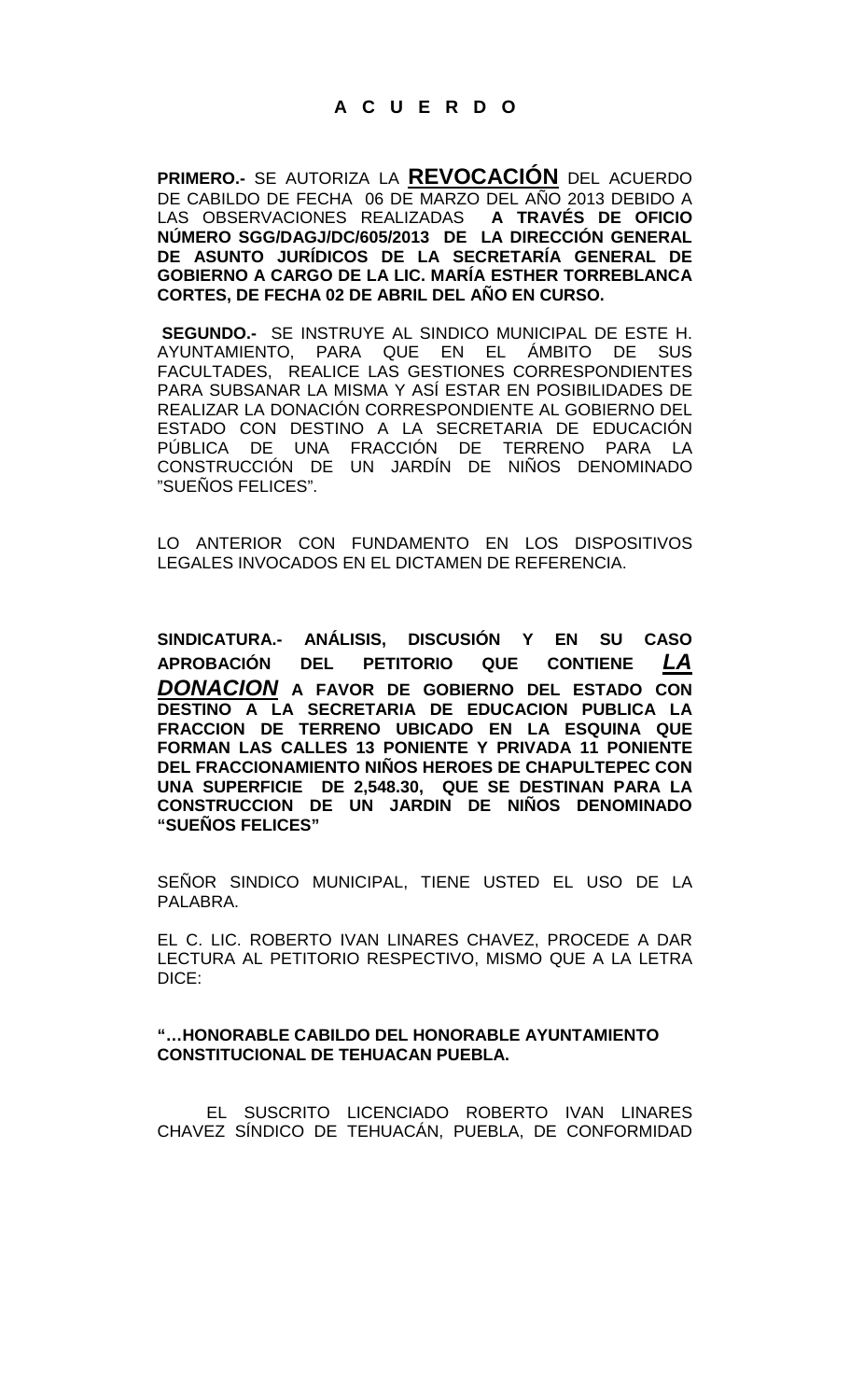CON LO PRECEPTUADO POR LOS ARTÍCULOS 100 FRACCIONES V, VIII, XV Y XVI, 85 Y 89 DE LA LEY ORGÁNICA MUNICIPAL, SOMETO PARA SU APROBACIÓN LA DONACIÓN A FAVOR DEL GOBIERNO DEL ESTADO CON DESTINO A LA SECRETARÍA DE EDUCACIÓN PÚBLICA LA FRACCIÓN DE TERRENO UBICADO EN LA ESQUINA QUE FORMAN LAS CALLES TRECE PONIENTE Y PRIVADA DE LA ONCE PONIENTE DEL FRACCIONAMIENTO NIÑOS HÉROES DE CHAPULTEPEC CON UNA EXTENSIÓN SUPERFICIAL DE 2,548.30 (DOS MIL QUINIENTOS CUARENTA Y OCHO METROS TREINTA CENTÍMETROS) QUE SE DESTINAN PARA LA CONSTRUCCIÓN DE UN JARDIN DE NINOS DENOMINADO "SUEÑOS FELICES" EN BASE A LOS SIGUIENTES:

## **C O N S I D E R A N D O**

- I. QUE EL PÁRRAFO PRIMERO DE LA FRACCIÓN II DEL ARTÍCULO 115 DE LA CONSTITUCIÓN POLÍTICA DE LOS ESTADOS UNIDOS MEXICANOS, DETERMINA: LOS MUNICIPIOS ESTARÁN INVESTIDOS DE PERSONALIDAD JURÍDICA PROPIA Y MANEJARAN SU PATRIMONIO CONFORME A LA LEY. LOS AYUNTAMIENTOS TENDRÁN FACULTADES PARA APROBAR, DE ACUERDO CON LAS LEYES EN MATERIA MUNICIPAL QUE DEBERÁN EXPEDIR LAS LEGISLATURAS DE LOS ESTADOS, LOS BANDOS DE POLICÍA Y GOBIERNO, LOS REGLAMENTOS, CIRCULARES; Y DISPOSICIONES ADMINISTRATIVAS DE OBSERVANCIA<br>GENERAL DENTRO DE SUS RESPECTIVAS DENTRO DE SUS RESPECTIVAS JURISDICCIONES, QUE ORGANICEN LA ADMINISTRACIÓN PÚBLICA MUNICIPAL, REGULEN LAS MATERIAS, PROCEDIMIENTOS, FUNCIONES Y SERVICIOS PÚBLICOS DE SU COMPETENCIA Y ASEGUREN LA PARTICIPACIÓN CIUDADANA Y VECINAL; MISMA DISPOSICIÓN QUE ES TRASLADADA A LA FRACCIÓN III DEL ARTÍCULO 105 DE LA CONSTITUCIÓN POLÍTICA DEL ESTADO LIBRE SOBERANO DE PUEBLA; EL OBJETO DE LAS LEYES A QUE SE REFIERE EL PÁRRAFO ANTERIOR SERÁ ESTABLECER: INCISO B) LOS CASOS EN QUE SE REQUIERA EL ACUERDO DE LAS DOS TERCERAS PARTES DE LOS MIEMBROS DE LOS AYUNTAMIENTOS PARA DICTAR RESOLUCIONES QUE AFECTEN EL PATRIMONIO INMOBILIARIO MUNICIPAL O PARA CELEBRAR ACTOS O CONVENIOS QUE COMPROMETAN AL MUNICIPIO POR UN PLAZO MAYOR AL PERIODO DEL AYUNTAMIENTO.
- II. EL ARTÍCULO 57 DE LA CONSTITUCIÓN POLÍTICA DEL ESTADO FRACCIÓN VII.- ESTABLECE QUE EL H. CONGRESO FACULTA AUTORIZAR LA ENAJENACIÓN DE BIENES INMUEBLES PROPIOS DEL ESTADO O DE LOS MUNICIPIOS, A SOLICITUD DE ÉSTOS, ASÍ COMO APROBAR LOS CONTRATOS QUE CELEBREN LOS AYUNTAMIENTOS, CUANDO TENGAN DURACIÓN MAYOR DEL PERÍODO PARA EL CUAL HUBIEREN SIDO ELECTOS;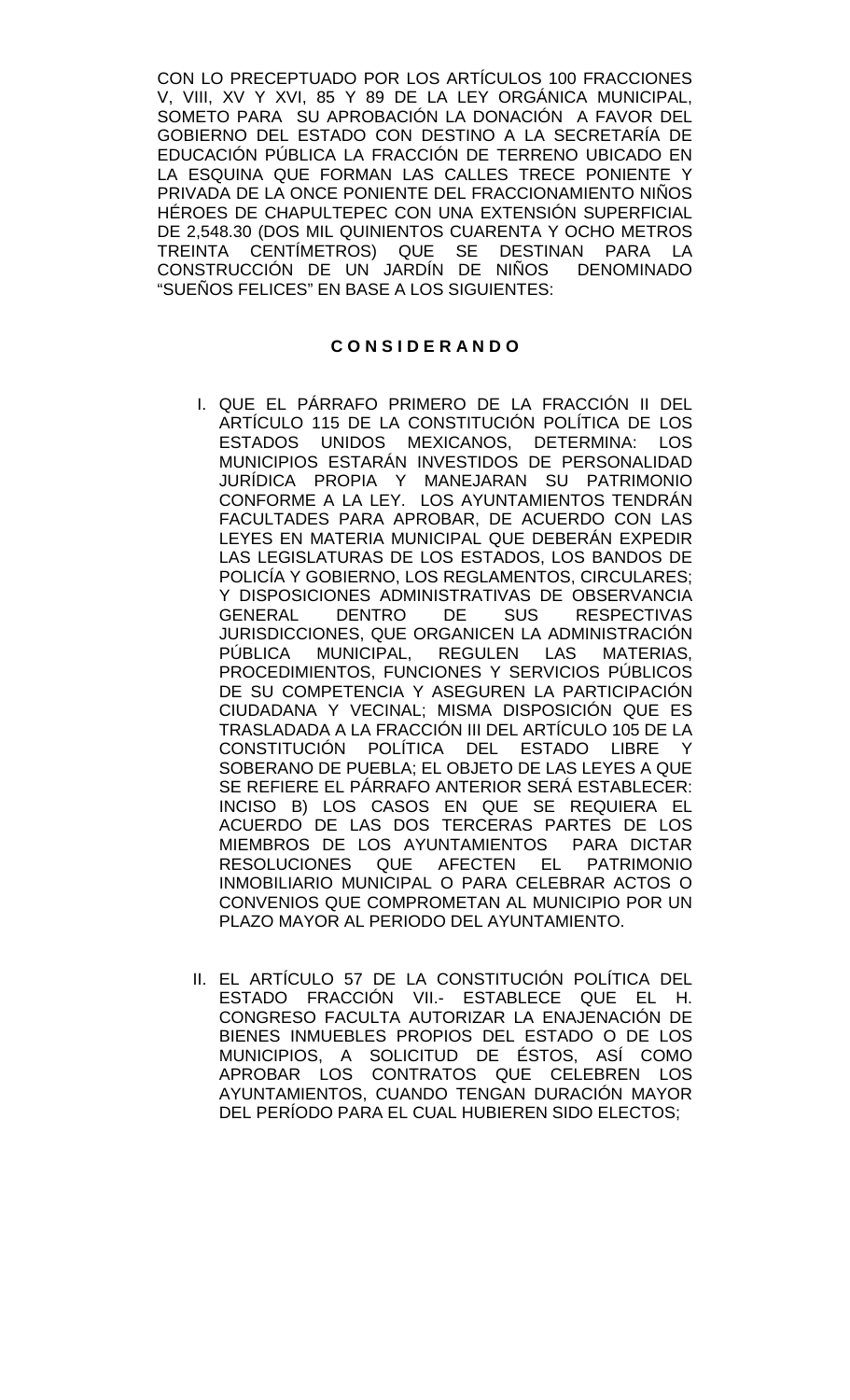- III. QUE EL ARTÍCULO 76 PRIMER PÁRRAFO DE LA LEY MUNICIPAL DETERMINA AYUNTAMIENTO SESIONARÁ VÁLIDAMENTE CON LA ASISTENCIA DE LA MAYORÍA DE SUS MIEMBROS Y DEL SECRETARIO DEL AYUNTAMIENTO O LA PERSONA QUE LEGALMENTE LO SUSTITUYA;
- IV QUE EL ARTÍCULO 77 DE LA MISMA LEY EN CITA DETERMINA QUE LOS ACUERDOS DE LOS AYUNTAMIENTOS SE TOMARÁN POR MAYORÍA DE VOTOS DEL PRESIDENTE MUNICIPAL, REGIDORES Y SÍNDICO, Y EN CASO DE EMPATE, EL PRESIDENTE MUNICIPAL TENDRÁ VOTO DE CALIDAD;
- V QUE EL ARTÍCULO 78 FRACCIONES XVIII Y XIX DE LA LEY ORGÁNICA MUNICIPAL DETERMINA EN SU PARTE CONDUCENTE QUE SON ATRIBUCIONES DE LOS<br>AYUNTAMIENTOS: PROMOVER CUANTO ESTIME AYUNTAMIENTOS; PROMOVER CUANTO ESTIME CONVENIENTE PARA EL PROGRESO ECONÓMICO, SOCIAL Y CULTURAL DEL MUNICIPIO; ESTABLECER LAS BASES SOBRE LAS CUALES **SE SUSCRIBAN LOS CONVENIOS O ACTOS, QUE COMPROMETAN AL MUNICIPIO POR UN PLAZO MAYOR AL PERÍODO DEL AYUNTAMIENTO**, SIEMPRE Y CUANDO LOS MISMOS SEAN ACORDADOS POR LAS DOS TERCERAS PARTES DE LOS MIEMBROS DEL AYUNTAMIENTO O DEL CONSEJO MUNICIPAL, EN LOS CASOS QUE ESTABLEZCA EL PRESENTE ORDENAMIENTO, PARA OBTENER LA APROBACIÓN A QUE SE REFIERE LA CONSTITUCIÓN POLÍTICA DEL ESTADO LIBRE Y SOBERANO DE PUEBLA;
- VI QUE EL ARTÍCULO 84 Y 89 DE LA LEY ORGÁNICA MUNICIPAL, PRECISA QUE LOS AYUNTAMIENTOS, PARA APROBAR BANDOS DE POLICÍA Y GOBIERNO, REGLAMENTOS Y DISPOSICIONES ADMINISTRATIVAS DE<br>OBSERVANCIA - GENERAL - OUE - ORGANICEN - LA OBSERVANCIA GENERAL, QUE ORGANICEN ADMINISTRACIÓN PÚBLICA MUNICIPAL Y DENTRO DE SUS RESPECTIVAS JURISDICCIONES, REGULEN LAS MATERIAS, PROCEDIMIENTOS, FUNCIONES Y SERVICIOS PÚBLICOS DE SU COMPETENCIA, ASEGURANDO LA PARTICIPACIÓN CIUDADANA Y VECINAL; LLEVARÁN A CABO EL PROCESO REGLAMENTARIO, QUE COMPRENDERÁ LAS ETAPAS DE PROPUESTA, ANÁLISIS, DISCUSIÓN, APROBACIÓN Y PUBLICACIÓN; Y, QUE LAS MISMAS DISPOSICIONES SERÁN OBSERVADAS PARA EL CASO DE QUE SEA NECESARIO HACER UNA REFORMA O ADICIÓN A CUALESQUIERA DE LOS ORDENAMIENTOS APROBADOS POR EL AYUNTAMIENTO RESPECTIVO;
- VII QUE EL ARTÍCULO 91 EN SUS FRACCIONES III Y XLVI DE LA MISMA LEY INVOCADA EN EL CONSIDERANDO INMEDIATO ANTERIOR, PRECEPTÚA QUE EL CIUDADANO PRESIDENTE MUNICIPAL CONSTITUCIONAL TIENE DENTRO DE SUS FACULTADES Y OBLIGACIONES LAS DE REPRESENTAR AL AYUNTAMIENTO Y EJECUTAR SUS RESOLUCIONES; SALVO QUE SE DESIGNE UNA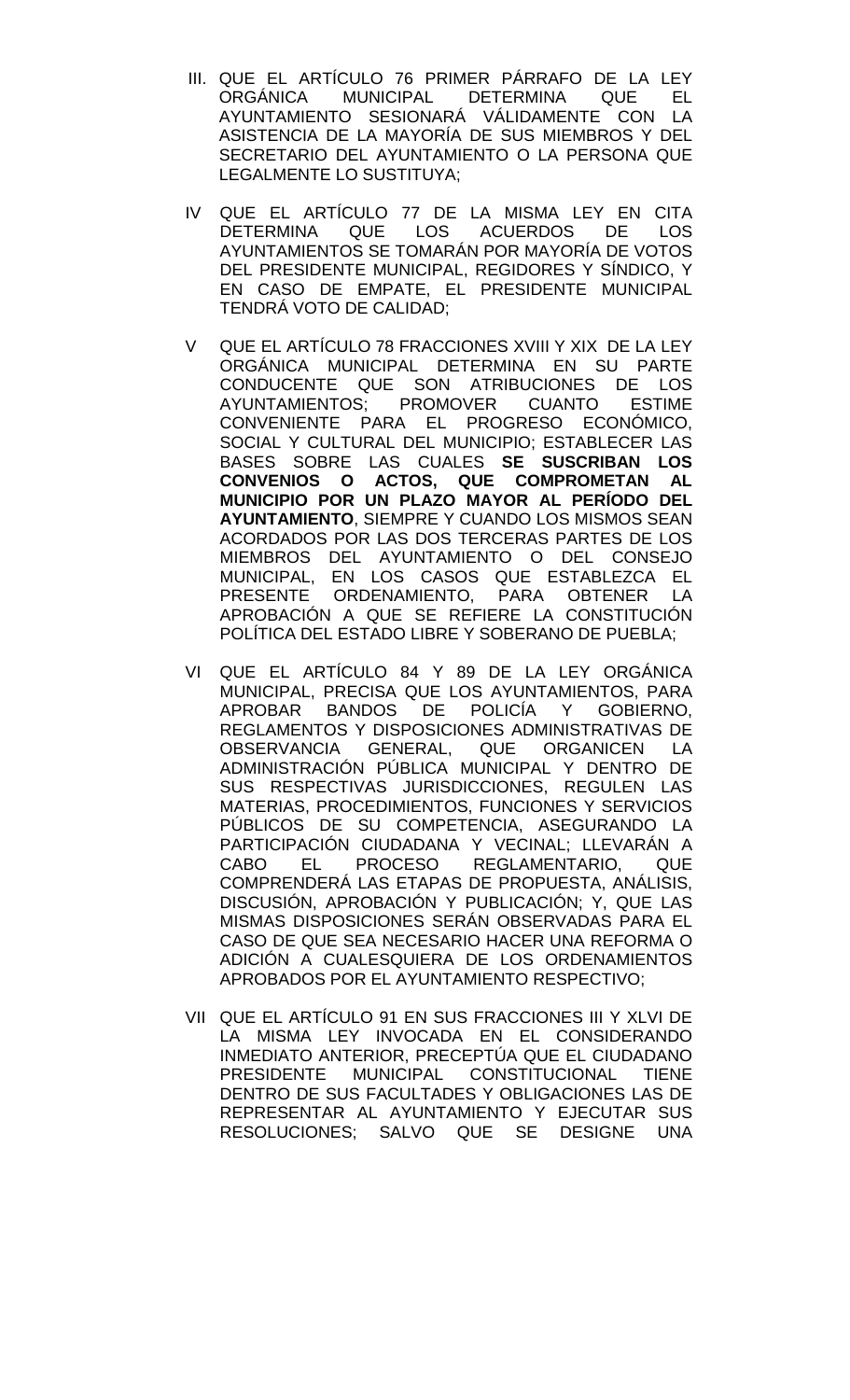COMISIÓN ESPECIAL, O SE TRATE DE PROCEDIMIENTOS JUDICIALES, EN LOS QUE LA REPRESENTACIÓN CORRESPONDE AL SÍNDICO MUNICIPAL; SUSCRIBIR, PREVIO ACUERDO DEL AYUNTAMIENTO, LOS CONVENIOS Y ACTOS QUE SEAN DE INTERÉS PARA EL MUNICIPIO, SIN PERJUICIO DE LO QUE ESTA LEY ESTABLECE.

- VIII QUE EL ARTÍCULO 100 FRACCIÓN V DE LA LEY ORGÁNICA MUNICIPAL DETERMINA QUE SON DEBERES Y ATRIBUCIONES DEL SÍNDICO; PROMOVER ANTE LAS AUTORIDADES MUNICIPALES, CUANTO ESTIMAREN PROPIO Y CONDUCENTE EN BENEFICIO DE LA COLECTIVIDAD;
- IX QUE EL ARTÍCULO 152 FRACCIÓN II DE LA LEY ORGÁNICA PRECISA QUE LOS INMUEBLES DESTINADOS POR EL MUNICIPIO A UN SERVICIO PÚBLICO Y LOS EQUIPARADOS A ESTOS CONFORME A LA LEY, SON BIENES DE DOMINIO PÚBLICO MUNICIPAL.
- X QUE EL ARTÍCULO 158 FRACCIÓN II DE LA LEY ORGÁNICA MUNICIPAL PRECISA QUE SON BIENES DEL DOMINIO PRIVADO MUNICIPAL; LOS INMUEBLES O MUEBLES QUE FORMEN PARTE DE SU PATRIMONIO NO DESTINADOS AL USO COLECTIVO, O A LA PRESTACIÓN DE UN SERVICIO PÚBLICO;
- XI QUE EL ARTÍCULO 159 FRACCIÓN I Y FRACCIÓN IV DE LA LEY ORGÁNICA MUNICIPAL MENCIONA QUE LOS AYUNTAMIENTOS PODRÁN POR ACUERDO DE LAS DOS TERCERAS PARTES DE SUS MIEMBROS, DICTAR RESOLUCIONES QUE AFECTEN EL PATRIMONIO INMOBILIARIO DEL MUNICIPIO, PARA MEJORAR LA PRESTACIÓN DE LAS FUNCIONES Y SERVICIOS PÚBLICOS QUE TIENE ENCOMENDADOS EL MUNICIPIO, PARA PROMOVER EL PROGRESO Y BIENESTAR DE LOS HABITANTES MEDIANTE EL FOMENTO A LA EDUCACIÓN, EMPLEO Y PRODUCTIVIDAD.
- XII POR LO QUE EN ESTE ACTO Y EN TÉRMINOS DEL NUMERAL 159 FRACCIÓN IV DE LA LEY ORGÁNICA MUNICIPAL; SOLICITO SE DESINCORPORE EL BIEN DE DOMINIO PÚBLICO MUNICIPAL IDENTIFICADO CON LA ESCRITURA NÚMERO DIECIOCHO MIL TRESCIENTOS TRES, DEL VOLUMEN NÚMERO DOSCIENTOS CINCUENTA Y TRES DE FECHA TRECE DE MARZO DEL AÑO DOS MIL DOCE, OTORGADA ANTE LA FE DEL LICENCIADO RAMIRO RODRÍGUEZ MACLUB , TITULAR DE LA NOTARIA PÚBLICA NÚMERO DOS DEL DISTRITO JUDICIAL DE TEHUACÁN, PUEBLA, EN EL QUE CONSTA LA ESCRITURA DE RECTIFICACIÓN Y SEGREGACIÓN DE INMUEBLE QUE SOLICITA Y OTORGA EL MUNICIPIO DE TEHUACÁN PUEBLA REPRESENTADO POR LOS SEÑORES ELISEO LEZAMA PRIETO, DR. JOSÉ ORLANDO CUALLO CINTA Y LIC. ROBERTO IVÁN LINARES CHÁVEZ EN SU CARÁCTER DE PRESIDENTE, SECRETARIO Y SINDICO RESPECTIVAMENTE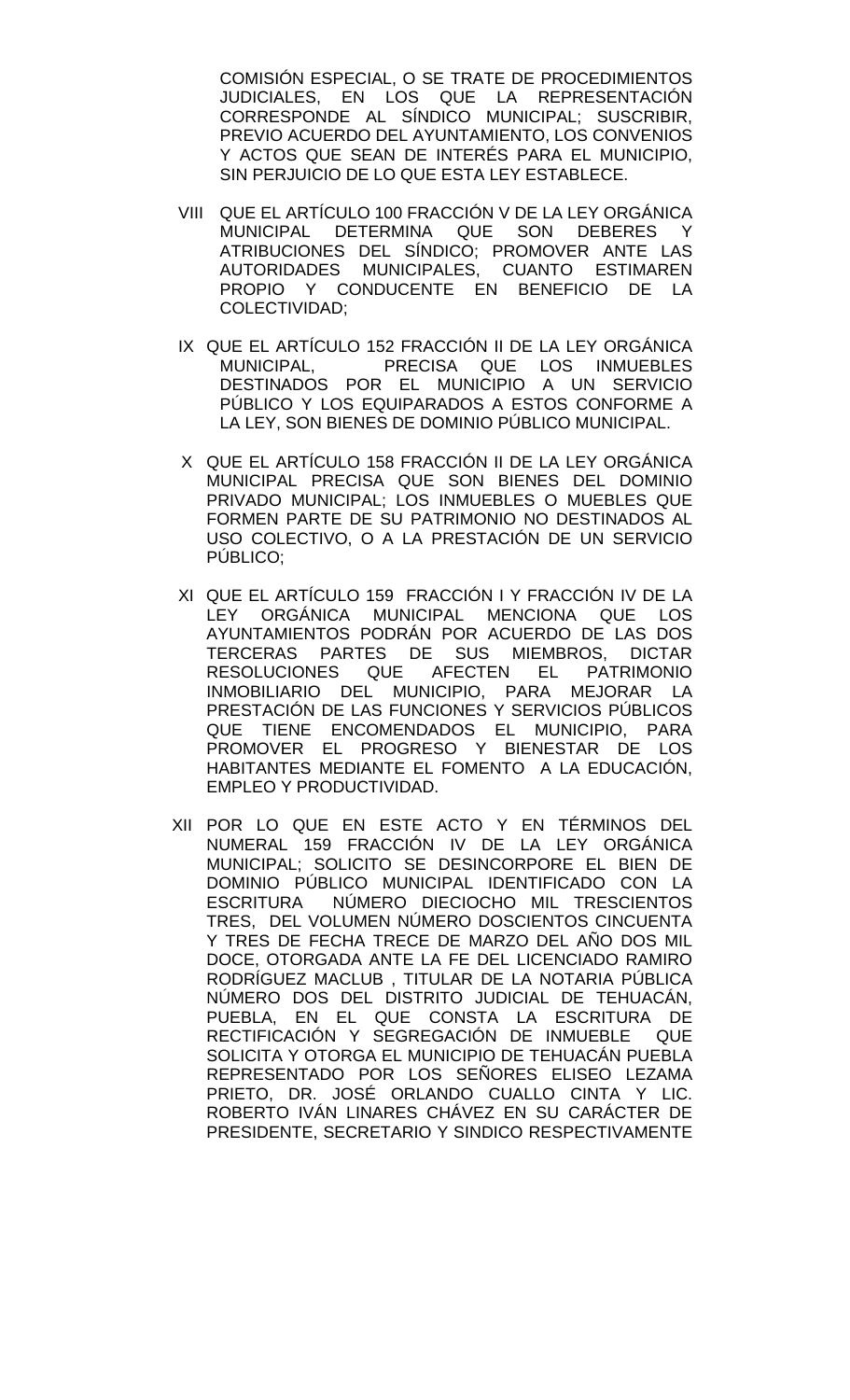DEL AYUNTAMIENTO MUNICIPAL CONSTITUCIONAL, RESPECTO DEL TERRENO UBICADO EN LA ESQUINA QUE FORMAN LAS CALLES TRECE PONIENTE Y PRIVADA LA ONCE PONIENTE DEL FRACCIONAMIENTO NIÑOS HÉROES DE CHAPULTEPEC DE ESTA CIUDAD , TITULO INSCRITO EN EL REGISTRO PÚBLICO DE LA PROPIEDAD DE ESTE DISTRITO JUDICIAL, EN EL LIBRO QUINTO, AÑO 2012, TOMO 170, DE LAS FOJAS: 399 A 413 A EFECTO DE QUE ÉSTE DEJE DE SER DEL DOMINIO PRIVADO DEL MUNICIPIO Y PUEDA SER DONADO AL GOBIERNO DEL ESTADO CON DESTINO A LA SECRETARIA DE EDUCACIÓN PÚBLICA PARA LA CONSTRUCCIÓN DE UN JARDÍN DE NIÑOS DENOMINADO "SUEÑOS FELICES"

- XIII QUE EL ARTÍCULO 160 FRACCIONES I, II, V, PENÚLTIMO PÁRRAFO Y ÚLTIMO PÁRRAFO DE LA LEY ORGÁNICA MUNICIPAL DETERMINA QUE LOS BIENES DEL DOMINIO PRIVADO DEL MUNICIPIO PODRÁN ENAJENARSE, DARSE EN ARRENDAMIENTO, GRAVARSE, Y EN GENERAL SER OBJETO DE CUALQUIER ACTO JURÍDICO EN LOS TÉRMINOS DE ESTA LEY, SIEMPRE Y CUANDO; LO APRUEBE LAS DOS TERCERAS PARTES DEL AYUNTAMIENTO; EL SÍNDICO EMITA SU OPINIÓN ANTE EL CABILDO; QUE NO SE CONTRAVENGA LA LEGISLACIÓN APLICABLE EN MATERIA DE DESARROLLO URBANO; LA RESOLUCIÓN DEBERÁ ENVIARSE AL EJECUTIVO DEL ESTADO Y AL CONGRESO DEL ESTADO, PARA LOS EFECTOS LEGALES A QUE HAYA LUGAR; Y, EN LOS CASOS A QUE SE REFIERE ESTA DISPOSICIÓN, EL CONTRATO O CONVENIO RESPECTIVO QUEDARÁ BAJO LA CUSTODIA DEL SECRETARIO DEL AYUNTAMIENTO.
- XIV EL SUSCRITO SINDICO MUNICIPAL DEL HONORABLE AYUNTAMIENTO DE TEHUACÁN PUEBLA, EN TÉRMINOS DEL NUMERAL 100 FRACCIÓN V Y 160 FRACCIÓN III DE LA LEY ORGÁNICA MUNICIPAL, EMITE SU OPINIÓN EN EL SENTIDO DE QUE NO EXISTE INCONVENIENTE EN QUE SE LLEVE A CABO LA PRESENTE DONACIÓN AL GOBIERNO DEL ESTADO CON DESTINO A LA SECRETARIA DE EDUCACIÓN PÚBLICA PARA LA CONSTRUCCIÓN DE UN JARDÍN DE NIÑOS DENOMINADO SUEÑOS FELICES.
- XV QUE EL ARTÍCULO 161 DE LA MISMA LEY INVOCADA, DETERMINA QUE, LA TRANSMISIÓN GRATUITA DE LA PROPIEDAD, DEL USUFRUCTO O DE LA POSESIÓN DE LOS BIENES PROPIEDAD DE LOS MUNICIPIOS SE PODRÁ OTORGAR SIEMPRE QUE MEDIE ACUERDO DEL AYUNTAMIENTO, EL QUE BAJO SU RESPONSABILIDAD, CUIDARÁ QUE LA FINALIDAD SEA DE NOTORIO BENEFICIO SOCIAL; Y QUE SI NO SE CUMPLE CON LA FINALIDAD EN EL PLAZO QUE SEÑALE, LA AUTORIDAD COMPETENTE, O SE DESTINA EL BIEN A UN FIN DISTINTO AL SEÑALADO EN LA AUTORIZACIÓN, SE ENTENDERÁ REVOCADO EL ACTO GRATUITO DE QUE SE TRATE Y OPERARÁ SIN NECESIDAD DE DECLARACIÓN JUDICIAL LA REVERSIÓN DE LOS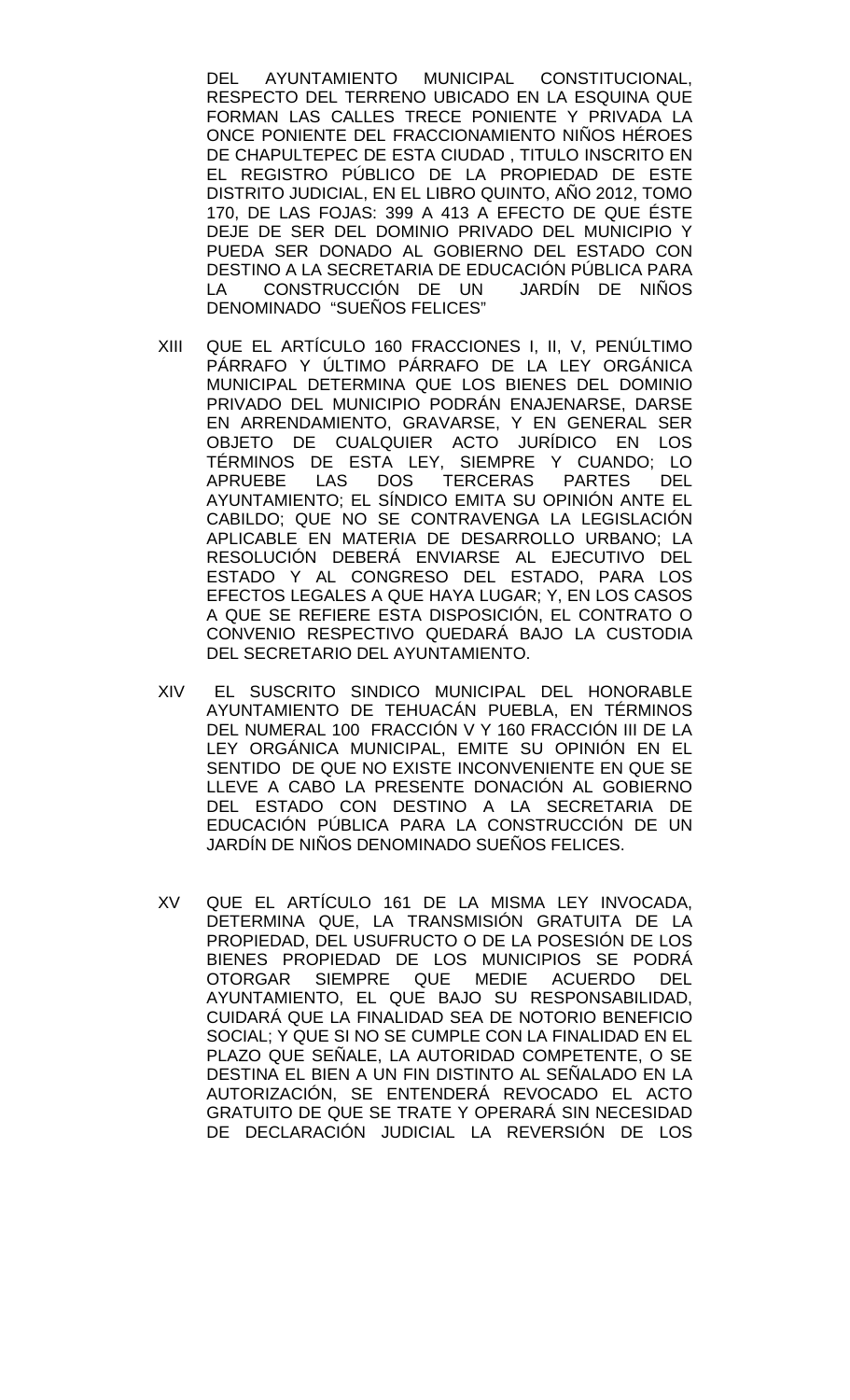DERECHOS EN FAVOR DEL MUNICIPIO; Y, ASIMISMO, SI SE TRATA DE ALGUNA INSTITUCIÓN DE BENEFICENCIA O ASOCIACIÓN SIMILAR, EN CASO DE DISOLUCIÓN O LIQUIDACIÓN DE LA MISMA, LOS BIENES REVERTIRÁN AL DOMINIO DEL MUNICIPIO.

- XVI.- QUE UNA DE LAS NECESIDADES PRIMORDIALES ES CUMPLIR CON LOS OBJETIVOS DE GOBIERNO QUE ESTE AYUNTAMIENTO HA PROPUESTO PARA EL BENEFICIO DE LA POBLACIÓN ESTUDIANTIL, IMPULSANDO LA CREACIÓN DE NUEVOS ESPACIOS EDUCATIVOS, DEBIDO A QUE EXISTE SOBREPOBLACIÓN EN TODOS LOS PLANTELES DEL NIVEL PREESCOLAR Y PRIMARIA, POR LO QUE ES URGENTE Y NECESARIO DESTINAR ÁREAS DE EQUIPAMIENTO PARA EJECUTAR LOS PROYECTOS DE CREACIÓN DE NUEVOS ESPACIOS EDUCATIVOS PARA EL BENEFICIO DE LA POBLACIÓN DE ESTA CIUDAD.
- XVII QUE LA FRACCIÓN DEL TERRENO UBICADA EN LA ESQUINA QUE FORMAN LAS CALLES TRECE PONIENTE Y PRIVADA DE LA ONCE PONIENTE DEL FRACCIONAMIENTO NIÑOS HÉROES A DONAR AL GOBIERNO DEL ESTADO CON DESTINO A LA SECRETARIA DE EDUCACIÓN PÚBLICA, CONSTA DE UNA SUPERFICIE DE **DOS MIL QUINIENTOS CUARENTA Y OCHO METROS TREINTA CENTÍMETROS**, Y FUE SEGREGADA DE UNA SUPERFICIE TOTAL DE CUATRO MIL QUINIENTOS CUARENTA Y OCHO METROS CON CUARENTA Y CINCO CENTÍMETROS COMO SE DESPRENDE DE LA ESCRITURA NÚMERO DIECIOCHO MIL TRESCIENTOS TRES, DEL VOLUMEN NÚMERO DOSCIENTOS CINCUENTA Y TRES DE FECHA TRECE DE MARZO DEL AÑO DOS MIL DOCE, OTORGADA ANTE LA FE DEL LICENCIADO RAMIRO RODRÍGUEZ MACLUB, TITULAR DE LA NOTARIA PÚBLICA NÚMERO DOS DEL DISTRITO JUDICIAL DE TEHUACÁN, PUEBLA, EN EL QUE CONSTA LA ESCRITURA DE RECTIFICACIÓN Y SEGREGACIÓN DE INMUEBLE QUE SOLICITA Y OTORGA EL MUNICIPIO DE TEHUACÁN PUEBLA REPRESENTADO POR LOS SEÑORES ELISEO LEZAMA PRIETO, DR. JOSÉ ORLANDO CUALLO CINTA Y LIC. ROBERTO IVÁN LINARES CHÁVEZ EN SU CARÁCTER DE PRESIDENTE, SECRETARIO Y SINDICO RESPECTIVAMENTE DEL AYUNTAMIENTO MUNICIPAL CONSTITUCIONAL, RESPECTO DEL TERRENO UBICADO EN LA ESQUINA QUE FORMAN LAS CALLES TRECE PONIENTE Y PRIVADA LA ONCE PONIENTE DEL FRACCIONAMIENTO NIÑOS HÉROES DE CHAPULTEPEC DE ESTA CIUDAD. TITULO INSCRITO EN EL REGISTRO PUBLICO DE LA PROPIEDAD DE ESTE DISTRITO JUDICIAL, EN EL LIBRO QUINTO, AÑO 2012, TOMO 170, DE LAS FOJAS: 399 A 413.

 A).- DE LA SUPERFICIE TOTAL DE 4548.45 M2 *CUATRO MIL QUINIENTOS CUARENTA Y OCHO METROS CON CUARENTA Y CINCO CENTÍMETROS CUADRADOS, SE DESTINAN 2,548.30 DOS MIL QUINIENTOS CUARENTA Y OCHO METROS TREINTA CENTIMETROS CUADRADOS MISMOS QUE SE*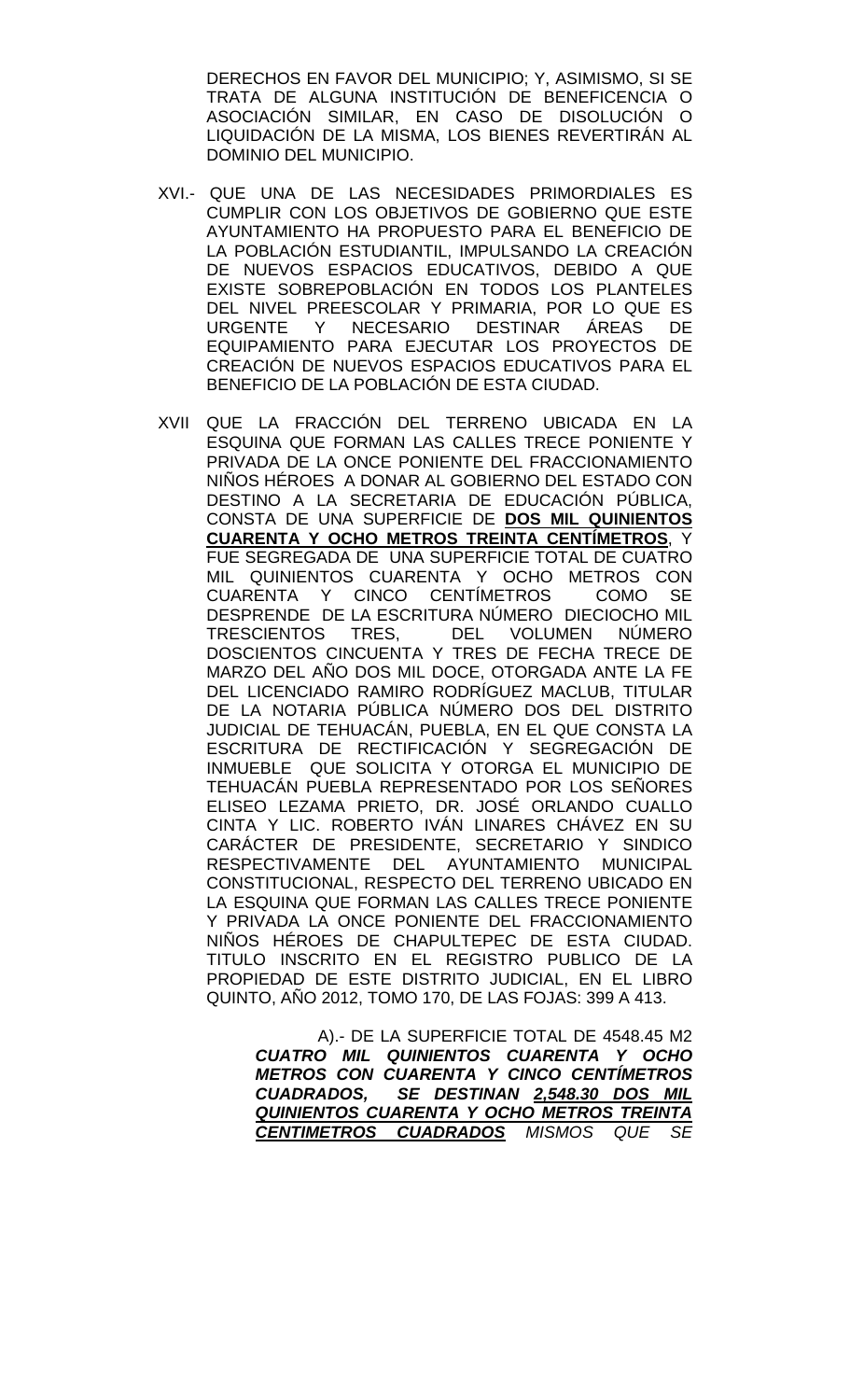*DONAN AL GOBIERNO DEL ESTADO CON DESTINO A LA SECRETARIA DE EDUCACIÓN PÚBLICA PARA LA CONSTRUCCIÓN DE UN JARDIN DE NIÑOS DENOMINADO "SUEÑOS FELICES", CON LAS SIGUIENTES MEDIDAS Y COLINDANCIAS* 

**AL NORESTE: 58.69 MTS.** CINCUENTA Y OCHO METROS, SESENTA Y NUEVE CENTÍMETROS Y COLINDA CON PRIVADA DE LA ONCE PONIENTE.

**AL SURESTE: 35.51 MTS** TREINTA Y CINCO METROS, CINCUENTA Y UN CENTÍMETROS Y COLINDA CON CALLE TRECE PONIENTE.

**AL SUROESTE:** EN TRES LÍNEAS. LA PRIMERA DE NOROESTE A SURESTE **33.15** TREINTA Y TRES METROS, QUINCE CENTÍMETROS: LA SEGUNDA DE PONIENTE A ORIENTE **15.00** QUINCE METROS Y LA TERCERA DE NORTE A SUR **20.33** VEINTE METROS, TREINTA Y TRES CENTÍMETROS LAS CUALES COLINDAN CON PROPIEDAD PRIVADA.

**AL NOROESTE: 48.45 MTS** MIDE CUARENTA Y OCHO METROS, CUARENTA Y CINCO CENTÍMETROS COLINDA CON PROPIEDAD RESTANTE PROPIEDAD DEL MUNICIPIO DE TEHUACAN PUEBLA.

 *B).- LA SUPERFICIE RESTANTE DE 2,000.15 DOS MIL METROS QUINCE CENTIMETROS, SE LOS RESERVA ESTE H. AYUNTAMIENTO PARA ÁREA DE EQUIPAMIENTO.*

EN BASE A LO ANTERIOR SOMETO A CONSIDERACIÓN DE ESTE HONORABLE CUERPO COLEGIADO EL SIGUIENTE:

## **P E T I T O R I O**

**PRIMERO.-** SE AUTORICE LA DESINCORPORACIÓN DEL BIEN DE DOMINIO PÚBLICO MUNICIPAL IDENTIFICADO CON LA ESCRITURA NÚMERO DIECIOCHO MIL TRESCIENTOS TRES, DEL VOLUMEN NÚMERO DOSCIENTOS CINCUENTA Y TRES DE FECHA TRECE DE MARZO DEL AÑO DOS MIL DOCE, OTORGADA ANTE LA FE DEL LICENCIADO RAMIRO RODRÍGUEZ MACLUB, TITULAR DE LA NOTARIA PÚBLICA NÚMERO DOS DEL DISTRITO JUDICIAL DE TEHUACÁN, PUEBLA, EN EL QUE CONSTA LA ESCRITURA DE RECTIFICACIÓN Y SEGREGACIÓN DE INMUEBLE QUE SOLICITA Y OTORGA EL MUNICIPIO DE TEHUACÁN PUEBLA REPRESENTADO POR LOS SEÑORES ELISEO LEZAMA PRIETO, DR. JOSÉ ORLANDO CUALLO CINTA Y LIC. ROBERTO IVÁN LINARES CHÁVEZ EN SU CARÁCTER DE PRESIDENTE, SECRETARIO Y SINDICO RESPECTIVAMENTE DEL AYUNTAMIENTO MUNICIPAL CONSTITUCIONAL, RESPECTO DEL TERRENO UBICADO EN LA ESQUINA QUE FORMAN LAS CALLES TRECE PONIENTE Y PRIVADA LA ONCE PONIENTE DEL FRACCIONAMIENTO NIÑOS HÉROES DE CHAPULTEPEC DE ESTA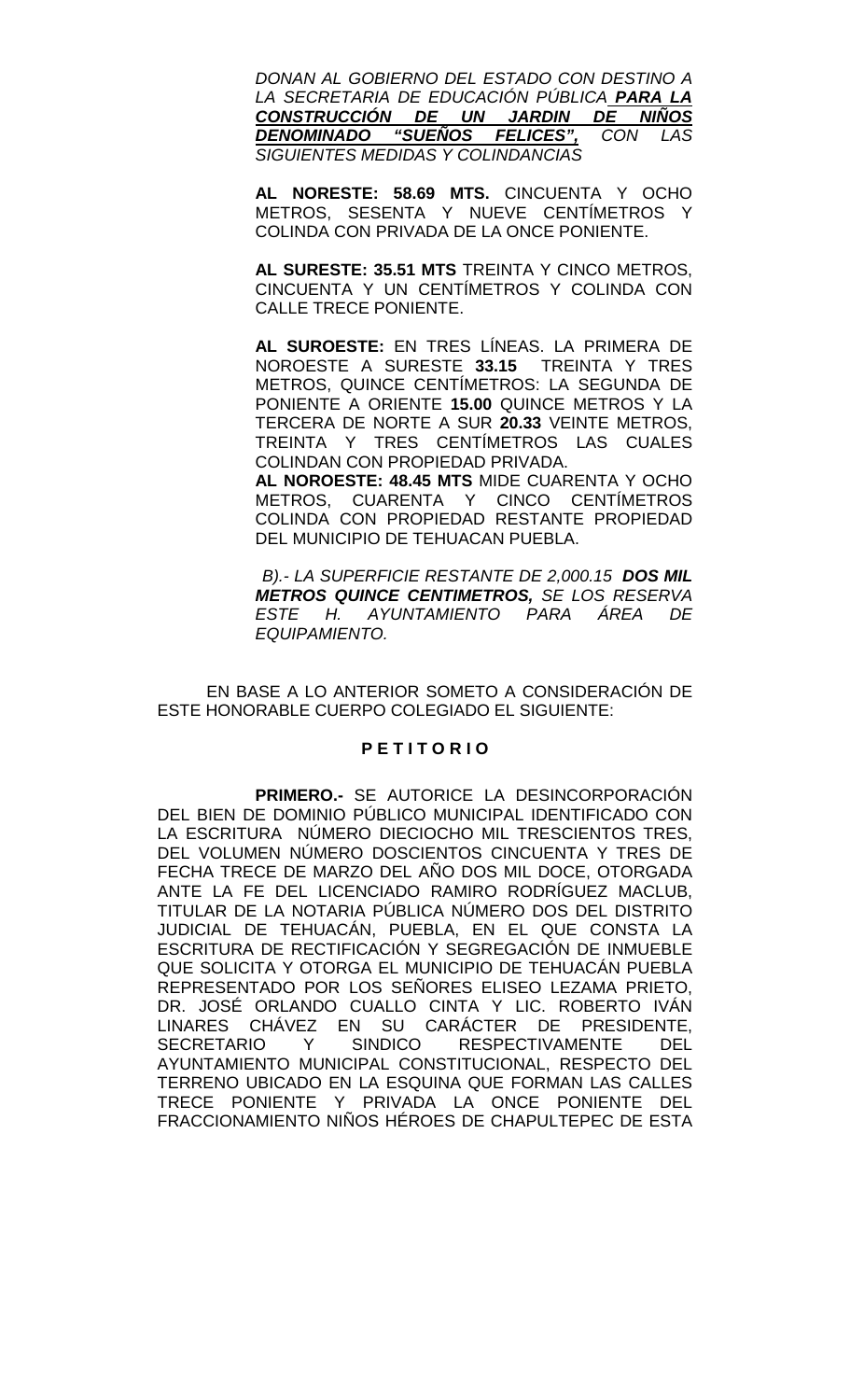CIUDAD , TITULO INSCRITO EN EL REGISTRO PÚBLICO DE LA PROPIEDAD DE ESTE DISTRITO JUDICIAL, EN EL LIBRO QUINTO, AÑO 2012, TOMO 170, DE LAS FOJAS: 399 A 413 LO ANTERIOR EN TÉRMINOS DEL NUMERAL 159 FRACCIONES I Y II DER LA LEY ORGÁNICA MUNICIPAL, Y PASE HACER UN BIEN DE DOMINIO PRIVADO MUNICIPAL Y PUEDA SER DONADO A FAVOR DEL GOBIERNO DEL ESTADO DE PUEBLA, CONSTRUIDO UN JARDÍN DE NIÑOS DENOMINADO "SUEÑOS FELICES"

**SEGUNDO.**- SE APRUEBE LA DONACIÓN A FAVOR DEL GOBIERNO DEL ESTADO CON DESTINO A LA SECRETARÍA DE EDUCACIÓN PÚBLICA LA FRACCIÓN DE TERRENO UBICADO EN LA ESQUINA QUE FORMAN LAS CALLES TRECE PONIENTE Y PRIVADA DE LA ONCE PONIENTE DEL FRACCIONAMIENTO NIÑOS HÉROES DE CHAPULTEPEC CON UNA EXTENSIÓN SUPERFICIAL DE 2,548.30 (DOS MIL QUINIENTOS CUARENTA Y OCHO METROS TREINTA CENTÍMETROS) QUE SE DESTINAN PARA LA CONSTRUCCIÓN DE UN JARDIN DE NINOS DENOMINADO "SUEÑOS FELICES"

 **TERCERO.** SE INSTRUYA AL SECRETARIO GENERAL DEL AYUNTAMIENTO, PARA QUE EN EL ÁMBITO DE SUS FACULTADES, ENVÍE AL EJECUTIVO DEL ESTADO, LOS ACUERDOS QUE SE TOMEN DEL PRESENTE PETITORIO, PARA QUE EN LO CONDUCENTE SE PUBLIQUE EN EL PERIÓDICO OFICIAL DEL ESTADO.- A T E N T A M E N T E.- TEHUACÁN, PUEBLA, A 26 DE ABRIL DE 2013.- **LIC. ROBERTO IVAN LINARES CHAVEZ.-** SINDICO DEL HONORABLE AYUNTAMIENTO DE TEHUACAN PUEBLA.- FIRMA ILEGIBLE…"

SEÑOR PRESIDENTE MUNICIPAL, REGIDORES Y SINDICO MUNICIPAL, EN VOTACIÓN SE LES CONSULTA SI SE APRUEBA LA PROPUESTA PRESENTADA EN CUESTIÓN, LOS QUE ESTÉN POR LA AFIRMATIVA SÍRVANSE MANIFESTARLO LEVANTANDO LA MANO.

HABIÉNDOSE ANALIZADO AMPLIAMENTE EL CONTENIDO DEL DICTAMEN DE REFERENCIA, POR MAYORÍA CON 13 VOTOS A FAVOR, POR PARTE DE LOS INTEGRANTES DEL HONORABLE CABILDO, SE DETERMINA EL SIGUIENTE:

## **A C U E R D O**

**PRIMERO.-** SE AUTORIZA LA DESINCORPORACIÓN DEL BIEN DE DOMINIO PÚBLICO MUNICIPAL IDENTIFICADO CON LA ESCRITURA NÚMERO DIECIOCHO MIL TRESCIENTOS TRES, DEL VOLUMEN NÚMERO DOSCIENTOS CINCUENTA Y TRES DE FECHA TRECE DE MARZO DEL AÑO DOS MIL DOCE, OTORGADA ANTE LA FE DEL LICENCIADO RAMIRO RODRÍGUEZ MACLUB, TITULAR DE LA NOTARIA PÚBLICA NÚMERO DOS DEL DISTRITO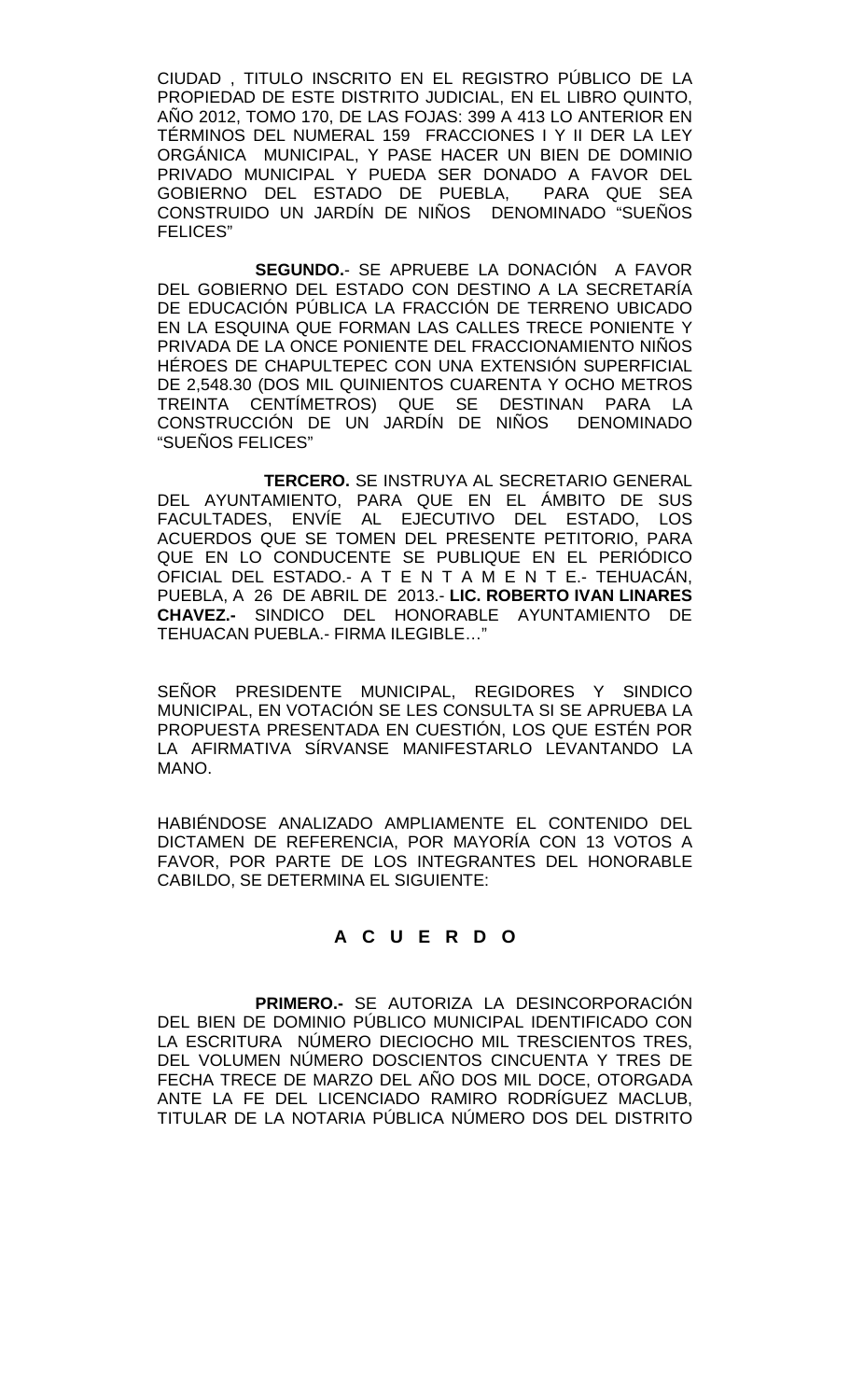JUDICIAL DE TEHUACÁN, PUEBLA, EN EL QUE CONSTA LA ESCRITURA DE RECTIFICACIÓN Y SEGREGACIÓN DE INMUEBLE QUE SOLICITA Y OTORGA EL MUNICIPIO DE TEHUACÁN PUEBLA REPRESENTADO POR LOS SEÑORES ELISEO LEZAMA PRIETO, DR. JOSÉ ORLANDO CUALLO CINTA Y LIC. ROBERTO IVÁN LINARES CHÁVEZ EN SU CARÁCTER DE PRESIDENTE,<br>SECRETARIO Y SINDICO RESPECTIVAMENTE DEL RESPECTIVAMENTE AYUNTAMIENTO MUNICIPAL CONSTITUCIONAL, RESPECTO DEL TERRENO UBICADO EN LA ESQUINA QUE FORMAN LAS CALLES TRECE PONIENTE Y PRIVADA LA ONCE PONIENTE DEL FRACCIONAMIENTO NIÑOS HÉROES DE CHAPULTEPEC DE ESTA CIUDAD , TITULO INSCRITO EN EL REGISTRO PÚBLICO DE LA PROPIEDAD DE ESTE DISTRITO JUDICIAL, EN EL LIBRO QUINTO, AÑO 2012, TOMO 170, DE LAS FOJAS: 399 A 413 LO ANTERIOR EN TÉRMINOS DEL NUMERAL 159 FRACCIONES I Y II DER LA LEY ORGÁNICA MUNICIPAL, Y PASE HACER UN BIEN DE DOMINIO PRIVADO MUNICIPAL Y PUEDA SER DONADO A FAVOR DEL GOBIERNO DEL ESTADO DE PUEBLA, PARA QUE SEA CONSTRUIDO UN JARDÍN DE NIÑOS DENOMINADO "SUEÑOS FELICES"

**SEGUNDO.**- SE APRUEBA LA DONACIÓN A FAVOR DEL GOBIERNO DEL ESTADO CON DESTINO A LA SECRETARÍA DE EDUCACIÓN PÚBLICA LA FRACCIÓN DE TERRENO UBICADO EN LA ESQUINA QUE FORMAN LAS CALLES TRECE PONIENTE Y PRIVADA DE LA ONCE PONIENTE DEL FRACCIONAMIENTO NIÑOS HÉROES DE CHAPULTEPEC CON UNA EXTENSIÓN SUPERFICIAL DE 2,548.30 (DOS MIL QUINIENTOS CUARENTA Y OCHO METROS TREINTA CENTÍMETROS) QUE SE DESTINAN PARA LA CONSTRUCCIÓN DE UN JARDÍN DE NIÑOS DENOMINADO "SUEÑOS FELICES"

 **TERCERO.** SE INSTRUYE AL SECRETARIO GENERAL DEL AYUNTAMIENTO, PARA QUE EN EL ÁMBITO DE SUS FACULTADES, ENVÍE AL EJECUTIVO DEL ESTADO, LOS ACUERDOS QUE SE TOMEN DEL PRESENTE PETITORIO, PARA QUE EN LO CONDUCENTE SE PUBLIQUE EN EL PERIÓDICO OFICIAL DEL ESTADO.

LO ANTERIOR CON FUNDAMENTO EN LOS DISPOSITIVOS LEGALES INVOCADOS EN EL DICTAMEN DE REFERENCIA. **ASUNTOS GENERALES.- SECRETARIA.- EL C. DR. JOSÉ ORLANDO CUALLO CINTA, DA CUENTA AL CABILDO DE LO SIGUIENTE:**

EN ASUNTOS GENERALES DE LA SESIÓN ORDINARIA DE CABILDO EFECTUADA EL DIA 11 DE MARZO DEL AÑO 2013, SE ME INSTRUYO PARA QUE GIRARA INDICACIONES A LA DIRECCION DE NORMATIVIDAD COMERCIAL A EFECTO DE QUE REALIZARA UNA INSPECCION Y SE SIRVIERA INFORMAR POR ESCRITO DE DICHA INSPECCION PARA ESTAR EN POSIBILIDADES DE DAR CUENTA AL CABILDO EN UNA SESION POSTERIOR, RESPECTO AL FUNCIONAMIENTO DEL ESTABLECIMIENTO UBICADO EN CALLE 2 SUR JUNTO A BANCOMER, POR COMENTARIO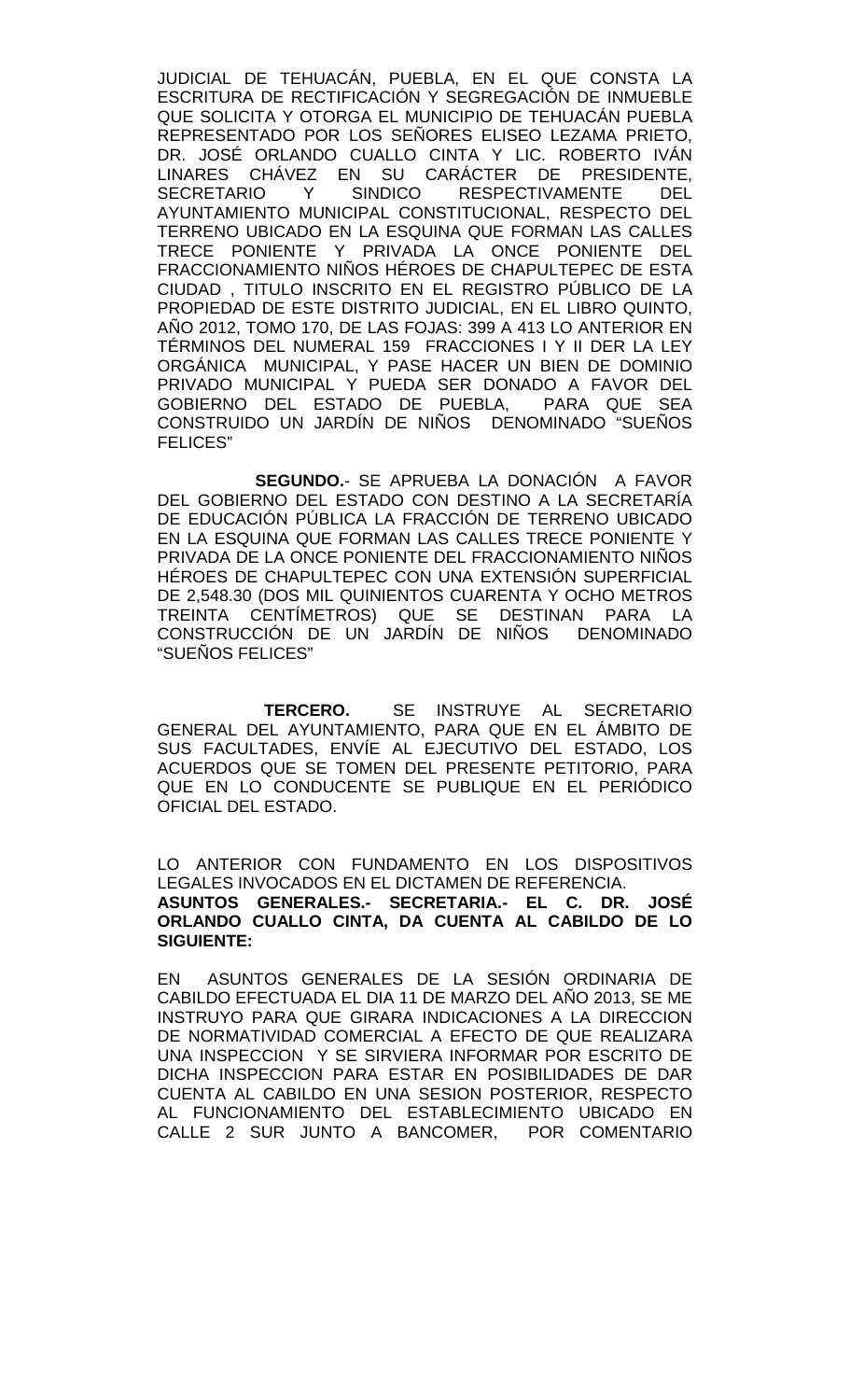REALIZADO POR EL C. PROFR. ARNULFO HERNANDEZ JUAREZ, QUE AL PARECER LA LICENCIA DE FUNCIONAMIENTO EXPEDIDA NO ESTABA SIENDO OBSERVADA POR EL ESTABLECIMIENTO DE REFERENCIA.

POR LO QUE CON FECHA 18 DE ABRIL DEL PRESENTE AÑO, EL DIRECTOR DE NORMATIVIDAD COMERCIAL, JOSE ANTONIO LECHUGA PEREZ, DA A CONOCER EL RESULTADO DE LA INSPECCIÓN REALIZADA.

SI ME LO PERMITEN LE DOY LECTURA AL CONTENIDO DEL MEMORANDUM NUM. 78, QUE A LA LETRA DICE:

"… MEMORANDUM NUM. 78/2013.- TEHUACAN, PUEBLA ABRIL 18 DEL 2013.- DR. JOSE ORLANDO CUALLO CINTA.- SECRETARIO DEL AYUNTAMIENTO DE TEHUACAN, PUEBLA.- RECIBA UN CORDIAL SALUDO, EN CONTESTACION A SU SIMILAR 670, EXPEDIENTE 08/2013, EN EL QUE SOLICITA SE REALICE LA INSPECCIÓN CORRESPONDIENTE AL ESTABLECIMIENTO QUE SE UBICA EN CALLE 2 SUR JUNTO A BANCOMER A LO CUAL INFORMO LO SIGUIENTE:

QUE CON FECHA 29 DE MARZO DEL AÑO EN CURSO, SE INSPECCIONÓ EL ESTABLECIMIENTO DENOMINADO POCKER UBICADO EN CALLE 2 SUR NUM. 123, COLONIA CENTRO, MISMO QUE ESE MOMENTO SE ENCONTRO FUNCIONANDO ACATANDO LAS ACTIVIDADES PROPIAS DE SU GIRO.

QUE CON FECHA 12 DE ABRIL DEL AÑO EN CURSO, SE INSPECCIONÓ EL ESTABLECIMIENTO DENOMINADO POCKER UBICADO EN CALLE 2 SUR NUM. 123, COLONIA CENTRO, OBTENIENDO QUE FUNCIONA DE ACUERDO A LO ESTABLECIDO EN SU LICENCIA DE FUNCIONAMIENTO, TODA VEZ QUE CUENTA CON SERVICIO DE ALIMENTOS ACOMPAÑADOS DE BEBIDAS ALCOHÓLICAS.

QUE CON FECHA 17 DE ABRIL DEL AÑO EN CURSO, SE INSPECCIONÓ EL ESTABLECIMIENTO DENOMINADO POCKER UBICADO EN CALLE 2 SUR NUM. 123, COLONIA CENTRO, MISMO QUE FUNCIONA ACATANDO LAS ACTIVIDADES PROPIAS DEL GIRO, ASI MISMO SE APRECIA QUE CUENTA CON SERVICIO DE ALIMENTOS ACOMPAÑADOS DE BEBIDAS ALCOHOLICAS, SIN EMBARGO SE HICIERON LAS RECOMENDACIONES NECESARIAS PARA ACATAR LAS ACTIVIDADES PROPIAS DEL GIRO QUE ESTABLECE LA LICENCIA DE FUNCIONAMIENTO.

SE ANEXA CARTA DE ALIMENTOS Y DE BEBIDAS ALCOHÓLICAS QUE OFRECE AL PUBLICO DICHO ESTABLECIMIENTO.

SIN MAS POR EL MOMENTO AGRADECIENDO DE ANTEMANO QUEDO DE USTED COMO SU ATENTO Y SEGURO SERVIDOR.- C. JOSE ANTONIO LECHUGA PEREZ.- DIRECTOR DE NORMATIVIDAD COMERCIAL.- FIRMA ILEGIBLE…."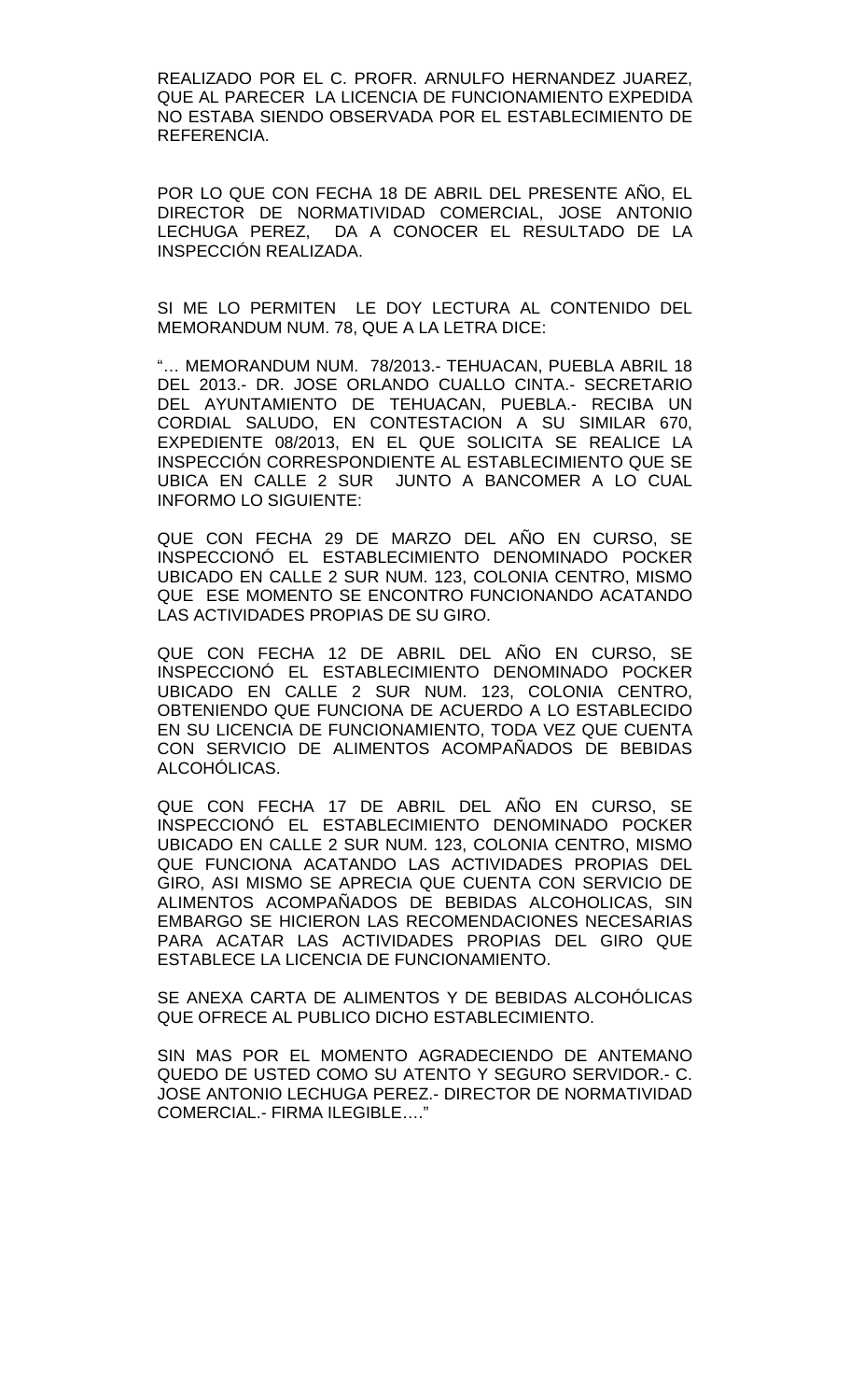CON ESTO SEÑORES REGIDORES INFORMO QUE SE HA DADO CUMPLIMIENTO A LA INSTRUCCIÓN QUE ME FUE CONFERIDA MEDIANTE SESION DE CABILDO DE FECHA 11 DE MARZO DEL 2013.

**EL CABILDO SE DA POR ENTERADO DE DICHA INFORMACIÓN, DEJANDO CON ESTO CUMPLIDA LA INSTRUCCIÓN CONFERIDA.**

**ASUNTOS GENERALES.- SECRETARÍA.- SE DA CUENTA AL CABILDO DE CONTENIDO DEL MEMORANDUM NUM. 072/2013.- ENVIADO A ESTA SECRETARÍA A MI CARGO POR PARTE DEL C. JOSE ANTONIO LECHUGA PEREZ, DIRECTOR DE NORMATIVIDAD COMERCIAL, POR MEDIO DEL CUAL HACE DEL CONOCIMIENTO DE 5 ESTABLECIMIENTOS QUE HAN INCURRIDO EN FALTAS AL REGLAMENTO DE LA MATERIA, MENCIONANDO EL NUMERO DE LICENCIA, PROPIETARIO, GIRO, DOMICILIO, INICIO DE OPERACIONES, MOTIVO DE LAS INFRACCIONES, ASI MISMO ANEXA UNA FICHA INFORMATIVA DE CADA UNO DE LOS ESTABLECIMIENTOS.**

CONTINUANDO CON EL USO DE LA PALABRA EL C. DR. JOSE ORLANDO CUALLO CINTA, PROCEDE DAR CUENTA AL CABILDO RESPECTO DE FICHAS INFORMATIVAS DE LOS SIGUIENTES ESTABLECIMIENTOS, MISMOS QUE TODA VEZ QUE NO HAN ACATADO LO SEÑALADO EN EL REGLAMENTO, SE HICIERON ACREEDORES A INFRACCIONES Y SE PUEDA RESOLVER A OPINION DE LA DIRECCION DE NORMATIVIDAD COMERCIAL, SU CANCELACION DEFINITIVA.

1.- PROPIETARIO.- HUGO HERNANDEZ VICENTE GIRO.- DISCOTECA SOTANO.- DOMICILIO 1 ORIENTE NO. 113.

2.- PROPIETARIO.- JOSE LARA SALAS GIRO.- BAR LA IGUANA.- DOMICILIO.- 2 PONIENTE NO. 1400.

3.- PROPIETARIO.- JOSE CRUZ VARGAS GIRO.- CERVECERIA PANTERA.- DOMICILIO 15 NORTE NUM. 108.

4.- PROPIETARIO.- ARNULFO MENDOZA JIMENEZ GIRO.- BAR LA TROPA.- DOMICILIO.-M, 3 ORIENTE NO. 718.

5.- PROPIETARIO.- MAXIMO JUAREZ HUERTA GIRO.- DISCOTECA HANGAR.13.- DOMICILIO.- CALZADA ADOLFO LOPEZ MATEOS NUM. 4225.-

POR LO ANTERIOR SOLICITO ME INSTRUYAN SEGUIR EL TRAMITE LEGAL CORRESPONDIENTE Y TURNARLO A LA COMISIÓN DE INDUSTRIA, COMERCIO, AGRICULTURA GANADERÍA, PARA QUE CON APOYO DE LA DIRECCION GENERAL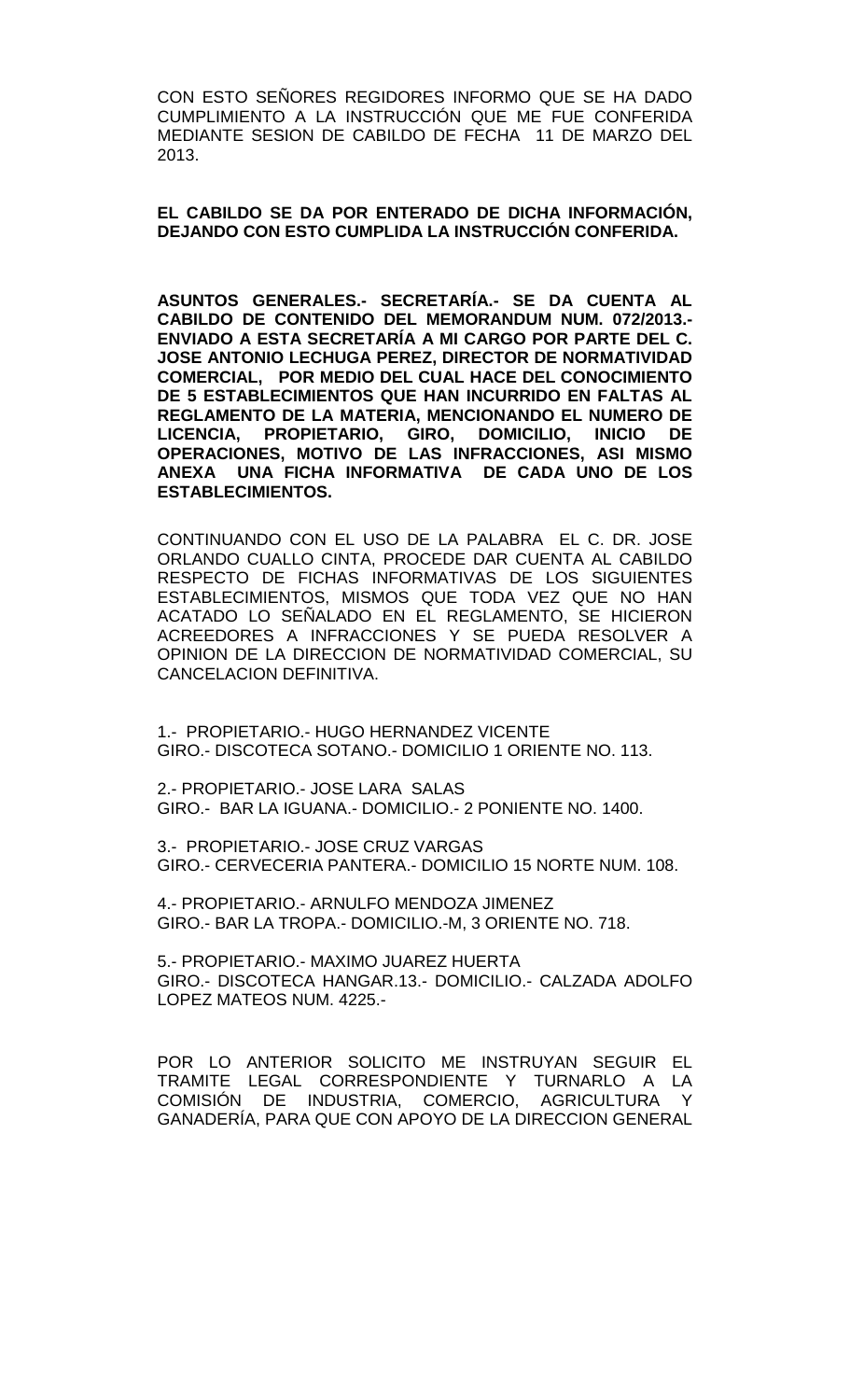DE ASUNTOS JURÍDICOS, PROCEDA A LA SUBSTANCIACIÓN Y DERECHO DE AUDIENCIA CORRESPONDIENTE.

EL C. LIC. ROBERTO IVAN LINARES CHAVEZ, MANIFIESTA: SI, ESE ES EL TRAMITE DEBE TURNARSE.

SEÑOR PRESIDENTE MUNICIPAL, REGIDORES Y SINDICO MUNICIPAL, EN VOTACIÓN SE LES CONSULTA SI SE APRUEBA LA PROPUESTA PRESENTADA EN CUESTIÓN, LOS QUE ESTÉN POR LA AFIRMATIVA SÍRVANSE MANIFESTARLO LEVANTANDO LA MANO.

HABIÉNDOSE ANALIZADO AMPLIAMENTE EL CONTENIDO DEL PRESENTE ASUNTO, POR MAYORÍA CON 13 VOTOS A FAVOR, POR PARTE DE LOS INTEGRANTES DEL HONORABLE CABILDO, SE DETERMINA EL SIGUIENTE:

## **A C U E R D O**

**ÚNICO.-** SE INSTRUYE AL SECRETARIO DEL AYUNTAMIENTO, TURNE DICHOS EXPEDIENTES A LA COMISIÓN DE INDUSTRIA, COMERCIO, AGRICULTA Y GANADERÍA, PARA QUE CON APOYO DE LA DIRECCION GENERAL DE ASUNTOS JURÍDICOS, PROCEDA A LA SUBSTANCIACIÓN Y DERECHO DE AUDIENCIA CORRESPONDIENTE E INICIAR EL PROCEDIMIENTO LEGAL A QUE HAYA LUGAR.

NO HABIÉNDO ASUNTO QUE TRATAR SE DA POR TERMINADA LA PRESENTE SESIÓN DE CABILDO, SIENDO LAS NUEVE HORAS CON TRES MINUTOS DEL DÍA TRECE DE MAYO DEL AÑO DOS MIL TRECE, PROCEDIENDOSE A LEVANTAR LA PRESENTE ACTA QUE FIRMAN LOS QUE EN ELLA INTERVINIEERON.- DOY FE:--------------

## **SECRETARIO DEL H. AYUNTAMIENTO**

**C. JOSÉ ORLANDO CUALLO CINTA.**

**C. ELISEO LEZAMA PRIETO \_\_\_\_\_\_\_\_\_\_\_\_\_\_\_\_\_\_\_\_\_\_**

**C. HUGO RUBEN BOLAÑOS CABRERA \_\_\_\_\_\_\_\_\_\_\_\_\_\_\_\_\_\_\_\_\_\_**